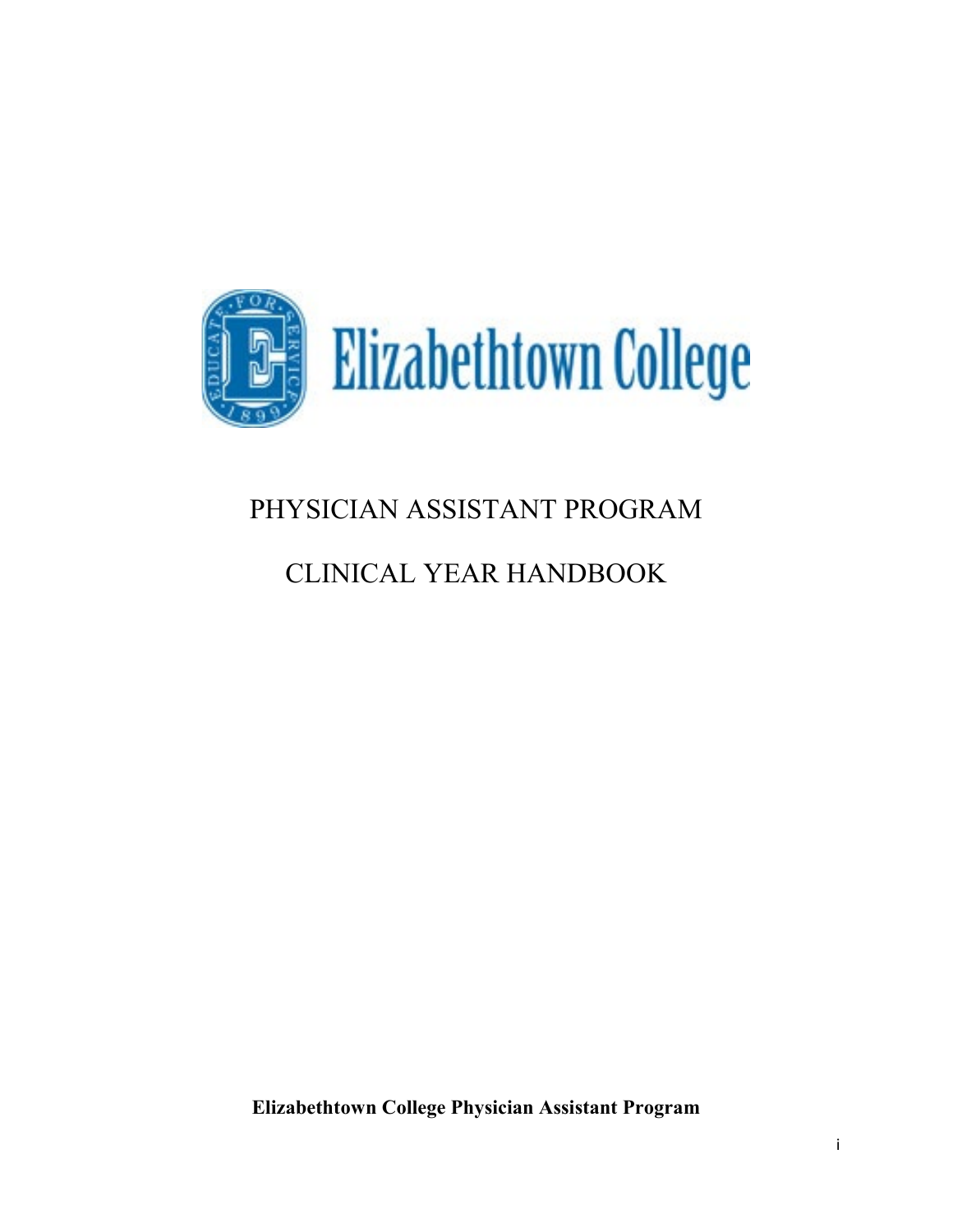## **Clinical Year Handbook**

## **Table of Contents**

| Program Instructional Faculty, Clinical Staff, and Administrative Staff 14              |  |
|-----------------------------------------------------------------------------------------|--|
|                                                                                         |  |
|                                                                                         |  |
|                                                                                         |  |
|                                                                                         |  |
|                                                                                         |  |
|                                                                                         |  |
|                                                                                         |  |
|                                                                                         |  |
|                                                                                         |  |
| Student Malpractice Insurance and Certification Requirements for Clinical Rotations  17 |  |
|                                                                                         |  |
|                                                                                         |  |
|                                                                                         |  |
|                                                                                         |  |
|                                                                                         |  |
|                                                                                         |  |
|                                                                                         |  |
|                                                                                         |  |
|                                                                                         |  |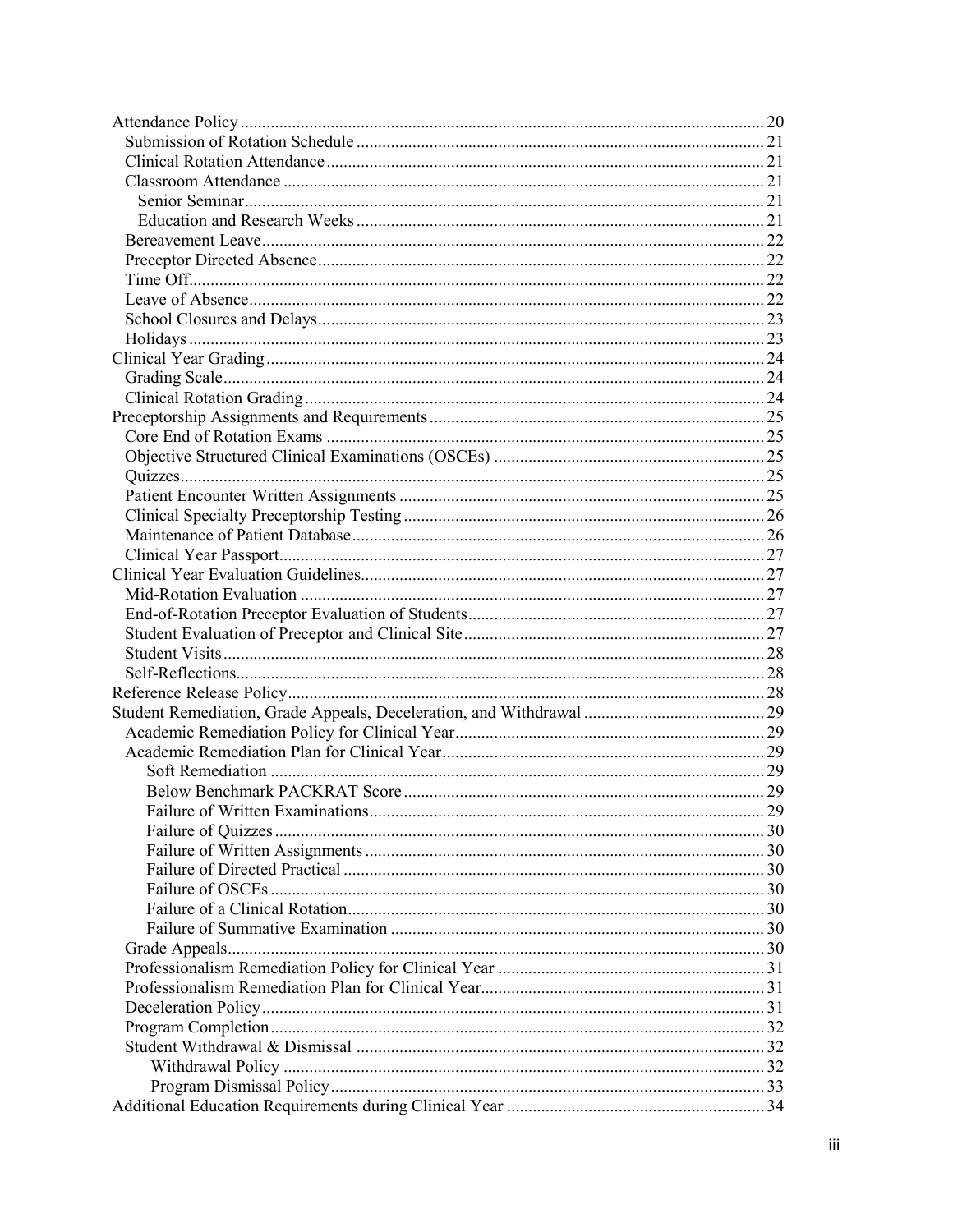| <b>Appendices:</b> |  |
|--------------------|--|
|                    |  |
|                    |  |
|                    |  |
|                    |  |
|                    |  |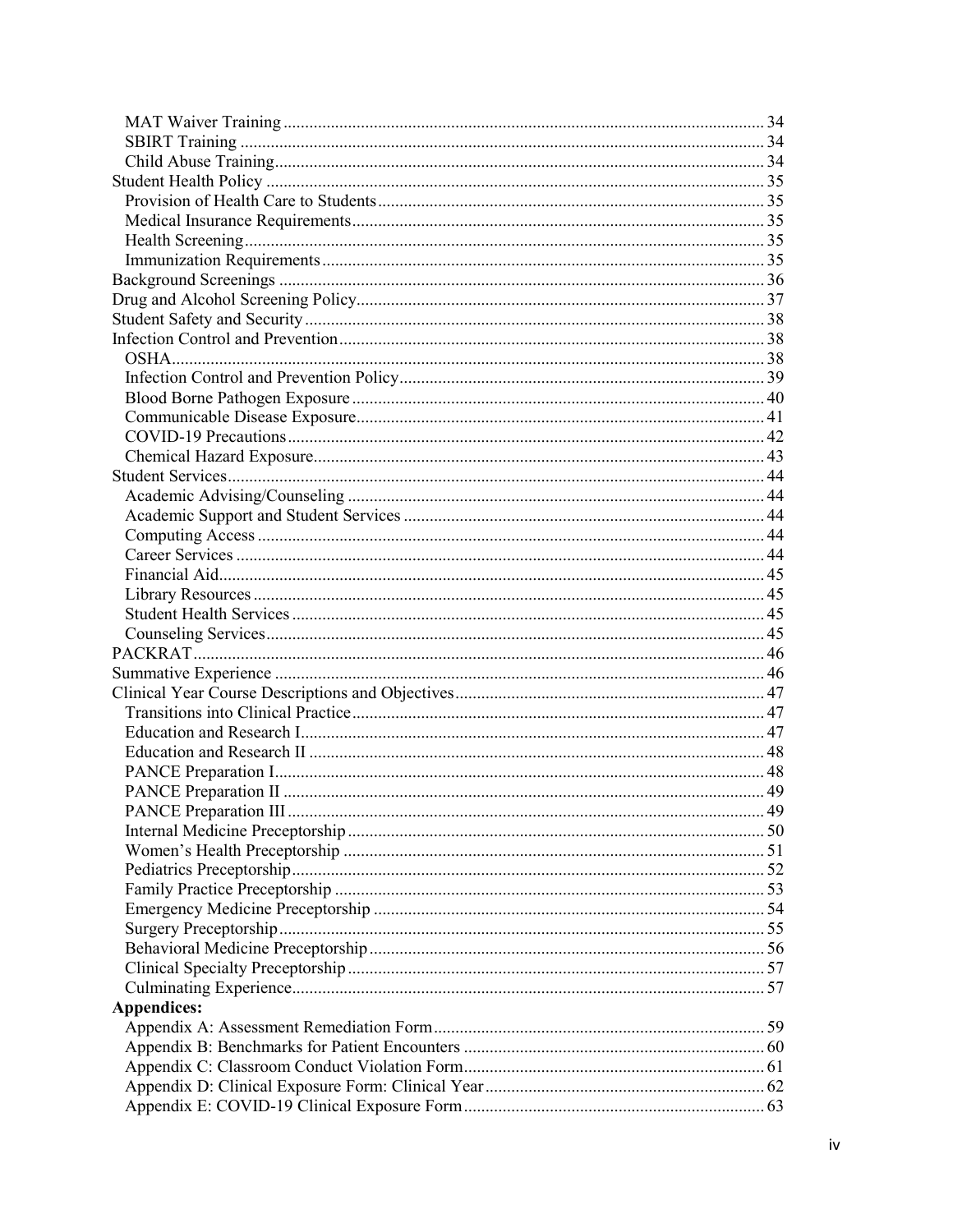*This manual will serve as a guide to help students navigate clinical year. Changes may be made to the manual throughout the year at the discretion of the program's clinical year administration. Timely notification will be made to students within one week via email if changes to the clinical manual occur. The content published in this handbook applies to ALL students regardless of location. Signed clinical affiliation agreements may specify that certain program policies will be superseded by those at the clinical site. Program policies and practices are defined, published, and will be readily available through the clinical year manual for all students. Similarly, proceedings associated with the material included in this handbook will consistently be followed by ALL principal faculty and the program director, regardless of location. (A3.01, A3.02)*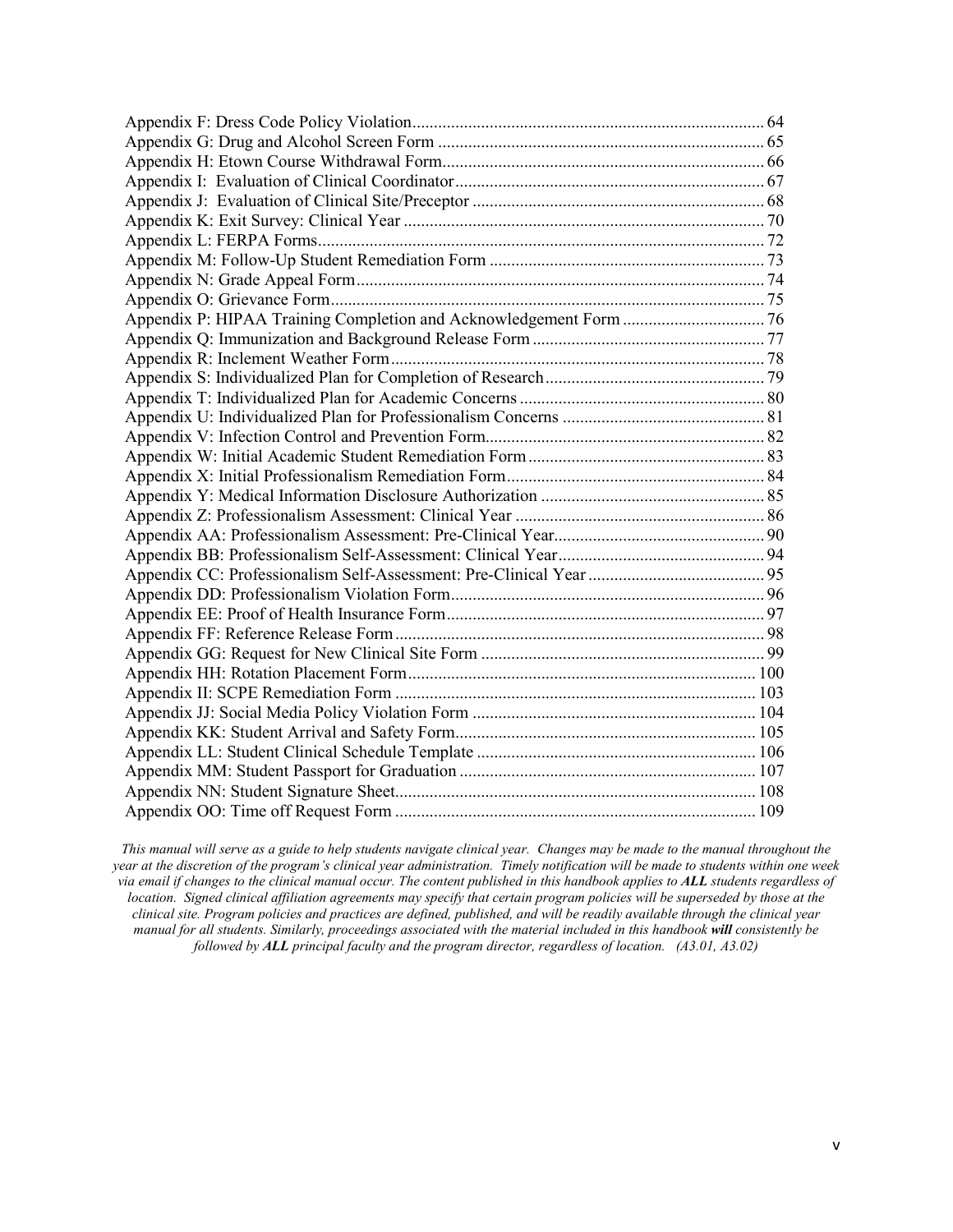## **VISION STATEMENT:**

The vision of the Elizabethtown College Physician Assistant Program is to provide an innovative and supportive environment which elevates the standard of PA education through the utilization of an evidence-based curriculum that is continuously assessed and adapted to address emerging challenges in healthcare, while fostering a collegial environment amongst students and faculty.

## **MISSION STATEMENT:**

*University Mission Statement:* The Elizabethtown College provides a transformative educational experience that cultivates personal strengths and develops a passion for lifelong learning and purposeful work.

*PA Program Mission:* The mission of the Elizabethtown College Physician Assistant Program is to educate and matriculate motivated students who will provide high quality healthcare as skilled Physician Assistants. Through a transformative educational experience and evidence-based curriculum that emphasizes purposeful work, cultivates personal strengths, and develops a passion for lifelong learning, students will be prepared to educate for Service. Upon graduation, our students will provide individualized healthcare to diverse patient populations while simultaneously working as a member of an interdisciplinary care team.

## **PROGRAM ACCREDITATION** (A3.12a)

## The ARC-PA has granted **Accreditation - Provisional** status to the **Elizabethtown College Physician Assistant Program** sponsored by **Elizabethtown College**.

Accreditation – Provisional is an accreditation status granted when the plans and resource allocation, if fully implemented as planned, of a proposed program that has not yet enrolled students appear to demonstrate the program's ability to meet the ARC-PA *Standards* or when a program holding Accreditation – Provisional status appears to demonstrate continued progress in complying with the *Standards* as it prepares for the graduation of the first class (cohort) of students.

Accreditation – Provisional does not ensure any subsequent accreditation status. It is limited to no more than five years from matriculation of the first class.

The program's accreditation history can be viewed on the ARC-PA website at [http://www.arc](http://www.arc-pa.org/accreditation-history-elizabethtown-college/)[pa.org/accreditation-history-elizabethtown-college/.](http://www.arc-pa.org/accreditation-history-elizabethtown-college/)

## **PROGRAM GOALS:**

- 1. Provide an environment for all students with multicultural educational opportunities inclusive of underrepresented groups and diversity in healthcare.
- 2. Achieve a first time PANCE pass rate at or above the national average.
- 3. Obtain a job placement rate of over 80% in a variety of clinical specialties at six months following graduation.
- 4. Provide all students with an opportunity to perform community service while in the didactic and clinical years of the program.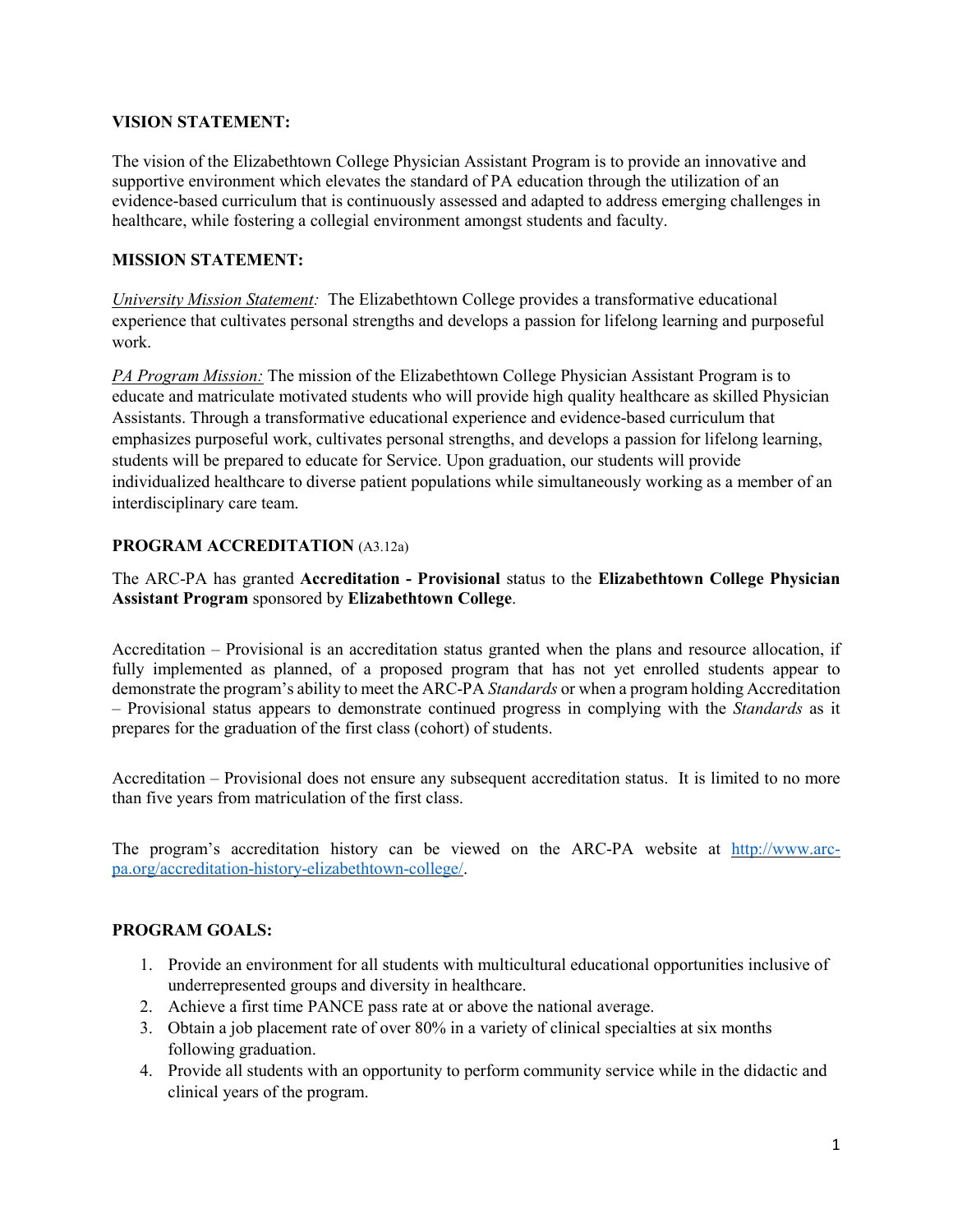5. All faculty will maintain a professional development plan that addresses teaching, scholarship, and service, as well as diversity, equity, accessibility, and justice.

## **CURRICULUM GOALS:**

- 1. Prepare graduates with the core medical knowledge and skills necessary to become competent Physician Assistants, to include the integration of clinical data obtained from a medical history, physical examination, and diagnostic studies to formulate a diagnosis and treatment plan appropriate for the patient's clinical condition
- 2. Provide a high quality, evidence based curriculum that allows students to secure employment in a variety of clinical specialties
- 3. Promote opportunities for community service and outreach for students within their communities
- 4. Facilitate the development of interpersonal characteristics that allow students to communicate effectively while providing patient-centered care and working as a member of an interdisciplinary care team
- 5. Demonstrate competent ability of a wide range of clinical procedures
- 6. Foster the development of awareness and sensitivity to ethical, legal, diverse and social issues that affect healthcare

## **PROGRAM CORE VALUES:**

The Elizabethtown College Physician Assistant Program's core values include:

- **Service**
- **Scholarship**
- **Professionalism**
- Diversity
- $\blacksquare$  Inclusion
- Accountability
- **Excellence**
- Integrity
- Advocacy
- Collaboration

## **Core Values Expanded:**

- *Service—responsibility and accountability to patients, society, and profession by remaining actively involved in the community through volunteerism*
- *Scholarship—utilization of evidence based medicine*
- *Professionalism—respect, integrity, honesty, and ethical behavior in all circumstances*
- *Diversity – members of the PA program (students, faculty, and staff) are diverse in race, ethnicity, sexual orientation, socioeconomic status, religion, ability, gender, gender identity and expression, age, and national origin*
- *Inclusion – involvement and empowerment where the inherent worth and dignity of all people are recognized*
- *Accountability—responsibility to students, patients, college and surrounding community as well as the PA profession by utilizing a continuous self-assessment and process improvement system*
- *Excellence—prepare clinically competent Physician Assistants that excel in critical thinking and problem solving to provide comprehensive patient care*
- *Integrity—adherence to professional behavior and ethical conduct providing quality health care through patient advocacy and advocacy of the PA profession*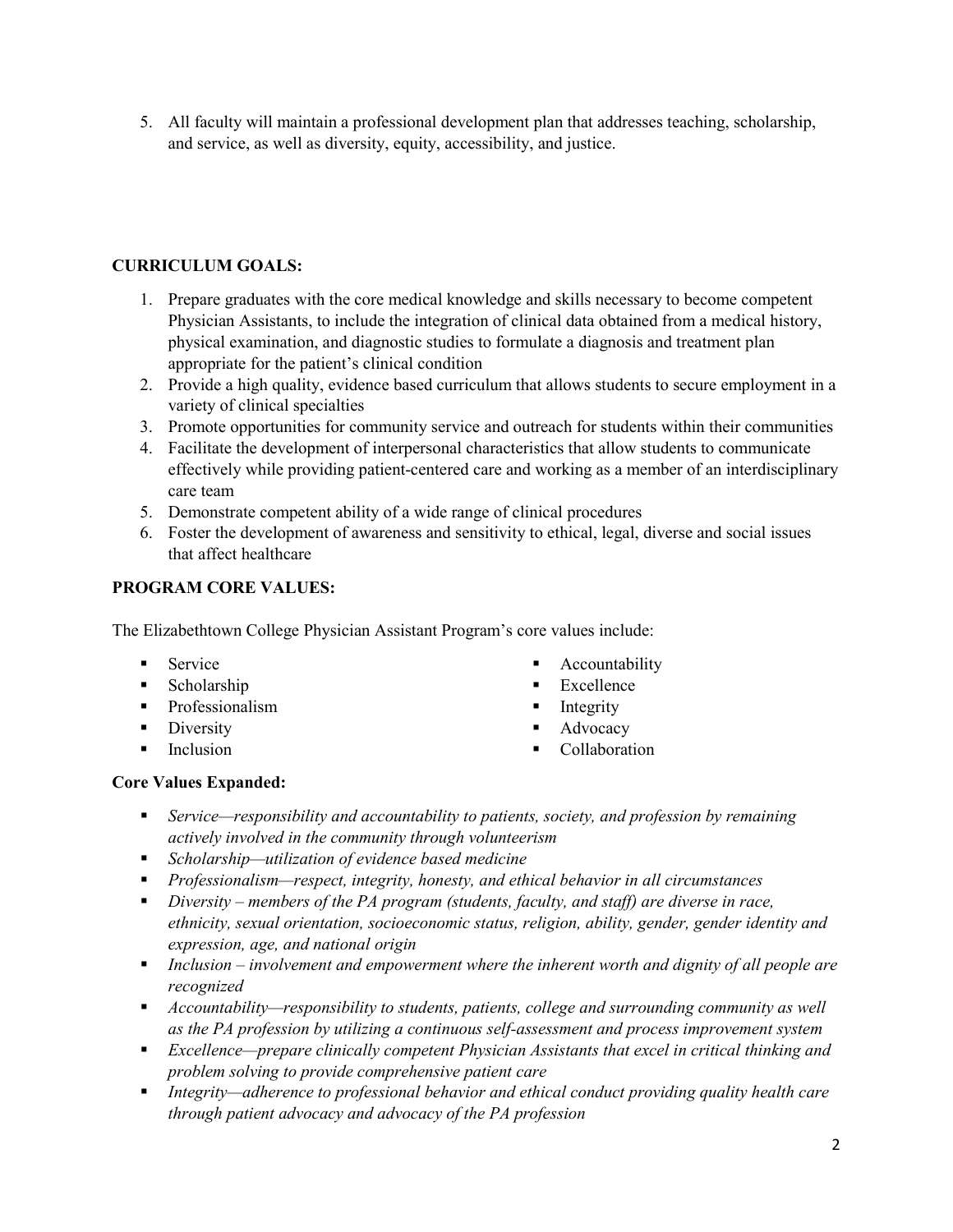- *Advocacy—providing quality health care through patient advocacy and advocacy of the PA profession*
- *Collaboration—fostered by learning environment that centers around the utilization of interdisciplinary healthcare teams to promote excellence in patient-centered care*

## **OVERVIEW OF CLINICAL EDUCATION**

Elizabethtown College is dedicated to fostering student-centered learning with a focus on high quality education that will prepare graduates to apply clinical reasoning, critical thinking, problem solving, and evidence based medicine in the delivery of comprehensive, compassionate, and cost-effective care to a diverse patient population.

Transition from didactic to clinical year takes students from the theoretical classroom setting to a handson and fast paced learning environment to prepare them as lifelong learners who continue to refine their skills and expand their knowledge as a practicing Physician Assistant. Clinical year students will actively participate in the delivery of medical care to patients of all ages in the ambulatory, primary care, and hospital settings while functioning as advocates for patients, their families, and the PA profession. In addition to clinical education, PA students will strengthen their community involvement with purposeful work through the completion of their capstone project.

The general goals of clinical year education include:

- application of didactic knowledge to supervised clinical practice
- **Exercise 1** enhancement of clinical problem solving skills
- expansion of medical fund of knowledge
- **Excellence in concise history taking**
- excellence in physical examination skills
- **F** refinement of oral presentation
- **•** precision in written documentation skills
- expression of understanding physician assistant role in the delivery of healthcare
- **•** preparation for the Physician Assistant National Certifying Exam (PANCE)
- development of interpersonal and professional skills necessary for members of interdisciplinary teams

Successful completion of clinical year includes:

- Completion of PANCE Prep I,II,III
- **Completion of Education & Research I, II**
- Completion of Culminating Experience course (capstone project and summative evaluation)
- Completion of requirements for Clinical Preceptorships I through VIII
	- o Student evaluations of the courses, clinical preceptors, and clinical sites
	- o Completion, submission, and review of student arrival and safety forms
	- o Completion, submission, and review of clinical preceptorship schedule
	- o Mid-rotation evaluations and student visits (two per student required)
	- o Rotation specific multiple-choice quizzes during weeks 2, 3, and 4 of preceptorships
	- o Final preceptor evaluations of the student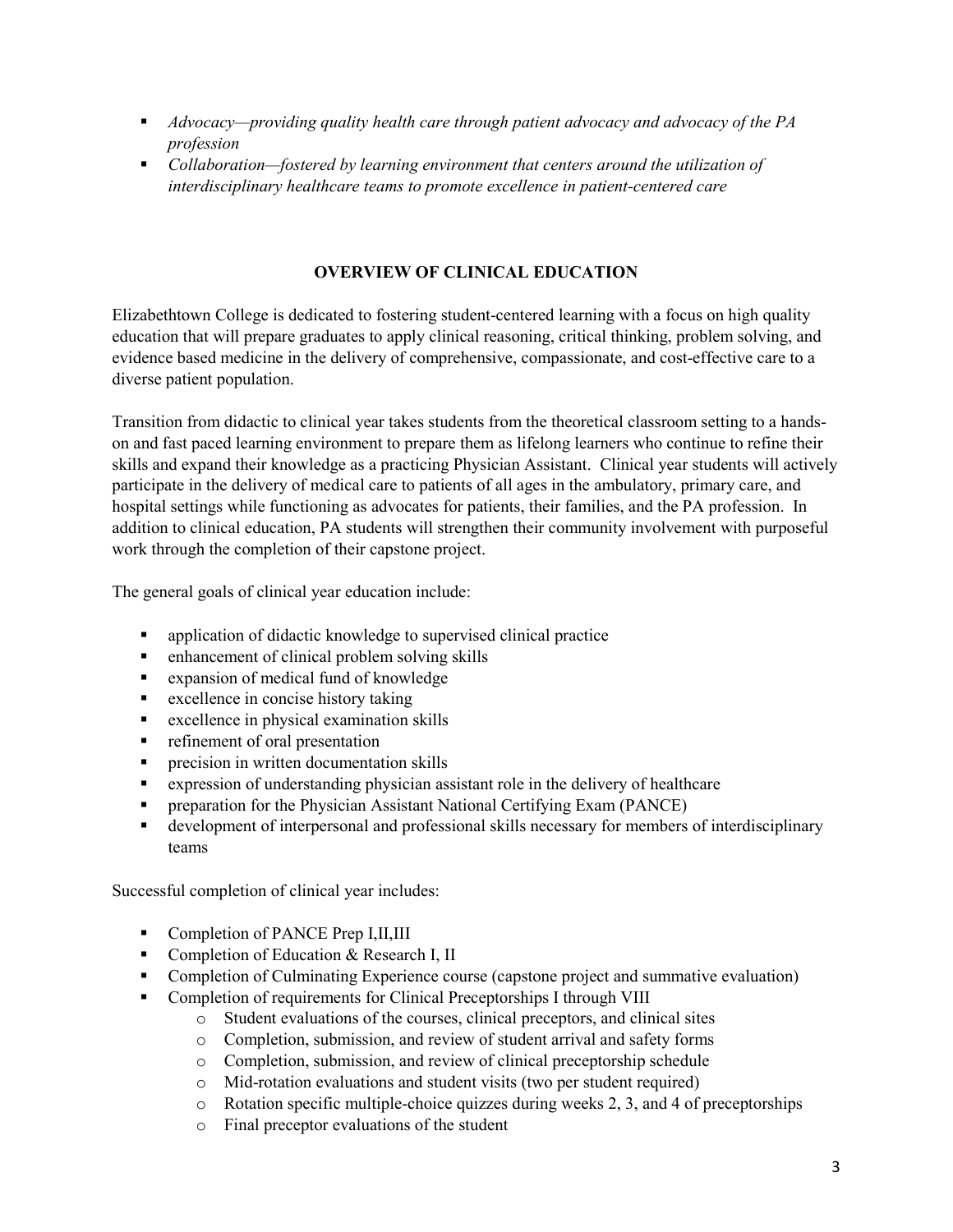- o Rotation specific written assignments/HIPAA compliant medical documentation sample
- o PAEA end-of-rotation examinations administered during core SCPE Senior Seminars
- o Rotation specific OSCEs during core SCPE Senior Seminars
- o Completion and submission of clinical year passport
- o Completion of 40 weeks of SCPEs, minimum of 1,600 clinical preceptorship hours, and evaluation of patient database logs to ensure students meet patient encounter benchmarks as defined in Appendix A.

## **CLINICAL YEAR ADMINISTRATION**

| <b>Name</b>                   | <b>Position</b>          | <b>Phone</b> | Email                |
|-------------------------------|--------------------------|--------------|----------------------|
| Amanda Adair, MS, PA-C        | Clinical Coordinator     | 717.361.3720 | adaira@etown.edu     |
| Dionna Rookey, MS, MPAS, PA-C | Program Director         | 717.361.4766 | rookeyd@etown.edu    |
| Stephanie VanderMey           | Administrative Assistant | 717.361.4794 | vandermeys@etown.edu |

## **CLINICAL YEAR SCHEDULE**

- Clinical Year Orientation: August 16-18
- Preceptorship 1: August 21-September 22 o Senior Seminar: September 25-29
- Preceptorship 2: October 2-November 3 o Senior Seminar: November 6-8
- Preceptorship 3: November 9-December 13 o Senior Seminar: December 14-18
- Winter Break: December 19-January 4 o Zoom Check-In January 5
- Preceptorship 4: January 8-February 9 o Senior Seminar: February 12-16
- Preceptorship 5: February 19-March 22 o Senior Seminar: March 25-29
- Preceptorship 6: April 1-May 3 o Senior Seminar: May 6-10
- Preceptorship 7: May 13-June 14 o Senior Seminar: June 17-June 21
- Board Review: June 24-26
- Summative Testing: June 27-June 28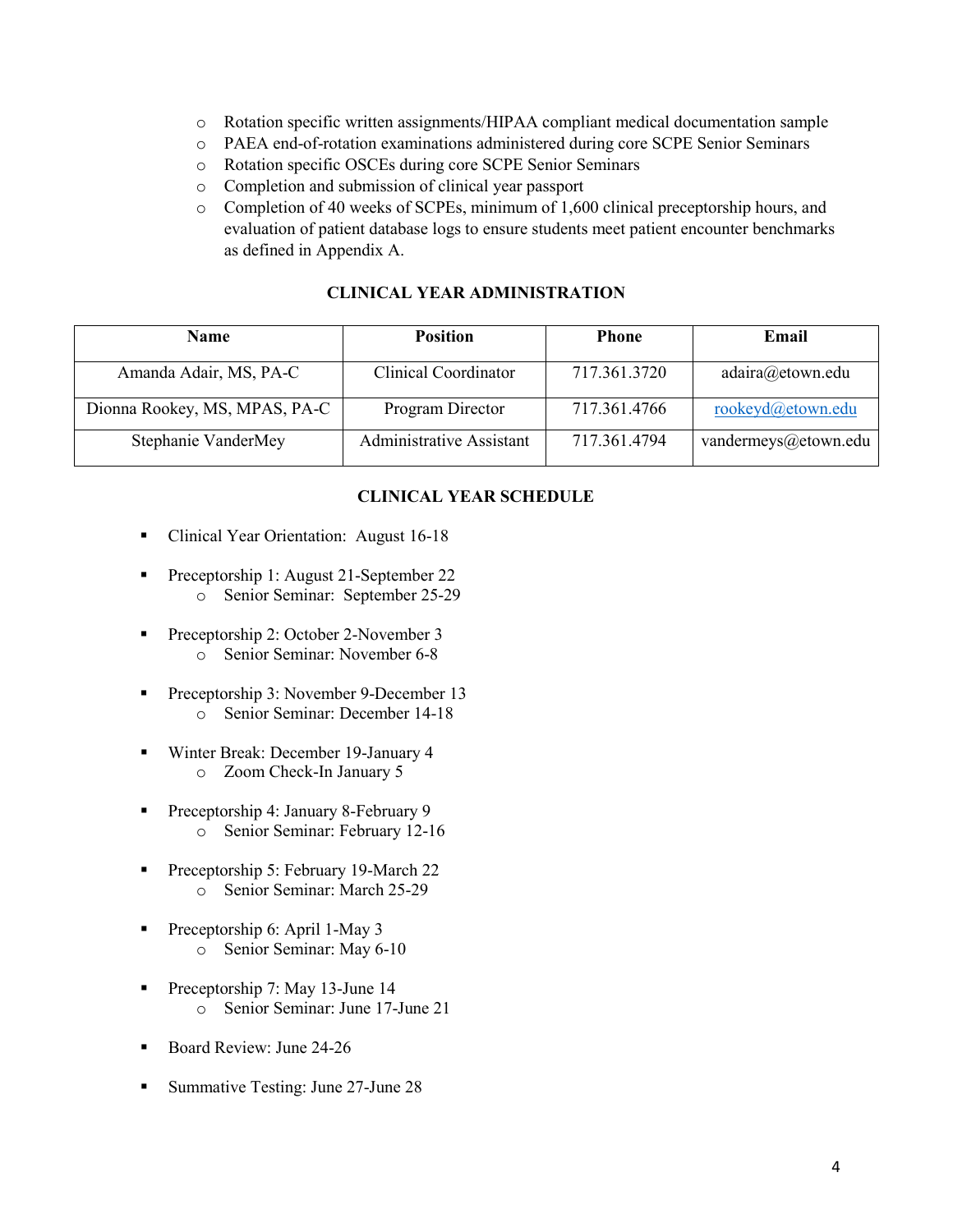- Preceptorship 8: July 1-August 2
- Senior Week: August 5-17
	- o Capstone Presentation and Banquet: August 16
	- o Graduation: August 17

## **PROFESSIONALISM**

#### **Academic Integrity and Honesty Policy Statement**

Students are expected to review and follow the Elizabethtown College "Standards of Academic Integrity" as published in the Elizabethtown College Catalog.

## [Academic Judicial System](http://catalog.etown.edu/content.php?catoid=12&navoid=610%23Academic_Judicial_System) and [Student Academic Integrity Handbook.](https://www.etown.edu/offices/dean-ofstudents/files/academic-integrity-handbook.pdf)

## Policy Rationale:

Honesty must be the basis of good academic work, and promoting academic honesty requires an understanding of the definition of academic dishonesty as well as its different types and causes.

Elizabethtown College faculty and administration will take all forms of academic dishonesty as a serious offense.

#### Associated Definitions:

*Academic Dishonesty:* Academic dishonesty refers to committing or contributing to acts of dishonesty in teaching, learning, research, and other academic activities.

*Cheating:* the unauthorized use of information, materials, devices, sources, and practices to complete academic activities.

Examples include but are not limited to:

- copying another individual's answers on an assignment
- using unauthorized sources for completion of an assignment
- engaging in behaviors prohibited in course syllabi or policies

*Plagiarism:* the adoption of another individual's ideas, designs, art, etc as his/her own without acknowledging the source or obtaining permission from the author.

Examples include but are not limited to:

- copying material from another source without proper citation
- unacknowledged use of materials prepared by another individual

*Fabrication or Falsification***:** the unauthorized alteration or creation of information required for an academic activity or document.

Examples include but are not limited to:

- artificial creation of data
- alteration or artificial creation of patient logging exposures or procedure completion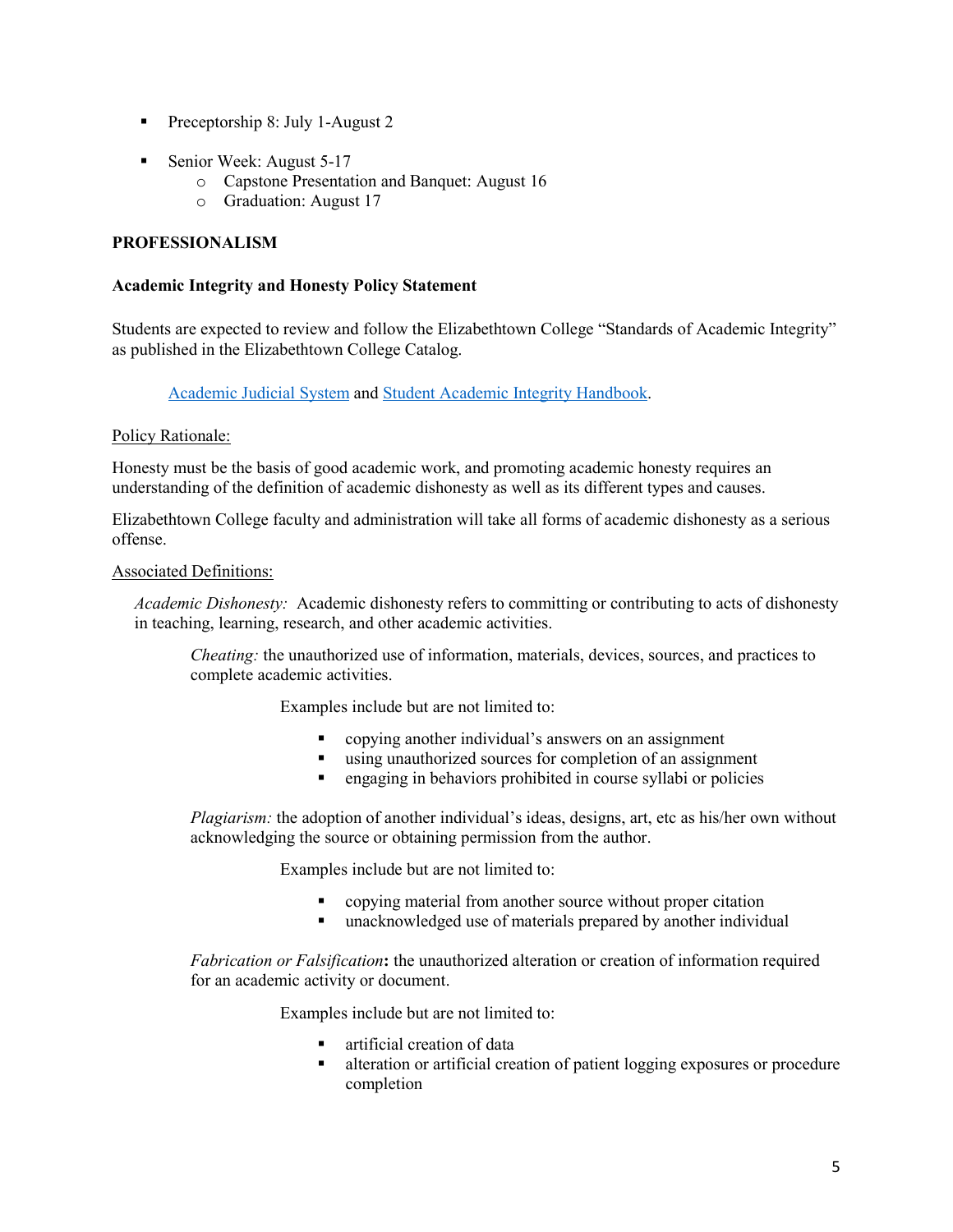*Sabotage:* the disruption or destruction of another individual's work which may prevent them from completing the activity successfully.

Examples include but are not limited to:

- failure to contribute effectively as a team member for a project<br>destroying another person's artwork experiment or design
- destroying another person's artwork, experiment, or design

## Procedure for Dealing with Cases of Academic Dishonesty:

## 1. Initial Conference

a. When an instructor discovers evidence of academic dishonesty, an informal conference is scheduled promptly with the student or students involved. If a face-to-face meeting is not possible, this conference can take place via e-mail. If an instructor is unable to schedule a conference before grades are due, a grade of Incomplete for the course may be assigned in the interim. If the student confirms his or her academic dishonesty in the initial conference, then the procedure continues with the written notification step that follows.

## 2. Second Conference

a. If, in the informal conference, the student denies academic dishonesty but the instructor is satisfied that there is evidence of academic dishonesty, a second conference is scheduled with the student involved. In cases involving more than one student, either individual or group conferences may be appropriate depending on the particular circumstances of the case. This conference should be conducted with the Student, Instructor, and Academic and Professional Affairs Committee (APAC). The student also has the right to have a faculty member, another student, or a member of the Center for Student Success present as an observer. Due to the nature of this second conference, it should be scheduled as a face-to-face meeting.

## 3. Written Notification

a. If, following either the first or second conference, the initiating faculty member and members of APAC are satisfied that there is proof of academic dishonesty, the APAC committee will give the accused student(s) written notification specifying the infraction and the recommended penalty. Copies of this notification are sent to the Program Director and the Dean for Curriculum and Assessment. Should the Program Director not be in agreement with the faculty member, both the faculty member and the Department Chair (or equivalent) will give written notification with rationale to the Dean for Curriculum and Assessment. The Dean for Curriculum and Assessment will review the matter, recommended actions, and will inform the student in writing of their decision.

## 4. Reported Cases

- a. Cases of alleged academic dishonesty reported by a student or students or College staff and not resolved by the instructor, APAC committee, and Program Director may also be referred to the Dean for Curriculum and Assessment. The Dean for Curriculum and Assessment will review the matter and recommend action and will inform the student(s) in writing of the recommended action.
- 5. Academic Review Committee
	- a. The accused student(s) will have the alternative of  $(1)$  accepting the penalty recommended by the faculty member or the Dean for Curriculum and Assessment [in the case of a difference between the faculty member and the Program Director or (2) requesting a hearing before the Academic Review Committee. The request for a hearing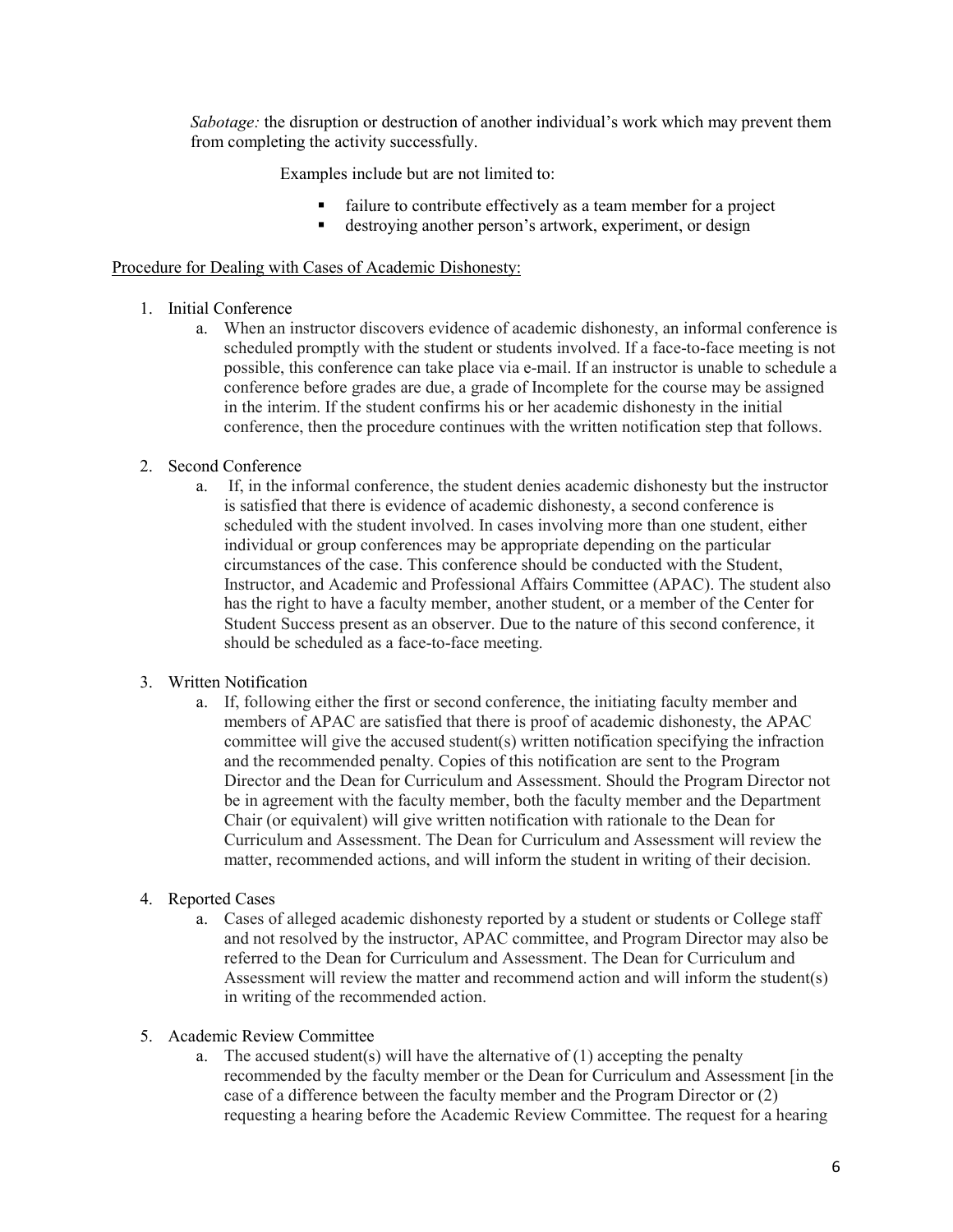must be presented in writing to the Dean for Curriculum and Assessment within five business days of receipt of the notice of information. In no case may the Academic Review Committee impose a penalty more severe than the one imposed by the faculty member, or the Dean for Curriculum and Assessment, as the case may be.

- 6. Dismissal
	- a. Beyond the penalty imposed for the individual course, the Dean for Curriculum and Assessment will review each case of academic dishonesty and exercise judgment as to whether a student found to be in violation of the standards of academic integrity should be recommended for dismissal from the College. If it is the Dean for Curriculum and Assessment's judgment that academic dismissal is appropriate, the Dean of Curriculum and Assessment will notify in writing both the student and the Academic Standing Committee of his or her decision and the factors that influenced that decision.
- 7. Academic Standing Committee
	- a. In the event of dismissal, the student will have the option of (1) accepting the Dean for Curriculum and Assessment's decision, or (2) requesting a hearing before the Academic Standing Committee. The request for a hearing must be presented in writing to the Dean for Curriculum and Assessment within five business days of receipt for the Dean of Curriculum and Assessment's decision. The Academic Standing Committee's decision is final.

## **Behavior Expectations**

*Repetitive instances of inappropriate classroom, clinical rotation, and interpersonal behavior will be taken to the Academic and Professional Affairs Committee. Failure to meet behavior expectations of the program may result in dismissal of the student from the Physician Assistant Program.* 

*Classroom Behavior***.** Students must perform professionally in the program's classroom and demonstrate collegiality with students, faculty, staff, and guest lectures at all time.

- Consistently complete class assignments with all required components and by the academic deadlines provided by the course instructor.
- Meet classroom attendance requirements and arrive to class on time and ready to learn.
- Respect the opinions of other students, faculty, staff, and guest lecturers at all times.
- Maintain a level of respect for all faculty, staff, and guest lectures both in and out of the classroom setting.
- Maintain professional standards both in and out of the classroom setting.
- Cell phones are to be turned off or silenced unless instructed to utilize during classroom activities.

*Interpersonal Behavior***.** Utilization of appropriate interpersonal behaviors will facilitate a respectful and collegial environment for student learners.

- Maintain positive and constructive interpersonal relations to resolve conflict.
- **•** Demonstrate emotional maturity and stability through challenges while forming professional work relationships with faculty, staff, preceptorship/clinical rotation personnel, and peers.
- Avoid engaging in acts that may be construed as physically or verbally abusive, relational impropriety, and/or criminal violation of personal property.
- Appropriately function as a member of the health care team.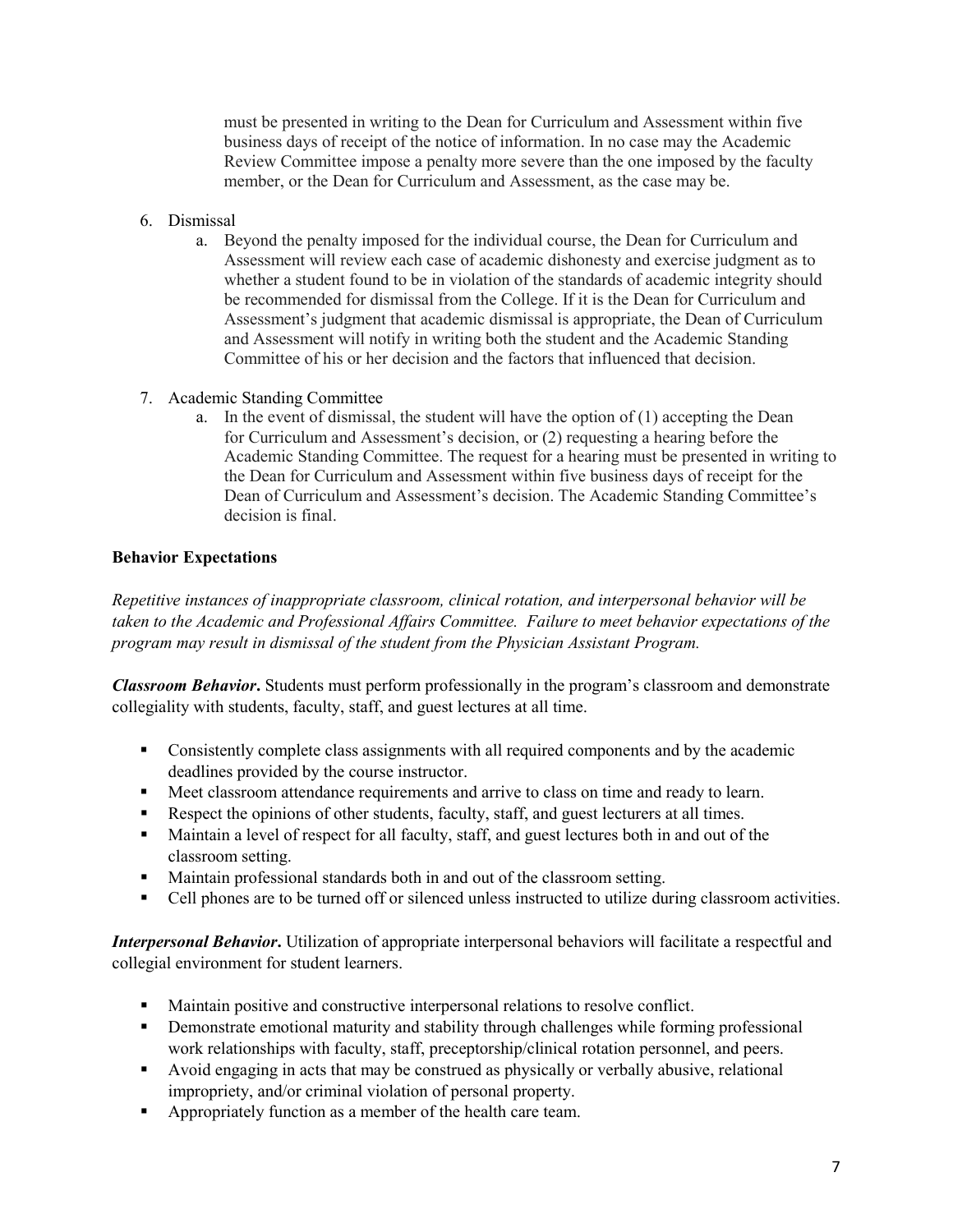*Clinical Rotation Behavior***.** To promote optimal learning during Clinical Rotations, students are to maintain professional and respectful interactions with other students, preceptors, site staff, program and instructional faculty, and their colleagues.

- Comply with all program policies as outlined in the clinical year/student manual.
- Maintain required GPA expectations.
- Understand the role of the student in the learning process.
- Attend Clinical Rotations as submitted on your schedule to the clinical coordinator.
- Meet all requirements for the end of rotation examinations.
- Complete all assignments in a timely manner.
- Comply with local, state, and national laws at all times.

#### Standards of Professional Conduct for Clinical Rotations

- 1. Professional conduct and attitude is expected of all students and at all times during clinical rotations. Unprofessional conduct or attitude toward program faculty or staff, clinical facility staff, patients, or the public is be grounds for review by the academic and professional affairs committee.
- 2. Students should report to their clinical rotation site approximately 15 minutes prior to their scheduled time unless otherwise directed by clinical faculty.
- 3. Students should make themselves available to perform any duties in the scope of their training.
- 4. Students must not perform any duties beyond their scope of training or in procedures in which one has not been trained. Performing beyond one's scope of practice or without adequate training is grounds for review by the academic and professional affairs committee.
- 5. Students may only perform procedural skill sunder the direct supervision of a clinical faculty member or designated preceptor. Performing unsupervised procedures is grounds for review by the academic and professional affairs committee.
- 6. Students may only review medical records for, and participate in the care of patients to whom they are assigned.
- 7. Students must maintained patient confidentiality and follow all HIPAA guidelines. Discussion of a patient's condition or treatment should only be held in a private location with clinical personnel responsible for the patient's care. Violation of patient confidentiality is grounds for review by the academic and professional affairs committee.
- 8. Questions from the patient, their family, or others regarding the patient's condition or treatment must be referred to the preceptor.
- 9. If a student disagrees with, or questions the care plan of a patient, this should not be done in the presence of a patient or his family. Questions should be **respectfully** directed to the preceptor at an appropriate time and place.
- 10. Students must not discuss or criticize the actions of physicians, nurses, technicians, support staff, or program faculty/staff. Any problems or concerns should be discussed with the Clinical Coordinator.
- 11. Students are not permitted to seek medical advice for themselves, family, or friends during clinical rotations.
- 12. Students are not permitted to bring relatives or friends to their clinical rotation sites.
- 13. Students should not use the hospital or facility telephones for personal calls.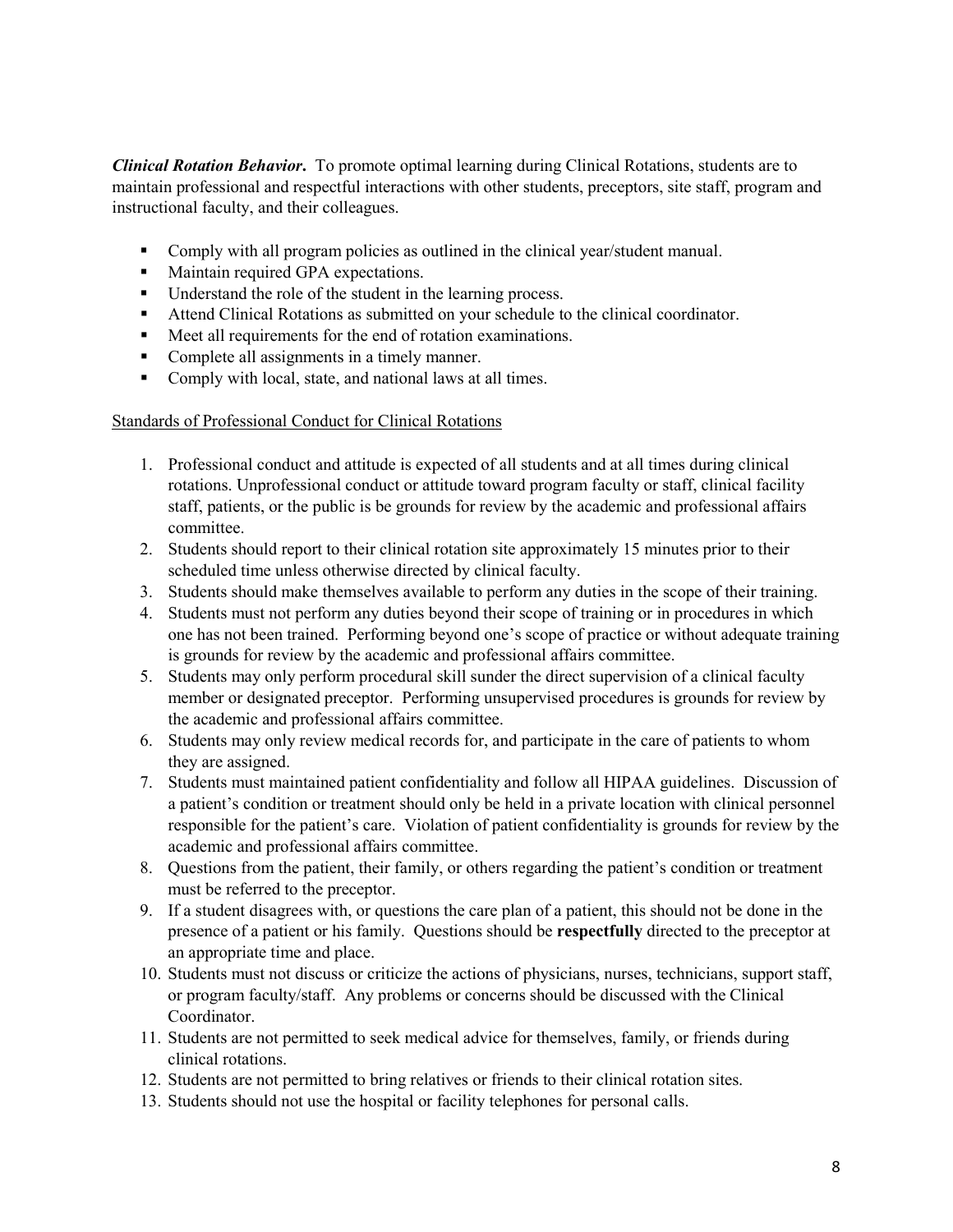14. Students should follow all hospital and clinic policies and procedures as set forth during the practice / facility orientation.

## **Red Flag Behaviors.**

Each preceptor evaluation form contains a list of red flag behaviors that represent concerns which may become problematic for students if not corrected in a timely manner. Preceptors are encouraged to notify the program if any of these behaviors occur. Students identified with red flag behaviors will meet with the clinical coordinator to develop an action plan for improvement to optimize their clinical education and opportunities for success in clinical practice upon graduation.

- a) Doesn't know limitations: not cautious, proceeds on own without asking, overestimates abilities
- b) Impractical plans and suggestions, dangers orders, off on tangents
- c) Incomplete or sloppy work with unfinished carts or failure to complete assignments given
- d) Unresponsive to correction when deficiencies are noted, makes same errors repeatedly, defensive
- e) Does take initiative and needs constant direction
- f) Poor attitude: negativism, chronic complaining, lack of enjoyment in work
- g) Student spends work time on social media
- h) Student does not appreciate the role of other healthcare professionals
- i) Repeated absence from activities, lateness, not available for rounds and conferences
- j) Repeatedly fails to identify self as PA student
- k) Appearance not appropriate for site
- l) Unprofessional behavior

## **Health Insurance Portability and Accountability Act (HIPAA) Policy**

The Health Insurance Portability and Accountability Act (HIPAA) is an essential aspect of providing healthcare and ensures that healthcare providers, health plans, healthcare clearinghouses, and business associates of HIPAA-covered entities must implement multiple safeguards to protect sensitive personal and health information.

*Associated Forms:* HIPAA Training Completion Form

## Policy Statement:

Clinical Year Students must complete Health Insurance Portability and Accountability Act (HIPAA) training prior to entry into clinical rotations. Additionally, some clinical sites may require additional HIPAA training. Failure to complete this training will result in immediate dismissal from clinical rotations, resulting in additional clinical time required to make up missed time, causing a delay in graduation.

## **Social Media Policy**

This policy serves to spell out what is and is not appropriate for students of the Elizabethtown College Physician Assistant Program to post on social networks during their enrollment in the program.

*Associated Forms:* Social Media Policy Violation Form

## Policy Statement:

Students must understand that the [Student Code of Conduct](https://catalog.etown.edu/content.php?catoid=22&navoid=1086) and other Elizabethtown College policies apply to network usage and electronic postings. While the College does not as a matter of practice monitor posts for content, the College will investigate and take appropriate action if College officials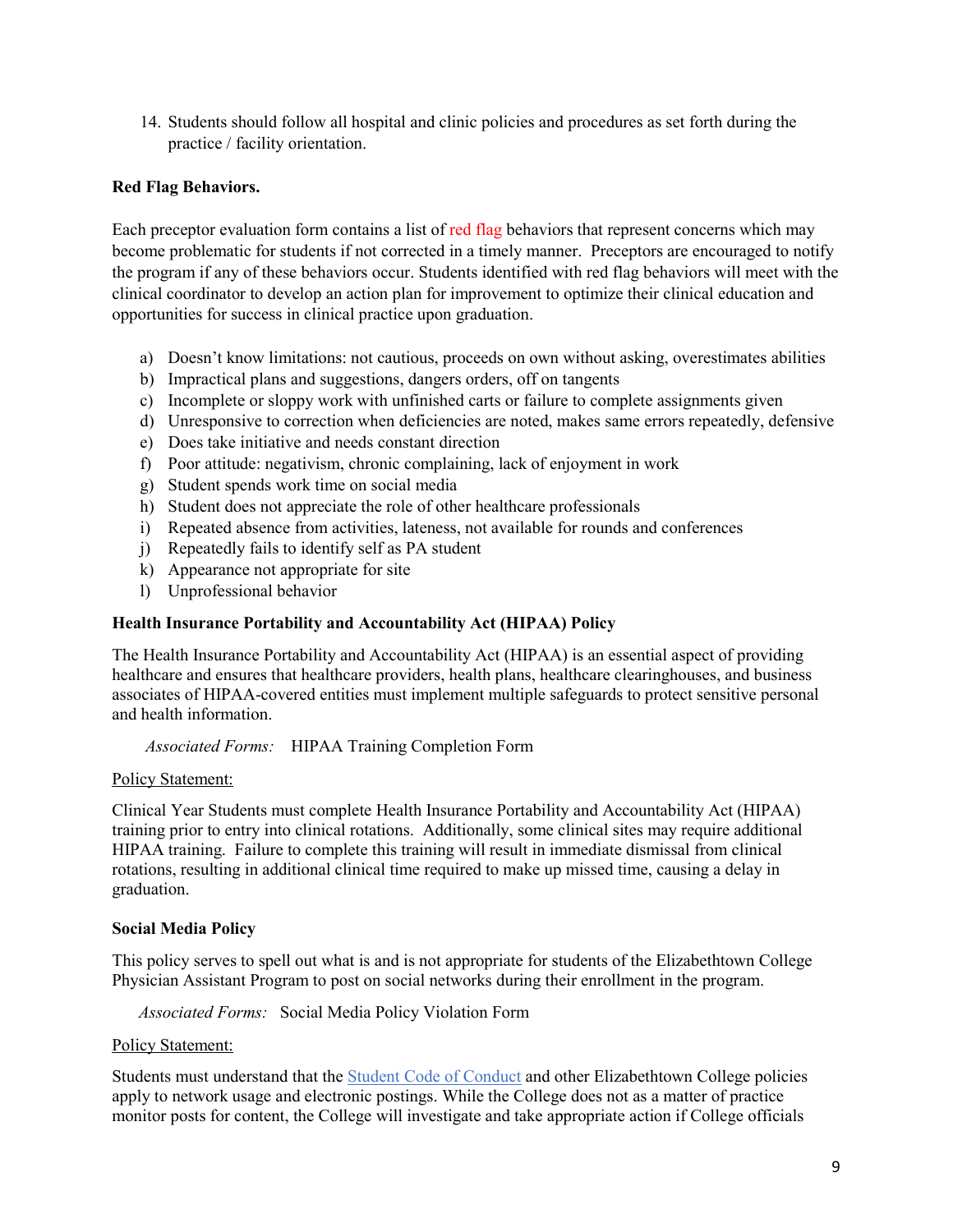learn of questionable content (e.g., depictions of illegal alcohol consumption, hazing, property damage, acts of violence, defamation of character, etc.). That is, students will be held responsible for the content and character of electronic postings in the public domain (e.g., Facebook, Twitter, etc.). If questionable material is brought to the attention of a college official, then an investigation will follow to determine appropriate interventions, if any. If the investigation so warrants, a student may be charged under the Student Code of Conduct and proceed to a Formal Resolution. Appropriate sanctions will be imposed if a student(s) is found in violation of the Student Code of Conduct. The College may be required to report results of its investigation to third parties, such as the Borough or State Police.

In some cases an electronic posting may give rise to concerns about the safety and well-being of a student or the campus community (e.g. depictions of self-injury, suicidal ideation, acute depressive state, etc.). These situations may be referred to the [Campus Wellness Network](https://www.etown.edu/offices/student-success/campus-wellness-network.aspx) or the [VP for Student Life.](https://www.etown.edu/offices/vp-student-life/about.aspx)

As an important and timely means of communication for many students, the faculty of the Physician Assistant Program recognize that social networking websites and applications, such as Facebook, Twitter, and Instagram are frequently accessed. Students who utilize these websites and other applications **must** be cautious of maintaining only trustworthy "friends," as well as being aware that the posting of certain information is illegal. Students **may not** represent oneself as another person to hide their identity and circumvent any of the following guidelines.

The following actions utilizing social networking are strictly forbidden:

- Students **may not** present the personal health information of other individuals; including an individual's name, age, gender, race, diagnosis, date of evaluation, or type of treatment including medical photographs that may allow the identity of the individual to be recognized.
- Students **may not** report private academic information of any other students or trainees; including scores/grades, adverse academic sanctions, or narrative evaluations.
- Students **may not** present oneself as an official spokesperson or representative for the PA program.
- Students **may not** utilize social networking in any manner that interferes with program and clinical commitments or utilize a hospital or clinic computer with personal matters.

Violation of administrative regulations and statutes may subject the offender to criminal and civil burdens with punishment for violations to include fines and imprisonment.

The following actions utilizing social networking are intensely dejected:

- Display of items that utilize vulgar language.
- Display of photographs or language that disrespects individuals or groups due to sexual orientation, ethnicity, race, gender, age, or disability.
- Display of personal photographs or photographs of others that may be interpreted as sexually promiscuous, or illustrate irresponsible utilization of alcohol or other illicit substances.

Violations of these actions will be viewed as unprofessional and may be subject to academic consequences as severe as probation or program dismissal.

Despite the utilization of privatization measures, undesignated individuals may still access social networking sites and portray one's character in an unprofessional manner. Think carefully before posting any information online, as employers frequently visit social networking sites in the consideration of applicants for employment.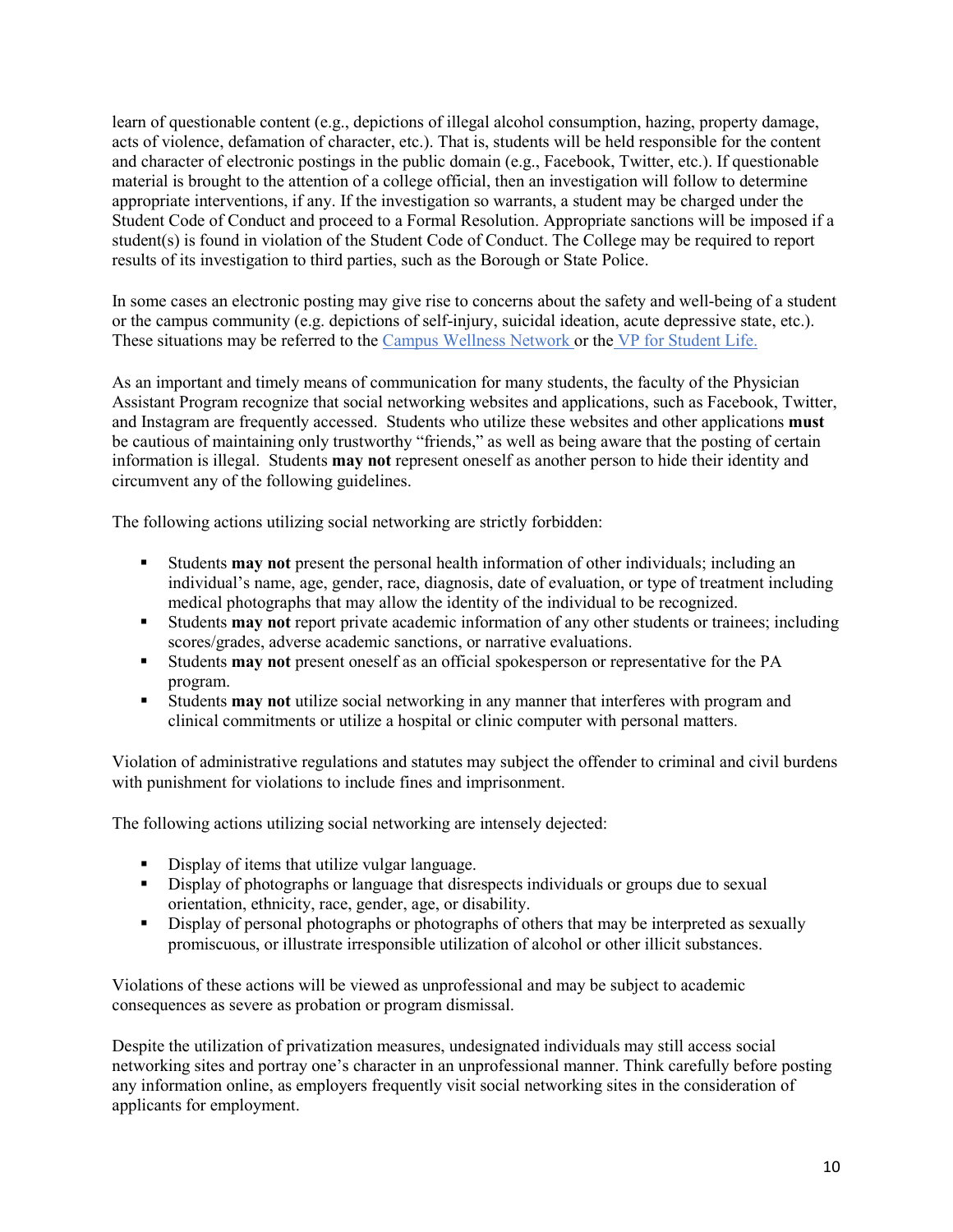## **Professional Image.**

Adherence to standards of professional appearance including personal hygiene, dress, and safety projects competence and credibility during interactions with patients, colleagues, and members of the general public. All students are expected to follow the requested attire guidelines for each Clinical Rotation as described later in this manual (page 14ss).

## **Grievance Process** (A3.15g).

All issues and concerns regarding preceptorships should be addressed with the Physician Assistant Program's Clinical Coordinator first. Students must not express grievances regarding a preceptorship or program coursework directly with the instructional faculty/preceptor, or a member of the clinical site. Violation of this policy will not be tolerated.

Students are encouraged to establish and maintain good communication with their preceptors. This includes requests for feedback on their performance. However, it is not appropriate for students to dispute or argue an evaluation or preceptorship grade with the instructional faculty/preceptor during or after the completion of the preceptorship. All concerns regarding preceptor evaluations or grades should be addressed with the Clinical Coordinator immediately.

Any perceived communication or professional concerns that exist between the student and precept must be relayed to the Clinical Coordinator immediately. Presentation of concerns following the completion of the preceptorship, or after grades have been submitted will not be entertained.

All grievances, student grade appeals, or other program decisions should be submitted in writing to the Clinical Coordinator utilizing the Student Grievance or Grade Appeal Form within compliance of the grievance and appeal policy.

If resolution of the student's concerns are not met during discussions with the Clinical Coordinator, student concerns should be addressed with the PA Program Director. Alteration to previously made decisions will be made at the discretion of the Program Director.

## **Discrimination, Harassment, Mistreatment and Bullying Policy** (A1.02j, A3.15f).

Elizabethtown College is committed to maintaining a safe, respectful, and healthy work and learning environment that ensures federal and state laws, as well as College regulations prohibiting violence and discrimination are fully enforced.

*Discrimination.* Elizabethtown College does not discriminate on the basis of gender, race, color, religion, age, disability, veteran status, national or ethnic origin, ancestry, sexual orientation, gender identity and expression, genetic information or any other characteristic protected by the applicable federal, state and local laws. Elizabethtown College's Physician Assistant Program will not tolerate any incidents of discrimination.

*Harassment.* The College defines harassment as any behavior, verbal or physical, which creates an intimidating, hostile or offensive work, learning, or living environment, particularly if questionable behavior is repeated and/or if it continues after the offending party is informed of the objectionable and/or inappropriate nature of the behavior, and which is based on individual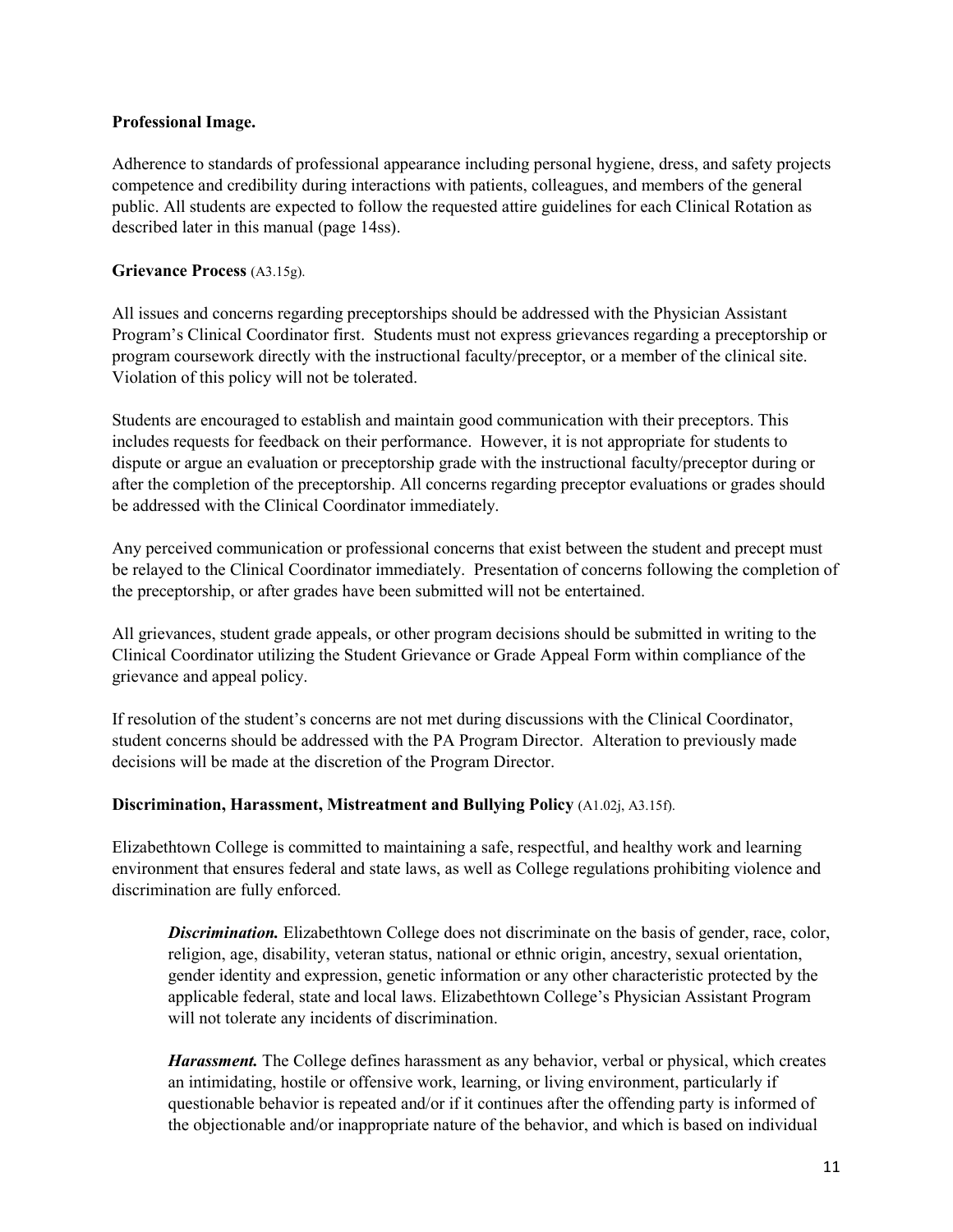characteristics including gender, race, color, religion, age, disability, veteran status, national or ethnic origin, ancestry, sexual orientation, gender identity and expression or any other legally protected status. Elizabethtown College's Physician Assistant Program will not tolerate any incidents of harassment.

*Mistreatment.* The Physician Assistant program defines student mistreatment as the obstruction of student learning, exploitation of vulnerability, and exclusion from the medical team. Student mistreatment of any kind is detrimental to a safe and effective learning environment. Elizabethtown College's Physician Assistant Program will not tolerate any incidents of student mistreatment.

*Bullying.* The College is committed to the elimination of all forms of bullying and will ensure that procedures exist to allow complaints of bullying to be dealt with and resolved without limiting any person's entitlement to pursue resolution of their complaint within the relevant statutory authority. Elizabethtown College's Physician Assistant Program will not tolerate any incidents of student bullying.

## Policy Statement:

The College does not tolerate discrimination or harassment of any kind, or bullying against any member of the Elizabethtown College community. Threatening, violent, discriminatory, or harassing conduct is subject to expulsion from the College or possible civil/criminal prosecution.

It is essential that individuals who have experienced bias, and witnesses, or other individuals reporting a bias-related incident provide as much information as possible about the incident. A detailed account including date, time, exact location, names of persons involved, including any witnesses, is considered necessary for an investigation by Campus Security and/or the local police. Impacted individuals and witnesses are encouraged to preserve evidence. For example, do not erase or remove graffiti, vandalism or public postings; take a photo if possible. Make a written record of any verbal assault; maintain any email record (do not alter, delete or forward the message). If the incident occurred by telephone, make note of the time and length of the call along with the phone number if possible, but do not engage with the caller.

Report of a bias-related incident will be referred to the appropriate college official for review and investigation. Individuals making a report will be given an opportunity to provide additional information, review issues of confidentiality, and discuss potential next steps. The resolution process for any reported incident will follow procedures outlined in the Student, Faculty and Employee Handbooks.

The College is required by law to issue a timely warning about hate crimes that present a continuing danger to the campus community and to disclose annual statistics about these crimes in the Annual Security and Fire Safety Report. Only general information, as opposed to personal or identifying details, will be disclosed in accordance with the *Jeanne Clery Disclosure of Campus Security Policy and Campus Crimes Statistics Act*.

Confidentiality will be maintained throughout the investigation process to the extent practical and consistent with the College's need to undertake a full and impartial investigation.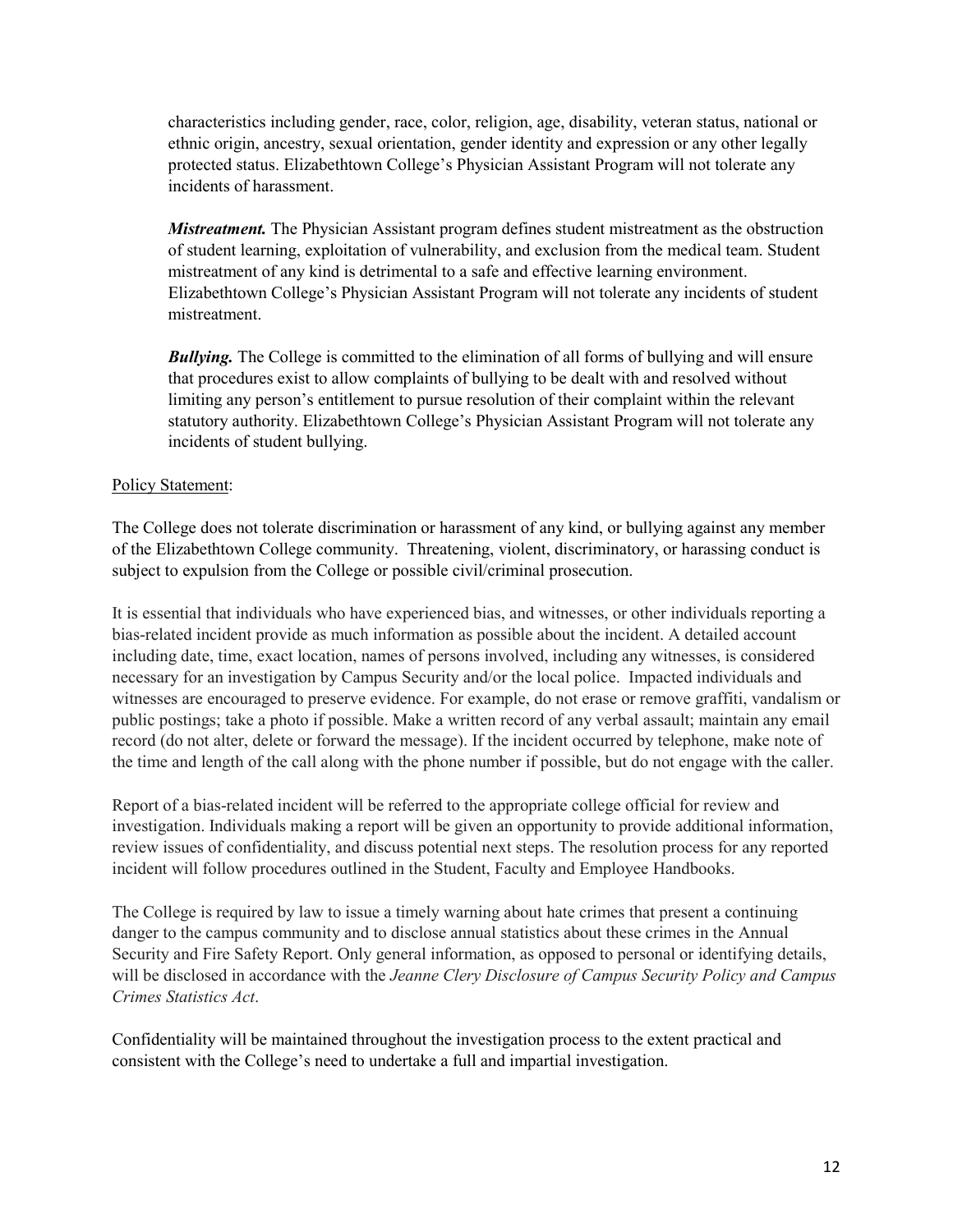#### Procedure for Discrimination, Harassment, Mistreatment and Bullying:

Any student who believes he/she is the subject of conduct that violates this policy, including discrimination, harassment, or bullying is encouraged to report the situation in accordance with the College reporting procedures.

College reporting procedures for sexual harassment can be found at [Sexual Misconduct Policies](https://catalog.etown.edu/content.php?catoid=9&navoid=468) 

College reporting procedures for harassment, intimidation, and bullying can be found at [Harassment, Intimidation, and Bullying Policy and Procedure](https://catalog.etown.edu/content.php?catoid=9&navoid=459#policy-regarding-harassment,-intimidation,-and-bullying) 

**Accommodations for Students with Documented Disabilities.** Elizabethtown College welcomes otherwise qualified students with disabilities to participate in all of its courses, programs, services, and activities. If you have a documented disability and would like to request accommodations in order to access course material, activities, or requirements, please contact the Director of Disability Services, Lynne Davies, by phone (361-1227) or e-mail davies  $\alpha$  etown.edu. If your documentation meets the college's documentation guidelines, you will be given a letter from Disability Services for each of your professors. Students experiencing certain documented temporary conditions, such as post-concussive symptoms, may also qualify for temporary academic accommodations and adjustments. As early as possible in the semester, set up an appointment to meet with me, the instructor, to discuss the academic adjustments specified in your accommodations letter as they pertain to my class.

**Extracurricular Activities during Clinical Year.** Participation in extracurricular activities during Clinical Year will prove challenging to students due to the advanced education and extensive training requiring in supervised clinical practice environments. Students may be required to work up to seventy hours per week dependent on preceptor expectations and preceptorship. No alterations to a student's clinical or testing schedule will be made to accommodate extracurricular activities.

**Employment during Clinical Year** (A3.15e). Full-time and part-time employment is strongly discouraged due to the rigorous nature of the Physician Assistant program. Students may be required to work up to seventy hours per week dependent on preceptor expectations and preceptorship. No alterations to a student's clinical or testing schedule will be made to accommodate outside employment.

Furthermore, Physician Assistant students are not required, nor permitted to work for the Physician Assistant program (A3.04).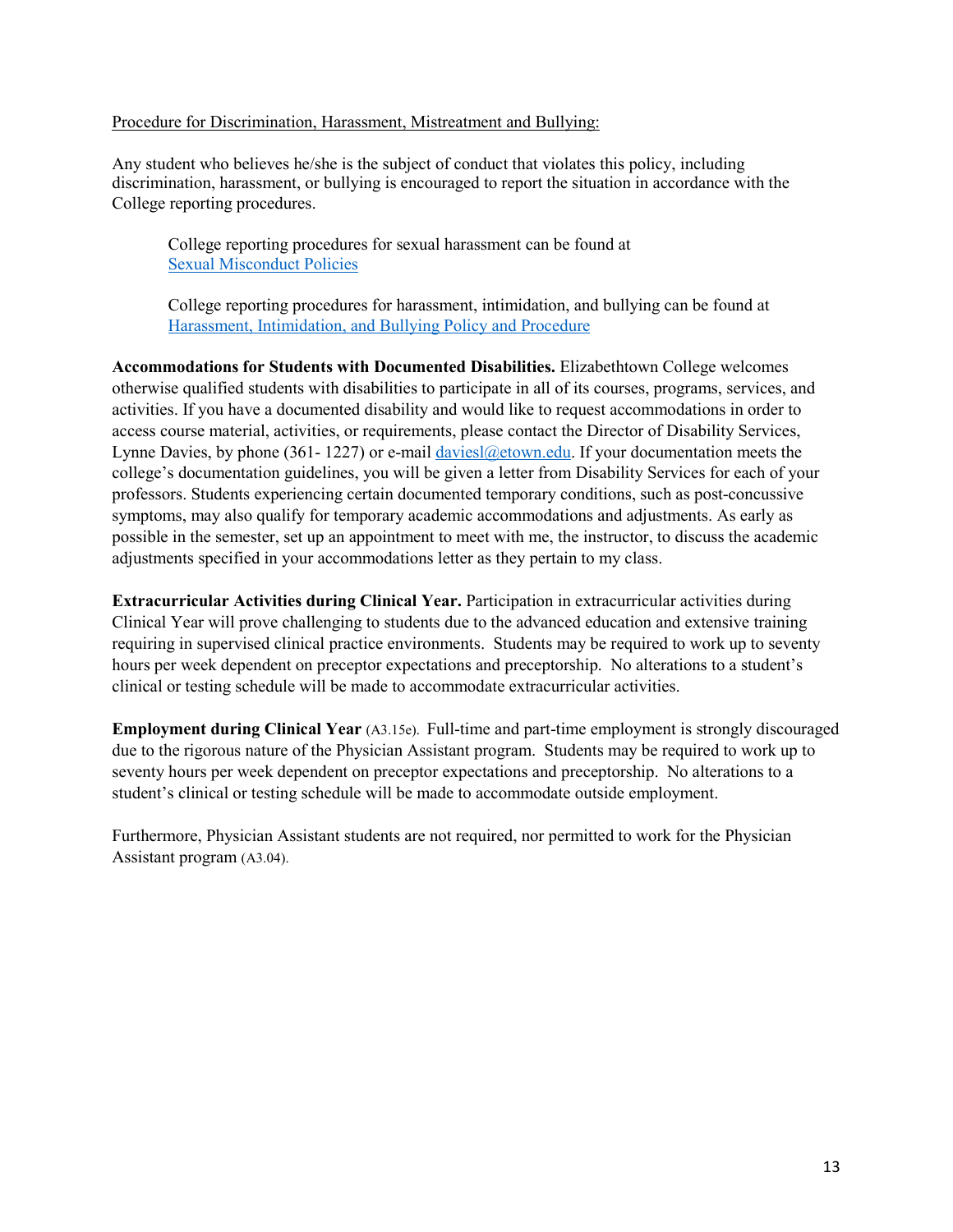## **SUPERVISED CLINICAL EXPERIENCE (SCPEs)**

**Purpose.** The purpose of clinical education in Physician Assistant practice is to provide students with supervised exposure in a variety of clinical disciplines and medical settings.

- Students will gain exposure in Family Medicine, Internal Medicine, Women's Health, Pediatrics, Surgery, Behavioral Health, Emergency Medicine, and in an elective area of their own personal interest.
- Students will gain exposure to various aspects of providing healthcare across the life span, including comprehensive history taking, physical assessment, ordering and interpreting diagnostic tests, formulating a diagnosis, selecting appropriate treatment, providing patient education, and applying the principles of preventive medicine.
- Students will develop a genuine awareness of interdisciplinary and collaborative role of Physician Assistants within a healthcare team while strengthening their interpersonal communication skills.
- Students will engage in self-learning processes necessary in the development of competent healthcare providers.
- Students will gain exposure in providing care for conditions requiring surgical intervention in a pre-operative, intra-operative, and post-operative care setting, as well as participate in the active management of emergent, acute, chronic, and preventive care practices.

## **CLINICAL ROTATION GUIDELINES (B3.03a,b,c,d,e; B3.04a,b,c,d; B3.05, B3.06a,b,c B3.07a,b,c,d,e,f,g)**

## **Program Instructional Faculty, Clinical Staff, and Administrative Staff**

Physician Assistant students are not permitted to substitute for or function as instructional faculty, clinical staff, or administrative staff while enrolled in the program (A3.05a,b).

- Physician Assistant students may not be used to substitute for hospital or office staff, and students may not receive monetary or other compensation for their services at a clinical site.
- **Every** patient seen by a Physician Assistant student **must** be seen by a preceptor!

**General Rotation Information.** Throughout clinical year, the Physician Assistant student is expected to perform and behave in accordance with the highest standards expected of health care professionals.

The clinical year curriculum of the Physician Assistant Program consists of eight Clinical Rotation blocks including:

- **Internal Medicine Preceptorship**
- Women's Health Preceptorship
- Pediatrics Preceptorship
- **Family Practice Preceptorship**
- **Emergency Medicine Preceptorship**
- **Surgery Preceptorship**
- Behavioral Medicine Preceptorship
- Clinical Specialty Preceptorship

Self-directed learning is essential to the success of clinical year and in lifelong learning associated with continued education of all healthcare providers. The successful Physician Assistant student will display willingness to learn, interest in assuming responsibility, and initiative for completion of work.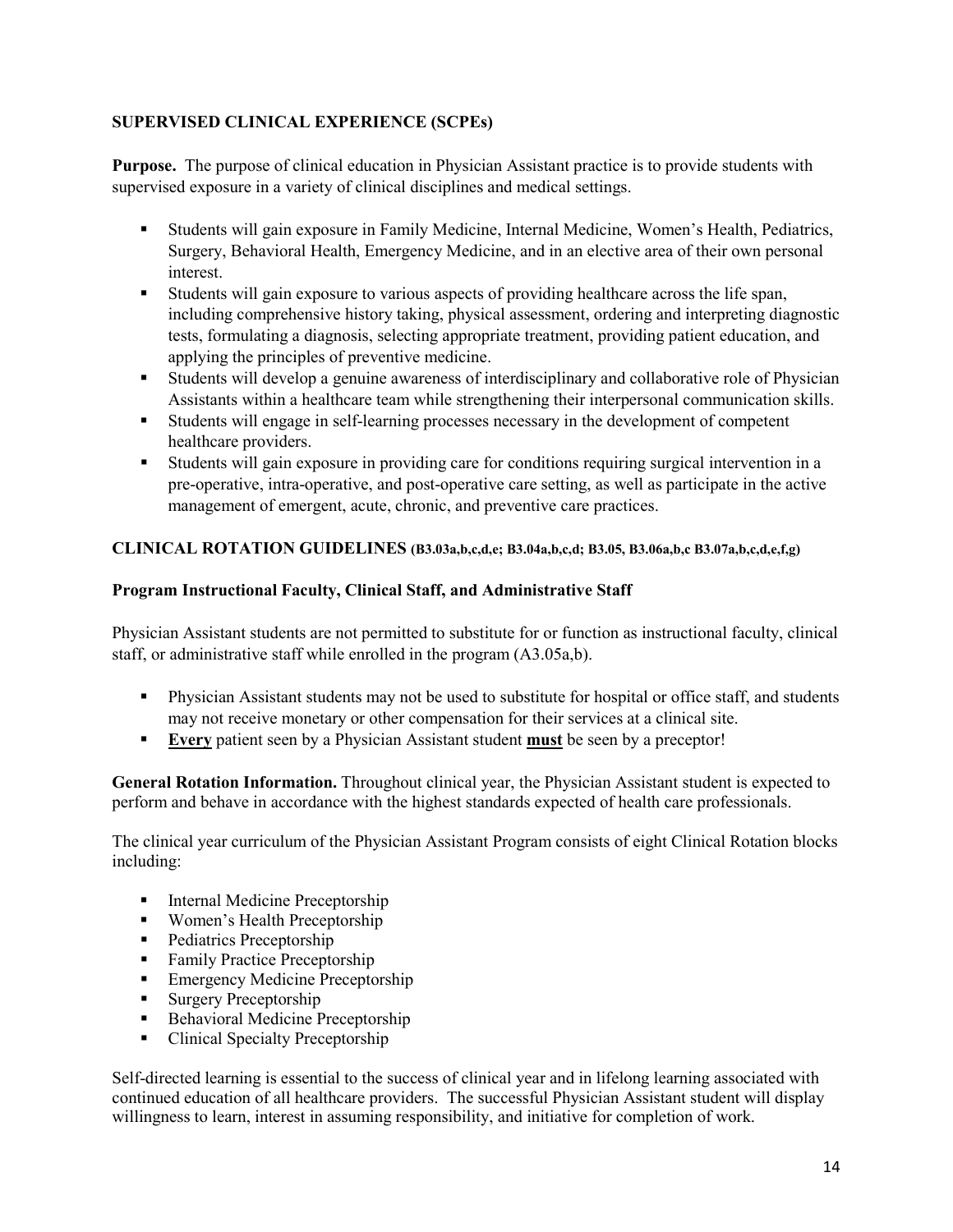During each supervised clinical practice experience, students will be informed of the principal and/or instructional faculty member designated to assess and supervise the student's progress in achieving the learning outcomes required of students and how to contact the faculty member. (A2.17)

Students should contact their preceptor/clinical site one week prior to the start of the Clinical Rotation as a courtesy. Students should inquire about start times, scheduling, directions, and additional necessary details pertinent to successful completion of the preceptorship.

On arrival to the Clinical Rotation, students should provide the office staff and/or the preceptor with a copy of the Clinical Coordinator's business card in the event that immediate contact is necessary.

## **RECOMMENDED TEXTBOOKS**

- Atlas of Emergency Medicine
- Clinician's Pocket Reference
- **Current Family Medicine**
- **Current Medical Diagnosis and Treatment**
- **Current Obstetrics and Gynecology**
- **Current Pediatrics**
- Current Practice Guidelines in Inpatient Medicine
- **Current Psychiatry**
- Harrison's Principles of Internal Medicine/Harrison's Manual of Medicine
- **Schwartz's Principles of Surgery**

**Role of the Physician Assistant Student.** Physician Assistant students will be considered an extension of instructional faculty with the ability to perform tasks as delegated to them by the supervising preceptor.

The specific role of the PA student will vary from preceptorship to preceptorship, however, there are standard procedures that must be adhered to by both the PA student and preceptor.

## *Student Responsibilities:*

- Adherence to professional conduct standards
- Attend Clinical Rotations as scheduled, in addition to grand rounds, lectures, and conferences as made available to them
- Obtain detailed histories and conduct physical examinations
- Perform and/or interpret common laboratory and diagnostic studies
- Develop a differential diagnosis
- Formulate an assessment and plan through discussion with the preceptor
- Give an accurate oral presentation
- Provide concise and accurate documentation of findings
- Educate and counsel patients on health-related concerns across the lifespan
- Demonstrate adaptability, flexibility, emotional resilience, and stability throughout the clinical year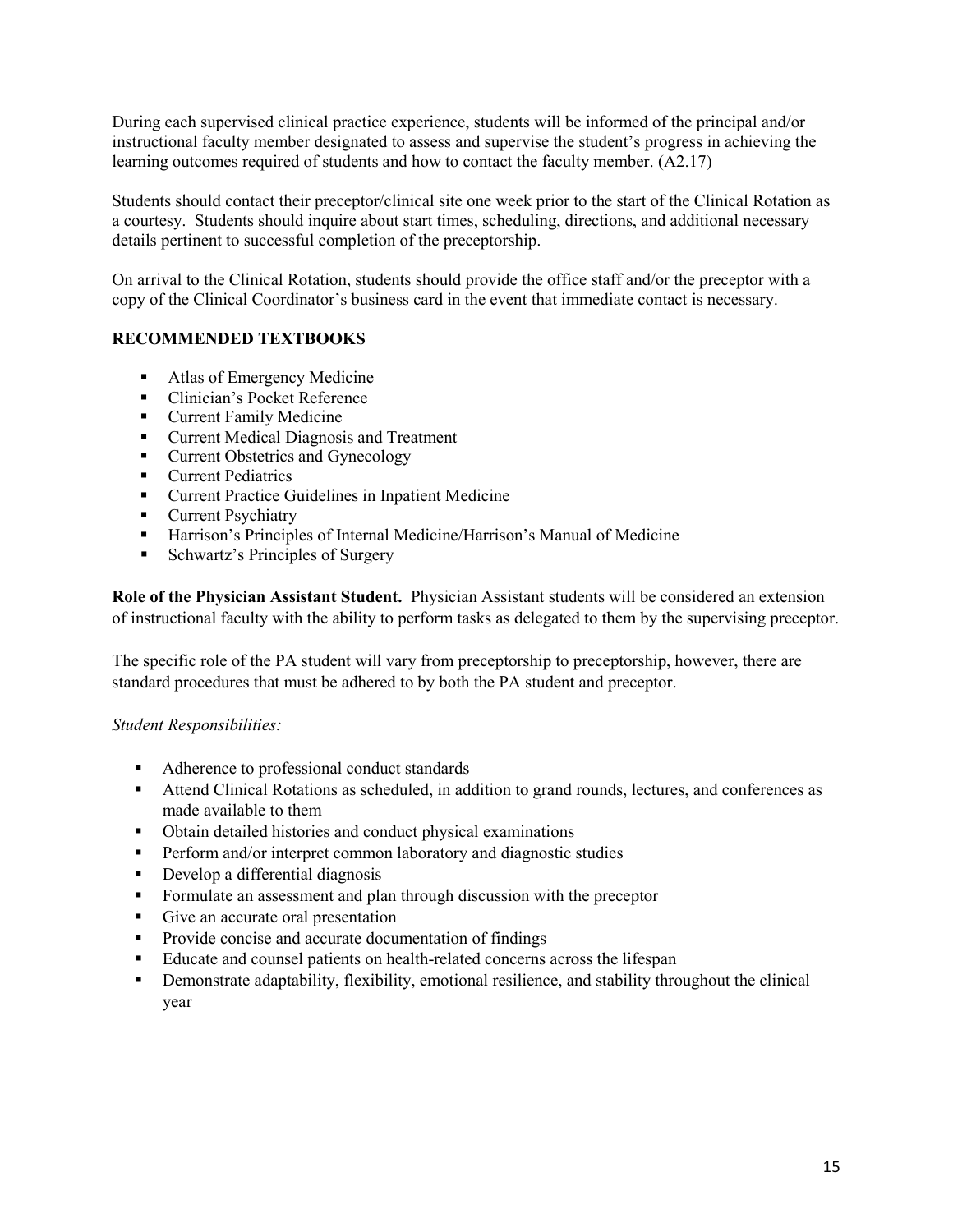## *Student Communication with Clinical Coordinator.*

Open lines of communication must be maintained between the clinical coordinator and the clinical year Physician Assistant students. The following points of communication between the student and clinical coordinator are required for each Clinical Rotation:

- Confirmation of arrival to clinical site
- Identification of the primary preceptor and their contact information
- Submission of preceptorship schedule by the completion of the first week of the preceptorship
- **Immediate notification is students identify any areas of concern with the Clinical Rotation site or** assigned preceptor

Electronic communication with any program faculty, staff, and administration **must** be performed utilizing the Elizabethtown College email account. To maintain privacy and student security, **no** outside accounts will be recognized for student communication.

## **Student Arrival to Clinical Sites**

Students are required to complete the 'Student Arrival and Safety Form' in Exxat prior to Friday at 4pm on the first week of each preceptorship. This process is designed to ensure that students have arrived safely to their Clinical Rotation site and are not encountering any difficulties with clinical preceptors or sites. Students must provide the program with current and accurate contact information to include phone numbers. Failure to complete the form by the designated time will result in 5% deduction of overall course grade.

## **Dress Code Policy**

Dress code within the classroom promotes conducive learning for all students while instilling a sense of pride in the completion of their coursework while the dress code within the laboratory setting promotes safety and injury prevention as well as facilitation of appropriate examination techniques. Dress code for clinical year students promotes the integration of students into the clinical setting, ensures appropriate student identification, and ensures professional demeanor in regards to dress. Clinical preceptors, site supervisors, office managers, and physician assistant faculty reserve the right to dismiss students from clinical education sites for inappropriate and unprofessional attire.

## *Associated Forms:* Dress Code Violation Form

## Student Identification (A3.06)

- Elizabethtown College student ID tags must be clearly displayed.
- Students must wear a short white lab coat unless otherwise requested by instructional faculty.
- Elizabethtown College patch is to be worn on the left chest of the student's white coat
- Students must clearly identify themselves to patients and clinical staff as a physician assistant student in both verbal and written documentation
	- o Verbal: First and last name, Elizabethtown College Physician Assistant Student
	- o Written: First and last name, PA-S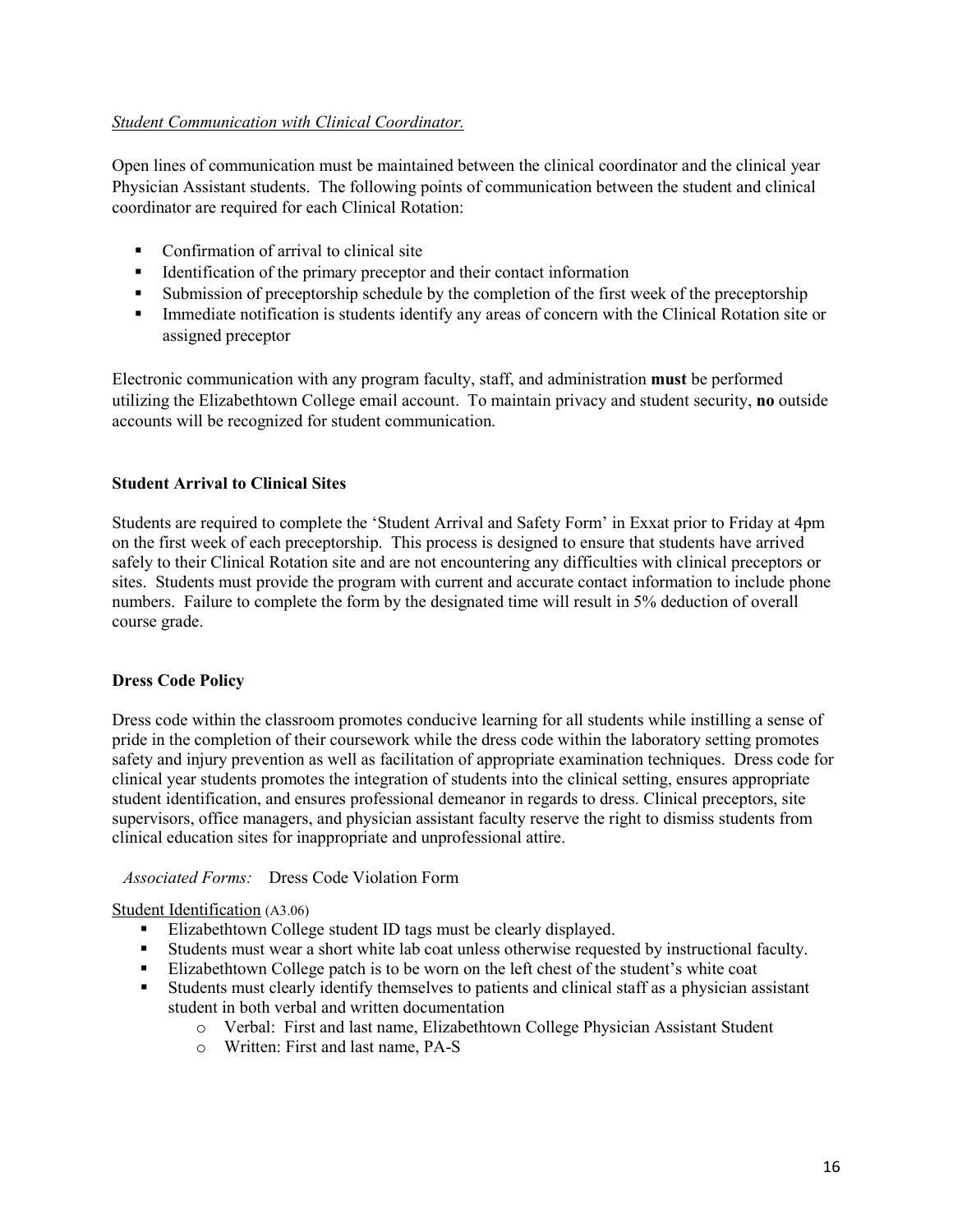## Student Attire for Clinical Year

The following attire guidelines are required in all clinical education settings to ensure a consistent and standardized image for all students encountering patients and their families.

General Hygiene Guidelines

- Good personal hygiene, to include regular bathing, use of deodorant/antiperspirant, and regular dental hygiene
- Avoidance of perfumes and colognes
- Clean clothing in good repair that allows for adequate movement to complete necessary clinical examinations
- Strict avoidance of midriff tops, halters, translucent or transparent tops, low-cut necklines, tank tops, leggings, skirts greater than four inches above the knee, and visualization of undergarments.
- Short white lab jackets with appropriate student identification should be worn.
- Tattoos should be covered when seeing patients or navigating clinical sites.

Shoe Guidelines

- Comfortable and clean shoes in good repair
- No open-toed shoes permitted
- Clean sneakers are only acceptable when worn with scrubs

Hair Guidelines

- Neatly groomed hair, worn in compliance with clinical site/healthcare facility guidelines
- Shoulder-length hair and longer may need to be secured to avoid interference with patient care
- Neatly trimmed facial hair

Nail Guidelines

- Avoidance of artificial nails, tips, gel polish is mandatory during Clinical Rotations
- Nails may be painted

Jewelry Guidelines

 Students are permitted to wear a wrist watch, two to three rings, small and non-distracting earrings, academic pins, and maximum of two bracelets/necklaces.

## **Student Malpractice Insurance and Certification Requirements for Clinical Rotations**

*Malpractice Insurance***.** All Physician Assistant students are required to carry malpractice insurance while enrolled in the Physician Assistant Program. Malpractice insurance must be renewed annually. A copy of the malpractice insurance certificate will be provided to all clinical sites prior to student assignments, and students are expected to have a copy of their forms with them at each Clinical Rotation. Students are not covered by malpractice insurance during any personal volunteered activities that are not coordinated by the Physician Assistant program. Students are not permitted to see patients in an office or clinic setting without the clinical preceptor present. Additionally, the preceptor has ultimate legal responsibility for the actions of the PA student while under his/her supervision.

*BLS Certification.*All Physician Assistant students are required to maintain current CPR certification through the American Heart Association Basic Life Support (BLS) course. A BLS certification/recertification course will be arranged for first year students prior to Clinical Rotations. Students may be excused from participation in the BLS course if he/she is able to provide documentation of successful course completion and certification. The cost of the certification to the student is approximately \$55, which is included in the program fee.

Copies of the certification cards will be kept in the students' file throughout the clinical phase of the program.

*ACLS Certification***.** All Physician Assistant students are required to maintain certification through the American Heart Association Advanced Cardiac Life Support (ACLS) course. An ACLS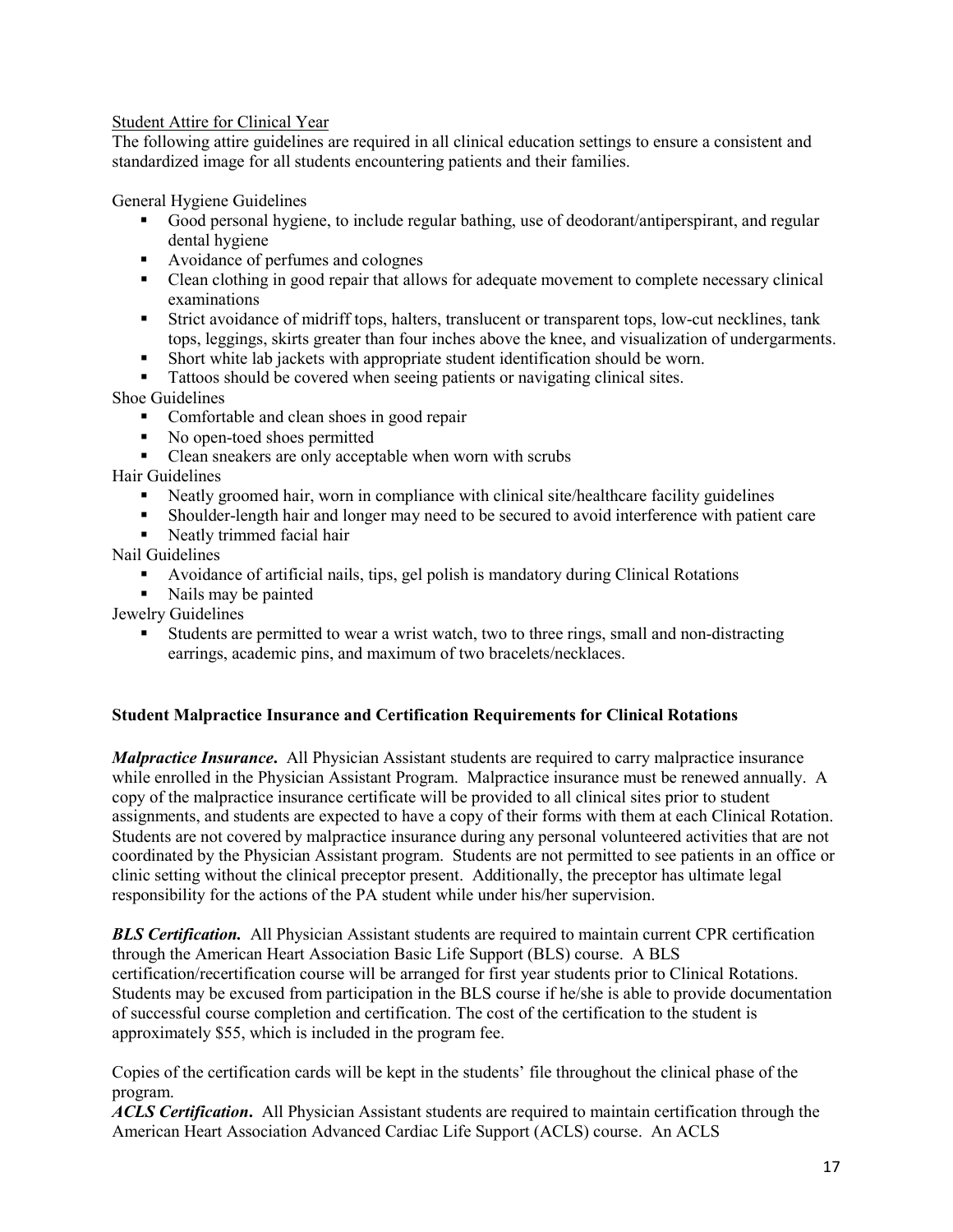certification/recertification course will be arranged for first year students prior to Clinical Rotations. Students may be excused from participation in the ACLS course if he/she is able to provide documentation of successful course completion and certification. The cost of the certification to the student is approximately \$300, which is included in the program fee.

Copies of the certification cards will be kept in the students' file throughout the clinical phase of the program.

*PALS Certification.* All Physician Assistant students are required to maintain certification through the American Heart Association Pediatric Advanced Life Support (PALS) course. A PALS certification/recertification course will be arranged for first year students prior to Clinical Rotations. Students may be excused from participation in the PALS course if he/she is able to provide documentation of successful course completion and certification. The cost of the certification to the student is approximately \$300, which is included in the program fee.

Copies of the certification cards will be kept in the students' file throughout the clinical phase of the program.

**Role of the Preceptor.** Preceptors serve an integral role in Physician Assistant education as a role model for students who will assist in fine tuning their clinical skills.

Preceptors during the clinical education portion of the Physician Assistant program primarily consist of licensed and board-certified physicians and physician assistants. Occasionally, students may be assigned to a Nurse Practitioner during portions of a Clinical Rotation.

Preceptors must assist students in the completion of a tour and orientation to the practice, discussion of goals and expectations of the preceptorship, approval of the student schedule, review of preceptorship objectives, student supervision, documentation and charting on all patient encounters, evaluation of student presentation, teaching, and evaluation completion.

## *Preceptor Responsibilities.*

- Adhere to professional and ethical conduct standards while serving as a role model for the student
- Orient students with the practice/site policies, procedures, and expectations
- **Provide ongoing feedback regarding clinical performance, fund of knowledge, and critical** thinking skills
- **Teach, demonstrate, and supervise clinical activities to enhance clinical skills and ensure quality** patient care
- Promote an appropriate level of responsibility for clinical assessment and management for student's level of experience and expertise
- **Participate in the evaluation of medical knowledge and clinical skills through direct supervision** and teaching in the clinical setting, direct evaluation of oral and written presentations, and through the assignment of outside readings and research to promote further learning
- **Engage in open dialogue with program faculty during site visits to enhance learning and evaluate** student progress
- Review clinical documentation to evaluate the student's ability to write concise progress notes, histories, physical examinations, assessments, and treatment plans
- Complete periodic reviews (weekly) of student patient logs in *Exxat*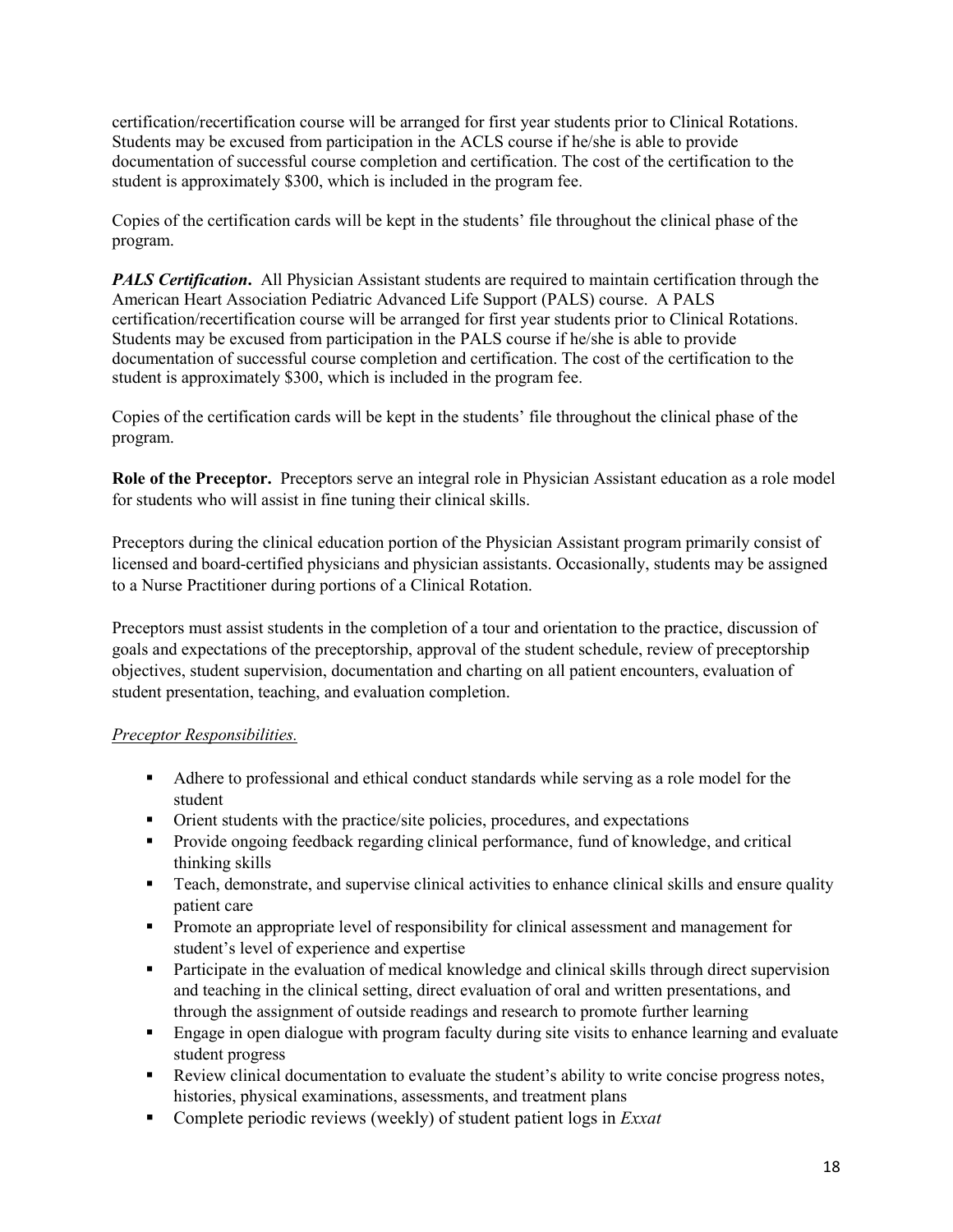- Complete and return evaluation forms provided by the program in a manner that accurately reflects student knowledge and skills, as well as areas of improvement throughout the preceptorship
- Notify the program promptly if any circumstances arise that may interfere with the student's ability to complete the preceptorship
- Demonstrate cultural competency in each patient interaction

## **Clinical Site Assignment Policy (A1.01, A3.03).**

Clinical Coordinator will individually match students with a schedule that best meets their learning needs utilizing input from each student about their elective and rotation preferences in addition to feedback from faculty and staff within the program.

*Associated Forms: Rotation Placement Form, Student Request for New Clinical Site Form* 

## Policy Statement:

The assignment of students to Clinical Rotation sites is the responsibility of the Clinical Coordinator. Elizabethtown College has affiliation agreements in place with physicians, physician assistants, and healthcare institutions that allow for the completion of Clinical Rotations for each student in the program. Student assignment for clinical sites will be made during the second of the didactic year. There are many factors that influence student placement into clinical sites, including the number of Clinical Rotation sites, student interest in a particular specialty, student performance, and site/preceptor availability. Clinical Coordinator will individually match students with a schedule that best meets their learning needs utilizing input from each student about their elective and preceptorship preferences in addition to feedback from faculty and staff within the program.

Students are not guaranteed their first choice in any advanced Clinical Rotation specialty. The philosophy behind this preceptorship is to develop and reinforce clinical competency while providing a unique experience that fosters advanced clinical decision making and patient care skills in a focused area of clinical practice that is of interest to the student. Students are required to rank, in order of preference, their top three available advanced clinical practice specialties. Every effort will be made by the clinical coordinator to place students in their top three practice areas, however, the PA program faculty may assign advanced Clinical Rotations at their discretion.

Following finalization of the Clinical Rotation schedule, student requests for changes will be limited to emergency situations only, and evaluated on a case by case basis. Students may not arrange their own preceptorships or trade preceptorships with other students.

Students should anticipate travel outside of the local area for a minimum of two Clinical Rotations, during which time housing and accommodations are the responsibility of the student. Additionally, students should anticipate the potential for travel between clinical sites for the completion of Clinical Rotations.

Although unlikely, unforeseeable events can occur at any time which may require a student to be moved from one preceptorship site to another with little notice before or during a preceptorship. Students are responsible for costs associated with travel and/or relocation regardless of the cause.

**Student Requests for a New Clinical Site.** Students will not be requested to, nor may they develop or arrange their own clinical sites or clinical schedule, as the assignment of students to Clinical Rotation sites is the responsibility of the Clinical Coordinator. However, students will have the opportunity to request preceptorship assignments and recommend potential preceptors/sites through the Student Request for New Clinical Site Form. Following submission,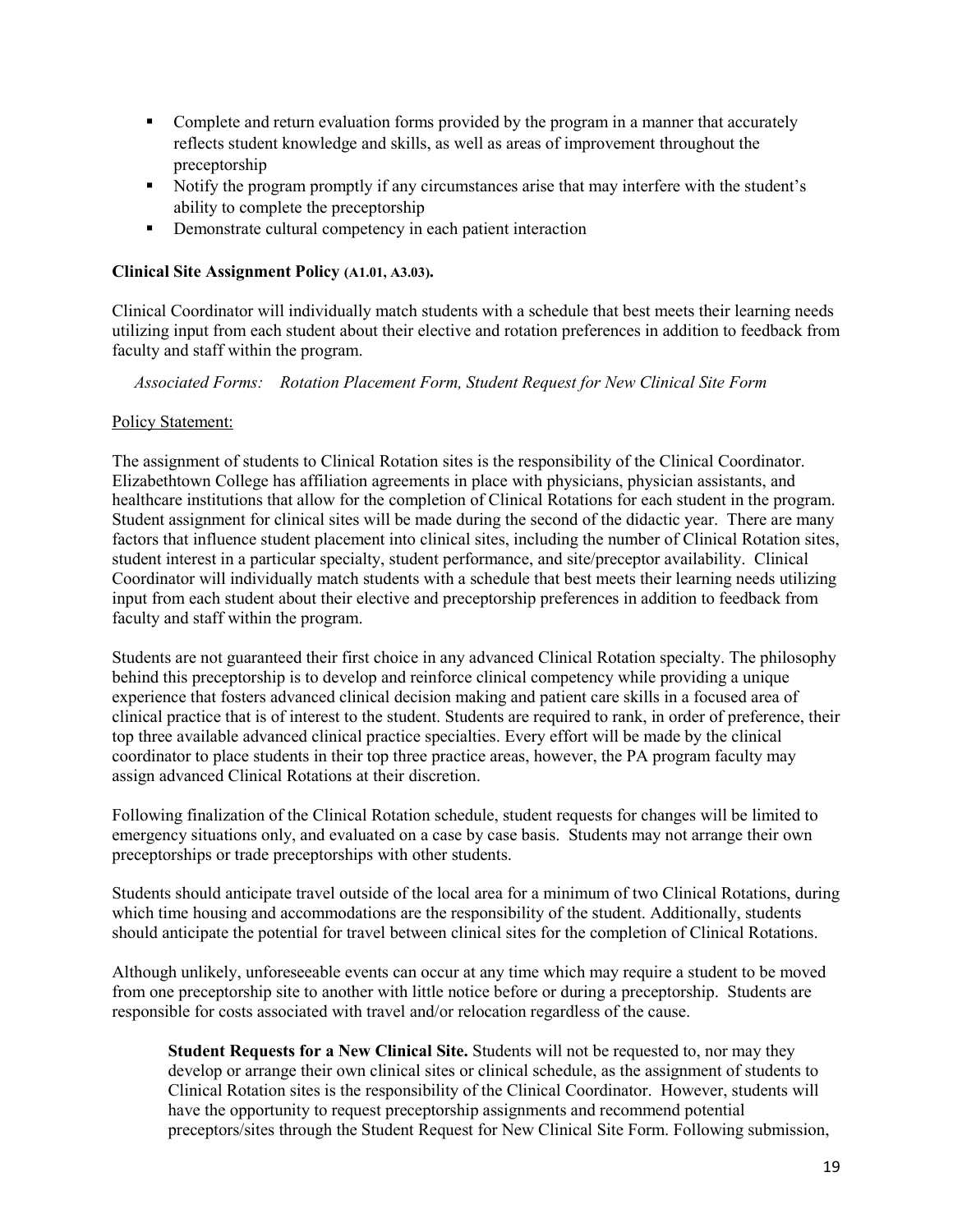the program will contact the site, arrange a visit, speak to the potential preceptor, evaluate the site's suitability, and develop an affiliation agreement between Elizabethtown College and the site as appropriate.

Recommendations and requests will be accepted from students regarding new preceptors or placement sites at least 16 weeks in advance for preceptorships not yet confirmed. Students are prohibited from completing Clinical Rotations at a site in which their family, friends, or personal physicians are employed, unless otherwise agreed to in advance by the Program. Completion of the Student Request for New Clinical Site Form does not guarantee student placement in the requested site, and determination of site viability is made solely by the program. Once the process of site development for a student requested site has begun, the student will not be permitted to opt out of that site.

**Housing and Transportation.** Students are responsible for securing their own housing, as well as any costs incurred for such during the clinical year. Students should plan ahead to ensure housing in time for the start of a preceptorship, but must be flexible if preceptorship securement changes due to unforeseen circumstances with the preceptor or site. Additionally, lack of a functioning vehicle or means of transportation is not an acceptable excuse for clinical site absence.

Failure to secure housing and reliable transportation may result in removal from the preceptorship block, which will have to be rescheduled at the end of clinical year. Rescheduling Clinical Rotations will result in a delay in graduation.

## **ATTENDANCE POLICY**

Regular attendance is of the utmost importance for students enrolled in the Physician Assistant program for enhancement of both professional and personal growth, as well as measuring of academic achievement and proficient completion of clinical skills.

## **Associated Definitions:**

**Bereavement:** Bereavement leave encompasses any absence due to a death in the family.

**Excused Absence:** Absence from program required event such as class, lab, training, or clinical rotation that is discussed with and approved by the course instructor prior to the event.

**Unexcused Absence:** Absence from program required event such as class, lab, training, or clinical rotation that is not discussed with the course instructor prior to the event, or that is not approved by the course instructor.

**Tardiness:** Students are expected to be present at all program required events such as class, lab, training, and clinical rotations by the official start time and stay until it ends,

*Associated Forms: Inclement Weather Form and Time-Off Request Form*

#### **Policy Statement:**

Attendance at all classroom, laboratory, and other program related activities is mandatory. The PA program will attempt to hold all program related material during regular hours; however due to unforeseen circumstances, the PA program reserves the right to schedule activities outside of regular hours, including evenings and weekends.

The faculty and staff of the PA program understand that life can present unavoidable and unplanned emergencies. In order to maintain the integrity of the program, any and all unplanned absences should be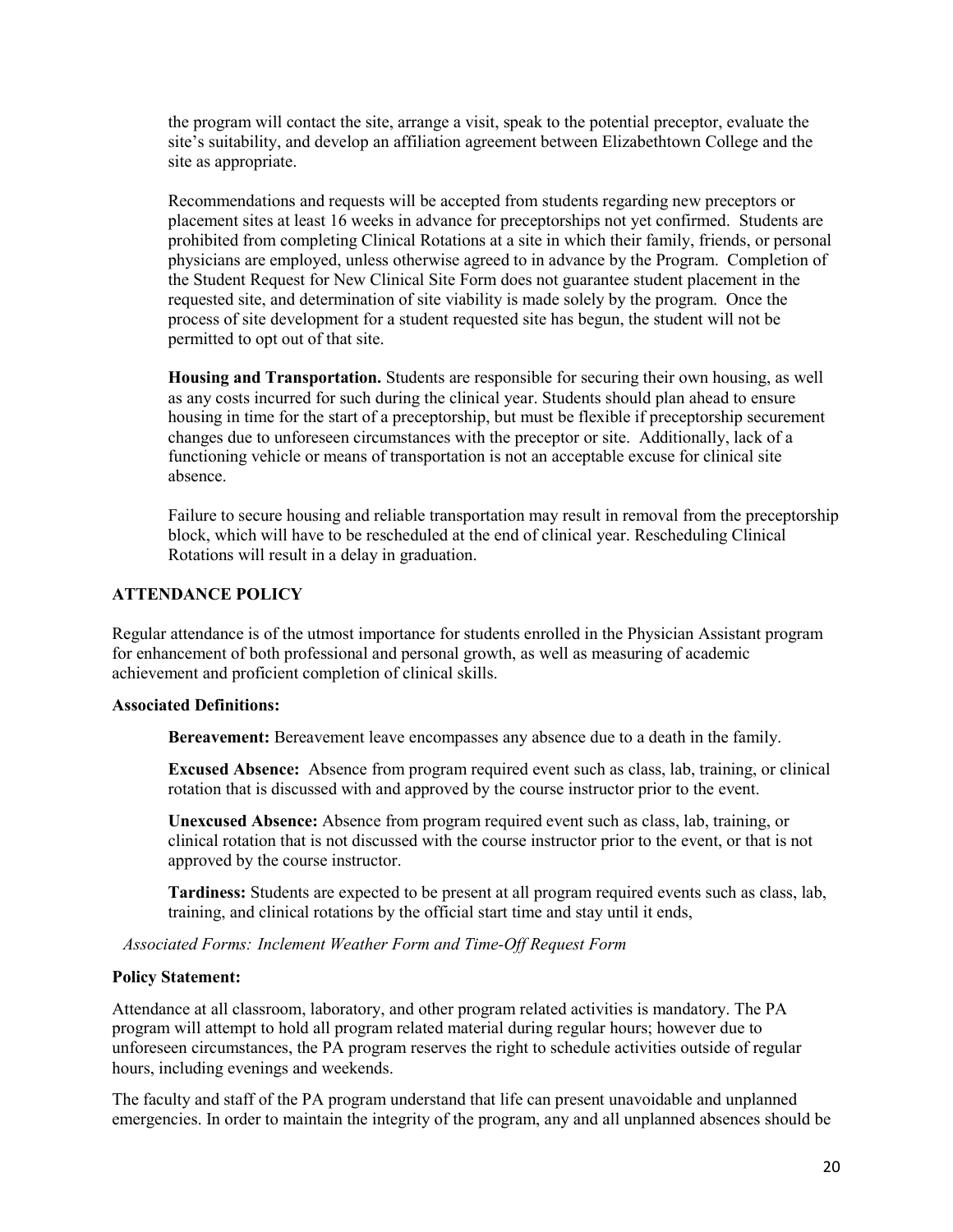reported to the PA program as soon as possible. Failure to notify the program in a timely manner will result in receiving an unexcused absence. More than two unexcused absences within each semester may result in disciplinary action including, but not limited to, a professionalism remediation plan, review by the Academic Standing Committee, course failure, or dismissal from the program.

*Submission of Rotation Schedule.* Students are required to submit a copy of their rotation schedule to the Clinical Coordinator by Friday at 4pm on the first week for each clinical Rotation. The preceptor must develop, review, and sign the clinical schedule prior to student submission to the program. Students must upload the schedule into Exxat. Failure to do so will result in a 10% deduction in the student's **final** course grade. Once submitted, students must adhere to this schedule and report any changes in their schedule to the Clinical Coordinator immediately. Failure to do so will result in an unexcused absence.

*Clinical Rotation Attendance.* Students are expected to be at their clinical rotation sites during the times scheduled by their preceptors unless prior arrangements are made at a minimum of one week in advance with the clinical coordinator and instructional faculty (preceptor). The only exceptions to the attendance policy are for sick leave, bereavement, and to accommodate a schedule change with the student's preceptor.

If an unforeseen circumstance arises and the clinical site preceptor is unable to be at their clinical site for personal reasons and a delegate cannot be assigned to supervise the student during such timeframe, the student is responsible for contacting the Program Clinical Coordinator immediately. Additional readings or other educational assignments will be provided to compensate for clinical exposure time that has been lost.

*Classroom Attendance.* Students are expected to be in their respective classes, labs, small groups, etc. properly dressed at the scheduled time ready to participate in classroom activities. Tardiness disrupts the entire class and will not be tolerated. Disciplinary actions will be applied at the discretion of the program faculty members or representatives responsible for the education experience.

- Senior seminar will be conducted following the completion of each clinical Rotation, and are set aside for testing, competencies, class interaction, board preparation, and continuing medical education activities. Attendance to senior seminar weeks is mandatory.
- Education and research times will be held periodically throughout the clinical year, and are set aside for students to work on their capstone projects outside of clinical hours, with the benefit of having program faculty available for questions. Students may have the opportunity to utilize their education and research weeks in a location other than campus. In such circumstances, an individualized plan for completion of research form much be submitted and approved by the clinical coordinator at least one week prior to the education and research week.

Students are responsible for consulting with the Clinical Coordinator in the case of absences due to illness or other personal circumstances to develop an action plan for completion of course work. Make-up of course work, including examinations and quizzes will be permitted on a caseby-case basis, at the discretion of the Clinical Coordinator.

*Bereavement Leave***.** Any absence due to a death in the family must be reported to the Clinical Coordinator prior to the scheduled activity the student will be missing. This should not occur after the absence has occurred unless in the case of an emergency. It is the responsibility of the student to obtain any missed work or make-up assignments, or make up missed clinical time. Any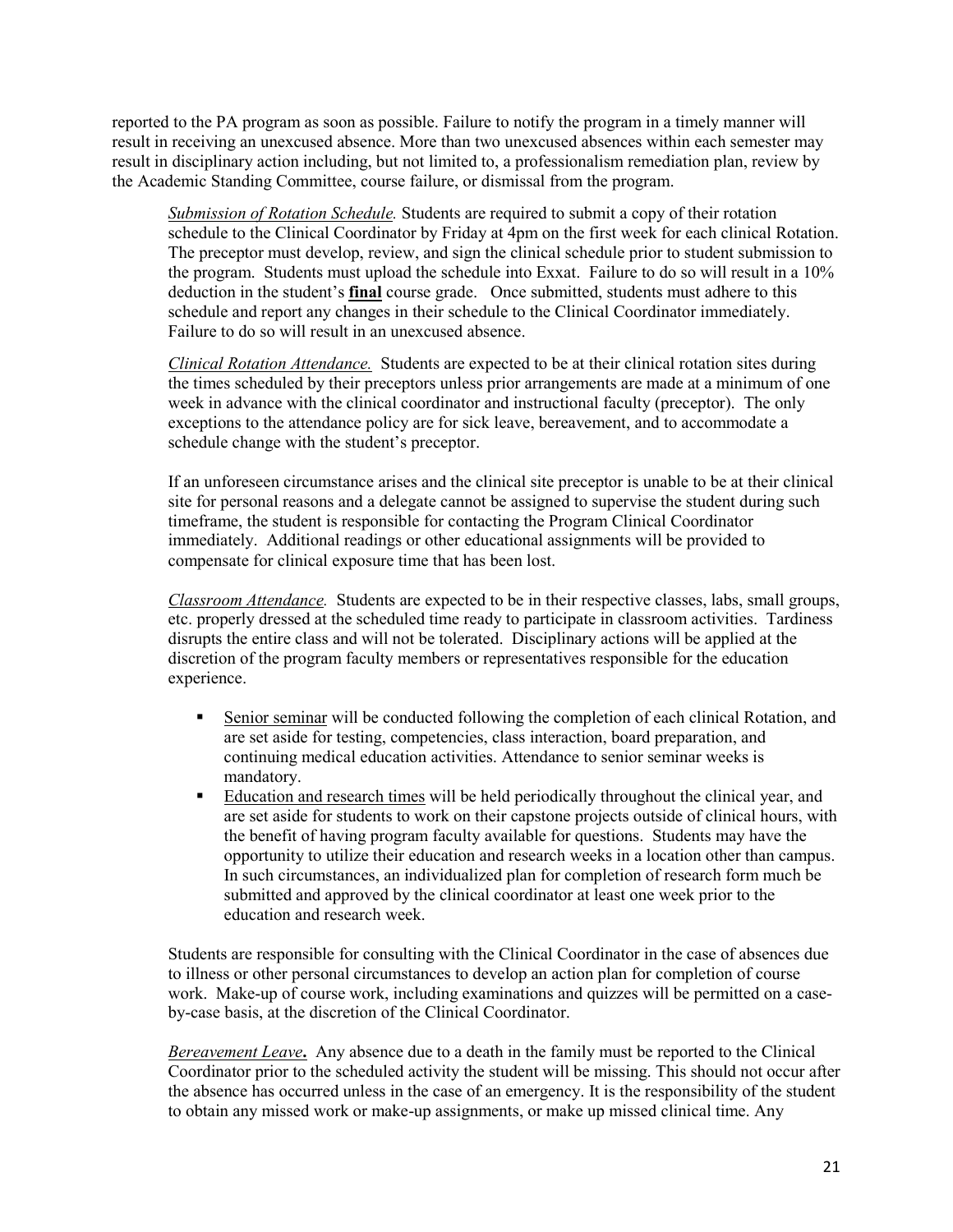examination missed during the absence must be made up within 24 hours of return to class or as otherwise scheduled by the instructor or Program Director.

- Death in the immediate family: 3 days per occurrence
- Death in the extended family: 1 days per occurrence

*Preceptor Directed Absence:* Students must notify the Program Clinical Coordinator immediately upon notification from their preceptor that they have been instructed to be absent from an assigned site outside of the time submitted on the Rotation schedule. Communication should be made directly to the Program Clinical Coordinator via email.

*Time Off.* Clinical year students are actively preparing for transition to clinical practice upon graduation. Therefore, students will be allotted eight (8) personal days to utilize during clinical year pending approval from the Program Clinical Coordinator and preceptor notification. Personal days may be utilized for sick time, interview days, appointments, etc. Students are required to notify the Physician Assistant Program Clinical Coordinator at least one hour prior to absence due to illness from any clinical year assignment, unless in the case of an emergency. Students wanting to be excused from clinical days for reasons other than acute illness or bereavement must submit a request for time off form to the Clinical Coordinator at least two (2) weeks in advance. Interview days scheduled during testing days will not be approved.

Absence of one day per rotation is the **maximum** time allotted for students without having to make up the time that is missed. Students missing two or more days during the clinical rotation must discuss a time to make up the hours missed with their clinical preceptor. If time is unable to be made up, students may be required to repeat the rotation. Students are required to obtain written documentation from their preceptor that any missed time from the rotation has been adequately made up. Submission of this documentation is to be done during senior seminar days, utilizing the Preceptor Verification of Missed Time Form and must be signed by the preceptor.

Illnesses requiring absence of three or more consecutive days will require written verification from a licensed health care provider rendering treatment to the student. Students missing more than 32 hours during a single rotation will be required to make up the time by repeating the entire clinical rotation.

Failure to notify the preceptor and the program office of absence within one hour of the start of the student's scheduled shift will be considered an unexcused absence. One unexcused absence will drop the final grade of the course by 5%. Two unexcused absences will drop the final grade of the course by 15%. Three unexcused absences will result in course failure. The accumulation of more than three unexcused absences will result in professionalism dismissal from the Physician Assistant Program.

*Leave of Absence.* If unforeseen circumstances arise necessitating the request for a leave of absence during the clinical year, a written request must be made to the Program Director. Each student will only be allowed one leave of absence while matriculating in the Elizabethtown College Physician Assistant Program. Within the following circumstances, a leave of absence may be granted at the discretion of the program:

- Students must be in good academic standing (minimum 3.0 program GPA).
- **Leaves of absence requests may be made for personal circumstances, medical** reasons, or for academic reasons (to study in an approved off-campus program).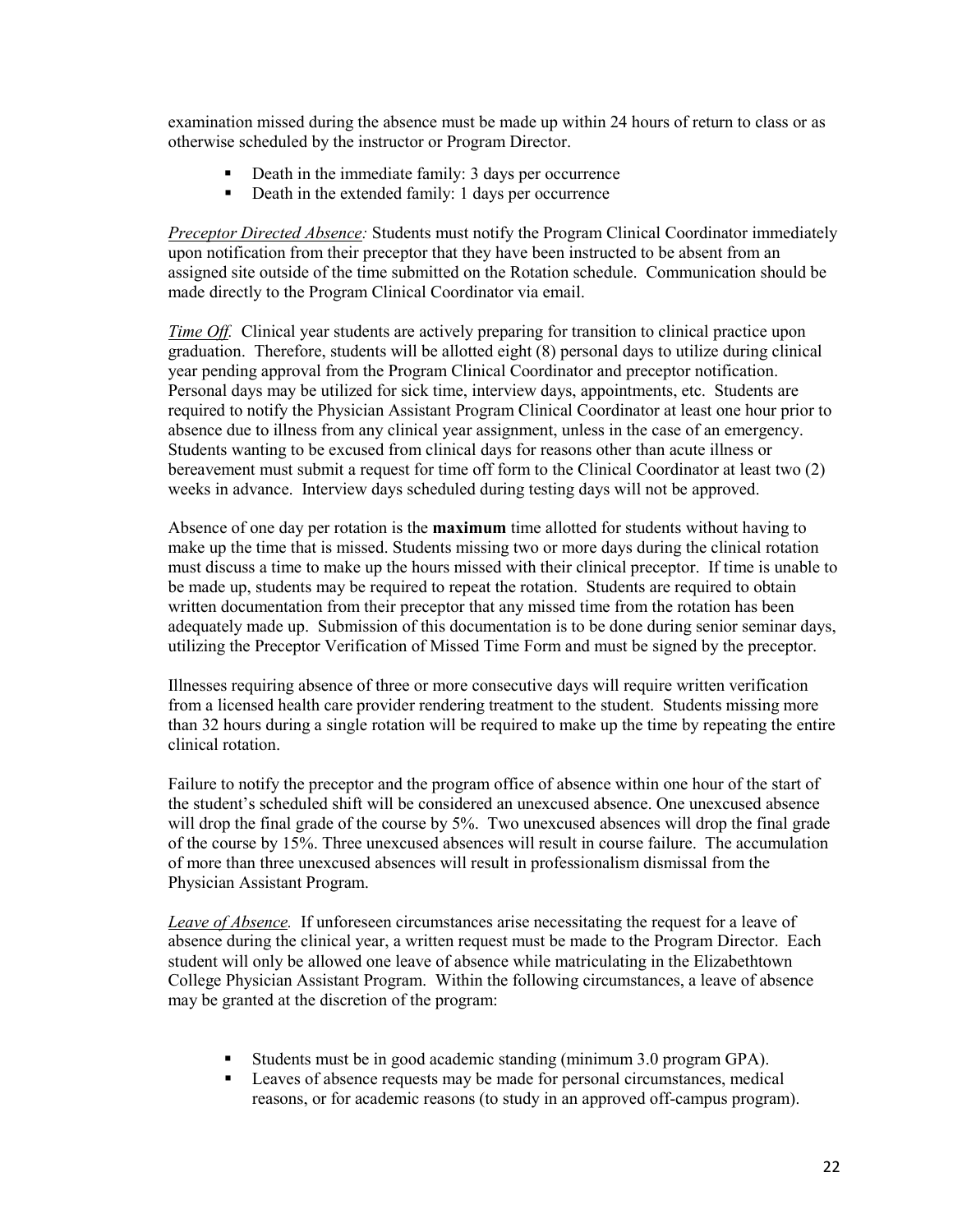- The leave of absence will not extend beyond the academic year in which the leave is taken.
- The student is in good academic and clinical standing.
- Re-entry to the program is not automatic and re-entry coursework will be required as described by program faculty.
- Permission to re-enter will be granted on a case-by-case basis as space is available.
- Documentation of satisfactory resolution of the problem that prompted the need for a leave of absence must be provided to the program upon return.

*School Closures and Delays.* In the event of school closure due to weather emergencies or other unforeseen circumstances, there will be no on-campus classes held. Any canceled or missed classes may be rescheduled and coursework made up at another time. If the clinical site or office remains open and students can arrive to their site safely, it is expected that they attend. If for any circumstance the student is unable to safely report to their clinical site, the Clinical Coordinator and Preceptor should be notified immediately and the Inclement Weather Form should be submitted.

*Holidays.*Students during Clinical Year may have the following days off:

- New Year's Day
- Memorial Day
- Fourth of July
- Labor Day
- **Thanksgiving Day**
- Christmas Day

Clinical preceptors may require the students to work an additional day or period of hours to accommodate holidays. Students are expected to meet these requests.

The College will accommodate individual religious beliefs and practices, however, it is the responsibility of the student to meet with the Clinical Coordinator in advance to request accommodations related to religious observances that may conflict with clinical year requirements and make appropriate plans to make up any missed work.

*Procedures associated with cases of tardiness and absences can be found in the Policy and Procedure Manual*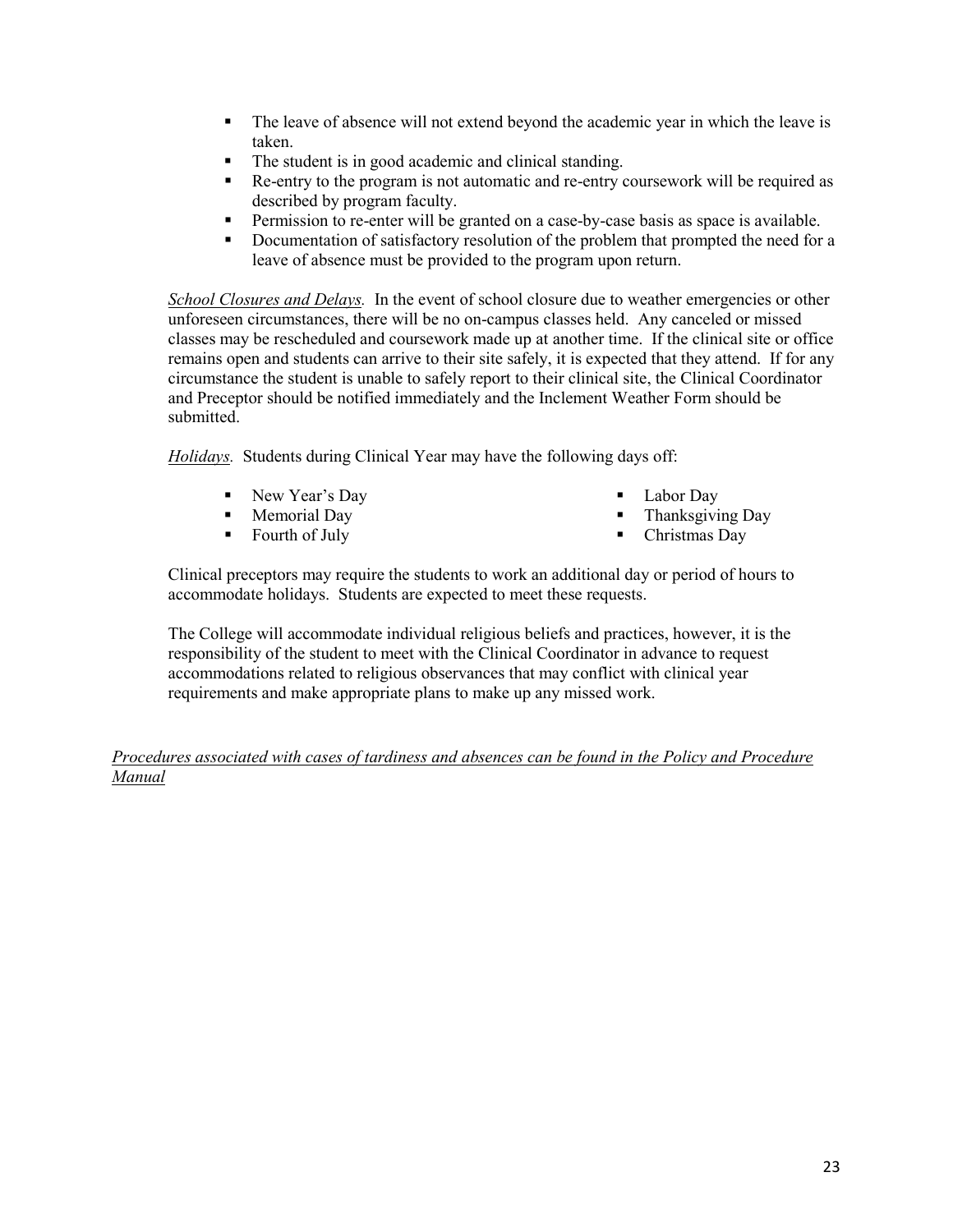#### **CLINICAL YEAR GRADING** (A3.15a)

Grades are reported as A, B, C, and F with plus and minus distinctions made. Designations of I, W, WF, P, and NP are used in appropriate situations.

Grade definitions are:

- A Distinguished
- B Above Average
- C Average
- F Failure
- I Work Incomplete
- W Withdrawal from Course
- WF Withdrawal Failing from Course
- P Pass
- NP No pass (Failure)

**Grading Scale.** Clinical year grading scale utilizes a 4.00 quality point system. Quality points are assigned per semester hour of credit as follows:

| Letter Grade Percentage |         | <b>Quality Points</b> |
|-------------------------|---------|-----------------------|
| A                       | 94-100% | 4.00                  |
| $A -$                   | 90-93%  | 3.70                  |
| $B+$                    | 87-89%  | 3.30                  |
| B                       | 84-86 % | 3.00                  |
| $B-$                    | 80-83%  | 2.70                  |
| $C+$                    | 77-79%  | 2.30                  |
| C                       | 74-76%  | 2.00                  |
| F, WF                   | < 74%   | 0.00                  |
|                         |         |                       |

Students in the Physician Assistant Program must obtain > 74% in all courses for successful completion of the course. For continuation from semester to semester in the clinical year, students may have no grades less than a C.

**Clinical Rotation Grading.** The final grade for each **core** Clinical Rotation will be calculated using the following percentages for each module:

|                                   | End of Preceptorship Examination           | 40%                 |                     |
|-----------------------------------|--------------------------------------------|---------------------|---------------------|
|                                   | End of Preceptorship OSCE                  | 20%                 |                     |
|                                   | Preceptor Evaluation                       | 20%                 |                     |
|                                   | Quizzes                                    | 10%                 |                     |
|                                   | Written Assignments                        | $5\%$               |                     |
|                                   | Self-Reflection                            | $5\%$               |                     |
|                                   |                                            |                     |                     |
|                                   | <b>Student Arrival and Safety Form</b>     |                     | Completion required |
| Preceptorship Schedule Submission |                                            | Completion required |                     |
| Mid-Preceptorship Evaluation      |                                            | Completion required |                     |
|                                   | <b>Patient Database Maintenance</b>        |                     | Completion required |
|                                   | <b>Student Evaluation of Clinical Site</b> |                     | Completion required |
|                                   |                                            |                     |                     |

The criterion for a failing grade for a Clinical Rotation is **any one** of the following items: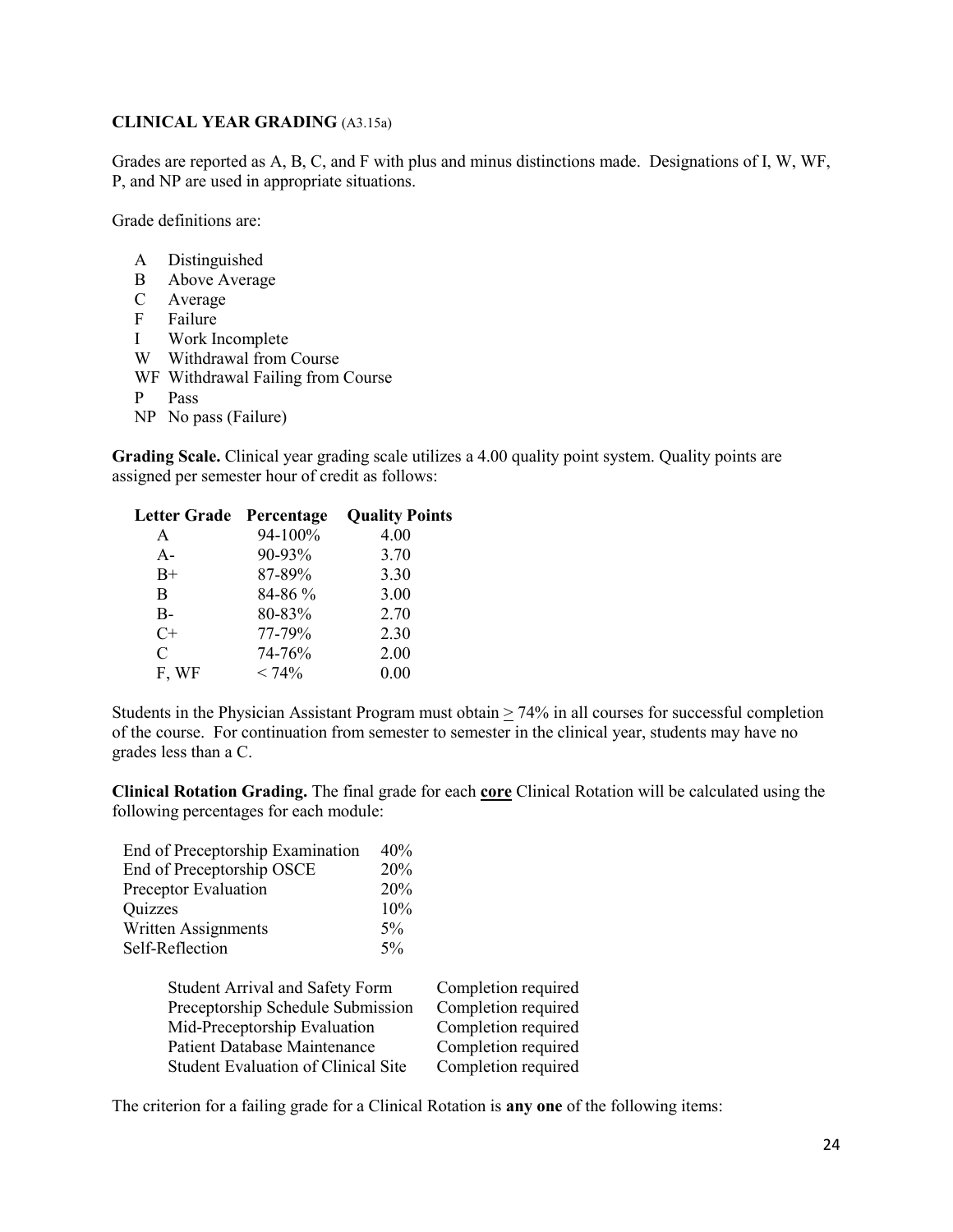- **Excessive unexcused absences from the clinical site**
- Failing evaluation by the clinical preceptor
- Failure to submit written assignments to meet program standards
- Failure to successfully remediate end of preceptorship examinations
- Failure to accurately and honestly complete patient database logging
- Failure to obtain an overall grade of 74% or higher for the Clinical Rotation

The pass/no pass (P/NP) grading option may be utilized throughout the clinical year for completion of competencies and assessment skills, as well as for courses that are not included in the calculation of the student's overall grade point average. Students may be expected to complete one course per semester that is graded in this manner.

## **Preceptorship Assignments and Requirements** (A3.15a)

**Core End of Preceptorship Exams.** Following the completion of each core Clinical Rotation, students will complete a written end of preceptorship examination during senior seminar week. The end of preceptorship exam focus on the preceptorship completed by the students, and will be formatted similar to exams previously provided in the program, based upon the assigned readings, learning outcomes, PANCE blueprint, and other supplemental materials as provided.

**OSCEs:** Objective Structured Clinical Examinations will be required at the completion of this course. During which, students will have a patient actor/actress with a script. Students will be required to obtain a history, perform a physical examination, formulate a differential diagnosis, order appropriate diagnostic tests, diagnose the patient, and provide appropriate treatment. Rubrics can be found on CANVAS for group and individual OSCE examination. Failure to obtain a 74% or higher will result in the need for remediation. No changes in the original grade will be made. Failure to pass the OSCE will result in failure of this course.

Any acts of "patient" harm will result in automatic failure. For example, if a student orders medications without asking allergies, or starts an invasive procedure without checking coagulation studies the student would put the patient at risk of severe injury or death.

**Quizzes.** Throughout each core preceptorship students will be required to complete quizzes during weeks two, three, and four. Questions will be similar to those encountered on the end of preceptorship examinations and during the PANCE. Quizzes during week three will be focused on pharmacology.

Patient Encounter Written Assignments. Students are required to complete written assignments for each core Clinical Rotation by the end of week three.

- Submission of complete H&P, SOAP note, or operative note on any case of interest from the Clinical Rotation.
- Submission of a one to two page synopses from peer reviewed journal articles that relate to the patient presented.

No duplication of patient diagnoses is permitted throughout the entirety of the clinical year. Duplication of patient diagnoses will result in a zero. Failure to submit assignments on time will result in a 20% deduction in assignment grade for each day late, with a zero for notes turned in greater than five days after the due date.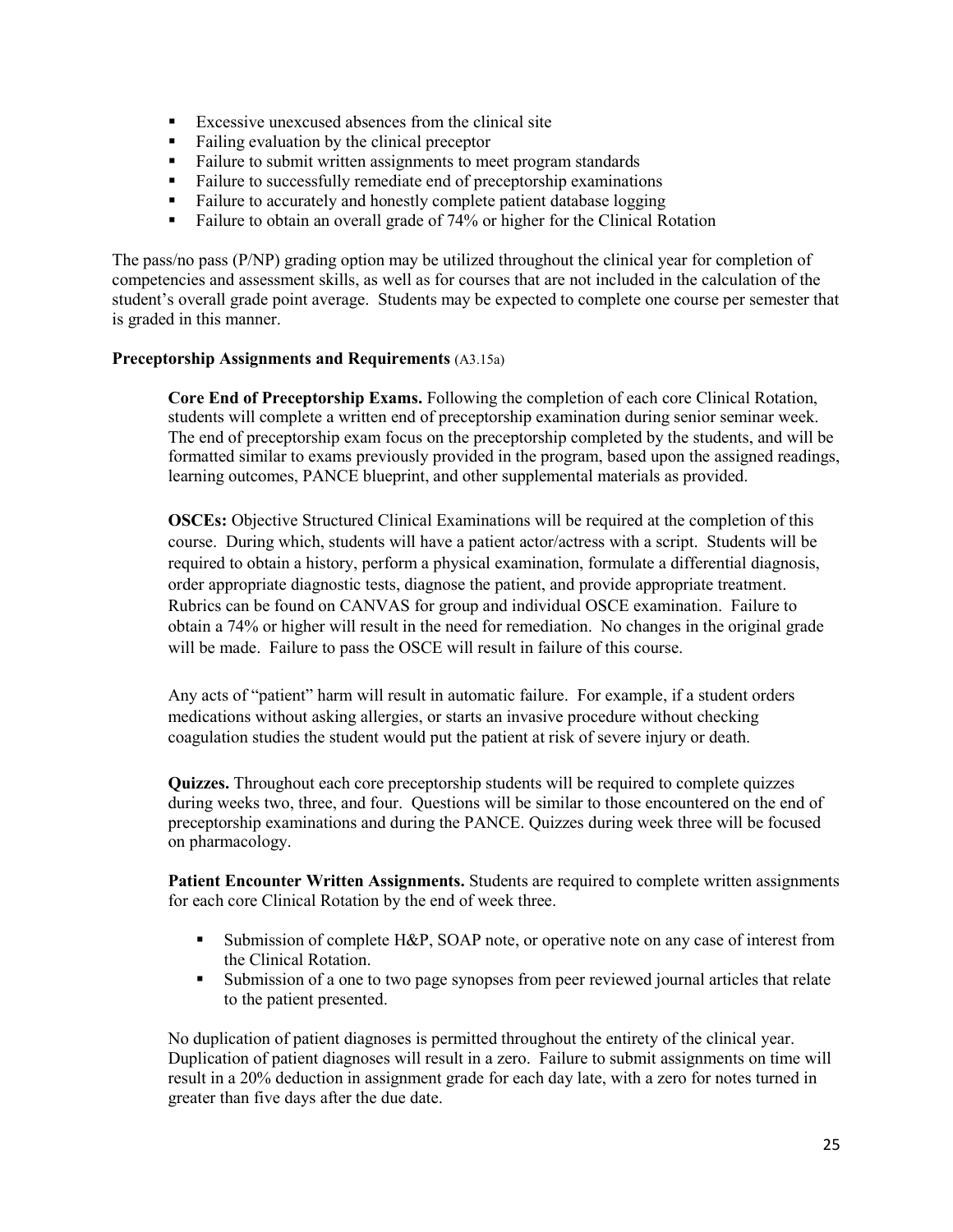**Clinical Specialty Preceptorship Testing.** Following completion of specialty preceptorships students will submit synopses on peer reviewed journal articles that relate to a patient case seen during their preceptorship. Requirements include:

- Submission of 8 case studies derived from patient encounters in the preceptorship.
- Submission of 8 synopses from peer reviewed journal articles that relate to the patients presented in the case studies.
- **Completion of an oral case presentation on one patient encounter from the preceptorship.**

The final grade for each **non-core** Clinical Rotation will be calculated using the following percentages for each module:

| Preceptor Evaluation      | 40% |
|---------------------------|-----|
| Case Study/Journal Review | 30% |
| <b>Oral Presentation</b>  | 20% |
| Self-Reflection           | 10% |

| <b>Student Arrival and Safety Form</b>     | Completion required |
|--------------------------------------------|---------------------|
| Preceptorship Schedule Submission          | Completion required |
| Mid-Preceptorship Evaluation               | Completion required |
| <b>Patient Database Maintenance</b>        | Completion required |
| <b>Student Evaluation of Clinical Site</b> | Completion required |

The criterion for a failing grade for a Clinical Rotation is **any one** of the following items:

- **Excessive unexcused absences from the clinical site**
- Failing evaluation by the clinical preceptor
- Failure to submit written assignments to meet program standards
- Failure to successfully remediate end of preceptorship examinations
- Failure to accurately and honestly complete patient database logging
- Failure to obtain an overall grade of 74% or higher for the Clinical Rotation

**Maintenance of Patient Database** (C4.02). Students are required to record **all** patient encounters in Exxat by the Monday of Senior Seminar week. This allows the Physician Assistant program to monitor and document that each student has met established clinical competencies. A copy of all patient encounters, diagnoses seen, and procedures will be provided to each student at the completion of clinical year to aide in the securement of professional work.

Logging of the following information is required for each entry:

 Community setting, patient population, care setting, type of patient encounter, patient condition, patient demographics, special populations, diagnosis, procedure, level of involvement

Accurate maintenance of the patient database is essential to ensuring adequate student experience in patient type, load, and depth of involvement in care. Ideally, students will achieve the benchmarks for patient encounters described in Appendix T. Continuous review of clinical patient encounters via Exxat logging software will occur by the Clinical Coordinator at the point of mid-rotation evaluations and at the completion of the clinical preceptorship. Students identified as at-risk for inability to meet any of the above clinical encounter benchmarks may undergo changes to their clinical preceptorship schedule to ensure they have a sufficient depth and breadth of clinical experiences in each group. Changes may include movement to a different clinical site or assignment of additional core clerkships during their elective/clinical specialty preceptorship.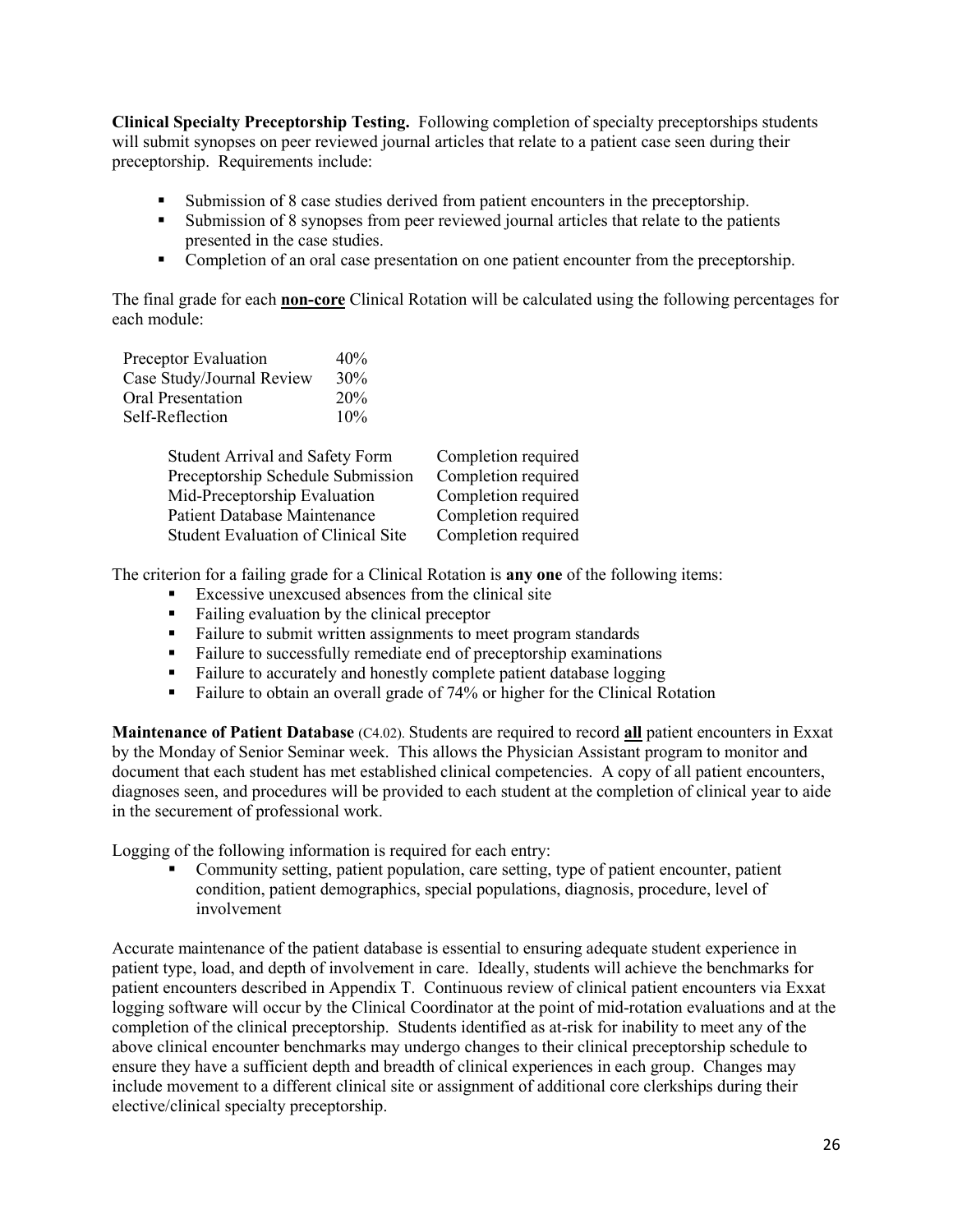Incomplete database entries and/or failure to enter all patients by Monday of Senior Seminar week will result in a reduction of points from the student's documentation grade for that preceptorship. Falsification of patient logging is **not** permitted. Any student suspected of falsifying logging records will go before the program's professionalism and advancement committee which may result in placement on professionalism probation. Any additional instances of falsification will result in possible dismissal from the program for academic dishonesty and professionalism violations.

**Clinical Year Passport.** The clinical year passport will serve as a guide to ensure that students are exposed to and experienced in aspects of medicine that will prepare you to become a well-rounded Physician Assistant. The Clinical Year Passport should remain with you at all times. Once you complete listed requirements with proficiency, as approved and signed by your preceptor, have your preceptor initial and date each item. It is strongly recommended that you make copies of your passport as you complete items in case your passport is lost or misplaced. You are required to submit your passport to the clinical coordinator for review at the completion of each clinical rotation. In the event that you are unable to fulfill the requirements listed in the clinical passport, all efforts will be made by the program to arrange additional clinical exposures targeted towards those items to prove competence, which may include a program directed assignment for completion of your elective rotation/clinical specialty preceptorship.

## **CLINICAL YEAR EVALUATION GUIDELINES**

**Mid-Preceptorship Evaluations.** Students will complete a one page mid-preceptorship evaluation on themselves and review the evaluation with their preceptor for signature and submission to the Clinical Coordinator by Monday in the third week of each preceptorship. The purpose of this evaluation is to monitor and assess the student's progress and clinical competency/performance. Completion of the midpreceptorship evaluation allows the Clinical Coordinator to identify student strengths and provide an opportunity for mentorship in areas that need improvement.

**End-of Preceptorship Preceptor Evaluation of Students.** At the completion of each Clinical Rotation, one or more preceptors with whom the student has worked will complete an evaluation of the student's performance. For students with multiple preceptor submissions, preceptor evaluations will be averaged to obtain the student's grade. Student evaluations will focus on the assessment of fund of medical knowledge and its application, history taking and physical examination skills, procedural skills, clinical judgment, professionalism, formulation of differential diagnosis, utilization of diagnostic studies, development of an appropriate therapeutic plan, and presentation/interpersonal communication skills.

While the Clinical Coordinator determines all final Clinical Rotation grades, students **must** receive a passing score from their clinical preceptor to successfully pass the Clinical Rotation. The student will meet with the academic progress committee. Failure by the preceptor may result in course failure.

**Student Evaluation of the Preceptor and Clinical Site.** At the completion of each Clinical Rotation, students will complete an evaluation of the preceptor and the clinical site. Preceptor evaluations will focus on the orientation process, maintenance and safety at the site, appropriate clinical hours, and adherence to program policies, preceptorship content, as well as preceptor knowledge, accessibility, and teaching. A student's preceptorship grade will not be released until he or she has completed an evaluation of the preceptor and the clinical site. Failure to complete this evaluation will result in the inability of the student to progress to the next Clinical Rotation.

**Student Visits** (C2.01a,b,c). Each student will have a total of two student visits per clinical year, one during the first four preceptorships and one during the latter four. However, the program reserves the right to visit students at any time during the Clinical Year.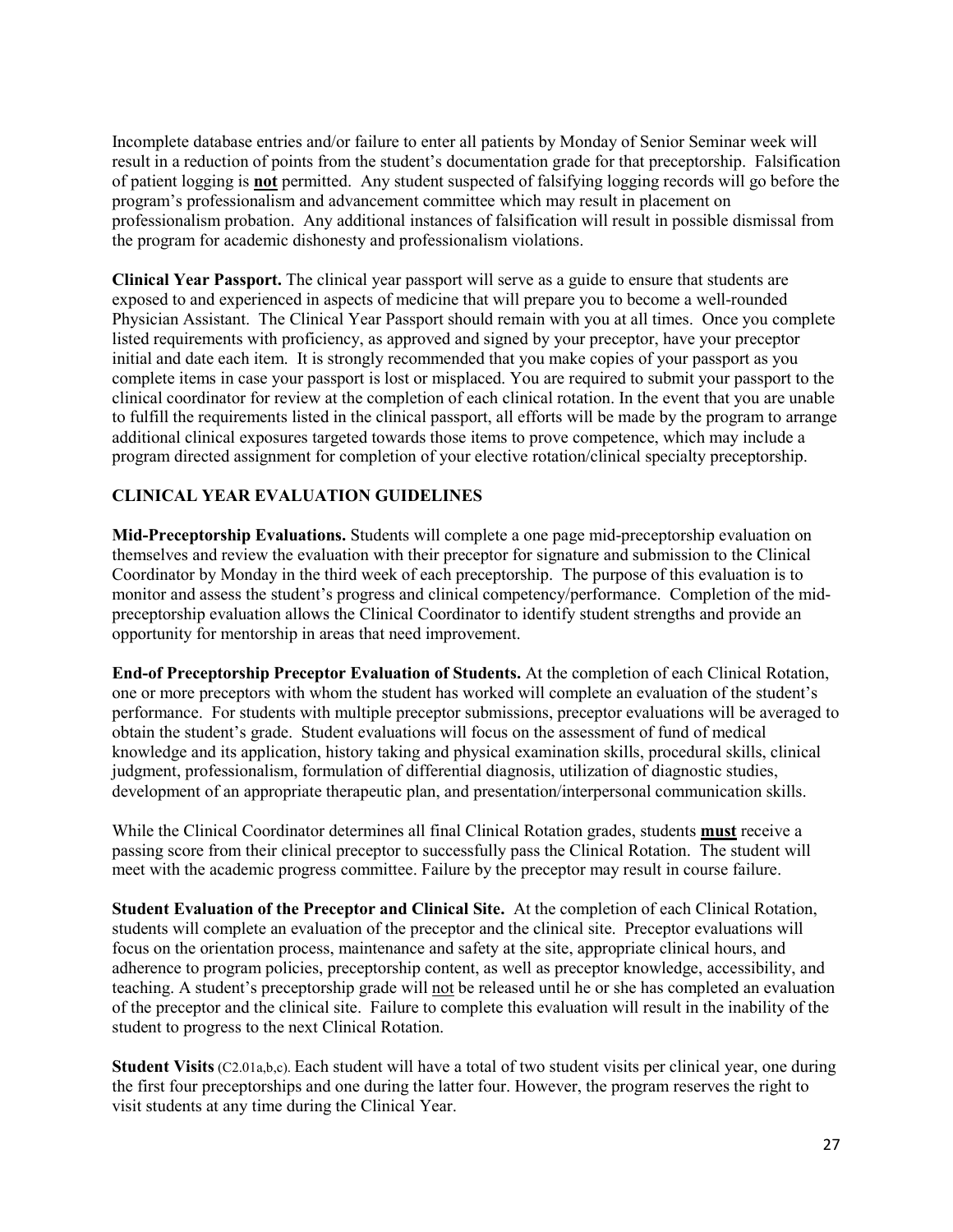During in-person site visits, the Clinical Coordinator will meet with the student, the preceptor, and with office staff to evaluate the student's performance in clinical practice as well as the clinical site.

Unsatisfactory student visits may necessitate additional student visits. No grade will be awarded for performance at student visits, however this is a time to receive one on one feedback from the PA program on your clinical performance.

Disclaimer: In the event of a pandemic (such as COVID-19 in 2020-2021) that prohibits the ability of the Clinical Coordinator to evaluate the student in person, a virtual site visit will occur between the Clinical Coordinator, student, an office staff representative, and the preceptor.

**Self-Reflections.** Students must complete a two to three page reflection paper at the completion of each preceptorship. The purpose of this paper is for students to self-reflect during their Clinical Rotations on the topics of communication, ethics, professionalism, self-awareness, and self-care.

## **REFERENCE RELEASES**

#### **Reference Release Policy**

In order for employers and educational institutions to obtain meaningful reference information from prior course instructors, clinical preceptors, and program administrators it is useful to have a release form which assures that individuals will not pursue litigation against the school based on the reference information provided.

#### *Associated Definitions:*

*Family Educational Rights and Privacy Act (FERPA):* Federal law that protects the privacy of student education records and applies to all schools that receive funds under an applicable program of the U.S. Department of Education.

*Reference*: a person who provides information about your character and abilities.

## *Associated Forms: Reference Release Form*

#### Policy Statement:

Disclosure of a student's confidential education records requires prior written consent of the student (unless disclosure is permitted under certain exceptions to FERPA set forth in Section 99.31 of the FERPA regulations). A student's written consent must be obtained through submission of the Elizabethtown College PA Program Reference authorization/waiver prior to faculty/staff providing FERPA-protected student information to third parties.

#### Procedure for Dealing with Reference Requests:

Students must provide their written consent through submission of the Reference Release Form prior to faculty/staff providing a reference on their behalf which may include FERPA-protected student information to third parties.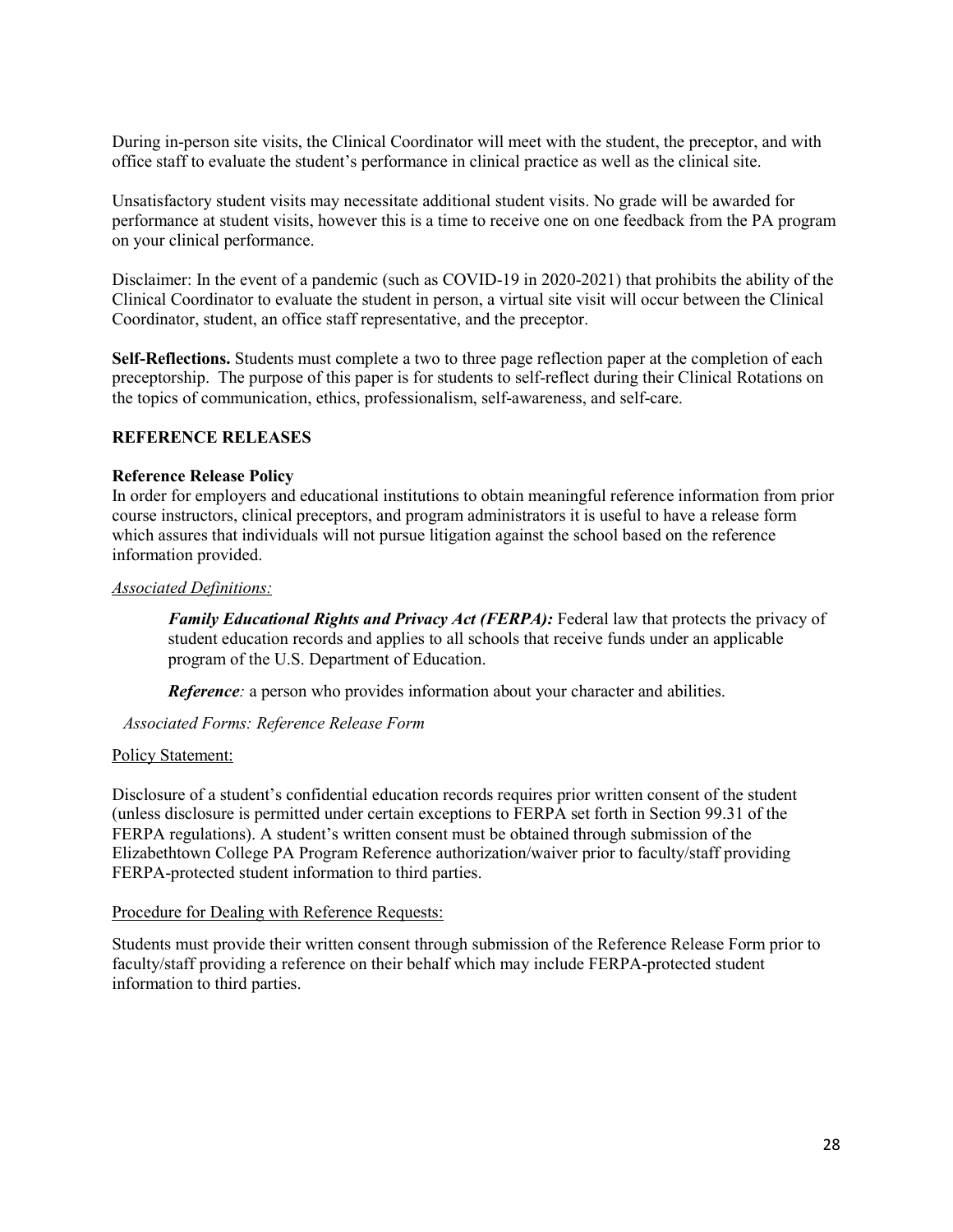## **STUDENT REMEDIATION, GRADE APPEALS, AND DECELERATION** (A3.15a,c,g B4.01a,b)

**Academic Remediation Policy for Clinical Year.** Student progress is continually monitored and documented in a manner that will promptly identify knowledge and skill deficiencies for students in the Elizabethtown College Physician Assistant Program.

*Associated Forms: Assessment Remediation Form Initial Student Remediation Form Individualized Remediation Plan for Academic Concerns Follow-up Student Remediation Form SCPE Remediation Form*

All students must perform according to the academic standards set forth by the PA program. The following standards are regarded as the **minimum** acceptable standards for students within the clinical year in each subject area for which a grade is earned.

- End of Preceptorship Examination 74%
- $\blacksquare$  Ouizzes 74%
- **Written Assignments 74%**
- Directed Practical 74%
- Objective Structured Clinical Examination (OSCE) 74%
- Preceptor Evaluation  $74\%$

*Remediation Plan for Clinical Year.* Multiple methodologies for remediation during the clinical year will be employed and monitored by student faculty advisors and the clinical coordinator. Completion of student remediation will allow the program to document that the student has met the professional, clinical, and academic expectations of the Physician Assistant Program, which is a requirement for program completion and graduation.

*Soft Remediation* will be required for all students who received a score on assignments < 80%. Students will meet with the Clinical Coordinator either in person or via email/phone dependent on clinical rotation schedule and availability. An individualized performance improvement plan will be implemented to enhance student awareness, medical knowledge, and synthesis of clinical information.

No changes will be made to the initial grade earned and recorded in the gradebook upon completion of the remediation assignments. Students must successfully complete all required remediation assignments in order to graduate from the Physician Assistant Program.

- Below Benchmark PACKRAT Score: Students with a PACKRAT score below benchmark (one standard deviation below national average) will be offered individualized remediation to provide them with the resources necessary to enhance the likelihood of success on their PANCE upon graduation.
- **Failure of Written Examinations:** Students with a failing score  $($  <math>74\%</math>) on written examinations must meet with the Clinical Coordinator to review areas of concern and deficiency as well as complete a critical evaluation of learning objectives sent to the student utilizing evidence based journal articles or medical text. Students will have one month to submit the remediation assignment and will then schedule a retest examination to ensure competence on course materials. A passing grade must be attained on the retest or course failure will result.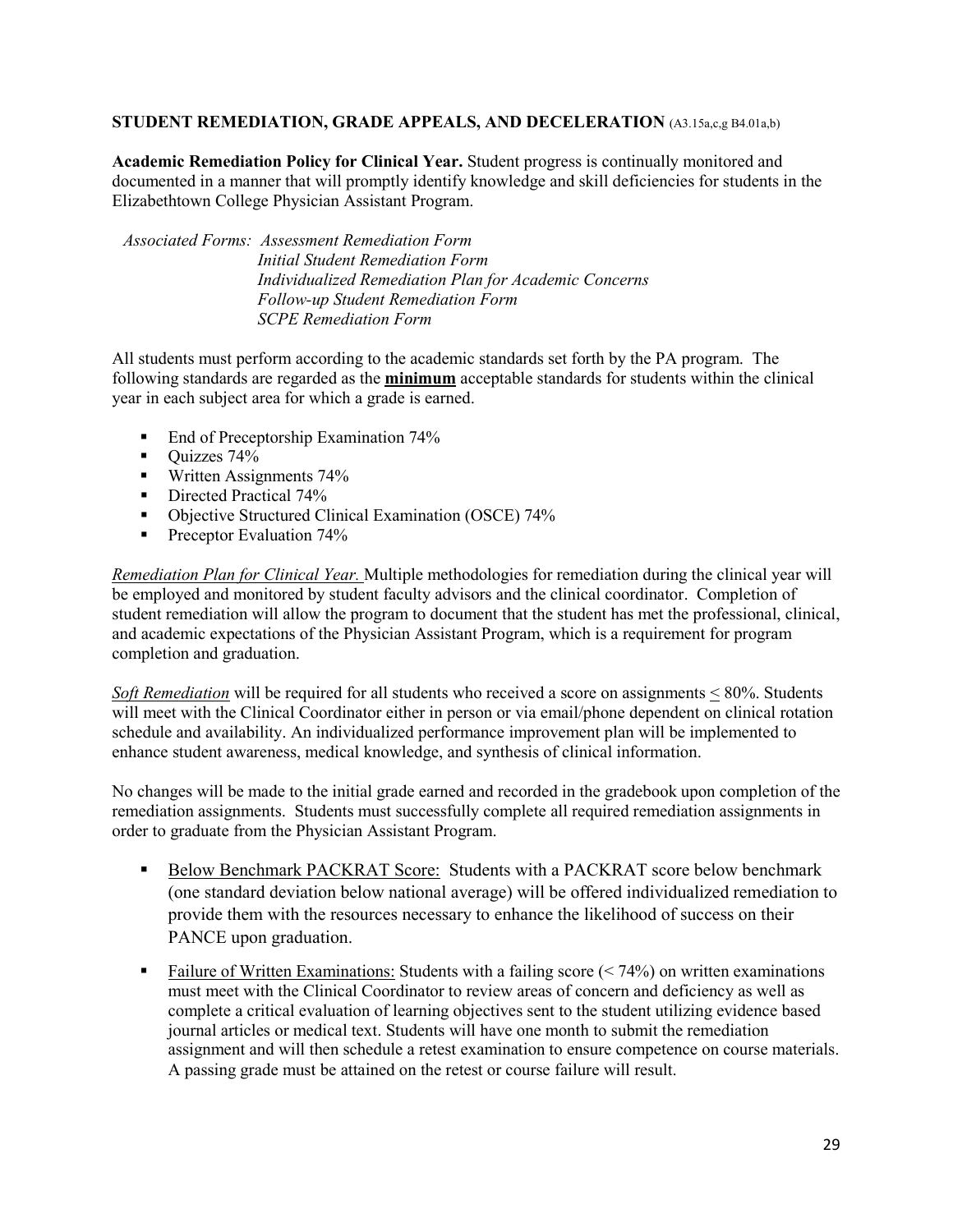- Failure of Quizzes: Students with a failing score  $(< 74\%)$  on a quiz will be sent a list of deficiency areas by email from the Clinical Coordinator. Students are expected to independently review these areas and seek assistance as needed. No retest is required for quizzes.
- **Failure of Written Assignments: Students with a failing score (** $\leq$  **74%) on written assignments** related to preceptorships are submitted to their faculty advisors for evaluation. The faculty advisor will counsel the student regarding the quality of work and assist with any needed corrections. Resubmission of the assignment will be completed as directed by the Clinical Coordinator. A passing grade must be attained on the retest or course failure will result.
- Failure of Directed Practical: Students with a failing score  $( $74\%$ )$  on directed practical must meet with the clinical coordinator or faculty grading the practical for feedback on their performance and recommendations for improvement in practical skills. The student must repeat the directed practical and achieve a passing score. Failure to pass a directed practical after three attempts will result in failure to progress through the Physician Assistant Program.
- Failure of OSCEs: Students with a failing score  $($   $\leq$  74% $)$  on an OSCE must meet with the clinical coordinator or faculty grading the OSCE for feedback on their performance and recommendations for improvement in practical skills. The student must repeat the OSCE and achieve a passing score. Failure to pass an OSCE after three attempts will result in failure of the course.
- Failure of a Clinical Rotation: Students with an overall failing score  $( $74\%$ )$  for a Clinical Rotation must repeat the Clinical Rotation successfully at the end of clinical year, resulting in a delay of graduation. Students will **not** be permitted to repeat more than one Clinical Rotation.
- **Failure of Summative Examination: Students with an overall failing score (** $\leq$  **74%) for any** component of the program summative examination must complete a personalized remediation plan developed by the program faculty to meet student deficiencies. Students must retest and score a grade of 74% or higher to progress to graduation. Students will be dismissed from the program if unable to pass the summative examination on the second attempt.

## *Procedures associated with academic remediation can be found in the Policy and Procedure Manual*

**Grade Appeals** (A3.15g)Grades are considered official at the time of submission to the Office of Registration and Records. Official grades may only be changed through appeal under the Elizabethtown College's Grade Appeal Policy or by an instructor's petition to the Dean of Faculty to correct a documented grading error.

Grade appeals must be submitted within 30 days of the official release date from the Office of Registration and Records with evidence of grading errors presented at the time of appeal. Valid basis for grade appeals according to Elizabethtown College include the following:

- A mathematical error in grade calculation
- A clerical/technical error in recording of the grade
- Harsher grading standards were applied to one student over other students in the course
- Grade assigned was not calculated using the standings stated in the syllabus

Any exceptions to the 30-day time frame of appeal must be made through formal petition to and approval from the Elizabethtown College Academic Standing Committee.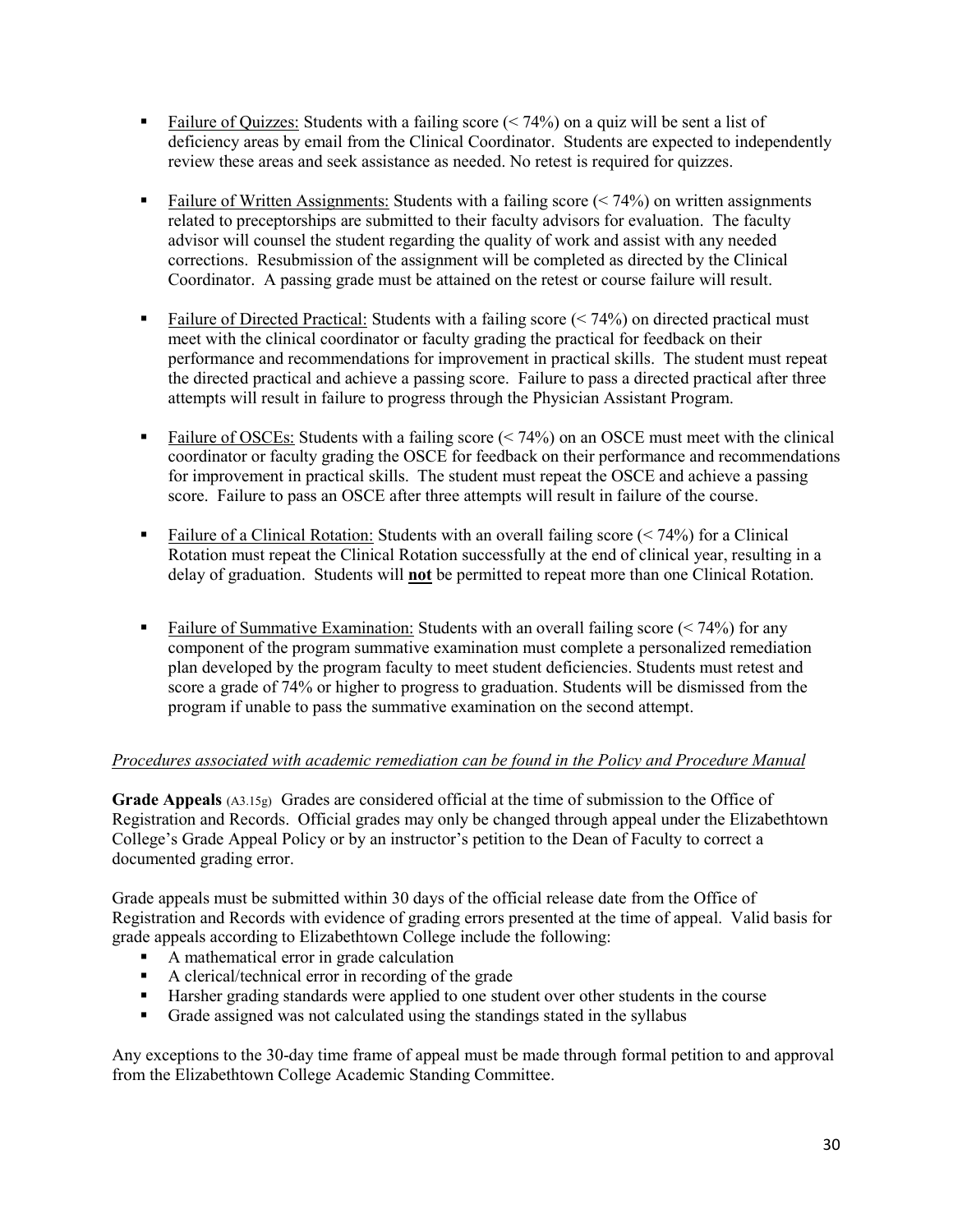**Professionalism Remediation Policy for Clinical Year.** The Physician Assistant Program is dedicated to the continued monitoring and documentation of student progress in a manner that promptly identifies knowledge or skill deficiencies as a means for professionalism remediation.

*Associated Forms: Evaluation of Professional Behaviors Form Clinical Year Professionalism Remediation Plan Initial Professionalism Remediation Form Professionalism Concern/Violation Form Professionalism Remediation Follow-Up Form*

*Remediation Plan for Clinical Year:* Expectations for professional behaviors required of students align with the definition of professionalism as described by the National Board of Medical Examiners and can be found in the PA program's professionalism policy statement.

In addition to professionalism evaluations that are linked directly to written and practical assignments, the professional behavior of students will be evaluated by the Academic and Professional Affairs Committee (APAC) at the completion of each didactic semester and each clinical rotation. At these time frames, an evaluation of professional behaviors form will be completed and placed in the student's file. The following criteria will be utilized: respect, flexibility, behavior, and integrity. Evaluations will be completed based on feedback received from faculty advisors, course directors, clinical coordinators, and clinical preceptors.

Professionalism concerns identified throughout the didactic and clinical phases of the program will be documented using the Professionalism Concern/Violation Form and discussed with the student. Professionalism concerns do not automatically constitute immediate adverse actions and recommendations for addressing professionalism concerns will follow the remediation and soft remediation flow sheets.

*Professionalism Concerns include but are not limited to:* tardiness or absence without appropriate notification or approval, lack of respect in verbal communications, use of unprofessional language, utilization of potentially demeaning language towards another individual.

Professionalism violations are considered to be greater concerns that require a meeting among the APAC committee to determine recommendations for addressing professionalism violations in accordance with the remediation and soft remediation flow sheets.

*Professional Violations include but are not limited to:* evidence of cheating or plagiarism, intoxication from alcohol or drugs, openly discriminatory or demeaning language that may result in physical or emotional harm to another individual.

## *Procedures associated with professionalism remediation can be found in the Policy and Procedure Manual*

## **Deceleration Policy** (A3.15c)

Deceleration is defined by ARC-PA as "the loss of a student from the entering cohort, who remains matriculated in the physician assistant program." The Elizabethtown College Physician Assistant Program is designed to be delivered on a full-time basis to students in a cohort and therefore does **not** decelerate students for academic, professionalism, or behavioral conduct issues.

The only students who are eligible to decelerate are those who have been granted a formal leave of absence by the PA program for personal, military, or medical reasons.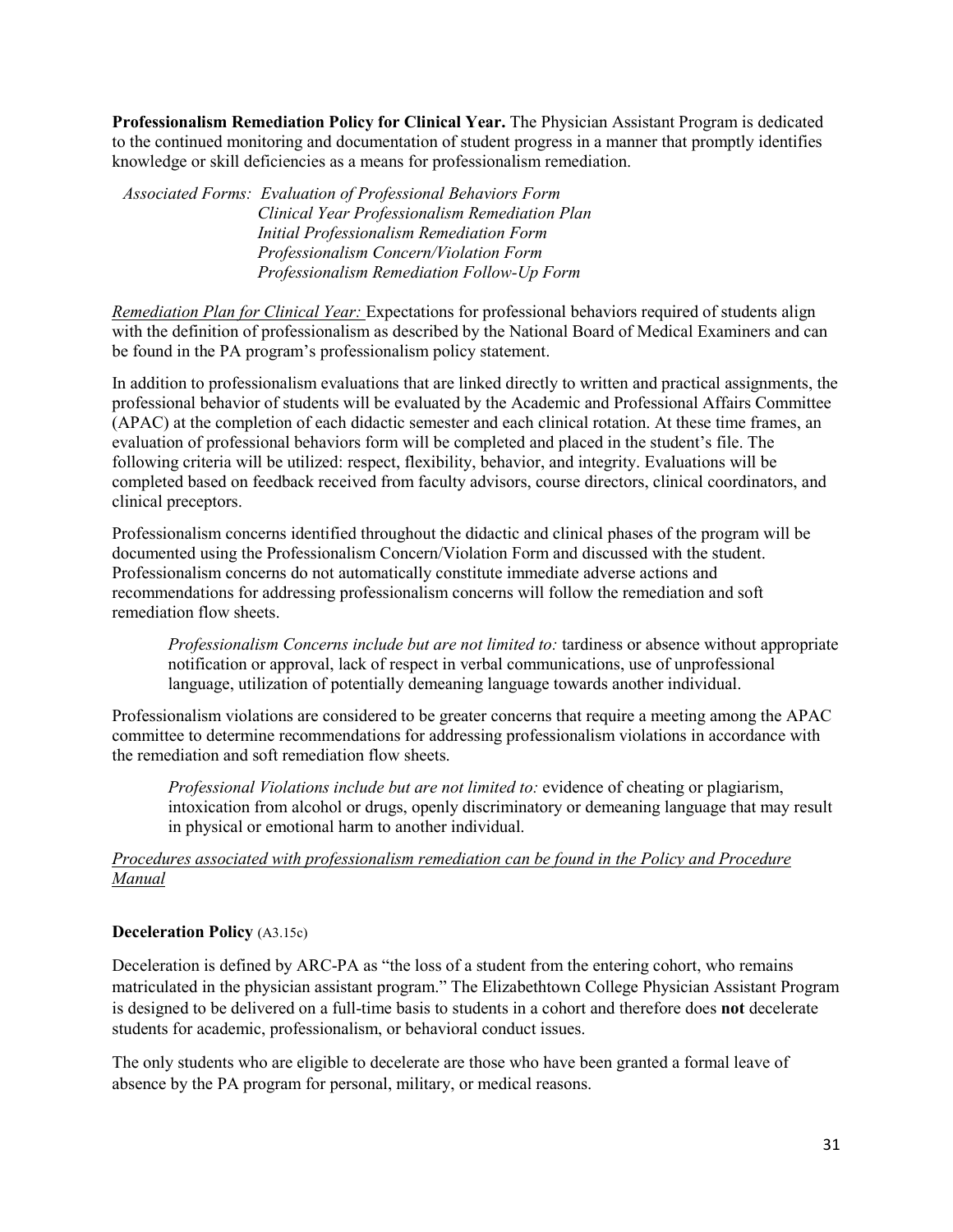#### **Program Completion** (A3.15b, A3.17f)**.**

Students must typically complete the PA program in 26 months. If a leave of absence for personal, military, or medical reasons has been granted, the time to completion of the program should not exceed 38 months (26 month program and up to 12 months for leave of absence). Requests for leave of absence greater than one year will be considered on a case-by-case basis. While on a leave of absence, students are not allowed to enroll in any PA program courses.

# **STUDENT WITHDRAWAL AND DISMISSAL** (A3.15d)

**Withdrawal Policy.** The following policy applies when a student drops a course within the PA program curriculum that they are enrolled.

#### *Associated Forms: Elizabethtown Course Withdrawal Form*

Policy Statement: If a student finds it necessary to withdraw from the College, the Program Director must be notified in writing, and students must complete the Course Withdrawal Form found in JayWeb to initiate the process. As the Physician Assistant Program does not have a formal deceleration plan or process, students will terminate their degree candidacy upon course withdrawal.

To withdraw from the program, the Program Director must be notified in writing, and students must complete the Course Withdrawal Form found in JayWeb to initiate the process.

Using collective judgment through the Academic and Professional Affairs Committee, the Physician Assistant Program faculty reserve the right to recommend the withdrawal or dismissal of any student whose health, academic standing, clinical performance, or professional conduct make it inadvisable for the student to continue their education within the program.

Withdrawal from classes after the start of a semester may affect your academic record, tuition charge, financial aid, and/or VA benefits. To determine the financial impact that dropping or withdrawing from a course may have, please contact the Financial Aid Office at 717-361-1404.

Withdrawal policies, including tuition reimbursement/refunds through Elizabethtown College can be found at [Withdrawal and Refund Policies](https://www.etown.edu/offices/business-office/payment/withdrawal.aspx) 

The effective date of calculating refunds is the date of acceptance of a written notice of voluntary withdrawal by Counseling Services. Failure to provide notice of withdrawal will result in an unofficial withdrawal.

*Procedures associated with program or course withdrawal can be found in the Policy and Procedure Manual*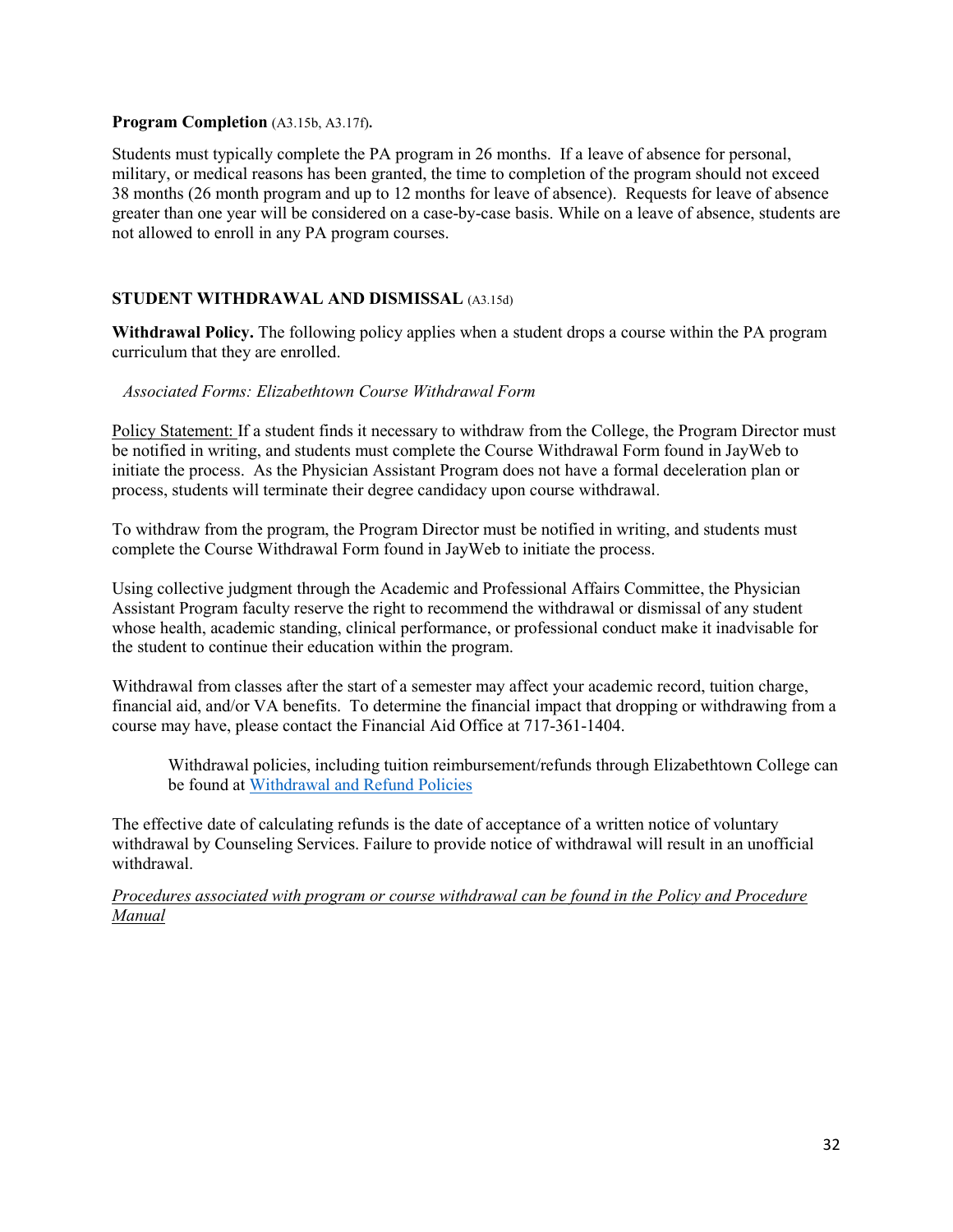### **Program Dismissal Policy.**

This policy is designed to guide program faculty, staff, and administration in a consistent, fair, and impartial framework approach through dismissal of students from the Physician Assistant Program.

#### Associated Definitions:

**Program Dismissal:** Students who are dismissed from the Physician Assistant Program will be asked to leave the program, but not Elizabethtown College. Students are eligible to enroll in another program across campus.

*Associated Forms: APAC Evaluation of Academic Performance Form APAC Evaluation of Professional Performance Form*

### Policy Statement:

All decisions regarding program dismissal will be made following review by the Academic and Professional Affairs Committee (APAC), which will review the circumstances brought forward as well as the student's program file before making a recommendation to the program director.

The APAC is comprised of the program's medical director, clinical coordinator, and principal faculty for the Physician Assistant Program. For concerns related to academic or professional behaviors during a clinical rotation, the instructional faculty member (preceptor for supervised clinical practice experience) will be asked to join the committee in person or via Skype. A chair will be appointed by the program director. A quorum of three is required to make a recommendation for program dismissal to the program director.

Following receipt of recommendations from APAC, the program director will review the committee's recommendations and make a final decision regarding the student's continuation in the program. The final decision will be relayed to the student in writing by the program director.

Students will be dismissed from the PA program in the following circumstances:

- Student does not maintain a minimum 3.0 GPA throughout the PA program
- Student fails more than two (2) blocks per term during the didactic phase of the PA program.
- Student earns a final course grade below a "C" in any course during the didactic or clinical phases of the PA program
- Student is unable to meet the minimum technical standards necessary to achieve the knowledge, skills, and competencies of an entry-level physician assistant.
- Student is unable to complete agreed upon remediation plan for any course, including summative examinations.

The Academic and Professional Affairs Committee (APAC) may recommend dismissal from the PA program in the following circumstances:

- Student violates professionalism standards or poses a threat to the Program and College operations, scholarship, and service.
- Student behavior poses a threat to the mental or physical safety of students, faculty, preceptors, and/or patients.
- Student violates the principles related to the Elizabethtown College Student Handbook and Code of Conduct.

# *Procedures associated with program dismissal can be found in the Policy and Procedure Manual*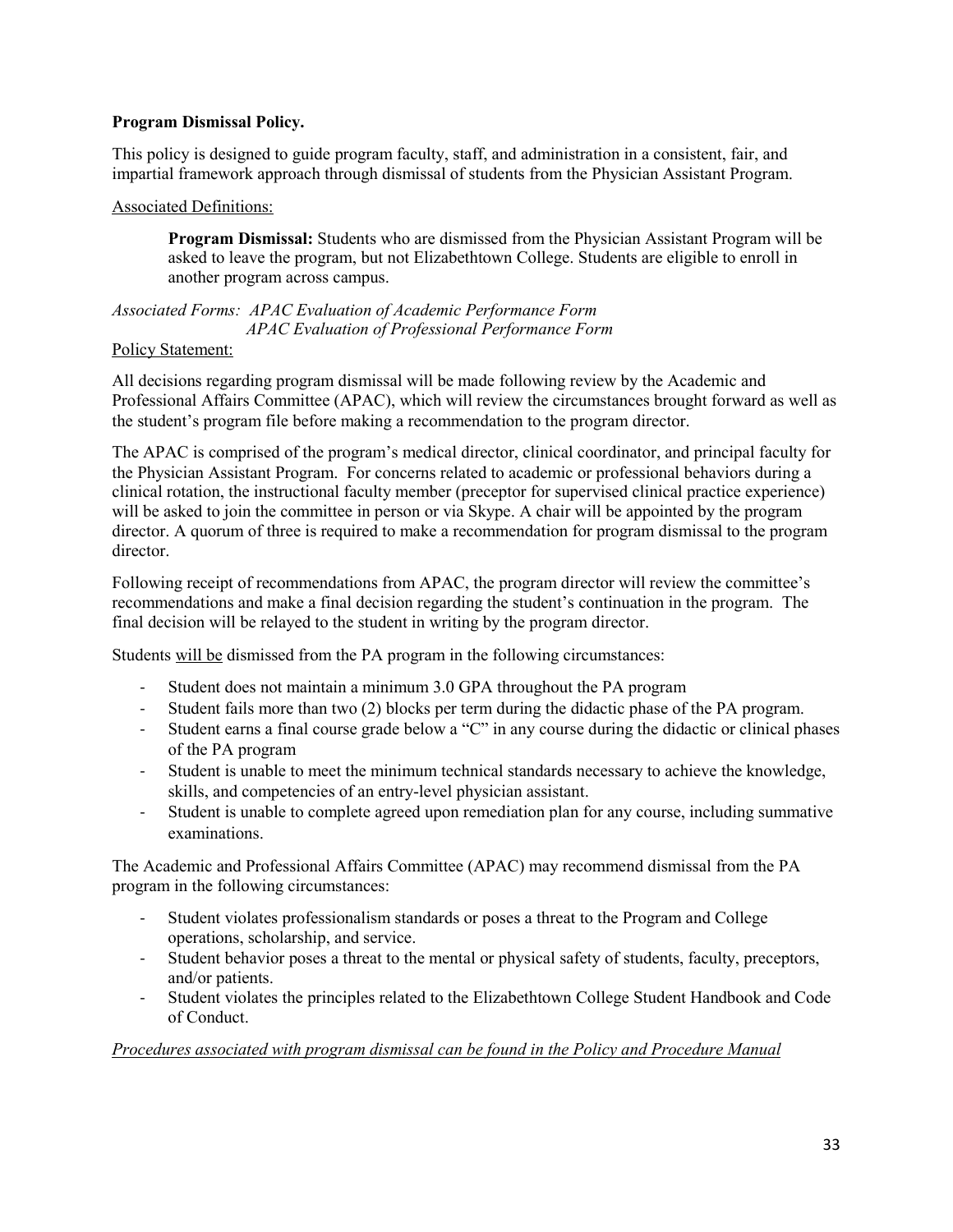# **ADDITIONAL EDUCATION REQUIREMENTS DURING CLINICAL YEAR**

**MAT Waiver Training.** In accordance with the Comprehensive Addiction and Recovery Act (CARA), physician assistants must complete 24 hours of specialized training to prescribe buprenorphine, one of three medications approved by the FDA for the treatment of opioid use disorder. The training includes 8 hours of Medication Assisted Treatment (MAT) waiver training and an additional 16 hours of training. Students will be required to complete the training prior to completion of clinical year as scheduled by the Clinical Coordinator.

Students must upload the certificate of completion into Exxat. [MAT Waiver Training](https://pcssnow.org/medication-assisted-treatment/waiver-training-for-pas/)

**SBIRT Training.** Screening, Brief Intervention, and Referral to Treatment is a comprehensive, integrated, public health approach to the delivery of early intervention and treatment services for persons with and at risk of developing alcohol and other drug disorders. Students will be required to complete an online training module prior to entering Clinical Rotations at a time scheduled by the Clinical Coordinator.

There are three parts to the training program.

- Part 1 provides an overview of SBIRT, background on alcohol and other drugs of abuse, and reasons for delivering SBIRT in your clinical setting.
- Part 2 focuses on the clinical approach and requisite clinical skills for delivering SBIRT.
- Part 3 provides information and resources regarding initial implementation of SBIRT.

At the conclusion of the training program, you will take a comprehensive exam. To successfully complete the training and receive the Certificate of Completion, you must complete the exam with a passing score. The Certificate of Completion will be available for print out with successful completion of the final exam.

Students must upload the certificate of completion into Exxat. [SBIRT Training](https://www.dhs.wisconsin.gov/aoda/sbirt/sbirttrain.htm)

**Child Abuse Training.** All students are required to complete the Recognizing and Reporting Child Abuse: Mandated and Permissive Reporting in Pennsylvania Online Training prior to entering Clinical Rotations at a time scheduled by the Clinical Coordinator. This course has been approved by the PA Department of Human Services and Department of State to meet mandated reporting (Act 31) license requirements.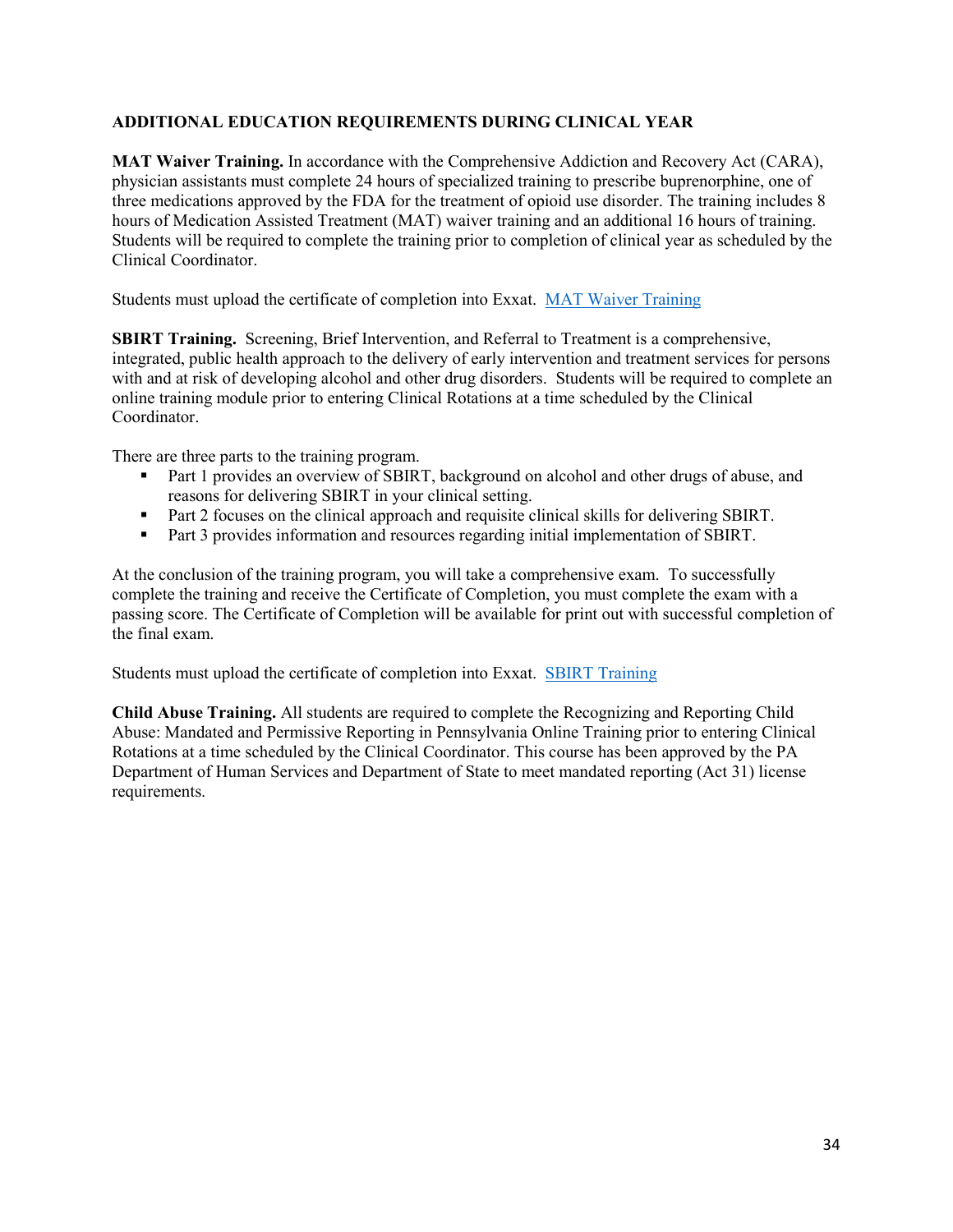#### **STUDENT HEALTH POLICY** (A1.04, A3.07 a, b, A3.09)

This document has been constructed with the purpose of defining policies and procedures surrounding the provision of health services to students enrolled in the Elizabethtown College Physician Assistant Program

#### *Associated Forms: Immunization Release of Information Form Proof of Health Insurance Information*

### **Policy Statement:**

Provision of Student Health Care to Students: The program director, principal program faculty, staff, medical director, and program guests *will not* participate as health care providers for students enrolled in the program and *will not* have access to any student health information provided to Student Health Services other than defined in this policy.

Health Insurance: Prior to matriculation into the Physician Assistant Program *all* students must provide proof of health insurance, which must remain active throughout the entire duration of the program. Students are responsible for all costs associated with the evaluation and treatment of any injuries (needle stick, bodily fluid exposure, TB testing, immunizations, etc.) or illnesses that occur while in the Physician Assistant Program.

Health Screening: Prior to matriculation into the Physician Assistant Program *all* students are required to submit an updated physical examination to student health services which includes a current physical examination and vision/color blindness screening.

Health screenings must be submitted to Student Health Services.

Immunization Requirements: Students are required to meet the immunization requirements of the College, Clinical Rotation sites, and CDC prior to engagement in any clinical activities.

Immunization Records and TB screenings must be submitted to Student Health Services and the PA Program (will be uploaded into EXXAT by the students)**.** 

- 1. Tuberculosis Screening: One of the following must have been completed within the past 12 months:
	- 2 step TB skin test (administered 1-3 weeks apart)
	- QuantiFERON Gold blood test (lab report required)
	- Clear chest x-ray if positive results obtained (lab/imaging reports required)
- 2. Hepatitis B Series: One of the following are required:
	- Completion of the three vaccine Hepatitis B series OR
	- Proof of protective titer with hepatitis B immune status (lab report required)
- 3. Measles, Mumps, & Rubella (MMR): One of the following is required:
	- **Two vaccinations: (immunization record required)** 
		- o First vaccination must be administered after the age of 1 regardless of vaccination type and must be performed following CDC recommended vaccination schedule.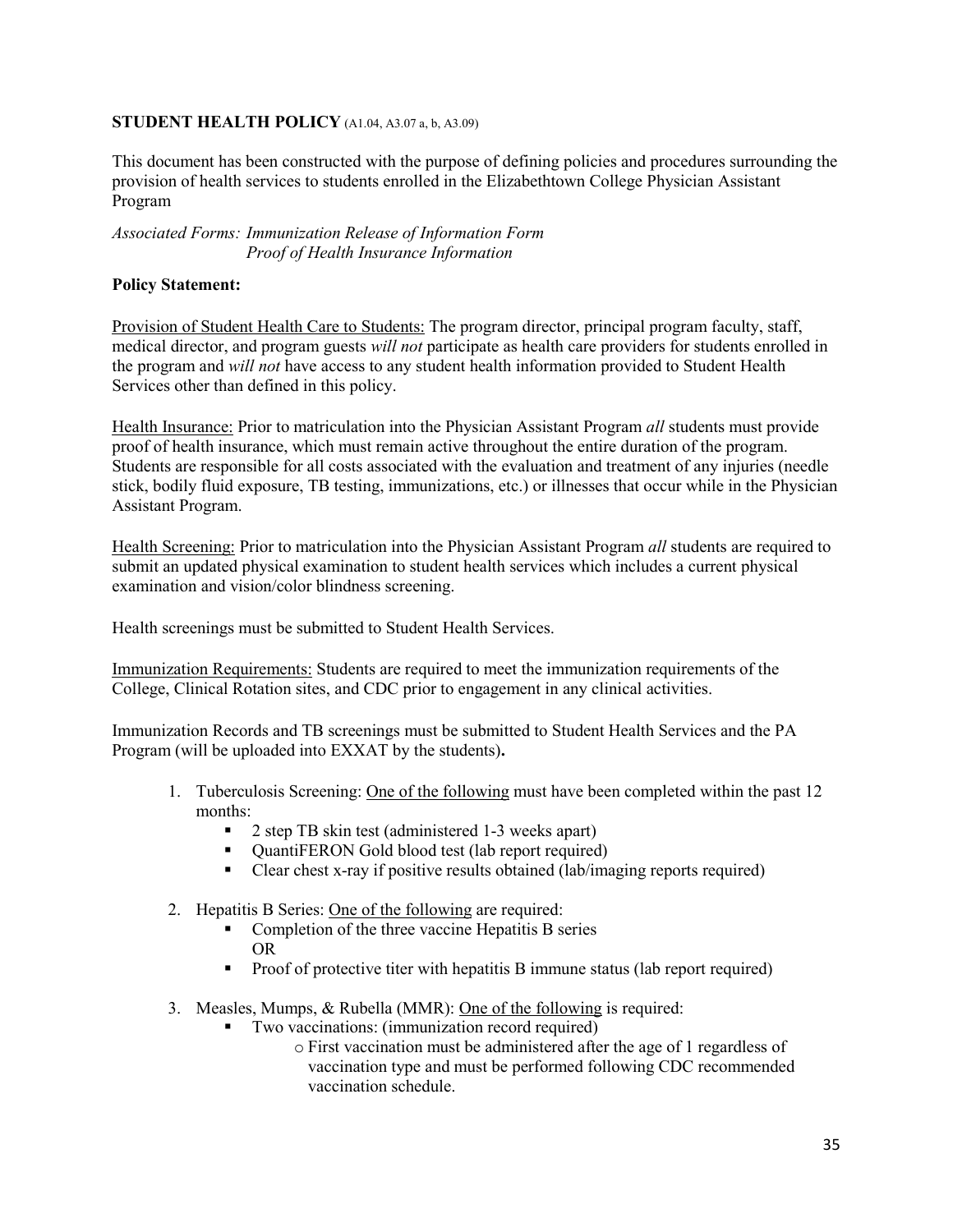- 1. Vaccination may be the combined MMR vaccine or individual vaccines (2 mumps and measles, 1 rubella)
- Positive antibody titer for all three components (lab report required)
	- o If titer is negative or equivocal, students must receive a booster vaccine (administered after titer) and provide proof of immune status in  $2<sup>nd</sup>$  titer
- 4. Varicella: One of the following is required:
	- Two step vaccination series (immunization record required) four weeks apart with repeated IgG titer
	- Positive antibody titer (lab report required) o If titer is negative or equivocal, vaccine series must be repeated
- 5. Tetanus/Diptheria/Pertussis (Tdap):
	- Tdap vaccination within the past 10 years (immunization record required)
- 6. Influenza:
	- Students must obtain influenza immunization annually while enrolled in the Physician Assistant Program (immunization record required)
- 7. Polio:
	- Immunization record with date of last dose administered per Elizabethtown College admission requirements
- 8. Meningitis:
	- **Immunization record with date of meningitis vaccination and proof of booster if** initial dose was given prior to student's 16<sup>th</sup> birthday per Elizabethtown College admission requirements
- 9. Covid:
	- A completed covid vaccination series is required for the Physician Assistant Program as it is required for clinical rotation sites.

*CLINICAL YEAR STUDENTS:* Please note that clinical sites may require additional physical examination, vaccinations, and/or documentation prior to completion of clinical rotations. Students who fail to submit these documents *will not* be permitted to begin clinical experiences, which will result in the inability to complete the clinical rotation opportunity until the end of the clinical year, therefore delaying graduation. The cost of all testing is the responsibility of the student.

# **Background Screenings Policy.**

As part of its commitment to the safety of students, patients, guest lecturers, and employees the Physician Assistant Program at Elizabethtown College conducts FBI and Child Abuse background checks, including fingerprint screening, on all students enrolled in the program.

# Associated Definitions:

**FBI Background Check.** An FBI background check includes a list of all public federal misdemeanor and felony convictions and may include information about the charge, conviction, resulting incarceration, and outstanding warrants. This background check will include fingerprinting.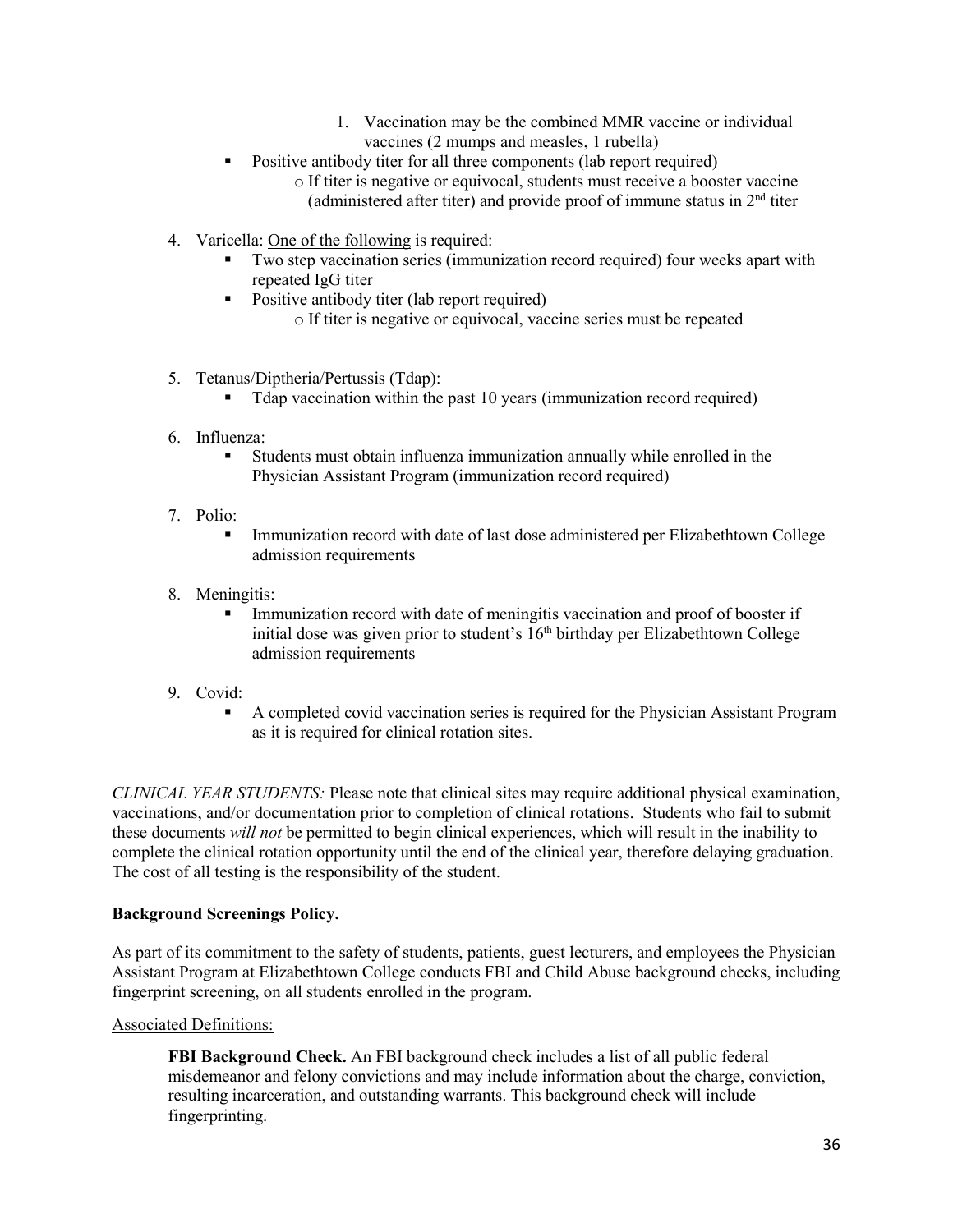**Child Abuse Background Check.** The Pennsylvania Child Abuse History Clearance Check will provide information as to whether or not applicants are listed on the Pennsylvania statewide database as a perpetrator of child abuse.

Policy Statement: Continued enrollment in the Elizabethtown College Physician Assistant Program is determined upon satisfactory completion of background checks. Upon acceptance, but prior to matriculation, all Physician Assistant students must complete an FBI and Child Abuse background check, including fingerprint screening. During the clinical year, some sites may require repeat or further testing of students.

Presence of a criminal background may adversely affect a student's ability to complete the program or obtain licensure as a Physician Assistant. A criminal background may affect a student's ability to enter the program, complete the program once matriculated due to clinical site eligibility, obtain state licensure, and obtain employment upon graduation.

Information on state licensure requirements can be found on the American Academy of Physician Assistants website: [http://aapa.org](http://aapa.org/)

The student is responsible for all costs related to these checks.

Students who question the accuracy of the report should immediately send a brief written statement regarding the area in which they believe to be incorrect to the company/site/office that has completed the background check. Re-verification will be made if the testing agency determines that reasonable grounds for false results are present. The program and student will receive a copy of any deletions or changes to the criminal background check results.

# **Drug and Alcohol Screening Policy.**

The practice of medicine requires students and healthcare practitioners to maintain sound mind at all times while interacting with patients to reduce risk of medical error and enhance the quality of care provided.

#### Associated Definitions:

**Controlled Substance:** drug or other substance that is tightly controlled by the government because it may be abused or cause addiction. This includes opioids, stimulants, depressants, hallucinogens, and anabolic steroids.

#### *Associated Forms: Drug and Alcohol Screening Form*

Policy Statement: The practice of medicine is a clinical setting requires that students and practitioners maintain sound mind at all times while interacting with patients. For this reason, it is the policy of the Elizabethtown College Physician Assistant Program, as well as many clinical rotation sites that all individuals participating in a patient's medical care team must be free from effects of intoxicating substances.

Continued enrollment in the Elizabethtown College Physician Assistant Program is determined upon satisfactory completion of drug and alcohol screening at the following times while matriculated.

- Upon acceptance, but prior to matriculation
- **Prior to the beginning of clinical year**
- Random drug and alcohol screen
- $\blacksquare$  At the request of clinical sites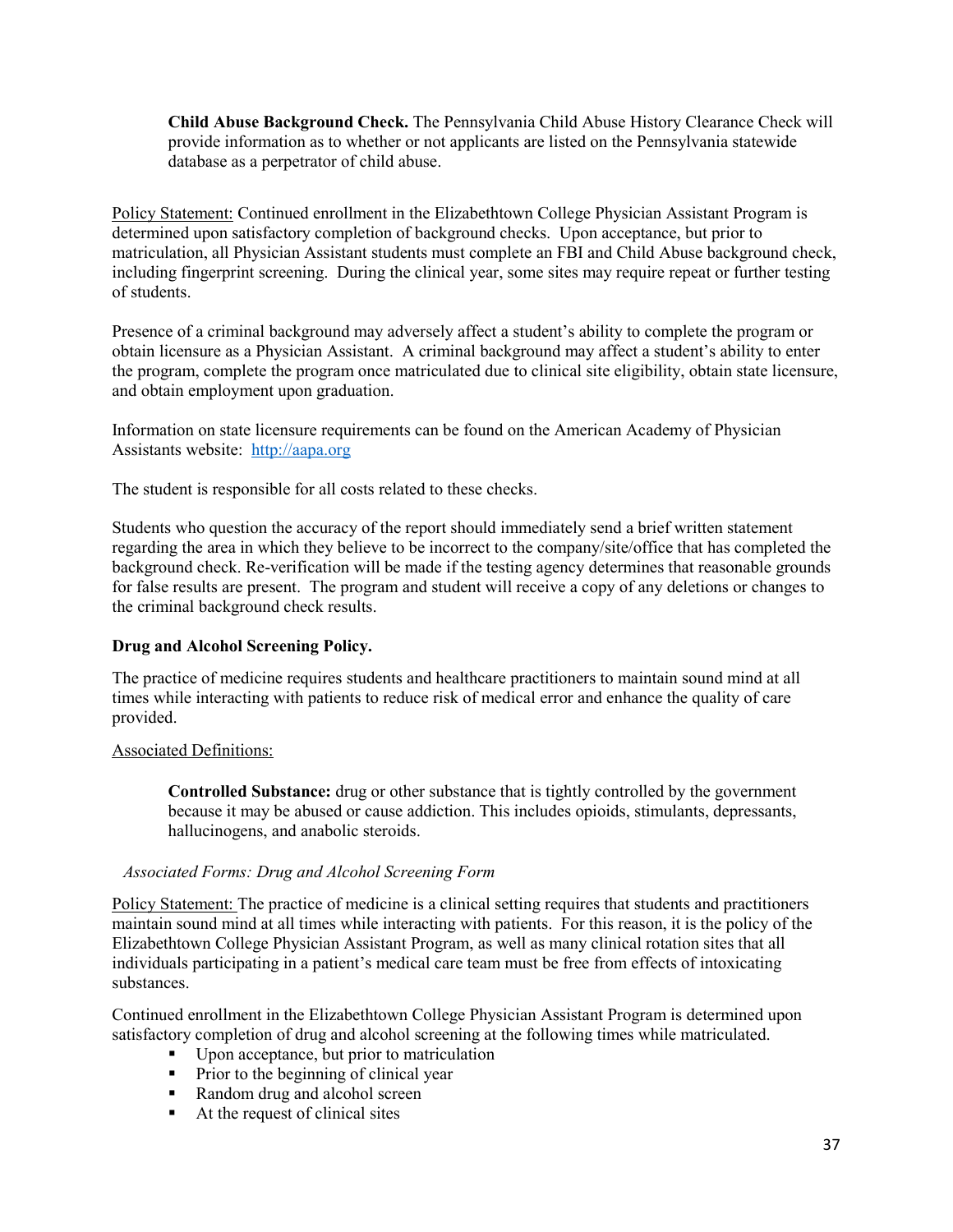The student is responsible for all costs related to these checks.

Students that utilize screened substances for medicinal purposes are responsible for providing reasonable proof that the substance was utilized for its intended/prescribed purpose. Documentation, including current prescription or a letter from the prescribing clinician must be provided to the Clinical Coordinator. Please note that cannabis is a Schedule I controlled substance, therefore, marijuana for medicinal use does not fall under this section.

*Procedures associated with the drug and alcohol screening policy can be found in the Policy and Procedure Manual*

# **STUDENT SAFETY AND SECURITY** (A1.02g)

**Student Safety and Security.** Throughout clinical year, student safety and security is essential. Routine site visits are conducted by the program to evaluate the safety of students and faculty at clinical sites.

If an incident occurs in which you feel you are in immediate danger, clearly communicate your distress in any manner possible and remove yourself to call 911.

If at any point you feel unsafe at your clinical site, contact the Clinical Coordinator **IMMEDIATELY.** Any concerns or allegations will be investigated promptly.

In an attempt to enhance personal safety and security, students should exercise the following measures at all times:

- Watch where you are going at all times and be alert to your surroundings.
- **Park in well-lit areas and do not walk alone to/from parking areas at night.**
- Use site provided shuttles as provided.
- Call hospital security as available for an escort if concerned.
- Notify appropriate personnel of concerning activities or persons loitering.
- Avoid carrying large amounts of money or credit cards.
- Leave laptops, iPads, and other valuables at home, unless required at a clinical site.

# **INFECTION CONTROL & PREVENTION** (A3.08a)

**OSHA.** Training regarding Occupational Safety and Health Administration (OSHA) standards occurs prior to entry into Clinical Rotations during clinical year by the Physician Assistant Program as an educational method of prevention. Additionally, the facility at which the preceptorship takes place shall also provide PA students access to the facility's rules, regulations, policies, and procedures with which the PA students are expected to comply. These include, but are not limited to, the Facility's OSHA standards, personal and workplace security and personal safety policies and procedures. These policies shall address all appropriate safety measures for PA students and instructors on site.

It is the preceptor's responsibility to take reasonable steps to ensure personal safety and security of students during the preceptorship/experience. This is clearly communicated to preceptors and agreed upon in a signed Preceptor Agreement executed prior to the preceptorship/experience.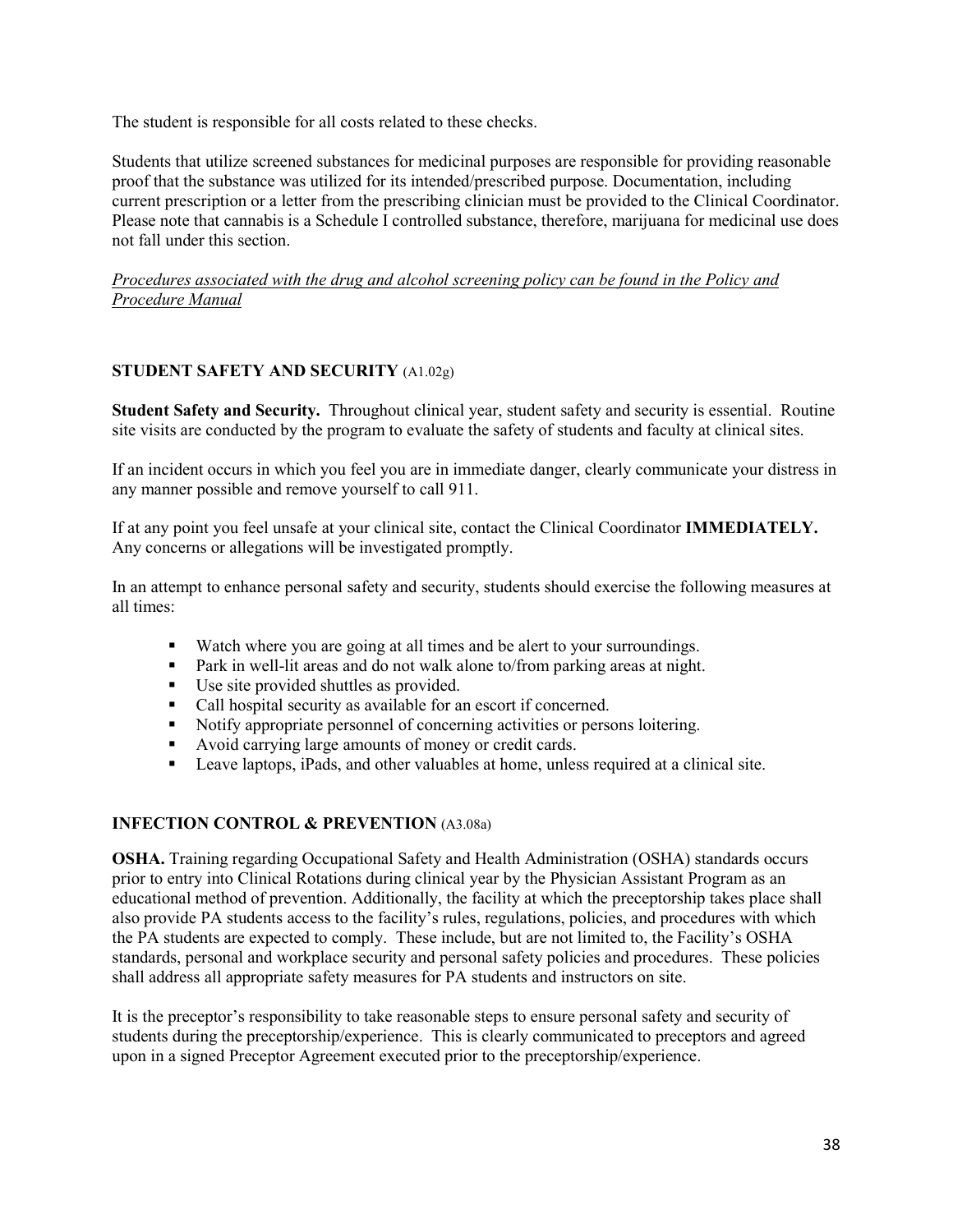#### **Infection Control and Prevention Policy.**

One of the primary concerns of the PA program is to keep students, faculty, staff, preceptors, and supervised clinical practice experience-sponsoring organizations up-to-date on program and institution policies and procedures surrounding infection control and safety while in the training environment and providing patient care.

#### Associated Definitions:

**Standard Precautions:** minimum safety and infection prevention practices that apply to all patient care, laboratory or technical skills training experiences which occur in any healthcare setting and training environment.

### *Associated Forms: Infection Control and Prevention Acknowledgement Form*

Policy Statement: Standard precaution practices will be utilized by students, faculty, staff, and preceptors in all healthcare training situations and clinical settings in which healthcare is delivered. Standard precaution practices are designed to prevent the spread of infection and disease to others while protecting healthcare professionals from contracting infection or disease. Students will be introduced to Standard Precautions during program orientation with concepts reinforced throughout the didactic and clinical phases of the program.

Additionally, training regarding Occupational Safety and Health Administration (OSHA) standards occurs prior to entry into clinical rotations during clinical year by the Physician Assistant Program. Additionally, the facility at which the rotation takes place shall also provide PA students access to the facility's rules, regulations, policies, and procedures with which the PA students are expected to comply. These include, but are not limited to, the Facility's OSHA standards, personal and workplace security and personal safety policies and procedures. These policies shall address all appropriate safety measures for PA students and instructors on site.

#### Expectations:

Standard Precautions:

Hand Hygiene. The provision of good hand hygiene practices is critical in the prevention of illness and spreading of infection. Current recommendations from the Centers for Control and Prevention recommend the use of alcohol-based hand rub for hand hygiene unless hands are visibly soiled with dirt, blood, or other bodily fluids or after providing care to patients or individuals with known or suspected infectious diarrhea at which time soap and water should be used.

Students *must* perform hand hygiene in the following situations

- Prior to performing aseptic tasks
- On entering a patient's room
- Before touching a patient<br>During patient care if mov
- During patient care if moving from a contaminated body-site to a clean-body site
- After glove removal
- Before exiting the patient's care area after touching the patient or an item in their room
- After contact with bodily fluids, excretions, blood, and wound dressings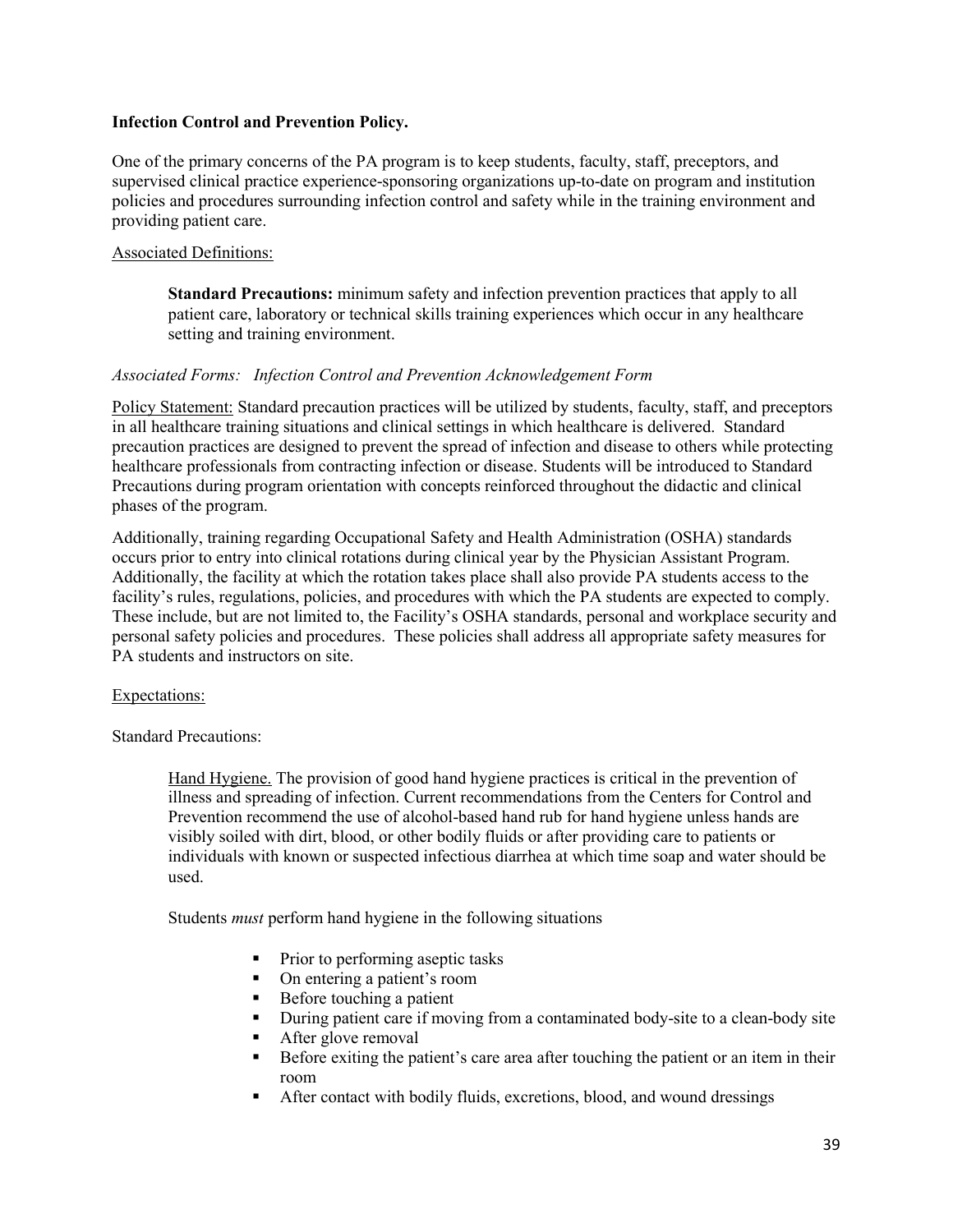Safe Injection Practices. While performing injections and immediately after, students must:

- Take precautions necessary to avoid recapping needles
- Utilize self-sheathing needles or needless systems if available
- Dispose of sharps in designated puncture-resistant containers immediately following use

Use of Personal Protective Equipment (PPE). Students must ensure the appropriate utilization of personal protective equipment while providing care to patients and as necessary in healthcare training environments. If necessary PPE is not available at clinical sites due to shortage, students *must* contact the Program Clinical Coordinator immediately.

- Gloves should be worn during patient contact and when handling potentially contaminated equipment
- Facial masks, protective eyewear, and/or gowns will be worn when performing/assisting in procedures with a risk of bodily fluid or other hazardous material splashes or sprays
- Utilization of N95 masks or PAPR as necessary for protection against respiratory droplet infections with FIT testing as available.

Respiratory Hygiene. Students must practice respiratory hygiene at all times, including:

- Covering of mouth/nose with coughing and/or sneezing
- Utilization and disposal of tissues
- **Performance of hand hygiene after contact with respiratory secretions**
- **Consideration of mask utilization to prevent aerosolized spread**

#### Safe Handling of Specimens, Equipment, and Potentially Contaminated Surfaces.

- During didactic year, students will disinfect areas in which patient care activities are performed as directed by the course instructor
- Reusable medical equipment will be cleaned and disinfected according to the instructions provided by the manufacturer.

#### **BLOOD BORNE PATHOGEN EXPOSURE POLICY** (A3.08a,b,c)

Preventing occupational exposure to and infection from blood Borne pathogens is a key component of safety in healthcare workers through immunization and awareness of health status, prevention of needlestick injuries and other blood exposures, and the management of exposures to blood.

#### Associated Definitions:

**Blood Borne Pathogens:** microorganisms that are transmitted through the bloodstream.

**Exposure:** specific eye, mouth, mucous membrane, non-intact skin, or parenteral contact with blood or other potentially infectious materials.

*Associated Forms: Clinical Exposure Form-Clinical Year and Clinical Exposure Form-Didactic Year*

Policy Statement: Any needle stick or exposure to bodily fluids constitutes as a health and safety concern for the student.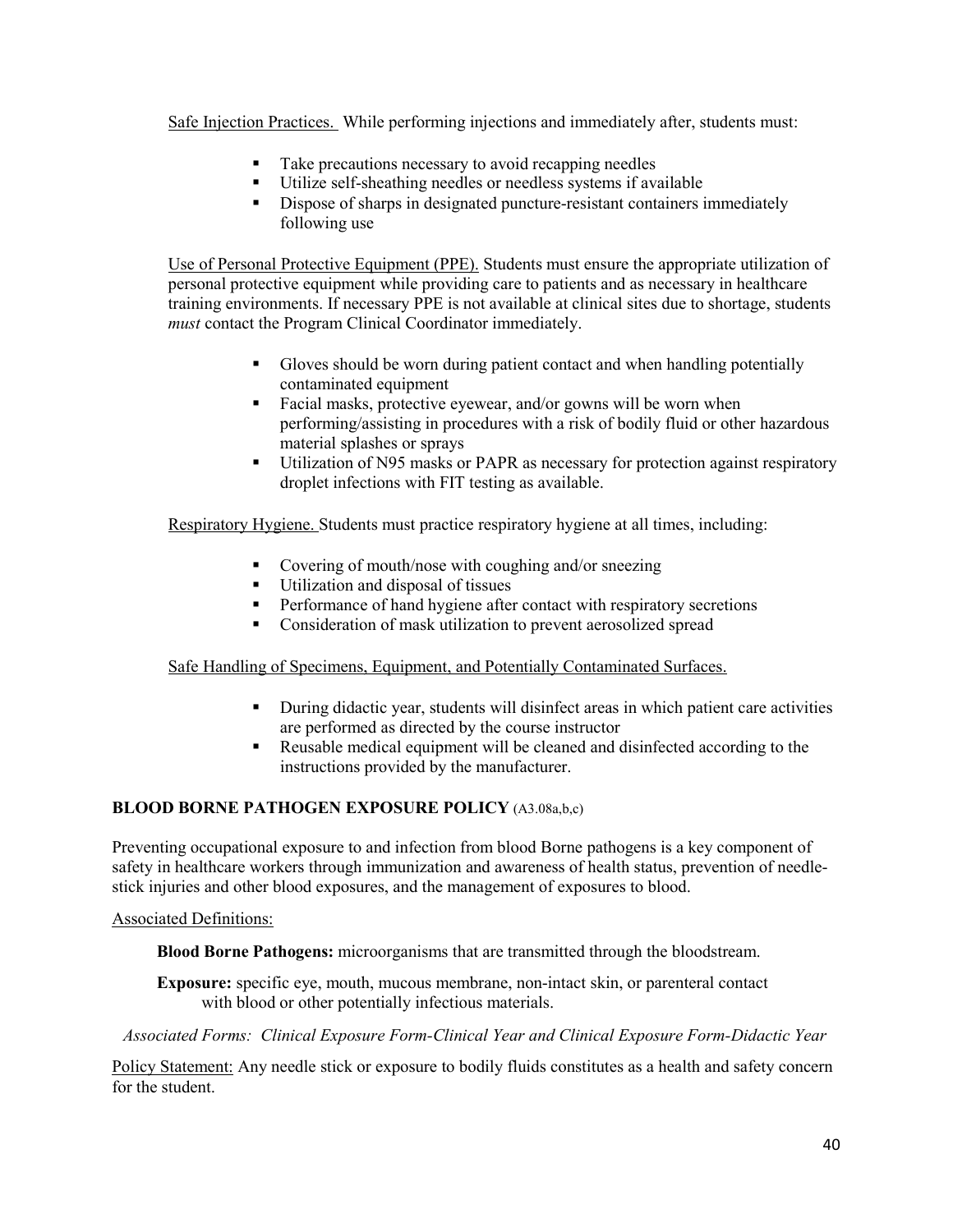Students must notify their course instructor, preceptor or supervisor **immediately** if an exposure occurs. Immediate medical care and lab work will be done at either the nearest appropriate emergency department or the clinical site. Additional care and follow-up may be completed by the student's primary care provider.

The protocols set forth by the clinical site will supersede those set forth by the College and must be followed as directed. Clinical sites are under no obligation to provide the student with free medical care and students will be held responsible for all costs related to care and treatment. Students must also notify the Clinical Coordinator within two hours of the exposure and complete the Student Exposure Form on Exxat.

### Procedure:

Unless otherwise noted by the clinical site, the following procedure will be followed for blood borne pathogen exposure:

- 1. Clinical students must notify both their preceptor and the Program Clinical Coordinator of exposure immediately.
- 2. Medical evaluation and/or treatment will be completed by the College's Student Health designated provider or the provider designated by the student's clinical site.
- 3. Completion of the Student Exposure Form: Clinical Year within 24 hours of exposure.
- 4. Students will then follow-up with their PCP or the College's Student Health designated provider

*Students are responsible for costs incurred for testing and treatment associated with exposure.*

### **COMMUNICABLE DISEASE EXPOSURE POLICY** (A3.08a,b,c)

The Centers for Disease Control and Prevention (CDC) identify the reporting of cases of communicable diseases as important in the planning and evaluation of disease prevention and control programs, the assurance of appropriate medical therapy, and in the detection of common-source outbreaks.

#### Associated Definitions:

**Communicable Disease:** caused by an infectious agent that is spread from person to person.

*Associated Forms: Clinical Exposure Form-Clinical Year and Clinical Exposure Form-Didactic Year*

**Communicable Disease Exposure.** Any student that is exposed to a communicable disease should follow the clinical site exposure plan and report to the local Emergency Department, Student Health Office, or Health Department. Recommendations surrounding communicability of disease will be managed on a case by case basis, and in conjunction of local Department of Health recommendations.

Students must notify the clinical preceptor immediately following exposure, followed by immediate contact with the Clinical Coordinator. Exposure to certain diseases (such as tuberculosis or measles) may result in the temporary cessation of clinical rotation. In this case, students will work directly with the Clinical Coordinator to evaluate the possibility of alternate means of preceptorship completion.

The protocols set forth by the clinical site will supersede those set forth by the College and must be followed as directed. Clinical sites are under no obligation to provide the student with free medical care and students will be held responsible for all costs related to care and treatment. Students must also notify the Clinical Coordinator within two hours of the exposure and complete the Student Exposure Form on Exxat.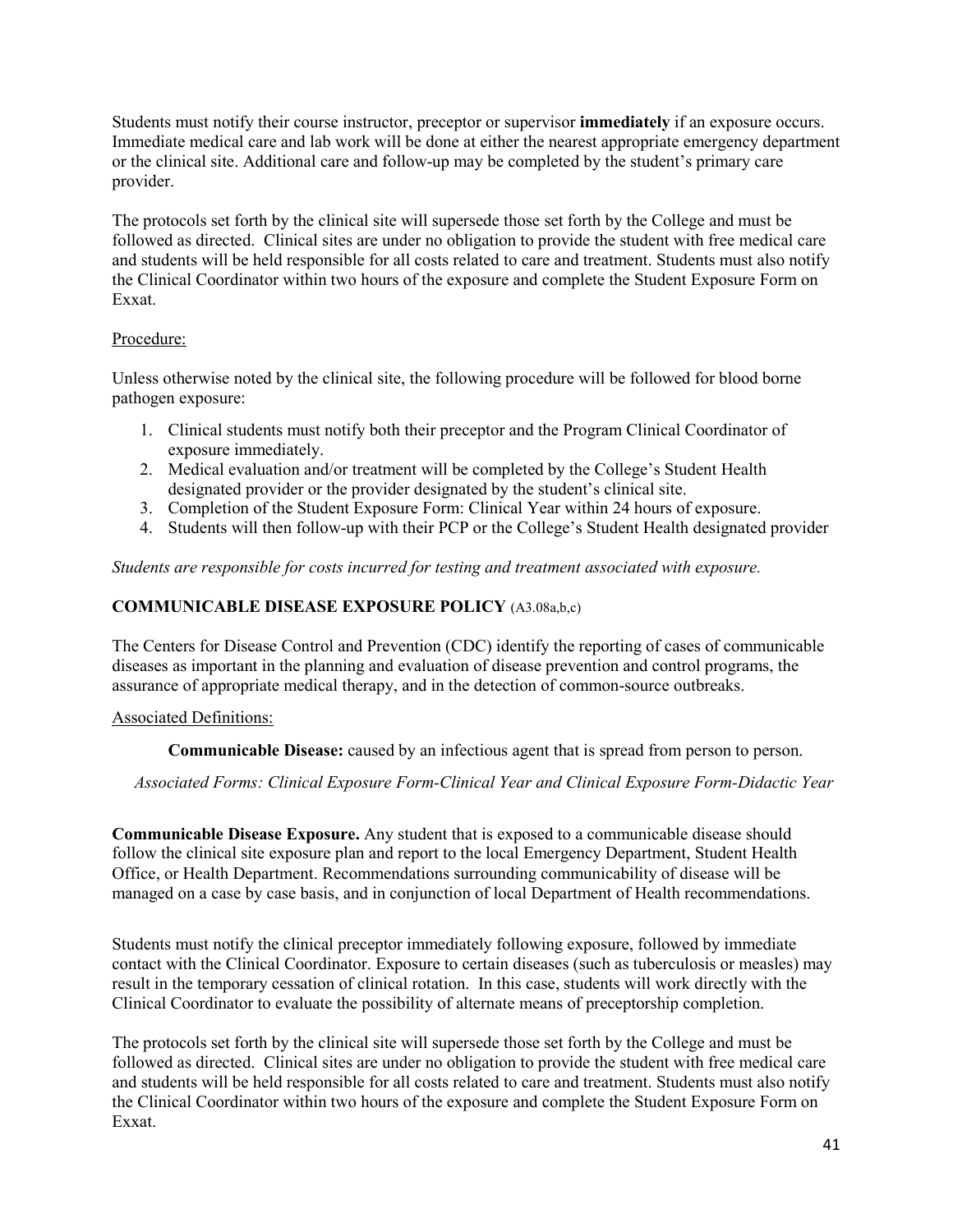# Procedure:

Unless otherwise noted by the clinical site, the following procedure will be followed for blood borne pathogen exposure:

- 1. Clinical students must notify both their preceptor and the Program Clinical Coordinator of exposure immediately.
- 2. Medical evaluation and/or treatment will be completed by the College's Student Health designated provider or the provider designated by the student's clinical site.
- 3. Completion of the Student Exposure Form: Clinical Year within 24 hours of exposure.
- 4. Students will then follow-up with their PCP or the College's Student Health designated provider

*Students are responsible for costs incurred for testing and treatment associated with exposure.*

### **COVID-19 Precautions:**

*Associated Forms: COVID-19 Clinical Exposure Form*

#### Utilization of Appropriate PPE:

Given current COVID-19 guidelines for PPE monitoring, unless otherwise required by the healthcare facility, at a minimum:

- Students must maintain social distancing practices.
- With the exception of eating, students must utilize a surgical facemask at all times while at their clinical rotation site.
- When providing care to a patient with COVID-19 or a patient that is presumed to have COVID-19, an N95 mask or PAPR device must be utilized.

#### Daily Symptom Monitoring*:*

Students should self-monitor for COVID-19 symptoms regularly. Please visit the CDC website for a list of current symptoms [https://www.cdc.gov/coronavirus/2019-ncov/symptoms-testing/symptoms.html.](https://www.cdc.gov/coronavirus/2019-ncov/symptoms-testing/symptoms.html)

#### Development of COVID-19 Symptoms:

Students that develop symptoms of COVID-19 must notify the clinical coordinator immediately, within 2 hours of symptom onset.

#### Exposure to COVID-19:

Students with a known exposure to COVID-19 must notify the clinical coordinator immediately.

- 1. Following exposure reporting students will be referred to the Student Health Services Center and/or college policy for quarantine and/or COVID-19 testing requirements prior to the return to class and or clinical rotations per CDC guidelines.
- 2. Students that are exposed during clinical rotations must complete the COVID-19 Clinical Exposure Form

#### *Students are responsible for costs incurred for testing and treatment associated with exposure.*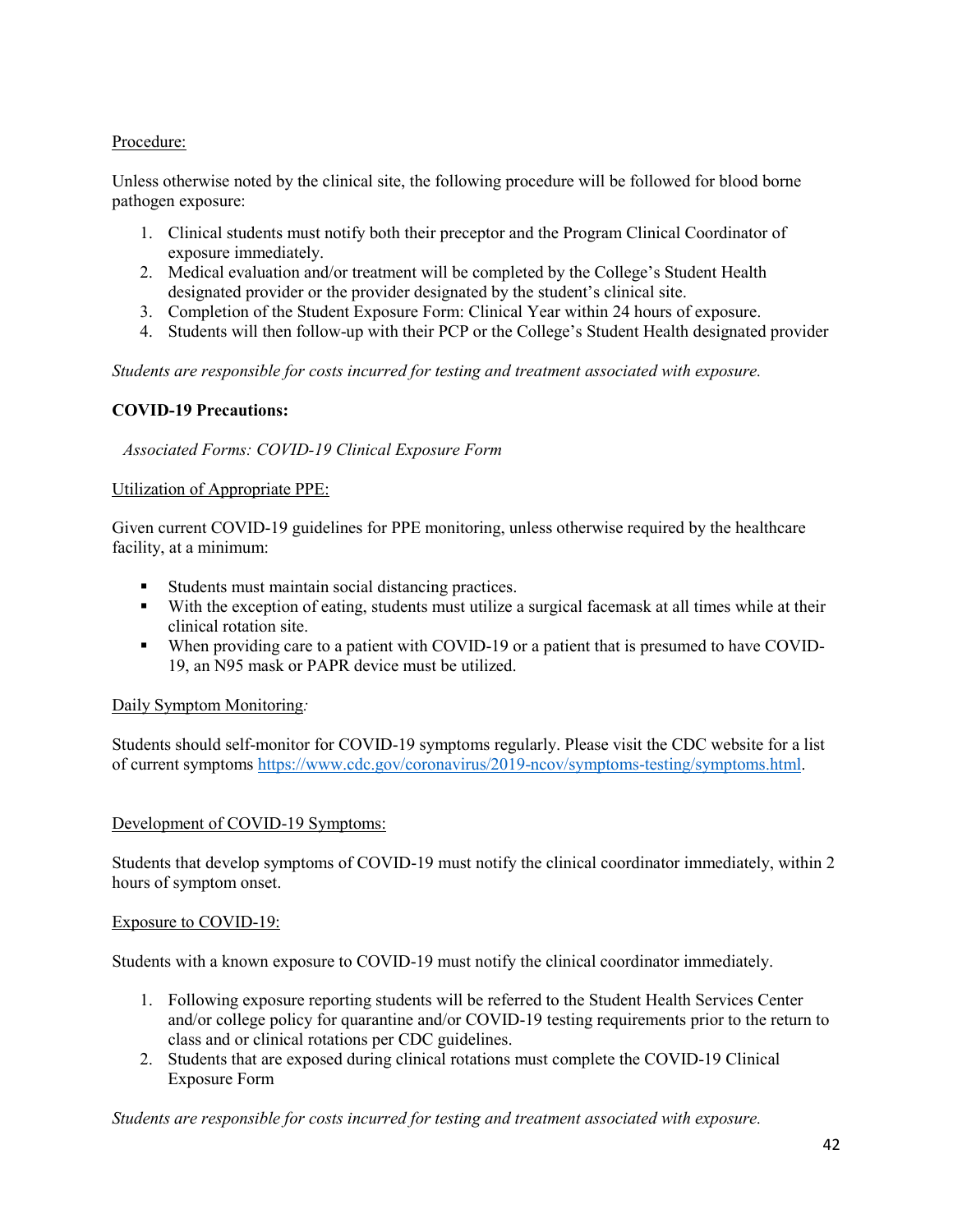# **CHEMICAL HAZARD EXPOSURE POLICY** (A3.08a,b,c)

Chemical hazard and toxic substance exposure can put individuals at significant risk for health hazards such as irritation, sensitization, and carcinogenicity as well as physical hazards such as flammability, corrosion, and explosibility. The Occupational Safety and Health Administration (OSHA) devised the Hazard Communication Standard (HCS) to ensure that information about chemical and toxic substance hazards in the workplace and associated protective measures are disseminated to workers.

#### Associated Definitions:

**Hazardous Chemicals:** any chemical classified as a health hazard or simple asphyxiate in accord with the Hazard Communication Standard.

**Material Safety Data Sheet (MSDS):** safety document required by OSHA that contains information on the potential hazards (health, fire, reactivity, and environmental) and how to work safely with chemical products.

*Associated Forms: Clinical Exposure Form-Clinical Year and Clinical Exposure Form-Didactic Year*

Policy Statement**.** Students exposed to environmental or chemical hazards encountered in classroom laboratories or during Clinical Rotations must notify the clinical preceptor immediately following exposure, followed by immediate contact with the Clinical Coordinator. Material Safety Data Sheets (MSDS) must be readily available wherever chemicals are used. The student is responsible for identifying the location of the MSDS information sheets in each clinic/hospital site where they are rotating.

Post-exposure care is dictated by the type of chemical or environmental exposure. Students must notify the clinical preceptor immediately following exposure, followed by immediate contact with the Clinical Coordinator. The clinical preceptor is responsible for providing care if an emergent situation develops.

The protocols set forth by the clinical site will supersede those set forth by the College and must be followed as directed. Clinical sites are under no obligation to provide the student with free medical care and students will be held responsible for all costs related to care and treatment. Students must also notify the Clinical Coordinator within two hours of the exposure and complete the Student Exposure Form on Exxat.

#### Procedure:

Unless otherwise noted by the clinical site, the following procedure will be followed for blood borne pathogen exposure:

- 1. Clinical students must notify both their preceptor and the Program Clinical Coordinator of exposure immediately.
- 2. Medical evaluation and/or treatment will be completed by the College's Student Health designated provider or the provider designated by the student's clinical site.
- 3. Completion of the Student Exposure Form: Clinical Year within 24 hours of exposure.
- 4. Students will then follow-up with their PCP or the College's Student Health designated provider

*Students are responsible for costs incurred for testing and treatment associated with exposure.*

#### **STUDENT SERVICES** (A1.04, A3.10)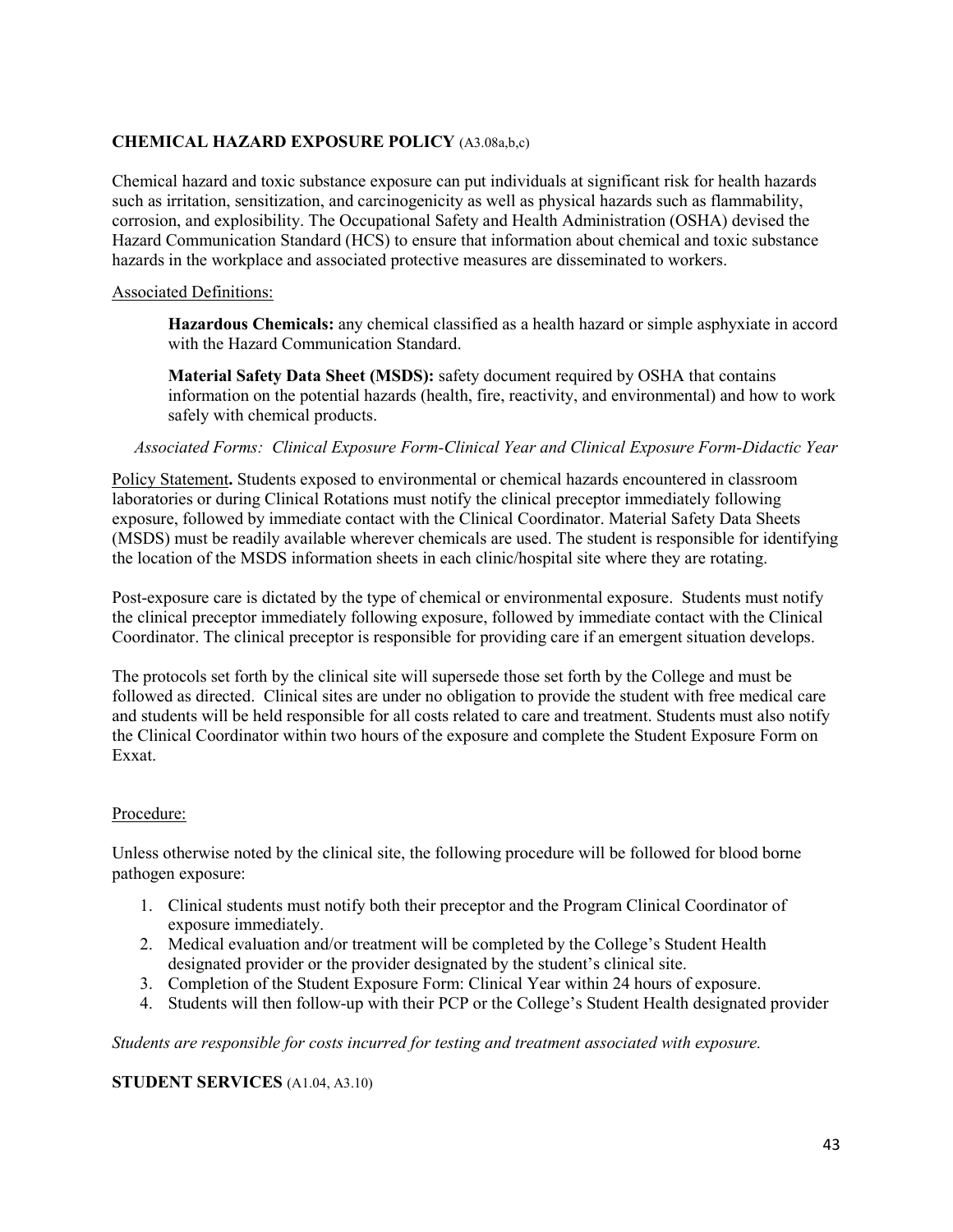#### **Academic Advising/Counseling.**

The office of Academic Advising at Elizabethtown College is dedicated to the pursuit of academic excellence and welcomes all who stare this passion. The department assists students in the development of meaningful educational plans compatible with their life goals and support the faculty advising/counseling system with a holistic approach that addresses the students' intellectual, emotional, and physical needs. [Office of Academic Advising](https://www.etown.edu/offices/advising/index.aspx)

The primary advising/counseling tool on campus is the faculty advising system. Student and advisor responsibilities can be found in the link below. During the clinical year, students will keep their assigned faculty advisor from the didactic year. Students may contact their advisor at any point throughout the clinical year if they have questions or concerns and will have the opportunity to meet with their advisor during Senior Seminar Weeks. [Student and Advisor Responsibilities](https://www.etown.edu/offices/advising/students.aspx)

### **Academic Support and Student Services.**

The Center for Student Success at Elizabethtown College is committed to promoting the growth and wellbeing of Elizabethtown College students. Peer course tutors and peer writers are available by appointment in the Learning Zone. Contact information by phone is 717.361.1185 or 717.361.1549. Contact by email is [learningZone@etown.edu](mailto:learningZone@etown.edu) [Center for Student Success](https://www.etown.edu/offices/student-success/index.aspx)

### **Computing Access.**

Information and Technology Services at Elizabethtown College is responsible for all computing, networking, web and database services for the institution. The department's mission includes, but is not limited to offering quality consultation and training to students, faculty and staff, the purchasing, installation and support of all software and hardware, in addition to providing consistent reliability of back-end services to support the College and community.

The Help Desk is located in Nicarry Hall, room 125. The Help Desk can be reached by calling x 3333 (717-361-3333 from off-campus) or through email at [helpdesk@etown.edu.](mailto:helpdesk@etown.edu)

Online Help Desk Ticket Submission at<https://helpdesk.etown.edu/helpdesk/WebObjects/Helpdesk.woa>

#### **Career Services.**

The office of Career Services at Elizabethtown College offers many ways to help students of all class levels, including career exploration, professional development, career search, and internships. [Career](https://www.etown.edu/offices/career/students.aspx)  **[Services](https://www.etown.edu/offices/career/students.aspx)** 

As able, the Physician Assistant Program Office will maintain records of employment opportunities and will assist students with identification of opportunities that fit their skills and preparation. Additionally, job opportunities will be sent via email to all current clinical year students and program alumni.

#### **Financial Aid.**

Students may access the Elizabethtown College Financial Aid Student Aid Portal at [https://finaidweb.etown.edu/NetPartnerStudent/Logon.aspx?ReturnUrl=%2fnetpartnerstudent%2fpghome](https://finaidweb.etown.edu/NetPartnerStudent/Logon.aspx?ReturnUrl=%2fnetpartnerstudent%2fpghome.aspx) [.aspx](https://finaidweb.etown.edu/NetPartnerStudent/Logon.aspx?ReturnUrl=%2fnetpartnerstudent%2fpghome.aspx) 

#### **Library Resources.**

Students may access electronic library resources from the High Library:<https://www.etown.edu/library/>

Specific questions related to library resources may be directed to  $ask@ctown.$  libanswers.com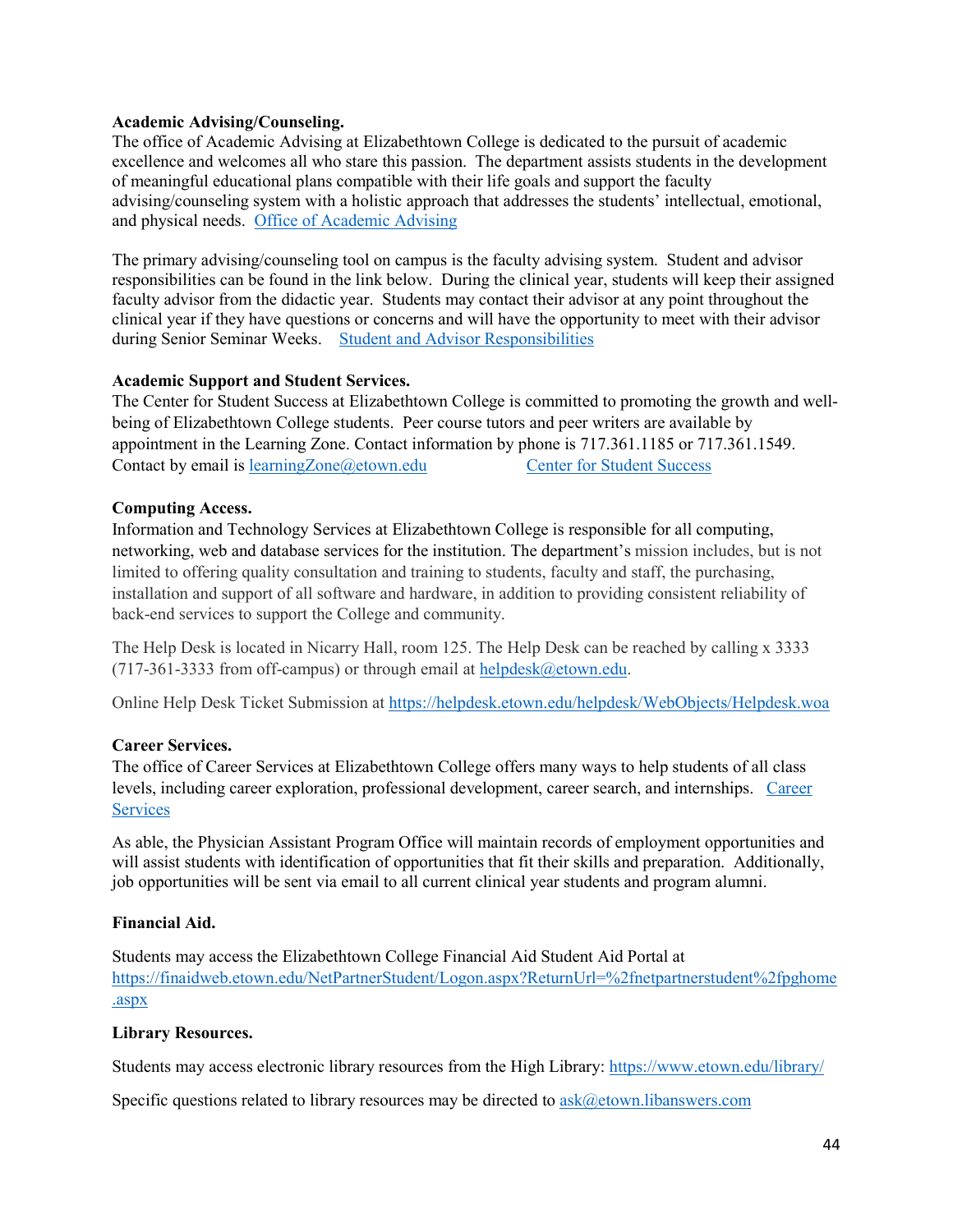# **Student Health.**

Student Health provides medical care and resources to Elizabethtown College students. The College, in collaboration with the Penn Med Lancaster General Health, provides comprehensive clinical health services for our students.

You can reach Kati Frey, RN (College Health Liaison) by calling 717-588-1059 during 8:30 am to 5:00 pm Monday through Friday office hours, emailing her at freykatherine@etown.edu, or calling the noncrisis Campus Security number (717-361-1264) during weekday office hours.

# **Counseling Services.**

Elizabethtown College offers counseling services to all students. Students are encouraged to utilize these services to address personal issues which may impact progression in the PA program. To ensure that Students have timely access to services, access may be obtained in following ways:

- You can reach Bruce Lynch, Licensed Psychologist (Director of Counseling and Health Needs) by calling 717-361-1405 during 8:30 am to 5:00 pm Monday through Friday office hours, emailing him at lynchbg@etown.edu, or calling the Campus Security crisis number of 717-361-1111.
- Go to BSC 216 for assistance from a counselor during school hours.
- Contact Campus Security at 717.361.1111 for the on-call Counselor after school hours.
- Utilize Community 24-Hour Help Lines
	- o Suicide Prevention Lifeline: 1-800-273-8255 (TALK)
	- o Crisis Text Line: Text start or hello to 741-741
	- o Lancaster County Crisis Intervention Services: 717.394.2631
	- o Lancaster YWCA Sexual Assault Counseling & Prevention: 717.392.7273

Furthermore, a referral to counseling services may be made on the student's behalf through Elizabethtown College's Starfish program.

**PACKRAT.** Completion of the PACKRAT is required for all students in the clinical year of the PA program. Results from the PACKRAT will be utilized as a self-assessment tool for students to gauge further preparation needs for completion of the PANCE upon graduation. Although remediation opportunities will be provided and highly encouraged to students depending on their PACKRAT scores, the PACKRAT examination will not be utilized to determine successful academic progression within the PA Program.

# **SUMMATIVE EXPERIENCE** (B4.03a,b,c,d,e)

As part of the culminating experience course (MPA 699), students will be required to complete oral, written, interpretive, and practical examinations that assess their a) clinical and technical skills, b) clinical reasoning and problem-solving abilities, c) interpersonal skills, d) medical knowledge, and e) professional behaviors. Students will not receive a passing score for this course, nor approval for national certification unless all components of the summative experience are successfully completed with a passing score. Remediation will be offered for each component.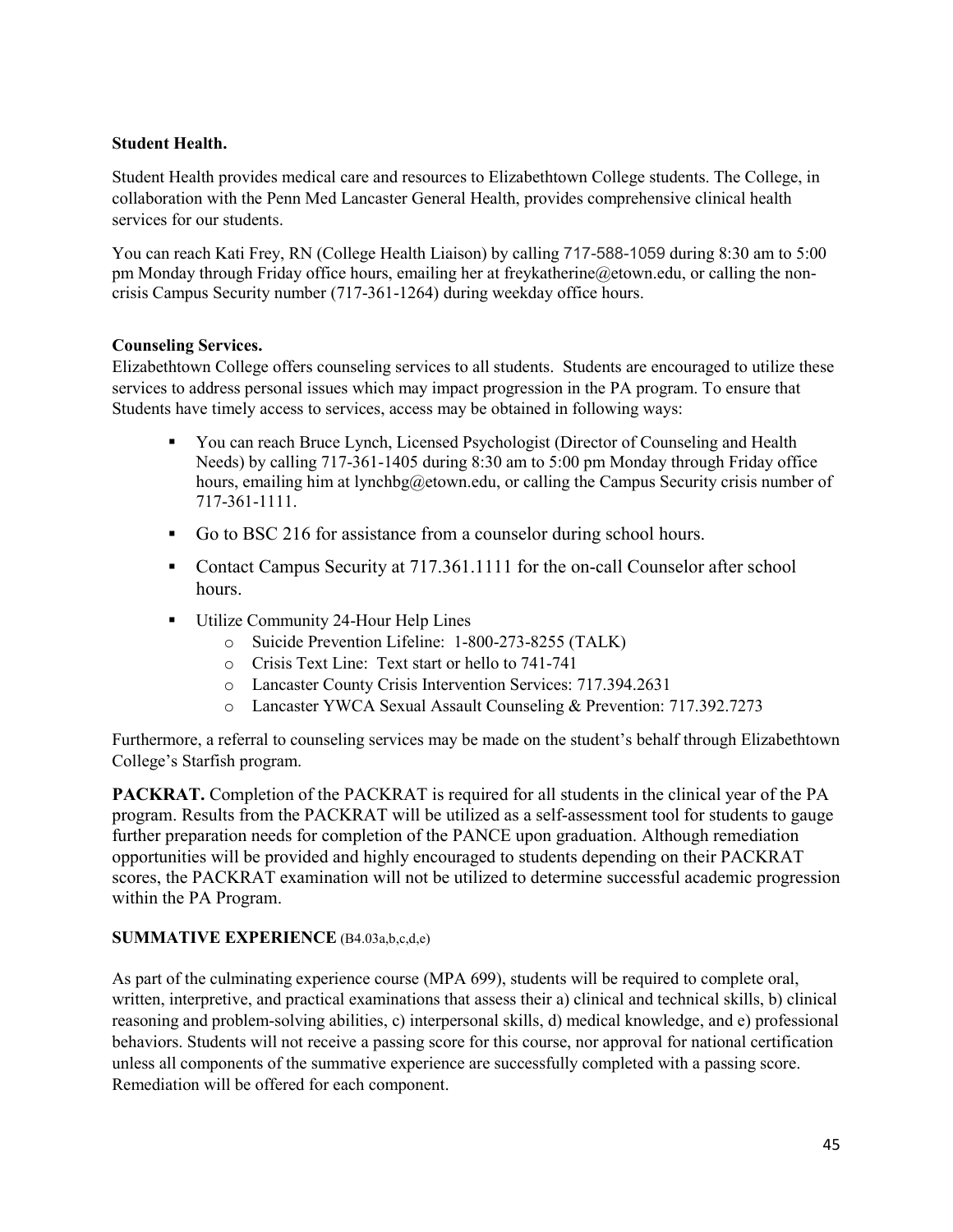- The Summative Examination is the PAEA end-of-curriculum examination, which is modeled after the PANCE as a five-hour exam that includes 300 multiple-choice questions administered in five blocks of 60 questions with 60 minutes to complete each block. There is a total of 45 minutes allotted for breaks between blocks. Students will be responsible for managing their break time.
- The summative objective structured clinical examination (OSCE) will be a scenario based exam with a live actor/actress that evaluates the students overall professionalism, history taking skills, physical assessment, formulation of differential diagnosis, preceptor presentation, ordering and interpretation of laboratory and diagnostic studies, critical thinking skills, treatment plan, and patient education. Interpersonal skills and professionalism will be evaluated during this part of the summative experience. Any topic listed on the NCCPA blueprint may be utilized for the summative OSCE. Submission of a written note will be required in addition to completion of the summative OSCE.
- The summative clinical and technical skills examination is a practical examination in which students will be required to demonstrate the essential clinical skills for entry to clinical practice as determined by the PA program.
	- o Clinical Skill Examination includes completion of a head to toe physical examination on a standardized adult patient.
		- Testicular examinations will be performed using a testicular model.
		- **Pediatric physical examination skills will be performed on a pediatric model** (measurement of head circumference, newborn reflexes, hip dysplasia screening, scoliosis screening, tanner staging).
		- Women's health examination skills will be performed on gynecologic and breast models (breast examination, pelvic exam with PAP, prenatal measurements).
	- o Students will perform each of the following Technical Skill Examinations include surgical gowning/gloving, intramuscular and subcutaneous injection administration, suture insertion and removal, staple insertion and removal, splinting, incision and drainage of abscess, straight catheter insertion, and nasogastric tube insertion.

In addition to evaluation of technical skills, interpersonal and professional behaviors will also be evaluated during this part of the summative experience.

 The final component of the summative experience is a formal evaluation of professional behaviors by program faculty and clinical preceptors.

# **CLINICAL COURSE DESCRIPTIONS AND STUDENT LEARNING OUTCOMES**

# **MPA 600: Transitions into Clinical Practice**

Course Description. Students will complete a 4-week course designed to bridge the gap in experience for students completing Clinical Rotations by addressing issues relevant to everyday practice as a Physician Assistant in a variety of clinical settings. This course is designed to transition the mindset of students from student learner to clinician. The course will review pertinent information necessary to complete Clinical Rotations effectively and provide students with practical information needed by the graduate Physician Assistant. The experiences provided in this course will include lectures, demonstration, and simulations. (2 credits)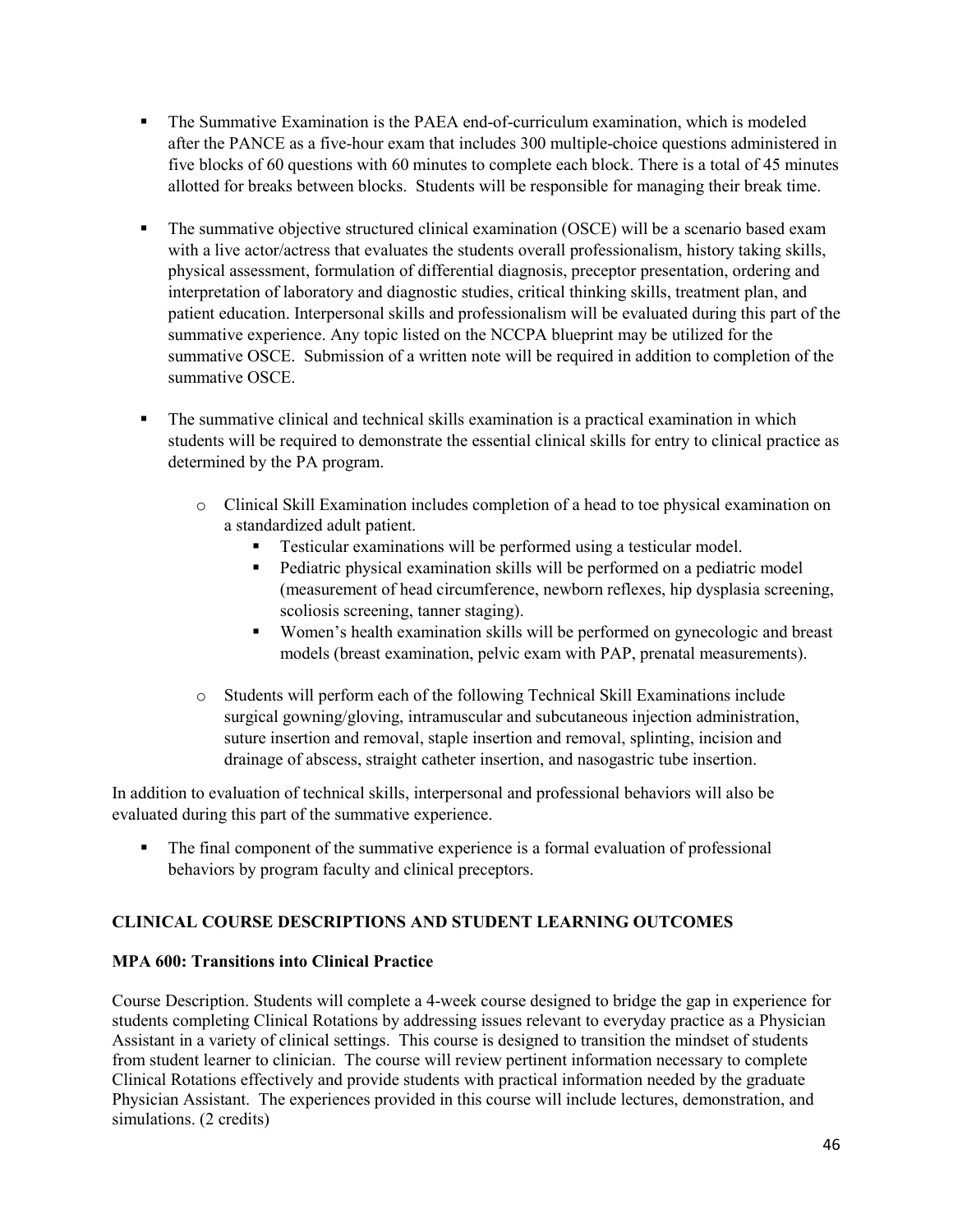Required Student Learning Outcomes

- 1. Interpret OSHA, HIPAA, DEA, CDC, and CMS guidelines and recommendations associated with Physician Assistant practice responsibilities.
- 2. Evaluate student strengths and weaknesses prior to entry into Supervised Clinical Practice Experiences (SCPEs).
- 3. Differentiate between the roles and responsibilities of students and preceptors during SCPEs
- 4. Demonstrate successful utilization of interpersonal communication skills necessary to entry into clinical practice as a Physician Assistant student.
- 5. Demonstrate appropriate medical documentation, billing, and coding for patients.
- 6. Demonstrate ability to perform common clinical procedures encountered during SCPEs.
- 7. Outline common ethical/legal concerns encountered by Physician Assistant students as they enter clinical practice.

### **MPA 601: Education and Research I**

Course Description. In the first section of a two part series, students will learn the basics of developing their culminating experience project and will identify a community service opportunity in an area of their choosing to promote community involvement, lifelong learning, and develop a deeper understanding of accessibility to care concerns within a community. Students can complete their capstones in a diverse range of settings, including clinical or hospital environments, public policy organizations, and nonprofit organizations. Students will be encouraged to apply classroom learning concepts to the clinical setting. (2 credits)

Required Student Learning Outcomes

- 1. In collaboration with others, prioritize and plan for the design, development, implementation, and evaluation of strategies to improve individual and community health.
- 2. Demonstrate appropriate use of medical informatics sources by interpreting data and identifying appropriate reference sources.
- 3. Recognize system level properties that result from dynamic interactions among human and social systems and how they affect the relationships among individuals, groups, organizations, communities, and environments.
- 4. Develop and communicate a shared vision for a changing future through recognition of vulnerable health populations and disparities that may impair accessibility to health care.
- 5. Demonstrate effective written and oral skills for communicating with different audiences in the context of professional public health activities.
- 6. Model ethical choices, values, and professional practices while considering the effect of choices on the community stewardship, equity, social justice, and accountability.

# **MPA 602: Education and Research II**

Course Description. In the second section of a two part series, students will expand on the development, implementation, and evaluation of their culminating experience project. Research and fieldwork time will be provided to students for project completion. These concepts will culminate into a fully developed capstone project. (2 credits)

Required Student Learning Outcomes

1. Validate plans for the design, development, implementation, and evaluation of strategies to improve individual and community health.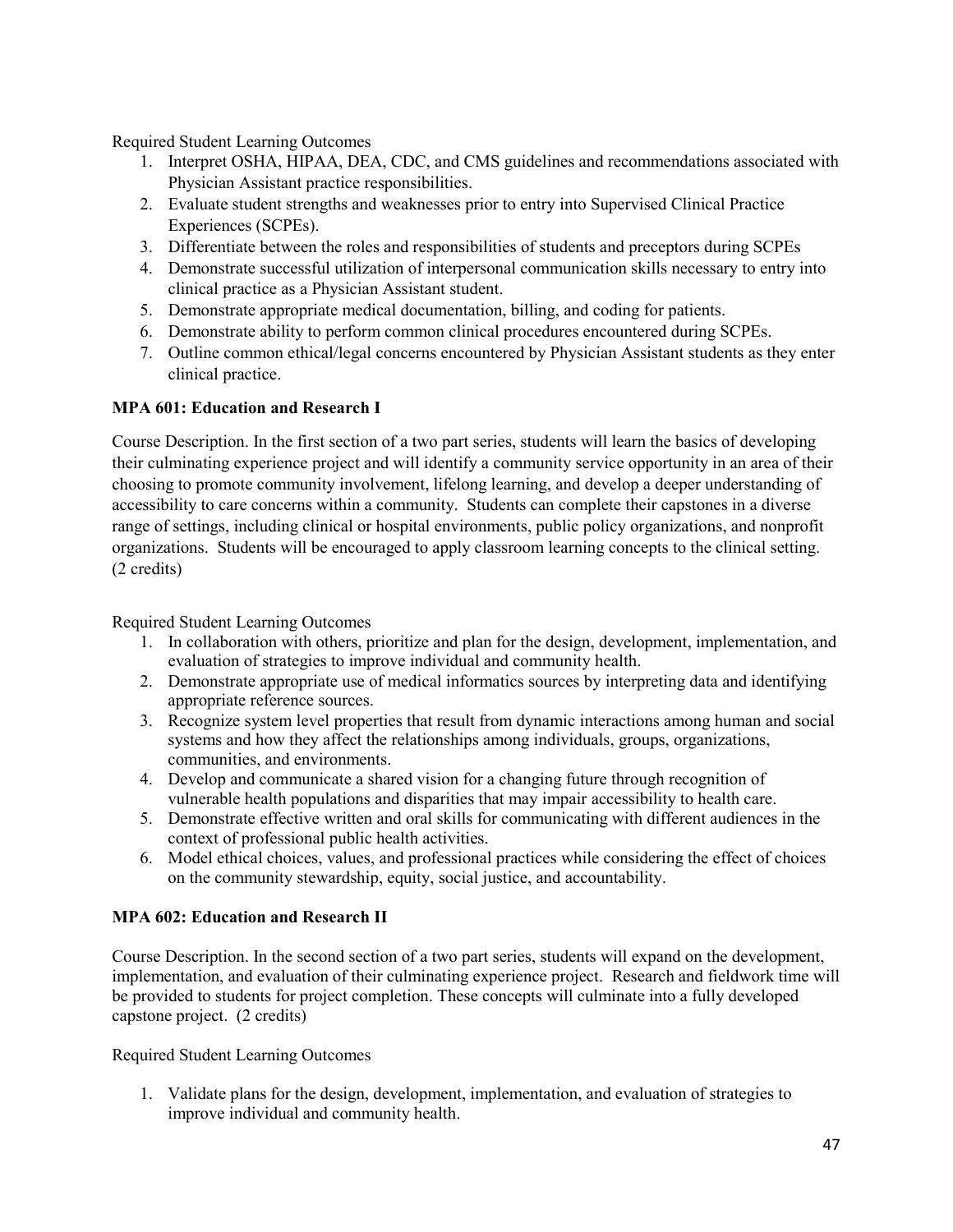- 2. Demonstrate appropriate use of medical informatics sources by interpreting data and identifying appropriate reference sources.
- 3. Produce an intended public health outcome through interaction with members of the community.
- 4. Demonstrate effective written and oral skills for communicating with different audiences in the context of professional public health activities.
- 5. Model ethical choices, values, and professional practices while considering the effect of choices on the community stewardship, equity, social justice, and accountability.

### **MPA 603: PANCE Preparation I**

Course Description. Attaining board certification is a requirement for all Physician Assistants intending to apply for state licensure and practice medicine upon graduation throughout the United States. This course is a comprehensive review of material presented throughout the didactic and clinical years. Topics align directly with the blueprint provided by the National Commission for Certification of Physician Assistants (NCCPA). Students will complete practice examinations designed to prepare them for the Physician Assistant National Certification Examination (PANCE) administered by the NCCPA. (Non-credit).

Required Student Learning Outcomes

- 1. Prioritize the material that may be covered on the PANCE.
- 2. Critically analyze evidence based medicine.
- 3. Assess relative strengths and weaknesses in knowledge of diseases and disorders physician assistants encounter in clinical practice.
- 4. Assess relative strengths and weaknesses in knowledge and skills related to tasks physician assistants perform when treating patients.
- 5. Modify study efforts to familiarize oneself with the type of questions encountered in the certifying examination.

#### **MPA 604: PANCE Preparation II**

Course Description. Attaining board certification is a requirement for all Physician Assistants intending to apply for state licensure and practice medicine upon graduation throughout the United States. This course is a comprehensive review of material presented throughout the didactic and clinical years. Topics align directly with the blueprint provided by the National Commission for Certification of Physician Assistants (NCCPA). Students will be required to attend a board review course selected and approved by the Clinical Coordinator and Program Director. In addition to attending a board review course, students will complete practice examinations designed to prepare them for the Physician Assistant National Certification Examination (PANCE) administered by the NCCPA. (Non-credit).

- 1. Prioritize the material that may be covered on the PANCE.
- 2. Critically analyze evidence based medicine.
- 3. Assess relative strengths and weaknesses in knowledge of diseases and disorders physician assistants encounter in clinical practice.
- 4. Assess relative strengths and weaknesses in knowledge and skills related to tasks physician assistants perform when treating patients.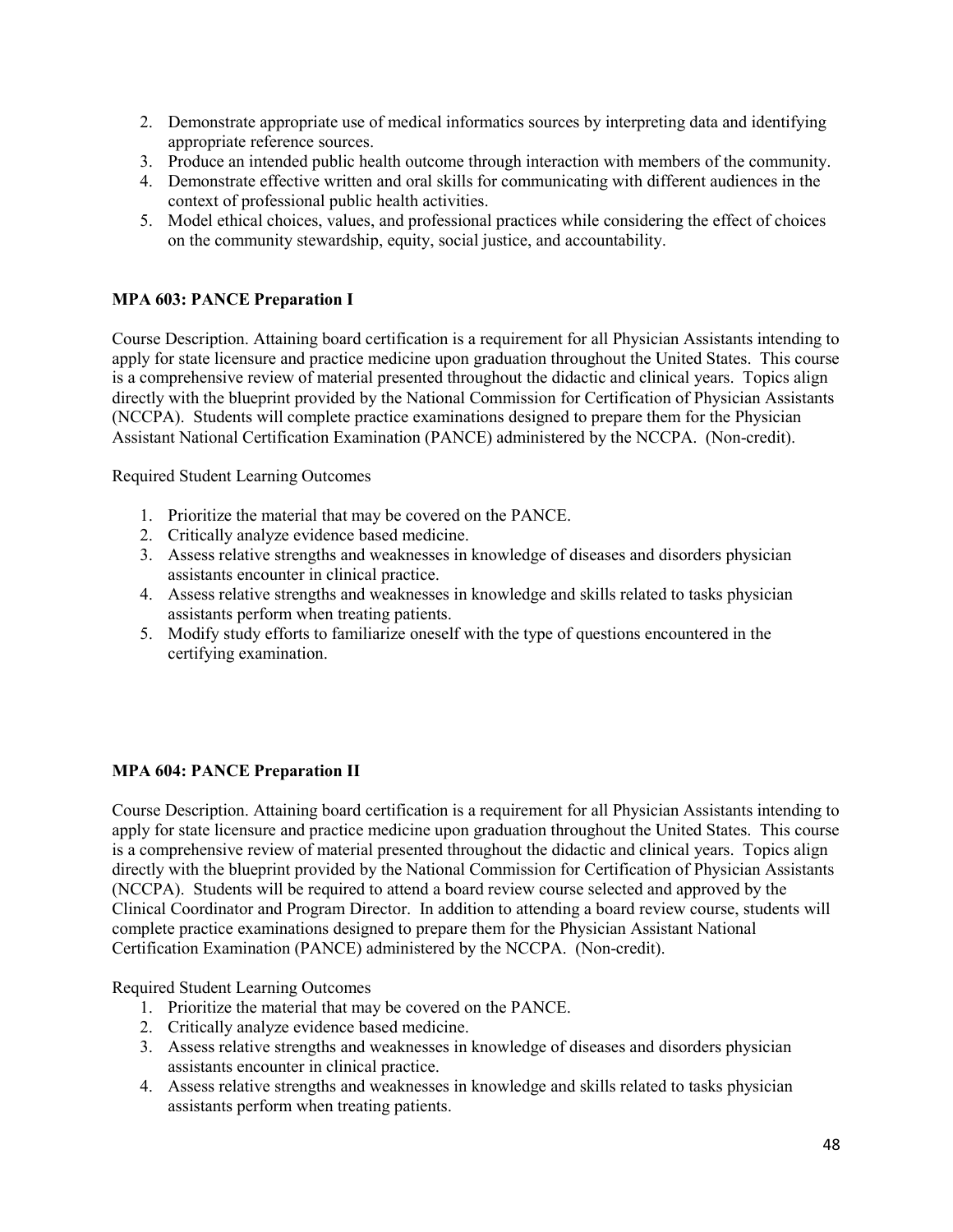5. Modify study efforts to familiarize oneself with the type of questions encountered in the certifying examination.

### **MPA 605: PANCE Preparation III**

Course Description. Attaining board certification is a requirement for all Physician Assistants intending to apply for state licensure and practice medicine upon graduation throughout the United States. This course is a comprehensive review of material presented throughout the didactic and clinical years. Topics align directly with the blueprint provided by the National Commission for Certification of Physician Assistants (NCCPA). Students will repeat the PACKRAT, designed to assess student readiness for the Physician Assistant National Certification Examination (PANCE) administered by the NCCPA. (Non-credit).

Required Student Learning Outcomes

- 1. Prioritize material that may be covered on the PANCE.
- 2. Critically analyze evidence based medicine.
- 3. Assess relative strengths and weaknesses in knowledge of diseases and disorders physician assistants encounter in clinical practice.
- 4. Assess relative strengths and weaknesses in knowledge and skills related to tasks physician assistants perform when treating patients.
- 5. Modify study efforts to familiarize oneself with the type of questions encountered in the certifying examination.

#### **MPA 611: Internal Medicine Preceptorship**

Course Description. Students will complete a 5-week community based clinical rotation designed to enhance student competence in the delivery of health in the Internal Medicine Setting. Students will be placed in settings that focus on the management of acute and chronic disease in inpatient and/or outpatient settings.. Emphasis will be placed on the care of the adult and geriatric patient. Students will participate in history-taking, physical examination, assessment, formulating a problem list, ordering and interpreting diagnostic tests, developing a treatment plan, and completing medical documentation appropriately. Students in this rotation will develop an increased understanding of environmental, social, and economic factors that impact patient care and the practice of preventive medicine. Students will gain further experience functioning as a part of a healthcare team through preceptor presentation and expanding on effective communication with patients, families, and healthcare providers (4 credits).

- 1. Perform and record an accurate and concise, history on adult patients seeking B2.07a, B3.03a,b
	- a. care for acute medical conditions
	- b. care for chronic medical conditions, and
	- c. preventive care
- 2. Perform and record an accurate and concise, history on elderly patients seeking B2.07a, B3.03a,b
	- a. care for acute medical conditions
	- b. care for chronic medical conditions, and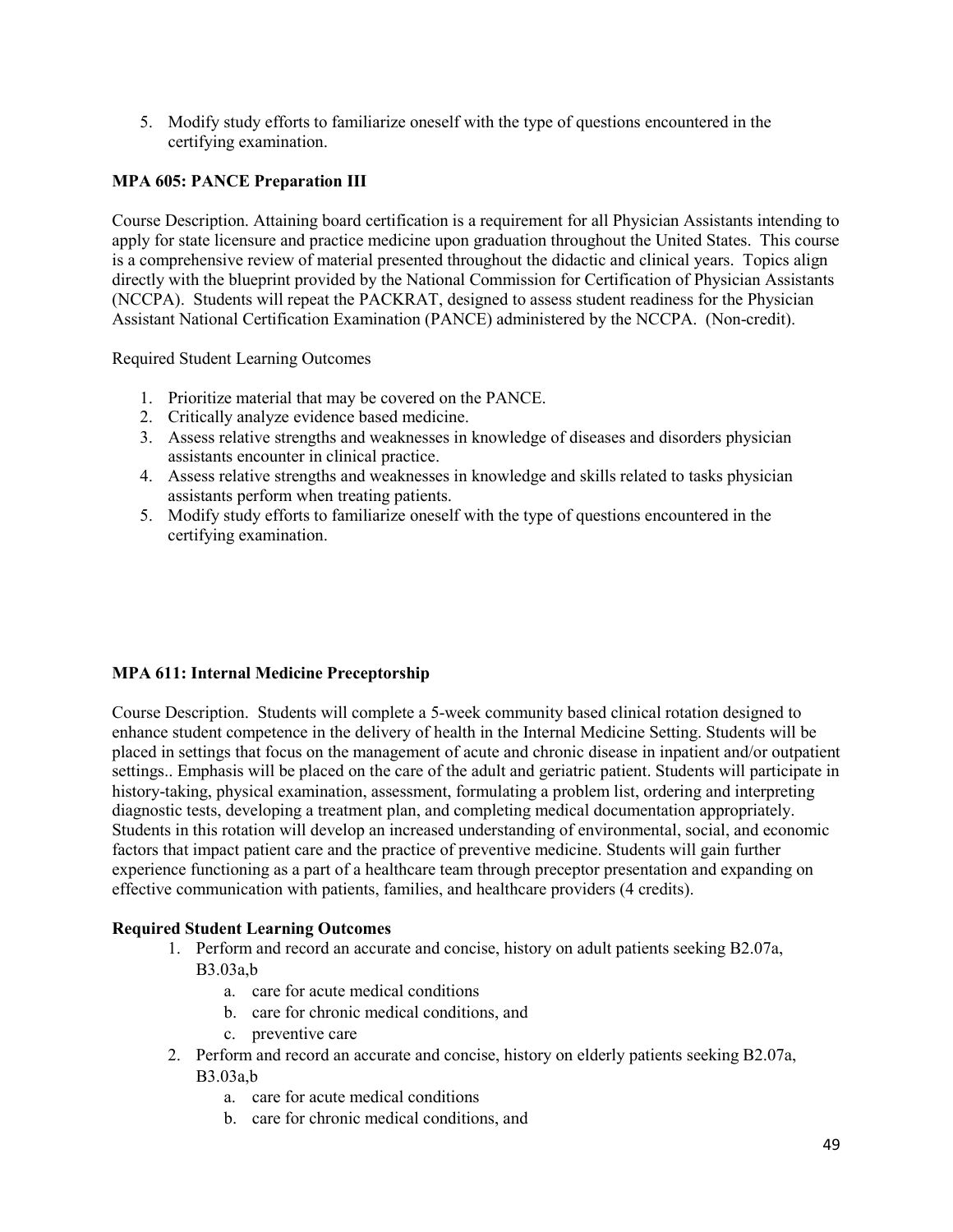- c. preventive care
- 3. Perform and record an accurate and concise, physical examination on adult patients seeking B2.07 b B3.03a,b
	- a. care for acute medical conditions
	- b. care for chronic medical conditions, and
	- c. preventive care
- 4. Perform and record an accurate and concise, physical examination on elderly patients seeking B2.07 b B3.03a,b
	- a. care for acute medical conditions
	- b. care for chronic medical conditions, and
	- c. preventive care
- 5. Compose a presentation to preceptors that discusses relevant findings identified during the history and physical examination of patients seeking care B2.04
- 6. Prioritize the ordering of diagnostic and laboratory studies that correlate with the patient's history and physical examination based on age, chronicity and evidence- based medicine. B2.07d, B3.03b
- 7. Correlate the results of diagnostic and laboratory studies to formulate an appropriate differential diagnosis for the patient's condition considering age, chronicity and presentation. B2.07 c, d, B3.03b
- 8. Recommend age appropriate screening tests and immunizations for adults and elderly patients. B3.03b
- 9. Incorporate counseling techniques to communicate effectively with patients, family members, and caregivers regarding medical conditions; with an emphasis on B2.04, B2.07f
	- a. modifiable risk factors
	- b. health maintenance
	- c. diagnostic and laboratory study results, and
	- d. primary/secondary disease prevention
- 10. Recommend and facilitate patient and caregiver participation through the coordination of care by B2.04, B2.07f
	- a. formulating and implementing treatment plans in accordance with applicable practice guidelines for patients with acute needs B2.07e, B3.03a,b
	- b. formulating and implementing treatment plans in accordance with applicable practice guidelines for patients with chronic care needs B2.07e, B3.03a,b
	- c. evaluating patient response/compliance to treatment/intervention
	- d. engaging community resources to meet patient/caregiver needs
	- e. making appropriate decisions surrounding disposition for adult patients in an Internal Medicine setting. B3.03a,b
	- f. making appropriate decisions surrounding disposition for elderly patients in an Internal Medicine setting. B3.03a,b
- 11. Prove technical competence related to performing specific procedures in an Internal Medicine setting as prevention or for management of health conditions. B2.09
- 12. Model knowledge of relevant pharmacologic agents in adult and elderly patients seeking care for acute medical conditions to B2.02d, B2.07e, B3.03a
	- a. select appropriate pharmacologic therapy and dosing
	- b. identify medication misuse
	- c. identify any monitoring, contraindications or cautions for an individual patient
	- d. evaluate, treat, and report adverse drug reactions/adverse effects, and
	- e. recognize appropriate indications for prescribing controlled substances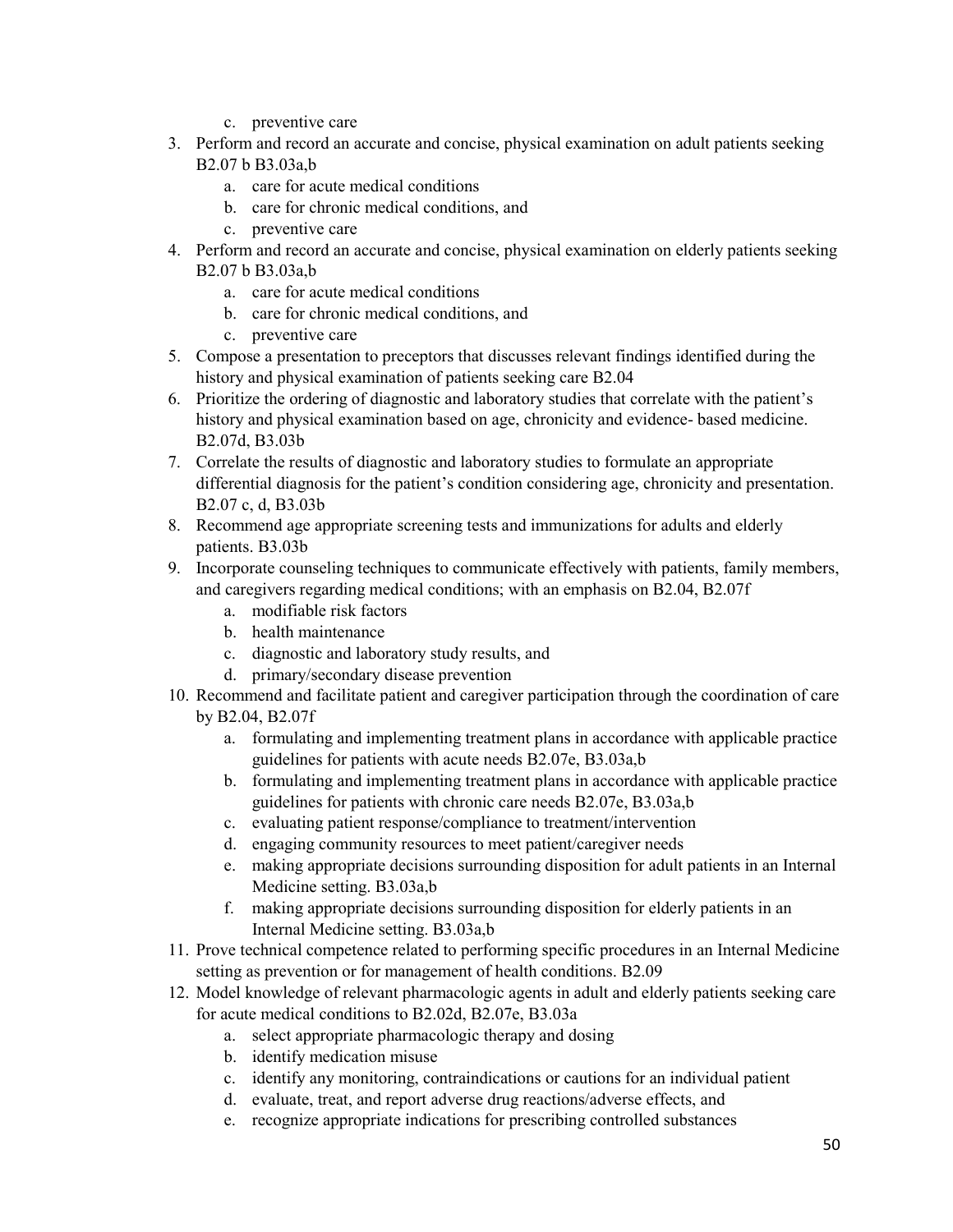- 13. Model knowledge of relevant pharmacologic agents in adult and elderly patients seeking care for chronic medical conditions to B2.02d, B2.07e, B3.03a
	- a. select appropriate pharmacologic therapy and dosing
	- b. identify medication misuse
	- c. identify any monitoring, contraindications or cautions for an individual patient
	- d. evaluate, treat, and report adverse drug reactions/adverse effects, and
	- e. recognize appropriate indications for prescribing controlled substances
- 14. Demonstrate appropriate medical record documentation and accurate billing/coding principles for reimbursement of B2.14a,b
	- a. acute care visits
	- b. chronic care visits, and
	- c. preventive care visits
- 15. Participate in the facilitation of discussions surrounding end-of life-decision making in adult and elderly patient populations. B2.08e
- 16. Model professional, ethical, and respectful behavior towards patients, family members, and members of the healthcare team. B2.19c

### **MPA 612: Women's Health Preceptorship**

Course Description. Students will complete a 5-week community based clinical rotation designed to enhance student competence in the delivery of healthcare to patients in the field of women's health. Emphasis will be placed on prenatal and gynecologic care. Supervised clinical practice experience may be gained in the inpatient, outpatient, or surgical setting during this rotation. Students will participate in history-taking, physical examination, assessment, formulating a problem list, ordering and interpreting diagnostic tests, developing a treatment plan, and completing medical documentation appropriately. Students in this rotation will develop an increased understanding of environmental, social, and economic factors that impact patient care and the practice of preventive medicine. Students will gain further experience functioning as a part of a healthcare team through preceptor presentation and expanding on effective communication with patients, families, and healthcare providers (4 credits).

- 1. Perform and record an accurate and concise, history on patients seeking B2.07a, B3.03a,b,c
	- a. care for acute women's health-related concerns
	- b. care for chronic women's health-related conditions, and
	- c. preventive women's healthcare
- 2. Perform and record an accurate and concise, physical examination on patients seeking B2.07 b B3.03a,b,c
	- a. care for acute medical conditions
	- b. care for chronic medical conditions, and
	- c. preventive women's healthcare
- 3. Model knowledge of relevant history and physical exam findings appropriate for
	- a. adolescent women's health concerns.
	- b. adult women's health concerns.
	- c. elderly women's health concerns.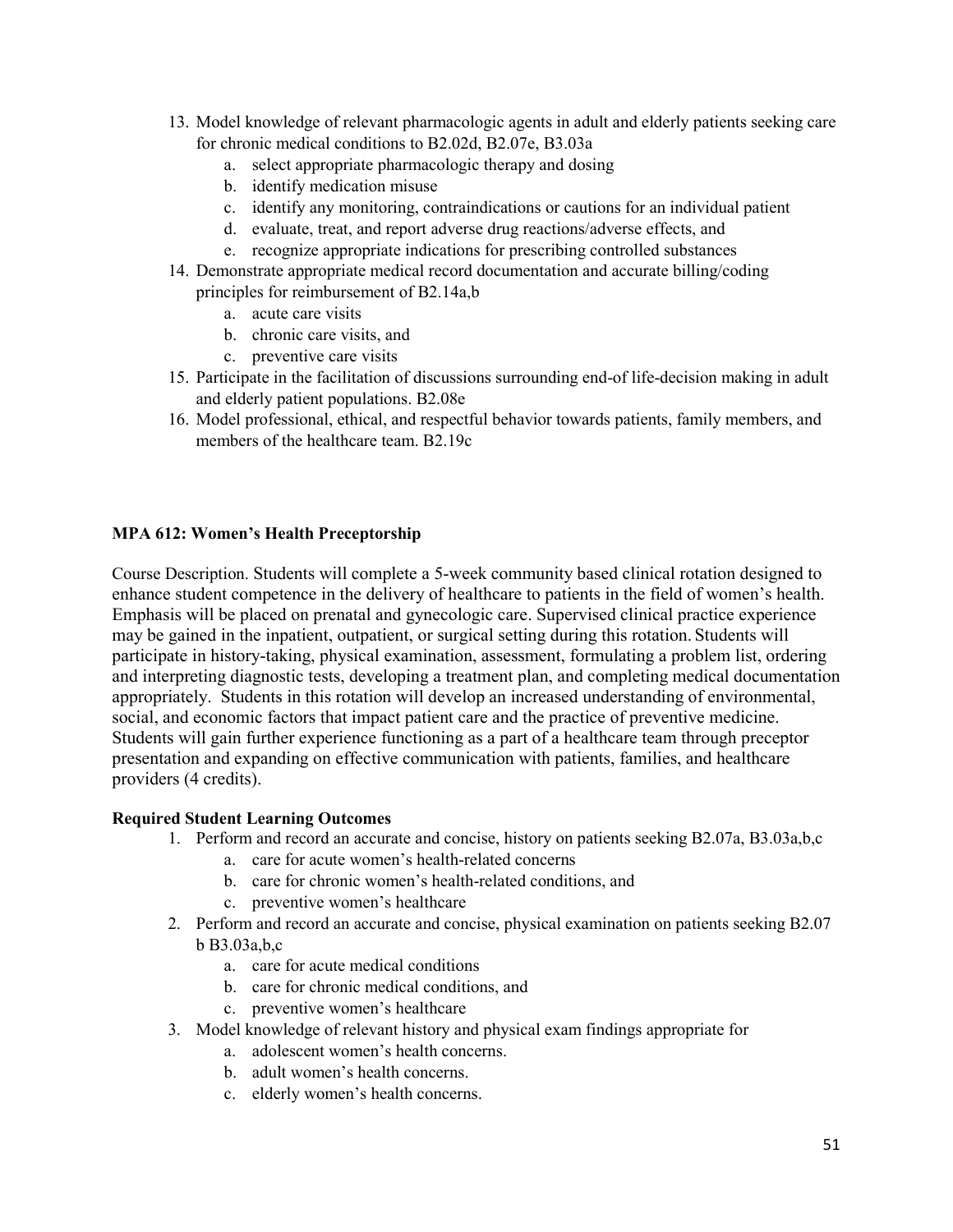- 4. Compose a presentation to preceptors that discusses relevant findings identified during the history and physical examination of patients seeking care B2.04
- 5. Prioritize the ordering of diagnostic and laboratory studies that correlate with the patient's history and physical examination based on age, chronicity and evidence- based medicine. B2.07d B3.03b
- 6. Correlate the results of diagnostic and laboratory studies to formulate an appropriate differential diagnosis for the patient's condition considering age, chronicity and presentation. B2.07 c, d B3.03b
- 7. Incorporate counseling techniques to communicate effectively with patients, family members, and caregivers regarding medical conditions; with an emphasis on B2.04, B2.07f
	- a. modifiable risk factors
	- b. health maintenance
	- c. diagnostic and laboratory study results, and
	- d. primary/secondary disease prevention
- 8. Recommend age appropriate screening tests and immunizations to promote women's health across the reproductive lifespan per CDC recommendations. B2.07e,f
- 9. Prove technical competence related to performing specific procedures in a Women's Health setting as screening, prevention, or management of health conditions. B2.09
- 10. Model knowledge of relevant pharmacologic agents in patients seeking care for acute Women's Health related medical conditions to B2.02d, B2.07e, B3.03a,b,c
	- a. select appropriate pharmacologic therapy and dosing
	- b. identify medication misuse
	- c. identify any monitoring, contraindications or cautions for an individual patient
	- d. evaluate, treat, and report adverse drug reactions/adverse effects, and
	- e. recognize appropriate indications for prescribing controlled substances
- 11. Model knowledge of relevant pharmacologic agents in adult patients seeking care for chronic Women's Health related medical conditions to B2.02d, B2.07e, B3.03a,b,c
	- a. select appropriate pharmacologic therapy and dosing
	- b. identify medication misuse
	- c. identify any monitoring, contraindications or cautions for an individual patient
	- d. evaluate, treat, and report adverse drug reactions/adverse effects, and
	- e. recognize appropriate indications for prescribing controlled substances
- 12. Incorporate evidence-based recommendations associated with providing quality prenatal care to women seeking care before and during pregnancy. B2.07 e, B3.03c
- 13. Evaluate patients for common medical and psychological complications that may occur throughout the antepartum and postpartum period. B2.11e, B2.12c
- 14. Evaluate patients for common medical and psychological complaints that may occur throughout perimenopause and menopause.
- 15. Demonstrate appropriate medical record documentation and accurate billing/coding principles for reimbursement of B2.14a,b
	- a. acute care visits
	- b. chronic care visits, and
	- c. preventive care visits
- 16. Model professional, ethical, and respectful behavior towards patients, family members, and members of the healthcare team. B2.19c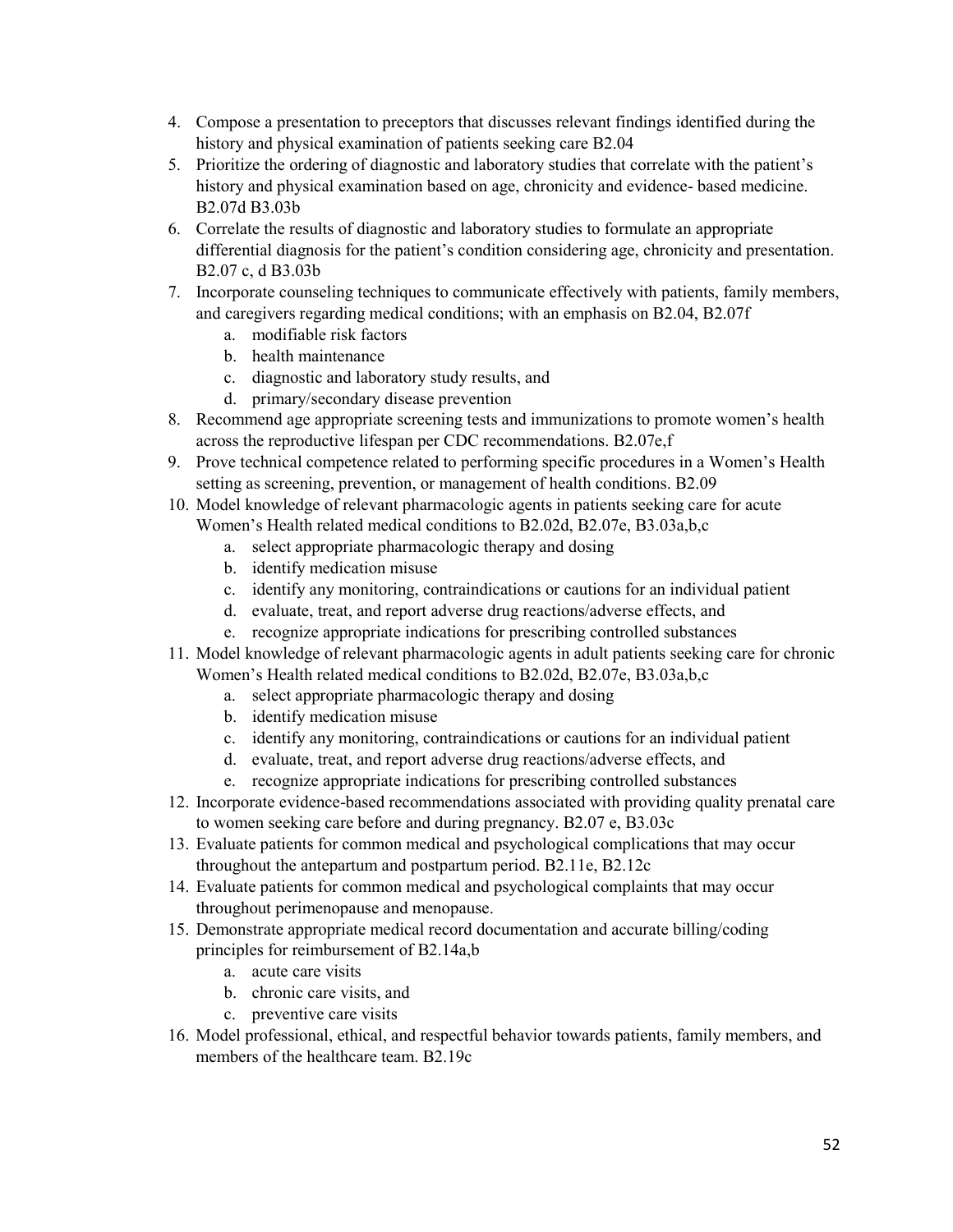### **MPA 613: Pediatrics Preceptorship**

Course Description. Students will complete a 5-week community based clinical rotation designed to enhance student competence in the delivery of care to pediatric patients. Students will be placed in settings that focus on the management of acute, chronic, and preventive care medicine. Supervised clinical practice experience may be gained in the inpatient or outpatient setting during this rotation. Students will participate in history-taking, physical examination, assessment, formulating a problem list, ordering and interpreting diagnostic tests, developing a treatment plan, and completing medical documentation appropriately. Students in this rotation will develop an increased understanding of environmental, social, and economic factors that impact patient care and the practice of preventive medicine. Students will gain further experience functioning as a part of a healthcare team through preceptor presentation and expanding on effective communication with patients, families, and healthcare providers. (4 credits)

- 1. Perform and record an accurate and concise history on pediatric patients seeking B2.07a, B3.03a,b
	- a. care for acute medical conditions
	- b. care for chronic medical conditions, and
	- c. preventive care
- 2. Perform and record an accurate and concise physical examination on pediatrics patients seeking B2.07 b B3.03a,b
	- a. care for acute medical conditions
	- b. care for chronic medical conditions, and
	- c. preventive care
- 3. Model knowledge in the expected history, physical exam findings and patient education for B2.03b
	- a. a newborn.
	- b. an infant.
	- c. a child.
	- d. an adolescent.
- 4. Examine and evaluate expected/delayed physical, cognitive, and behavioral developmental milestones based on the age and sex of the pediatric patient during a well-child examination. B2.07b
- 5. Compose a presentation to preceptors that discusses relevant findings identified during the history and physical examination of pediatric patients seeking care. B2.04
- 6. Prioritize the ordering of diagnostic and laboratory studies that correlate with the patient's history and physical examination based on age, chronicity and evidence- based medicine. B2.07d
- 7. Correlate the results of diagnostic and laboratory studies to formulate an appropriate differential diagnosis for the patient's condition considering age, chronicity and presentation. B2.07 c, d B3.03b
- 8. Recommend immunizations based on the recommended and modified schedules set forth by the CDC for B2.07e,f
	- a. infants
	- b. children, and
	- c. adolescents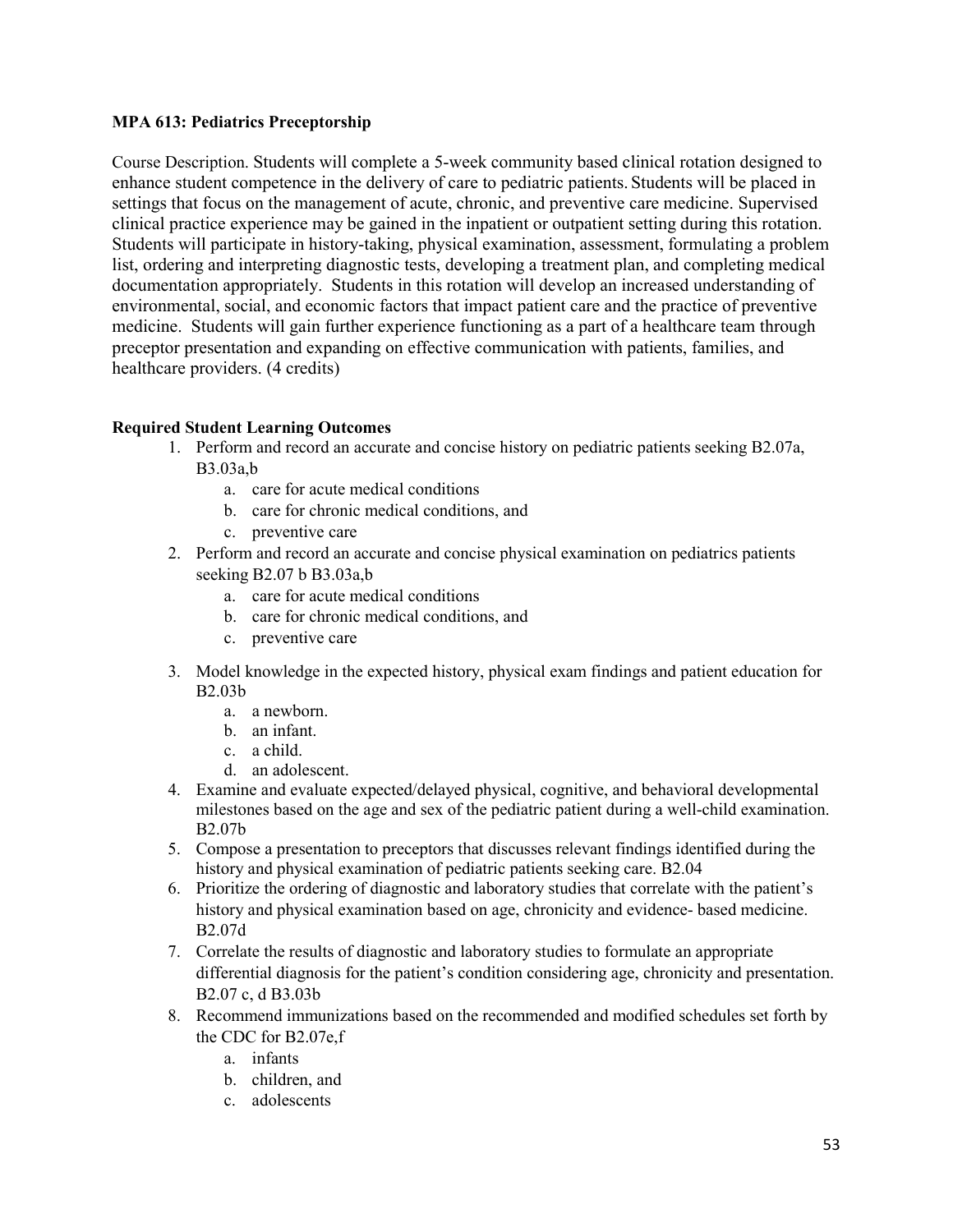- 9. Write and/or re-write prescriptions for pediatric patients with demonstration of appropriate dosage and formulation considerations depending on the age and weight of the child. B2.07e
- 10. Incorporate counseling techniques to communicate effectively with patients, family members, and caregivers regarding medical conditions; with an emphasis on B2.04, B2.07f
	- a. modifiable risk factors
	- b. health maintenance
	- c. diagnostic and laboratory study results, and
	- d. primary/secondary disease prevention
- 11. Recommend and facilitate patient and caregiver participation through the coordination of care by B2.04, B2.07f
	- a. formulating and implementing treatment plans in accordance with applicable practice guidelines for patients with acute and chronic care needs B2.07e, B3.03a,b
	- b. evaluating patient response/compliance to treatment/intervention
	- c. engaging community resources to meet patient/caregiver needs
	- d. making appropriate decisions surrounding disposition for pediatric patients
- 12. Prove technical competence related to performing specific procedures in a Pediatric setting as prevention or for management of health conditions. B2.09
- 13. Model knowledge of relevant pharmacologic agents in pediatric patients seeking care for acute medical conditions to B2.02d, B2.07e, B3.03a,b
	- a. select appropriate pharmacologic therapy and dosing
	- b. identify medication misuse
	- c. identify any monitoring, contraindications or cautions for an individual patient
	- d. evaluate, treat, and report adverse drug reactions/adverse effects, and
	- e. recognize appropriate indications for prescribing controlled substances
- 14. Model knowledge of relevant pharmacologic agents in pediatric patients seeking care for chronic medical conditions to B2.02d, B2.07e, B3.03a,b
	- a. select appropriate pharmacologic therapy and dosing
	- b. identify medication misuse
	- c. identify any monitoring, contraindications or cautions for an individual patient
	- d. evaluate, treat, and report adverse drug reactions/adverse effects, and
	- e. recognize appropriate indications for prescribing controlled substances
- 15. Demonstrate appropriate medical record documentation and accurate billing/coding principles for reimbursement of B2.14a,b
	- a. acute care visits
	- b. chronic care visits, and
	- c. preventive care visits
- 16. Model professional, ethical, and respectful behavior towards patients, family members, and members of the healthcare team. B2.19c

#### **MPA 614: Family Practice Preceptorship**

Course Description. Students will complete a 5-week community based clinical rotation designed to enhance student competence in the delivery of health in the Family Practice Setting. Students will be placed in settings that focus on the management of acute and chronic disease in the outpatient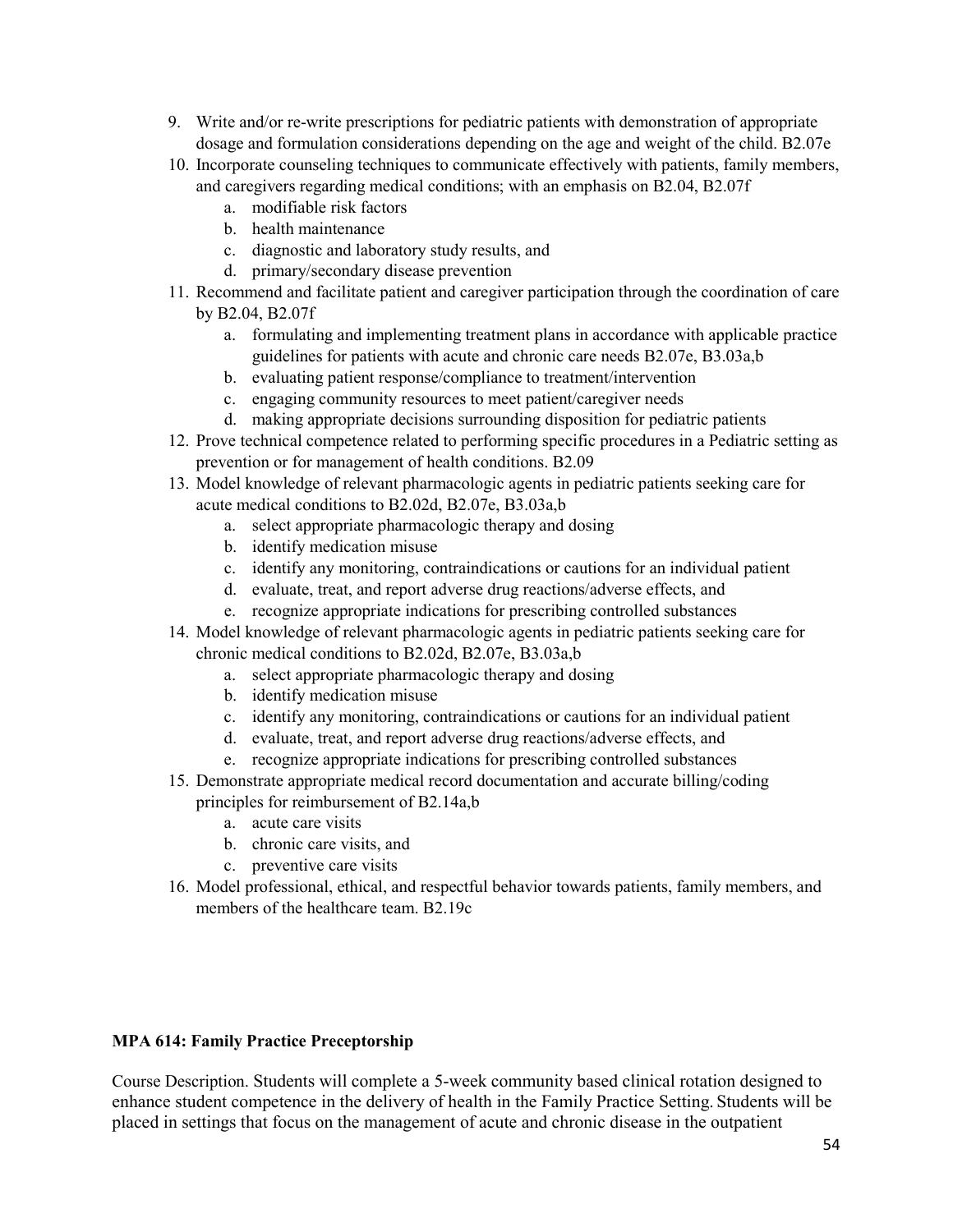settings. Emphasis will be placed on the care of patients across the lifespan. Students will participate in history-taking, physical examination, assessment, formulating a problem list, ordering and interpreting diagnostic tests, developing a treatment plan, and completing medical documentation appropriately. Students in this rotation will develop an increased understanding of environmental, social, and economic factors that impact patient care. Students will gain further experience functioning as a part of a healthcare team through preceptor presentation and expanding on effective communication with patients, families, and healthcare providers. (4 credits)

- 1. Perform and record an accurate and concise, history on B2.07a, B3.03a,b
	- a. pediatric patients seeking care for acute medical conditions
	- b. adult patients seeking care for acute medical conditions
	- c. elderly patients seeking care for acute medical conditions
	- d. pediatric patients seeking care for chronic medical conditions
	- e. adult patients seeking care for chronic medical conditions
	- f. elderly patients seeking care for chronic medical conditions
	- 2. Perform and record an accurate and concise, physical examination on B2.07 b B3.03a,b
		- a. pediatric patients seeking care for acute medical conditions
		- b. adult patients seeking care for acute medical conditions
		- c. elderly patients seeking care for acute medical conditions
		- d. pediatric patients seeking care for chronic medical conditions
		- e. adult patients seeking care for chronic medical conditions
		- f. elderly patients seeking care for chronic medical conditions
	- 3. Model knowledge of treatment plans and patient education for
		- a. Newborn patients
		- b. Infant patients
		- c. Child patients
		- d. Adolescent patients
		- e. Adult patients
		- f. Elderly patients
	- 4. Perform a well/preventive visit on
		- a. Infant patients
		- b. Child patients
		- c. Adolescent patients
		- d. Adult patients
		- e. Elderly patients
	- 5. Compose a presentation to preceptors that discusses relevant findings identified during the history and physical examination of patients seeking care B2.04
	- 6. Prioritize the ordering of diagnostic and laboratory studies that correlate with the patient's history and physical examination considering age, chronicity and presentation. B2.07d B3.03b
	- 7. Correlate the results of diagnostic and laboratory studies to formulate an appropriate differential diagnosis for the patient's condition considering age, chronicity and presentation. B2.07 c, d B3.03b
	- 8. Incorporate counseling techniques to communicate effectively with patients, family members, and caregivers regarding medical conditions; with an emphasis on B2.04, B2.07f
		- a. modifiable risk factors
		- b. health maintenance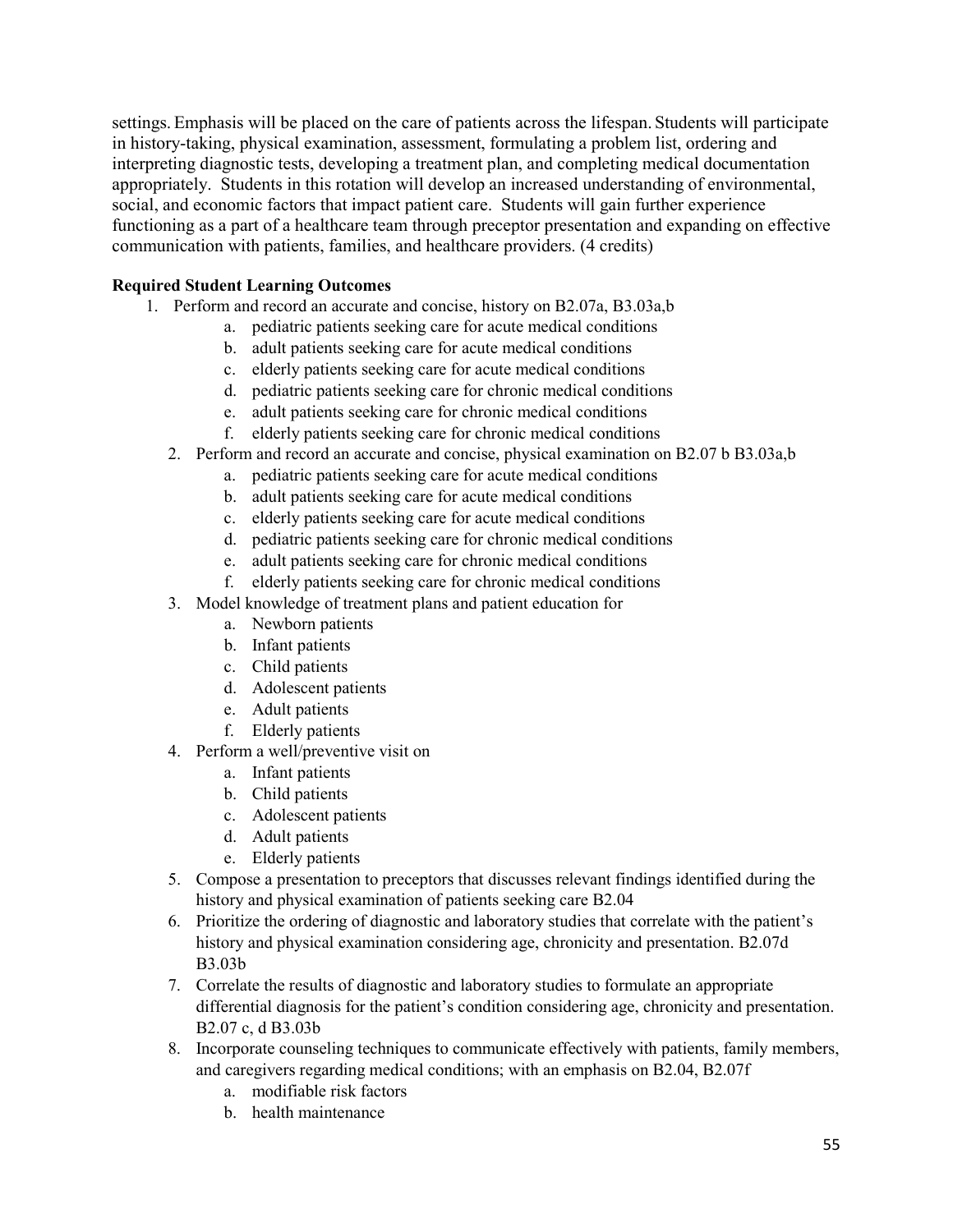- c. diagnostic and laboratory study results, and
- d. primary/secondary disease prevention
- 9. Recommend and facilitate patient and caregiver participation through the coordination of care by B2.04, B2.07f
	- a. formulating and implementing treatment plans in accordance with applicable practice guidelines for patients with acute and chronic care needs B2.07e, B3.03a,b
	- b. evaluating patient response/compliance to treatment/intervention
	- c. engaging community resources to meet patient/caregiver needs
	- d. making appropriate decisions surrounding disposition for adult and elderly patients in a Family Practice setting.,
- 10. Prove technical competence related to performing specific procedures in a Family Practice setting as prevention or for management of health conditions. B2.09
- 11. Model knowledge of relevant pharmacologic agents in pediatric patients seeking care for acute medical conditions to B2.02d, B2.07e, B3.03a
	- a. select appropriate pharmacologic therapy and dosing
	- b. identify medication misuse
	- c. identify any monitoring, contraindications or cautions for an individual patient
	- d. evaluate, treat, and report adverse drug reactions/adverse effects, and
	- e. recognize appropriate indications for prescribing controlled substances
- 12. Model knowledge of relevant pharmacologic agents in adult and elderly patients seeking care for acute medical conditions to B2.02d, B2.07e, B3.03a
	- a. select appropriate pharmacologic therapy and dosing
	- b. identify medication misuse
	- c. identify any monitoring, contraindications or cautions for an individual patient
	- d. evaluate, treat, and report adverse drug reactions/adverse effects, and
	- e. recognize appropriate indications for prescribing controlled substances
- 13. Model knowledge of relevant pharmacologic agents in pediatric patients seeking care for chronic medical conditions to B2.02d, B2.07e, B3.03a
	- a. select appropriate pharmacologic therapy and dosing
	- b. identify medication misuse
	- c. identify any monitoring, contraindications or cautions for an individual patient
	- d. evaluate, treat, and report adverse drug reactions/adverse effects, and
	- e. recognize appropriate indications for prescribing controlled substances
- 14. Model knowledge of relevant pharmacologic agents in adult and elderly patients seeking care for chronic medical conditions to B2.02d, B2.07e, B3.03a
	- a. select appropriate pharmacologic therapy and dosing
	- b. identify medication misuse
	- c. identify any monitoring, contraindications or cautions for an individual patient
	- d. evaluate, treat, and report adverse drug reactions/adverse effects, and
	- e. recognize appropriate indications for prescribing controlled substances
- 15. Demonstrate appropriate medical record documentation and accurate billing/coding principles for reimbursement of B2.14a,b
	- a. acute care visits
	- b. chronic care visits, and
	- c. preventive care visits
- 16. Participate in the facilitation of discussions surrounding end-of life-decision making in adult and elderly patient populations. B2.08e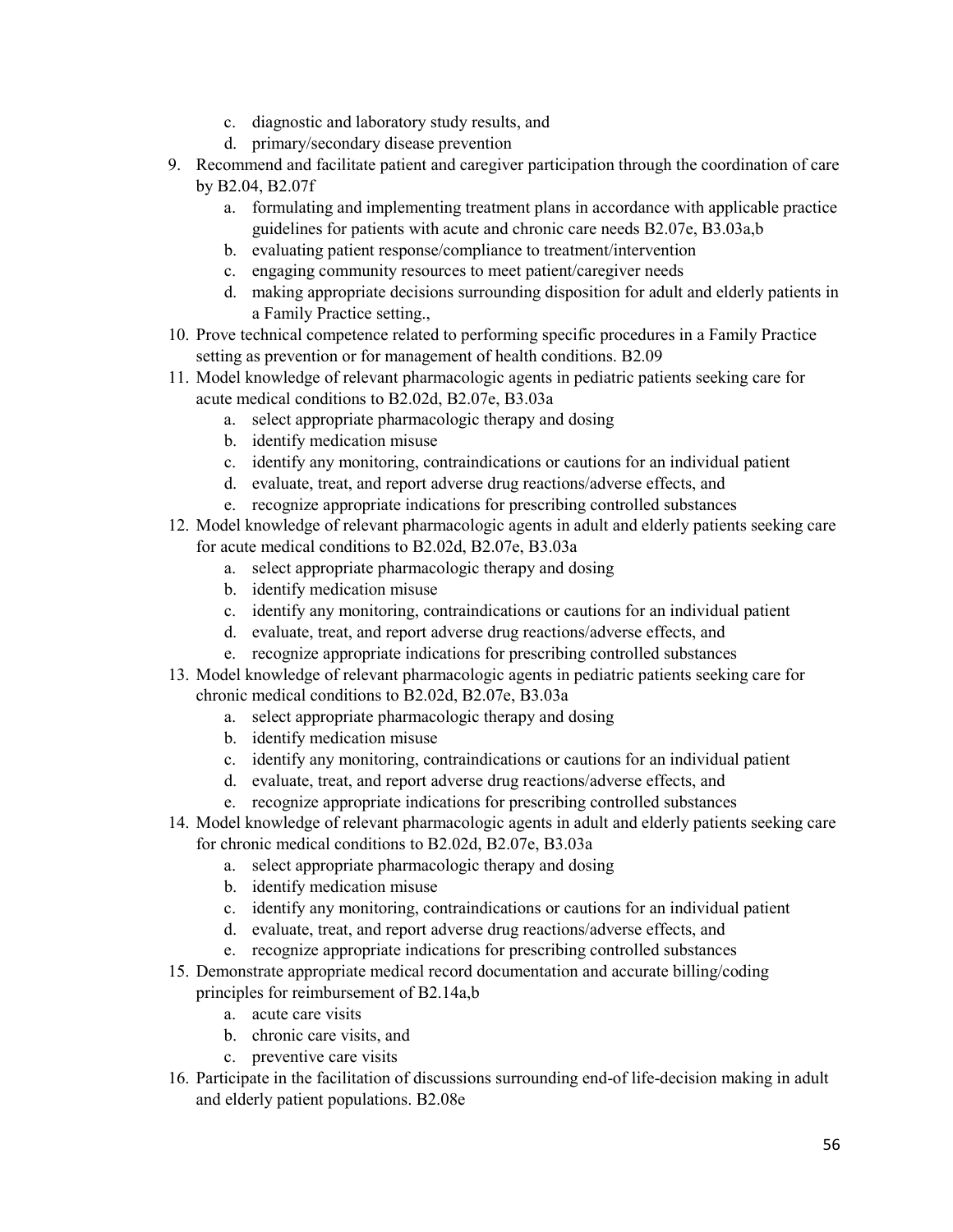17. Model professional, ethical, and respectful behavior towards patients, family members, and members of the healthcare team. B2.19c

### **MPA 615: Emergency Medicine Preceptorship**

Course Description. Students will complete a 5-week clinical rotation designed to enhance student competence in the delivery of healthcare across the lifespan for patients in an emergency medicine and/or acute care setting which includes exposure to, and the care of patients presenting to the Emergency Department. Emphasis will be placed on developing an increased understanding of critical vs noncritical patient presentations and methods for evaluation and stabilization in acute, life-threatening events. Students will observe and assist in clinical procedures, giving them the experience necessary to evaluate, treat, and refer patients appropriately. Students will participate in history-taking, physical examination, assessment, formulating a problem list, ordering and interpreting diagnostic tests, developing a treatment plan, and completing medical documentation appropriately. Students will gain further experience functioning as a part of a healthcare team through preceptor presentation and expanding on effective communication with patients, families, and healthcare providers. (4 credits)

- 1. Perform and record an accurate and concise, history on B2.07a,b, B3.03a,b
	- a. pediatric patients seeking acute care
	- b. pediatric patients seeking emergent care
	- c. adult patients seeking acute care
	- d. adult patients seeking emergent care
	- e. elderly patients seeking acute care
	- f. elderly patients seeking emergent care
- 2. Perform and record an accurate and concise, physical examination B2.07a,b, B3.03a,b
	- a. pediatric patients seeking acute care
	- b. pediatric patients seeking emergent care
	- c. adult patients seeking acute care
	- d. adult patients seeking emergent care
	- e. elderly patients seeking acute care
	- f. elderly patients seeking emergent care
- 3. Compose a presentation to preceptors that discusses relevant findings identified during the history and physical examination with the preceptor for patients seeking acute and emergent care. B2.04
- 4. Model knowledge of treatment plan and patient education appropriate for
	- a. pediatric patients in the emergency room setting.
	- b. adult patients in the emergency room setting.
	- c. elderly patients in the emergency room setting.
- 5. Prioritize the ordering of diagnostic and laboratory studies that correlate with the patient's history and physical examination considering age, chronicity and presentation. B2.07d B3.03b
- 6. Correlate the results of diagnostic and laboratory studies to formulate an appropriate differential diagnosis for the patient's condition considering age, chronicity and presentation. B2.07 c, d B3.03b
- 7. Incorporate counseling techniques to communicate effectively with patients, family members, and caregivers regarding medical conditions and diagnostic and laboratory study results in an emergency setting B2.04, B2.07f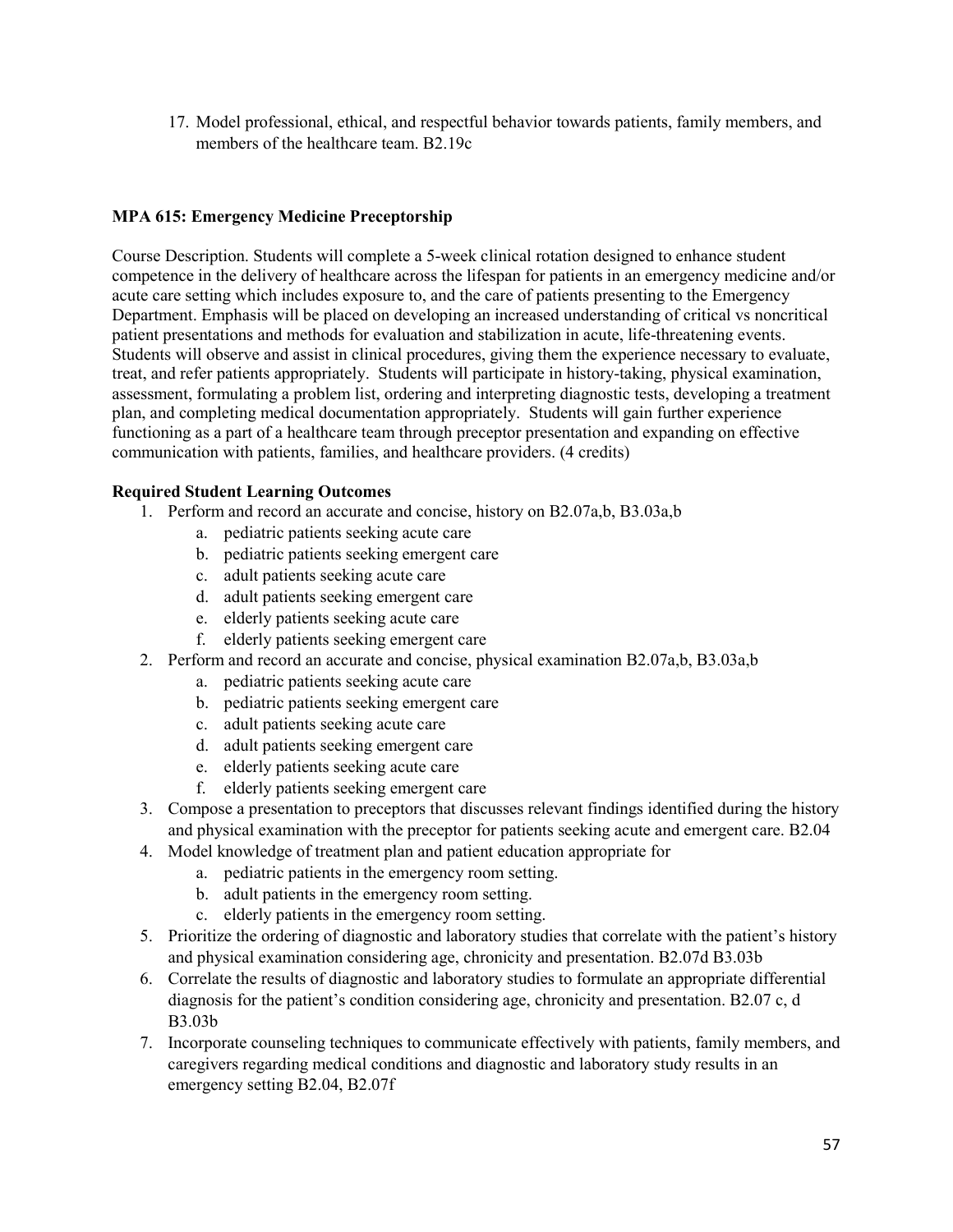- 8. Prioritize the treatment of life-threatening conditions in patients seeking acute and emergent care. B2.05
- 9. Prove technical competence related to performing specific procedures associated with acute and emergent care needs. B2.09
- 10. Model knowledge of relevant pharmacologic agents in patients seeking care for acute and emergent medical conditions to B2.02d, B2.07e, B3.03a
	- a. select appropriate pharmacologic therapy and dosing
	- b. identify medication misuse
	- c. identify any monitoring, contraindications or cautions for an individual patient
	- d. evaluate, treat, and report adverse drug reactions/adverse effects, and
	- e. recognize appropriate indications for prescribing controlled substances
- 11. Demonstrate appropriate medical record documentation and accurate billing/coding principles for reimbursement following acute and emergent care visits. B2.14a, b
- 12. Integrate the process of obtaining informed consent and patient refusal of medical care into the care of patients in acute and emergent situations. B2.09, B2.14b
- 13. Participate in the facilitation of discussions surrounding end-of life-decision making in an emergency setting. B2.08e
- 14. Model professional, ethical, and respectful behavior towards patients, family members, and members of the healthcare team. B2.19c

#### **MPA 616: Surgery Preceptorship**

Course Description. Students will complete a 5-week community based clinical preceptorship designed to enhance student competence in the care of the surgical patient in pre-operative, intraoperative, and post-operative settings. B3.03d, B3.07d . Students will become familiar with a variety of common surgical conditions, providing adequate patient education about his/her surgical condition, and recognizing potential complications. B3.04d Students will observe and assist in surgical procedures, giving them the experience necessary to evaluate and refer patients for surgical treatment. However, emphasis will not be placed on the meticulous details surrounding completion of any specific surgical procedures. (4 credits).

- 1. Perform and record an accurate and concise, surgically-focused history on adult patients seeking B2.07a, B3.03a,b,d
	- a. care in the pre-operative setting
	- b. care in the post-operative setting
- 2. Perform and record an accurate and concise, surgically-focused history on elderly patients seeking B2.07a, B3.03a,b,d
	- a. care in the pre-operative setting
	- b. care in the post-operative setting
- 3. Perform and record an accurate and concise, surgically-focused physical examination on adult patients seeking B2.07 b B3.03a,b,d
	- a. care in the pre-operative setting
	- b. care in the post-operative setting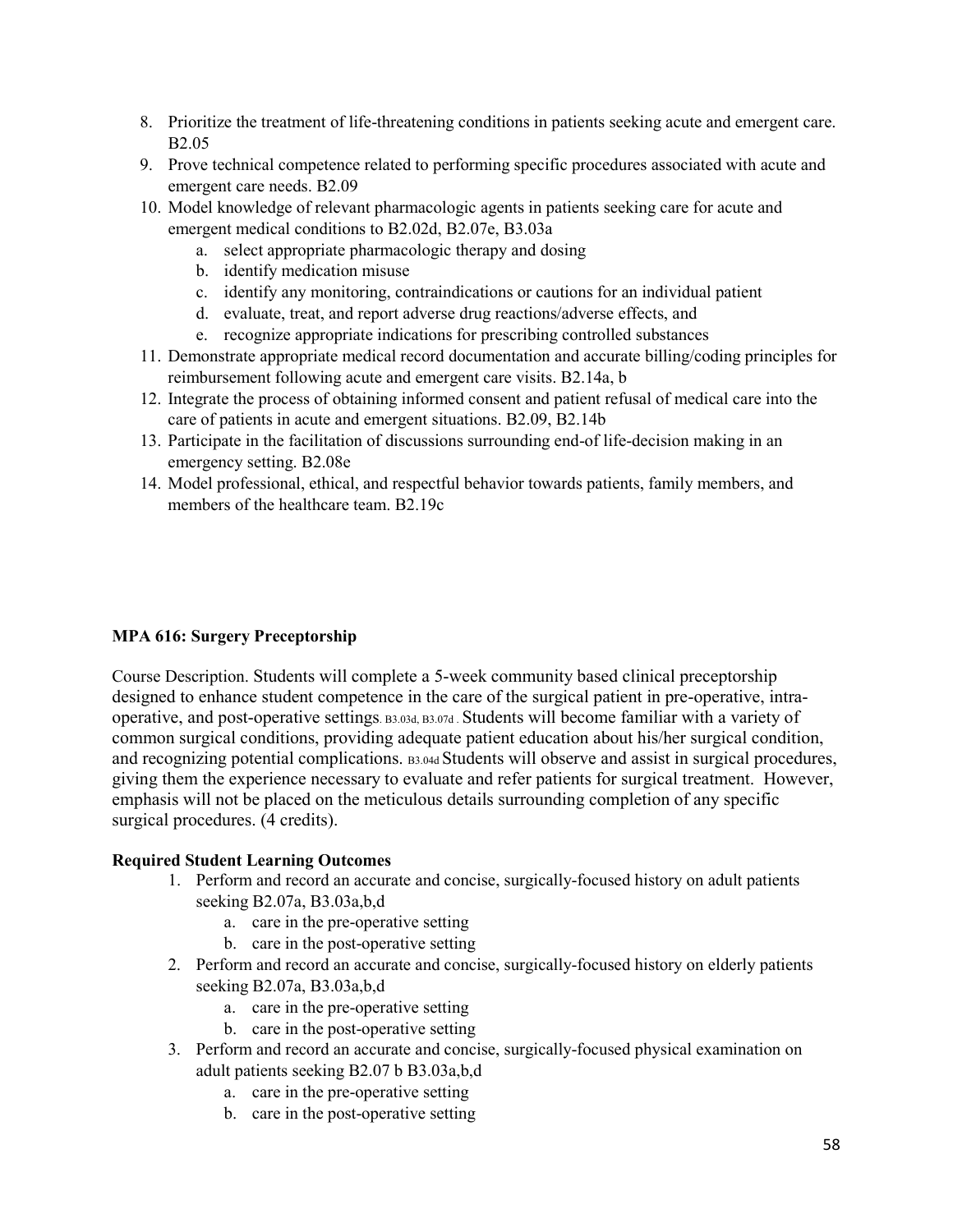- 4. Perform and record an accurate and concise, surgically-focused physical examination on elderly patients seeking B2.07 b B3.03a,b,d
	- a. care in the pre-operative setting
	- b. care in the post-operative setting
- 5. Compose a presentation to preceptors that discusses relevant findings identified during the history and physical examination of patients seeking care for conditions requiring surgical management. B2.04
- 6. Prioritize the ordering of diagnostic and laboratory studies that correlate with the patient's history and physical examination for patients seeking care for conditions requiring surgical management considering age, chronicity and presentation. B2.07c,d B3.03a,b,d
- 7. Correlate the results of diagnostic and laboratory studies to formulate an appropriate differential diagnosis for patients seeking care for conditions requiring surgical management considering age, chronicity and presentation. B2.07 c, d
- 8. Triage patients seeking care for conditions requiring surgical management in the preoperative setting considering indications for surgical intervention. B2.05
- 9. Incorporate counseling techniques to communicate effectively with educating patients, family members, and caregivers regarding medical conditions and results of associated diagnostic and laboratory studies in patients seeking care for conditions requiring surgical management. B2.04, B2.07f
- 10. Prove technical competence related to performing specific procedures in a surgical setting, including but not limited to gowning, gloving and scrubbing in. B2.09
- 11. Demonstrate utilization of sterile technique in the intra-operative setting. B2.09
- 12. Model knowledge of relevant pharmacologic agents in adult patients seeking care for acute medical conditions to B2.02d, B2.07e, B3.03a,b,d
	- a. select appropriate pharmacologic therapy and dosing
	- b. identify medication misuse
	- c. identify any monitoring, contraindications or cautions for an individual patient
	- d. evaluate, treat, and report adverse drug reactions/adverse effects, and
	- e. recognize appropriate indications for prescribing controlled substances
- 13. Assess patients for common post-operative complications. B2.05
- 14. Demonstrate appropriate medical record documentation and accurate billing/coding principles for reimbursement of patients cared for in the pre-operative, intra-operative, and post-operative settings. B2.14a,b
- 15. Demonstrate an understanding of the process surrounding informed consent and patient refusal of medical care in patients seeking care for conditions requiring surgical management. B2.09
- 16. Model professional, ethical, and respectful behavior towards patients, family members, and members of the healthcare team. B2.19c

#### **MPA 617: Behavioral Medicine Preceptorship**

Course Descriptions. Students will complete a 5-week clinical rotation that exposes them to the care of patients with behavioral and psychiatric conditions. Emphasis will be placed on the enhancing the student's development of skills and knowledge necessary to manage patients with behavioral and psychiatric conditions. Students may complete this rotation in an outpatient or inpatient setting. Students will be able to observe and assist in the diagnosis and management of patients, as well as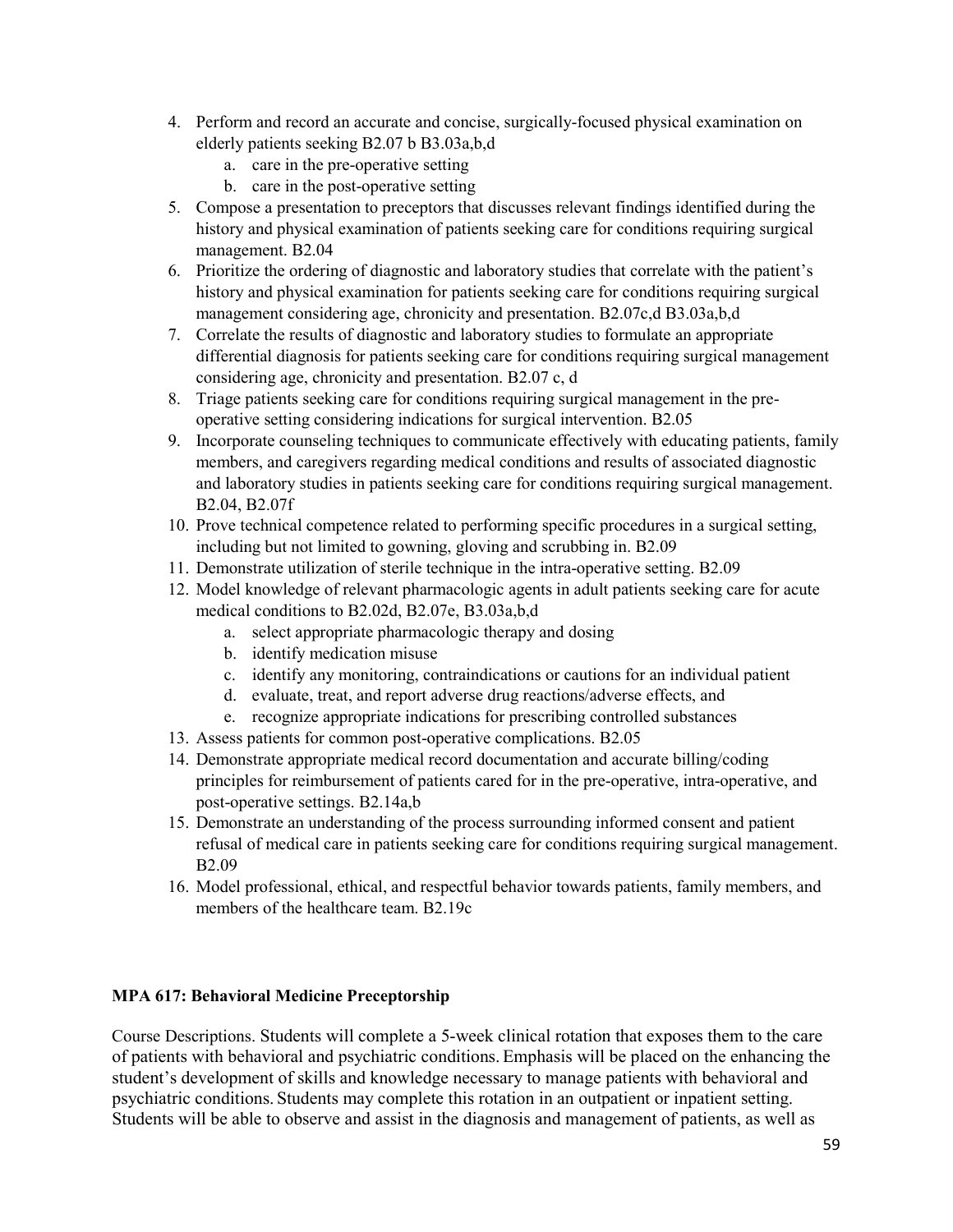develop an awareness of psychosocial problems likely to be encountered in a primary care practice. (4 credits)

- 1. Perform and record an accurate and concise, history on B2.07a,b, B3.03a, b, e
	- a. child patients seeking care for behavioral and mental health conditions.
	- b. adolescent patients seeking care for behavioral and mental health conditions.
	- c. patients seeking care for behavioral and mental health conditions.
	- d. elderly patients seeking care for behavioral and mental health conditions.
- 2. Perform and record an accurate and concise, physical examination on B2.07a,b, B3.03a, b, e
	- a. child patients seeking care for behavioral and mental health conditions.
	- b. adolescent patients seeking care for behavioral and mental health conditions.
	- c. adult patients seeking care for behavioral and mental health conditions.
	- d. elderly patients seeking care for behavioral and mental health conditions.
- 3. Compose a presentation to preceptors that discusses relevant findings identified during the history and physical examination of patients seeking care for behavioral and mental health conditions. B2.04
- 4. Prioritize the ordering of diagnostic and laboratory studies that correlate with the patient's history and physical examination considering age, chronicity and presentation B2.07d
- 5. Correlate the results of diagnostic and laboratory studies to formulate an appropriate differential diagnosis for common psychiatric and behavioral health conditions considering age, chronicity and presentation B2.07 c, d
- 6. Model knowledge of relevant pharmacologic agents in patients seeking care for behavioral health medical conditions to B2.02d, B2.07e, B3.03a,b,d
	- a. select appropriate pharmacologic therapy and dosing
	- b. identify medication misuse
	- c. identify any monitoring, contraindications or cautions for an individual patient
	- d. evaluate, treat, and report adverse drug reactions/adverse effects, and
	- e. recognize appropriate indications for prescribing controlled substances
- 7. Formulate a treatment plan for common psychiatric or behavioral health conditions in pediatric patients which includes;
	- a. medications
	- b. counseling
	- c. indications for inpatient care
	- d. lifestyle modifications
	- e. follow-up care
	- f. referral to specialists and community resources, and
	- g. patient education. B2.07e
- 8. Formulate a treatment plan for common psychiatric or behavioral health conditions in adult and elderly patients which includes;
	- a. medications
	- b. counseling
	- c. indications for inpatient care
	- d. lifestyle modifications
	- e. follow-up care
	- f. referral to specialists and community resources, and
	- g. patient education. B2.07e
- 9. Recognize and prioritize the treatment of emergent psychiatric conditions in patients seeking care B3.03a, d.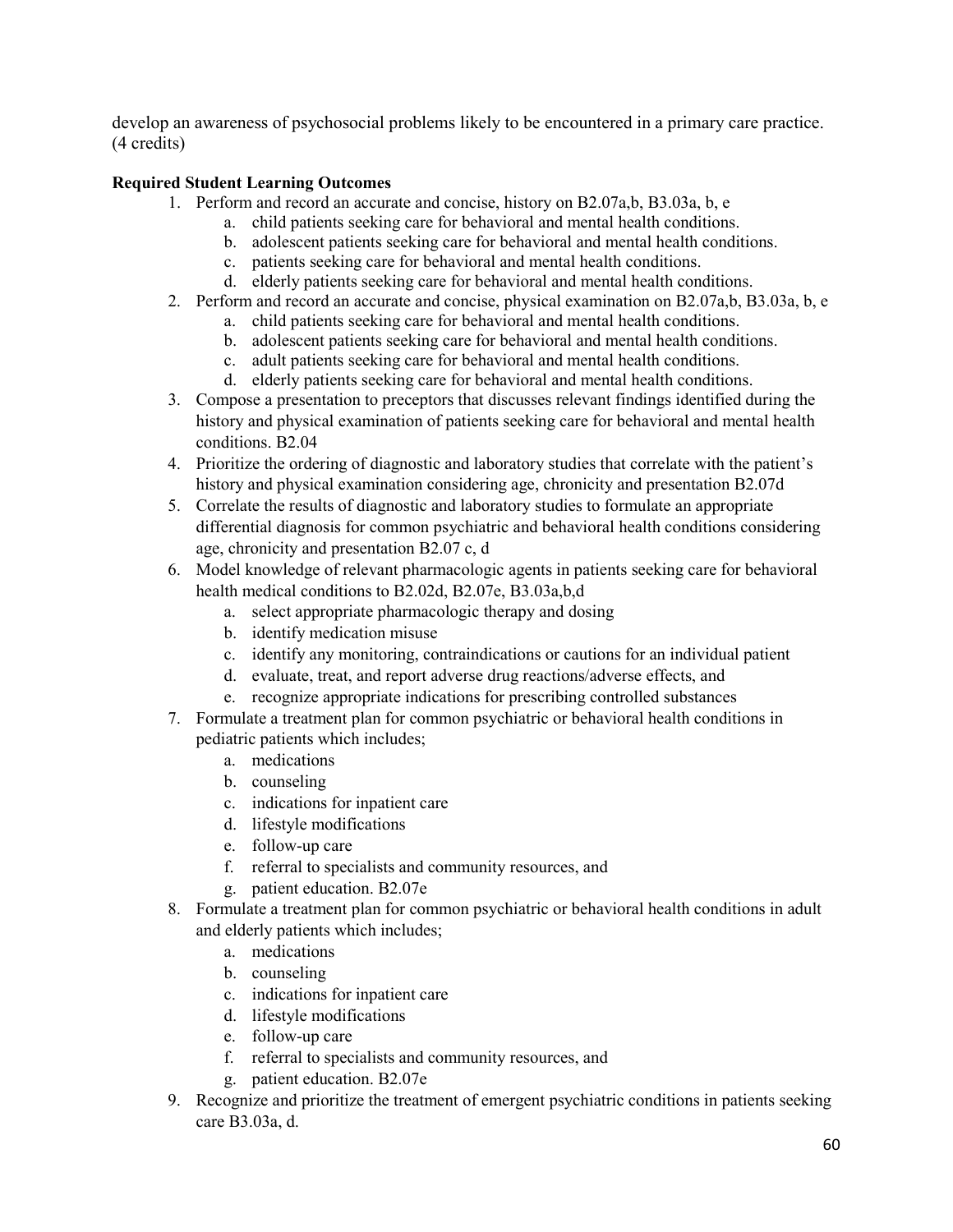- 10. Incorporate counseling techniques to communicate effectively with patients, family members, and caregivers regarding behavioral health conditions; with an emphasis on B2.04, B2.07f
	- a. modifiable risk factors
	- b. health maintenance
	- c. diagnostic and laboratory study results, and
	- d. primary/secondary prevention
- 11. Demonstrate empathy, active listening, use of open-ended questions, and reflection while counseling patients in the behavioral or mental health setting.
- 12. Discuss the legal rights of patients with mental illness and describe ethical issues associated with patients seeking care for behavioral and mental health conditions. B2.17c,f, B2.18
- 13. Demonstrate appropriate medical record documentation and accurate billing/coding principles for reimbursement of care provided for patients in the behavioral and mental health setting. B2.14a, b
- 14. Model professional, ethical, and respectful behavior towards patients, family members, and members of the healthcare team. B2.19c

#### **MPA 618: Clinical Specialty Preceptorship**

Course Description. Students will complete a 5-week community based clinical rotation designed to enhance student competence in the delivery of healthcare to patients in a medical specialty or subspecialty of their interest. For this rotation, the program will design an individualized curriculum to ensure a safe and positive learning experience for each student. (4 credits)

- 1. Demonstrate the ability to collect an appropriate, focused history and prioritize characteristic symptoms associated with the specialty. B2.07, B3.03
- 2. Perform the appropriate focused physical examination and identify characteristic signs associated with conditions common to the specialty. B2.19cB2.07c,d, B3.03
- 3. Differentiate normal and abnormal anatomic, physiologic, and cognitive changes related to the specialty. B2.02 a,b
- 4. Recommend and interpret appropriate lab studies and diagnostic studies/findings. B2.07d
- 5. Utilize deductive reasoning to identify, diagnose, and manage ongoing monitoring for conditions associated with the specialty. B2.05, B2.07c,e
- 6. Integrate screening and health promotion/disease prevention counseling for preventative health and common illnesses/diagnoses associated with the specialty into patient encounters. B3.03a
- 7. Integrate information received during patient encounter to appropriately document in the medical record and present to a preceptor using acceptable abbreviations and appropriate formats. B2.14a,b
- 8. Discuss patients that are appropriate for referral based on problems identified that are beyond the scope of the PA provider and practice. B2.07f
- 9. Model professional behaviors characterized by reliability and dependability along with a level of confidence proportionate with level of training. B2.19c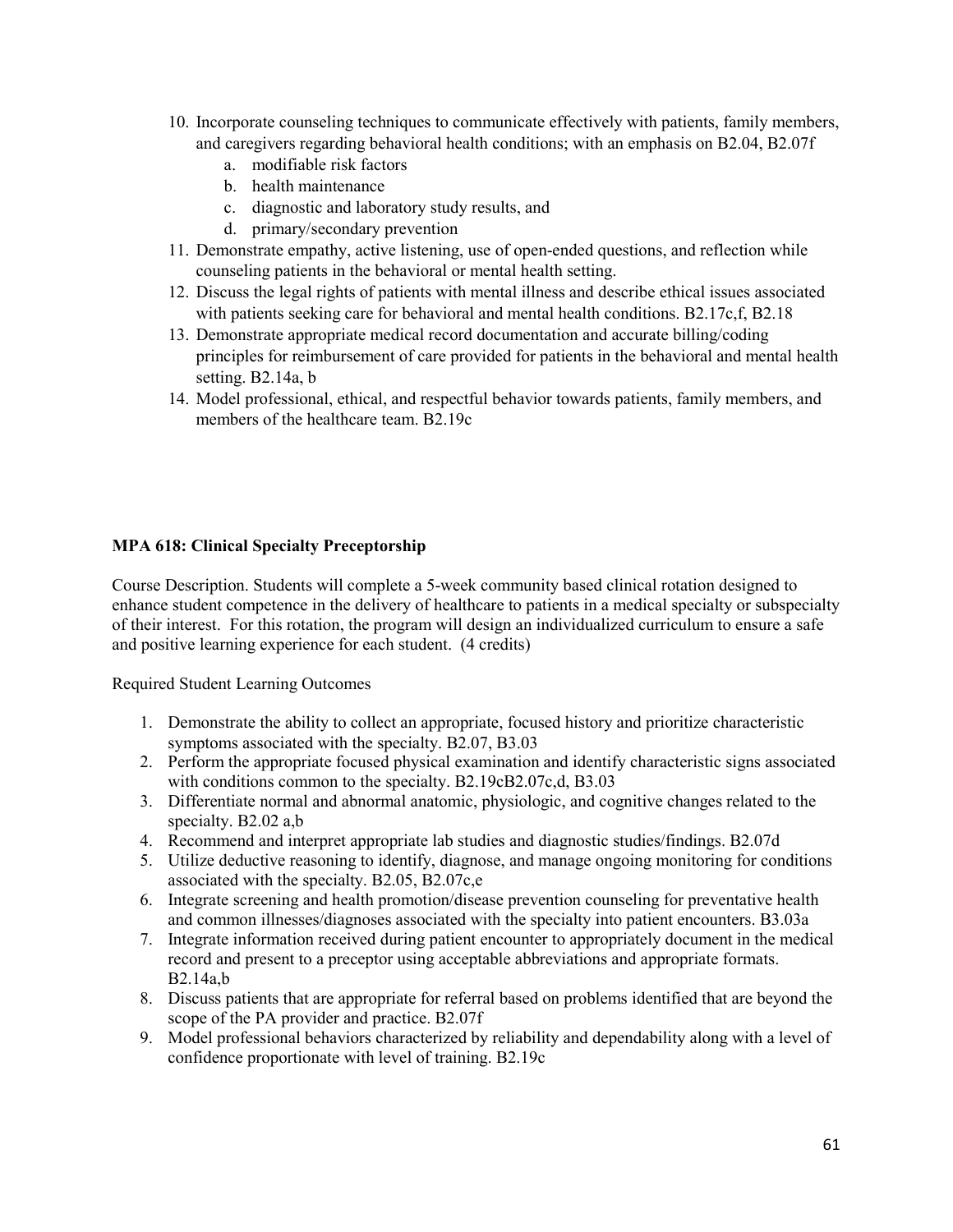#### **MPA 699: Culminating Experience**

Course Description. This course is a culmination of the preparatory clinical preceptorships, PANCE preparation, and education and research courses completed in previous semesters. Upon completion of this course students will have utilized prior clinical experiences, the program curriculum, and specific student interests to gain greater insight into healthcare related issues while actively participating in community service. Additionally, students will have mastered knowledge and skills necessary to enter clinical practice upon graduation. Students will present their final capstone project in the form of a written paper with an accompanying poster presentation and complete the program's required summative evaluation. (2 credits)

- 1. Discuss the design, development, implementation, and evaluation strategies utilized to create and communicate a shared vision for a changing future through the community based project. B2.15
- 2. Demonstrate an energized commitment to obtaining project goals.
- 3. Discuss the organizational and community challenges faced throughout the design, implementation, and evaluation of the community based project.
- 4. Demonstrate effective written and oral skills for communicating with different audiences in the context of professional public health activities. B2.04
- 5. Compare system level properties that result from dynamic interactions among human and social systems and how they affect the relationships among individuals, groups, organizations, communities, and environments.
- 6. Model ethical choices, values, and professional practices while considering the effect of choices on community stewardship, equity, social justice, and accountability.
- 7. Model clinical knowledge and technical skills necessary to integrate into clinical practice through oral, written, interpretive, and practical examinations by successful completion of the summative evaluation.
- 8. Demonstrate professional behaviors necessary to integrate as a member of an interdisciplinary team upon graduation.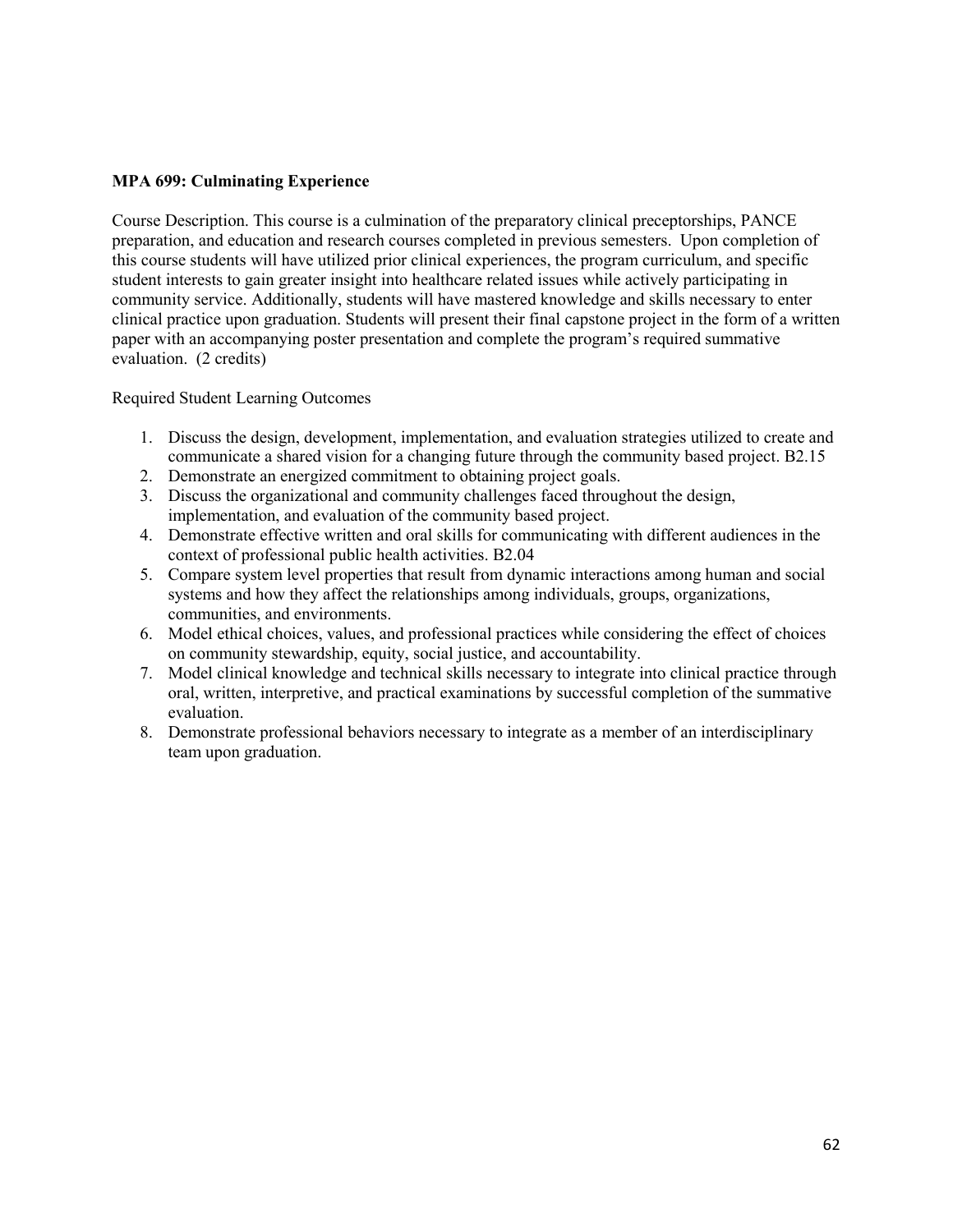# **Appendix A: Assessment Failure Remediation**



# **ELIZABETHTOWN COLLEGE PHYSICIAN ASSISTANT PROGRAM REMEDIATION OF ASSESSMENT FAILURE (A3.17d)**

| <b>Initial Grade:</b> |  |
|-----------------------|--|

 $\_$  , and the set of the set of the set of the set of the set of the set of the set of the set of the set of the set of the set of the set of the set of the set of the set of the set of the set of the set of the set of th  $\_$  , and the set of the set of the set of the set of the set of the set of the set of the set of the set of the set of the set of the set of the set of the set of the set of the set of the set of the set of the set of th  $\_$  , and the set of the set of the set of the set of the set of the set of the set of the set of the set of the set of the set of the set of the set of the set of the set of the set of the set of the set of the set of th

# **Remediation Method:**

- [ ] CLINICAL ACTIVITIES
- [ ] INDEPENDENT STUDY
- [ ] ORGANIZED GROUP ACTIVITIES FOR DEFICIENCY

# [ ] PRECEPTED EXAMINATION REVIEW

- [ ] SELF REFLECTION
- [ ] WRITTEN ASSIGNMENT
- [ ] OTHER \_\_\_\_\_\_\_\_\_\_\_\_\_\_\_\_\_\_\_\_\_\_\_\_\_\_\_\_\_\_\_\_\_\_\_\_\_\_\_\_\_\_\_\_\_\_\_\_\_\_\_\_\_\_\_\_\_\_\_

# **Proficiency Demonstrated?** [ ] YES [ ] NO

- [ ] WRITTEN EXAM
- [ ] ORAL EXAMINATION
- [ ] PRACTICAL DEMONSTRATION

Comments: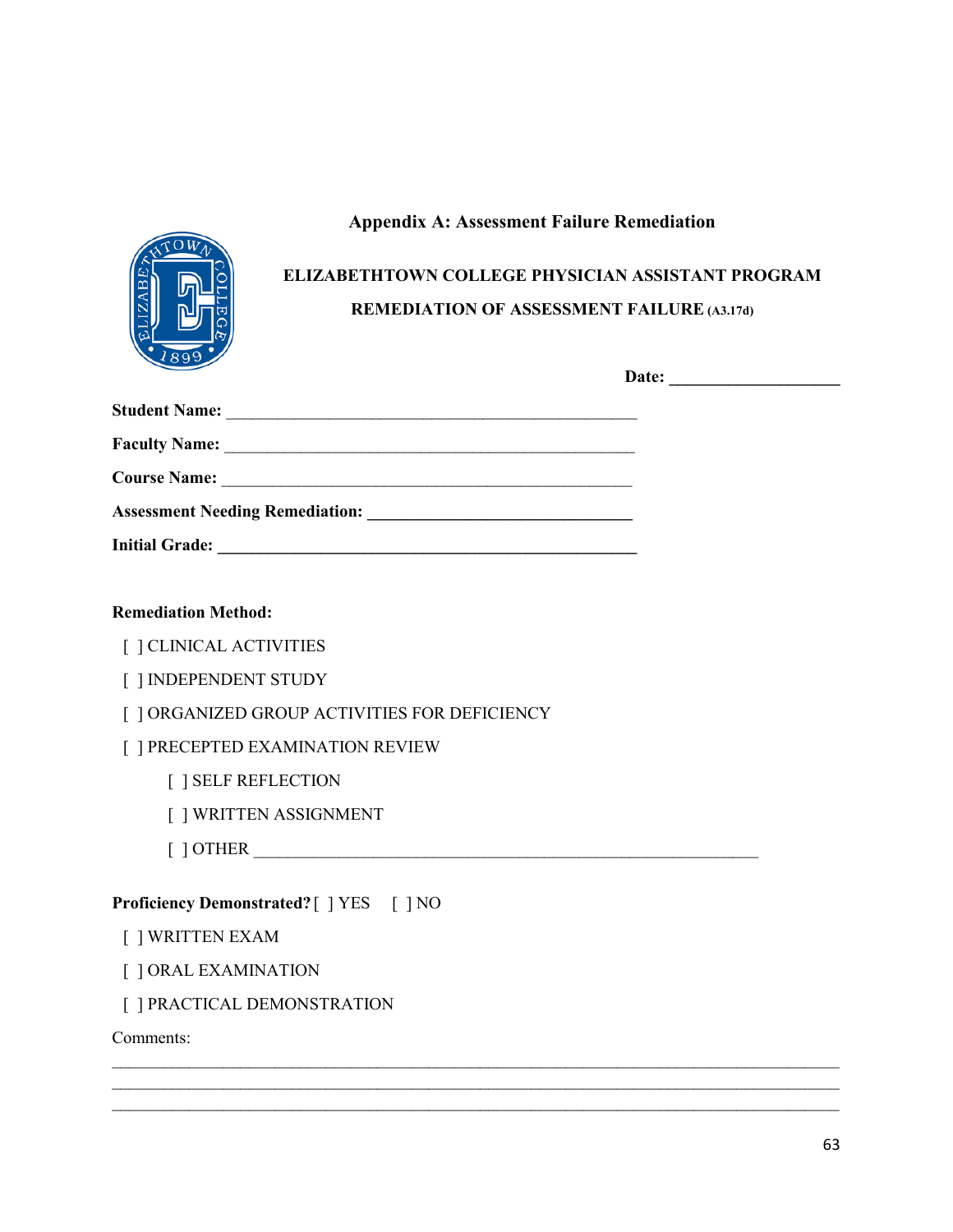| Student Signature: | Date: |
|--------------------|-------|
| Faculty Signature: | Date: |

# **Appendix B: Benchmarks for Patient Encounters**

# **ELIZABETHTOWN COLLEGE PHYSICIAN ASSISTANT PROGRAM**

**Date: \_\_\_\_\_\_\_\_\_\_\_\_\_\_\_\_\_\_\_\_**

**Student Name: \_\_\_\_\_\_\_\_\_\_\_\_\_\_\_\_\_\_\_\_\_\_\_\_\_\_\_\_\_\_\_\_\_\_\_\_\_\_\_\_\_\_\_\_\_\_\_\_\_\_\_\_\_\_\_\_\_\_\_\_\_\_\_\_\_\_\_\_\_\_\_\_\_\_\_**

Benchmarks for Clinical Year Patient Encounters

| Group I       | <b>Classification of Patient Encounter Based on Acuity Level</b>                      |                 |                  |                                                         |                                            |     |          |                       |       |                |                |           |
|---------------|---------------------------------------------------------------------------------------|-----------------|------------------|---------------------------------------------------------|--------------------------------------------|-----|----------|-----------------------|-------|----------------|----------------|-----------|
| B 3.03a       | Preventive                                                                            |                 |                  |                                                         | Emergent                                   |     | Acute    |                       |       | <b>Chronic</b> |                |           |
|               | 150                                                                                   |                 |                  | 75                                                      |                                            | 200 |          |                       | 150   |                |                |           |
|               |                                                                                       |                 |                  |                                                         |                                            |     |          |                       |       |                |                |           |
| Group II      | <b>Classification of Patient Encounter Based on Setting</b>                           |                 |                  |                                                         |                                            |     |          |                       |       |                |                |           |
| <b>B</b> 3.04 | Outpatient                                                                            |                 |                  |                                                         | <b>In Patient</b><br><b>Emergency Room</b> |     |          | <b>Operating Room</b> |       |                |                |           |
|               | 300                                                                                   |                 | 50               |                                                         |                                            | 75  |          |                       |       | 20             |                |           |
|               |                                                                                       |                 |                  |                                                         |                                            |     |          |                       |       |                |                |           |
| Group III     |                                                                                       |                 |                  | <b>Classification of Patient Encounter Based on Age</b> |                                            |     |          |                       |       |                |                |           |
| B3.03b        | <b>Infants</b>                                                                        | <b>Children</b> |                  |                                                         | <b>Adolescents</b>                         |     |          | <b>Adults</b>         |       |                | <b>Elderly</b> |           |
|               | $0 - 2$                                                                               | $2 - 12$        |                  |                                                         | $13 - 17$                                  |     |          |                       | 18-64 |                | >65            |           |
|               | 10                                                                                    |                 | 30               |                                                         |                                            | 10  |          | 200                   |       |                | 50             |           |
|               |                                                                                       |                 |                  |                                                         |                                            |     |          |                       |       |                |                |           |
| Group IV      | <b>Classification of Patient Encounter Based on Preceptorship</b>                     |                 |                  |                                                         |                                            |     |          |                       |       |                |                |           |
| B3.07         | IM                                                                                    |                 | <b>PED</b><br>FP |                                                         |                                            |     | WH       | <b>BH/MH</b>          |       | <b>SURG</b>    |                | <b>EM</b> |
|               | 75                                                                                    |                 | 75               | 75                                                      |                                            |     | 75<br>75 |                       |       | 75             |                | 75        |
|               |                                                                                       |                 |                  |                                                         |                                            |     |          |                       |       |                |                |           |
| Group V       |                                                                                       |                 |                  | <b>Classification Based on Surgical Setting</b>         |                                            |     |          |                       |       |                |                |           |
| B3.03d        | Pre-operative                                                                         |                 |                  |                                                         | <b>Intra-Operative</b>                     |     |          | Post-operative        |       |                |                |           |
|               | 20                                                                                    |                 |                  |                                                         | 20                                         |     |          |                       | 20    |                |                |           |
|               |                                                                                       |                 |                  |                                                         |                                            |     |          |                       |       |                |                |           |
| Group VI      | <b>Classification Based on Specific Type of Encounter</b>                             |                 |                  |                                                         |                                            |     |          |                       |       |                |                |           |
| B3.03c        | <b>Behavioral Health</b><br><b>Women's Health</b><br><b>Women's Health (prenatal)</b> |                 |                  |                                                         |                                            |     |          |                       |       |                |                |           |
| B3.03e        | (gynecologic)                                                                         |                 |                  |                                                         |                                            |     |          |                       |       |                |                |           |
|               |                                                                                       | 20              |                  |                                                         |                                            |     | 30       |                       |       |                | 75             |           |
|               |                                                                                       |                 |                  |                                                         |                                            |     |          |                       |       |                |                |           |

The Elizabethtown College Physician Assistant Program has developed the following minimum required benchmarks for successful completion of clinical year. All students must complete 40 weeks of SCPEs and a minimum of 1,750 patient contact hours to successfully complete the program. Students must also meet the following patient encounter benchmarks during supervised clinical practice experiences (SCPEs):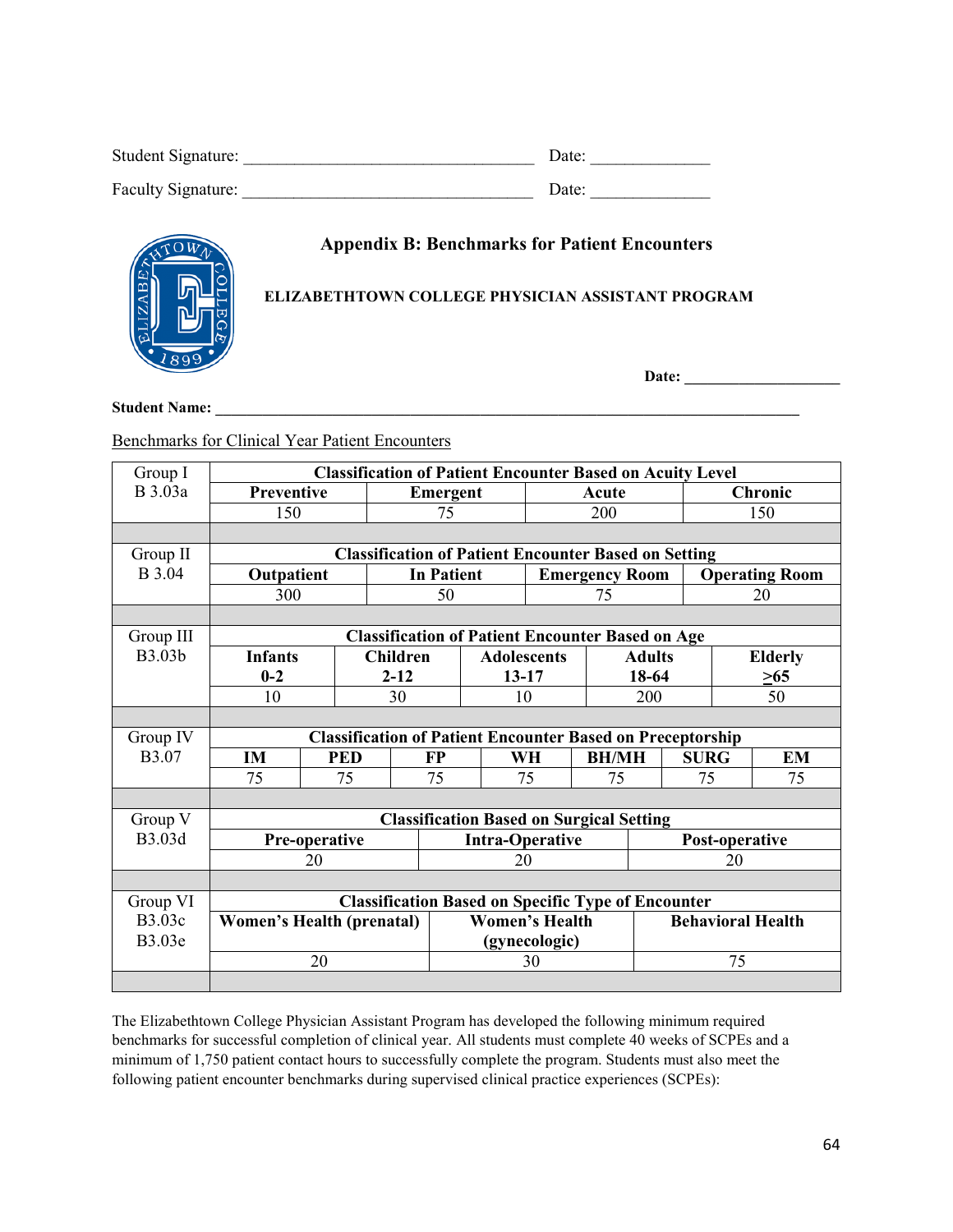| <b>IM</b> = Internal Medicine<br>$SURG = Surgery$ | <b>PED</b> = Pediatrics<br>$WH = Women's Health$ | <b>EM=</b> Emergency Medicine <b>BH/MH</b> = Behavioral/Mental Health<br>FP= Family Practice                                                        |                       |                       |
|---------------------------------------------------|--------------------------------------------------|-----------------------------------------------------------------------------------------------------------------------------------------------------|-----------------------|-----------------------|
| Student Name                                      |                                                  | <b>Appendix C: Classroom Conduct Violation Form</b><br>ELIZABETHTOWN COLLEGE PHYSICIAN ASSISTANT PROGRAM<br><b>CLASSROOM CONDUCT VIOLATION FORM</b> |                       | Date: $\qquad \qquad$ |
|                                                   |                                                  |                                                                                                                                                     |                       |                       |
|                                                   |                                                  |                                                                                                                                                     |                       |                       |
| <b>Classroom Conduct Policy Violation</b>         |                                                  |                                                                                                                                                     |                       |                       |
|                                                   |                                                  | [ ] Disruptive behaviors [ ] Persistent tardiness [ ] Cell phone use                                                                                |                       |                       |
|                                                   |                                                  | [ ] Professional standards violation [ ] Disrespects classmates [ ] Disrespects faculty                                                             |                       |                       |
|                                                   | [ ] Disrespects guest lecturer                   |                                                                                                                                                     |                       |                       |
| <b>Description of Event:</b>                      |                                                  | <u> 2000 - 2000 - 2000 - 2000 - 2000 - 2000 - 2000 - 2000 - 2000 - 2000 - 2000 - 2000 - 2000 - 2000 - 2000 - 200</u>                                |                       |                       |
|                                                   |                                                  |                                                                                                                                                     |                       |                       |
|                                                   |                                                  |                                                                                                                                                     | Date: $\qquad \qquad$ |                       |
|                                                   |                                                  |                                                                                                                                                     | Date: $\qquad \qquad$ |                       |
| <b>Repetitive Instances:</b>                      |                                                  |                                                                                                                                                     |                       |                       |

# **Date of Meeting with Academic and Professional Affairs Committee: \_\_\_\_\_\_\_\_\_\_\_\_\_\_\_\_**

- o Students may choose a representative to be present at the meeting as support, however, this request must be made to the APAC committee prior to the meeting. Representatives may only give advice to the student and may not speak directly to committee members.
- o Meetings will not be rescheduled to accommodate student requests or availability of student representatives.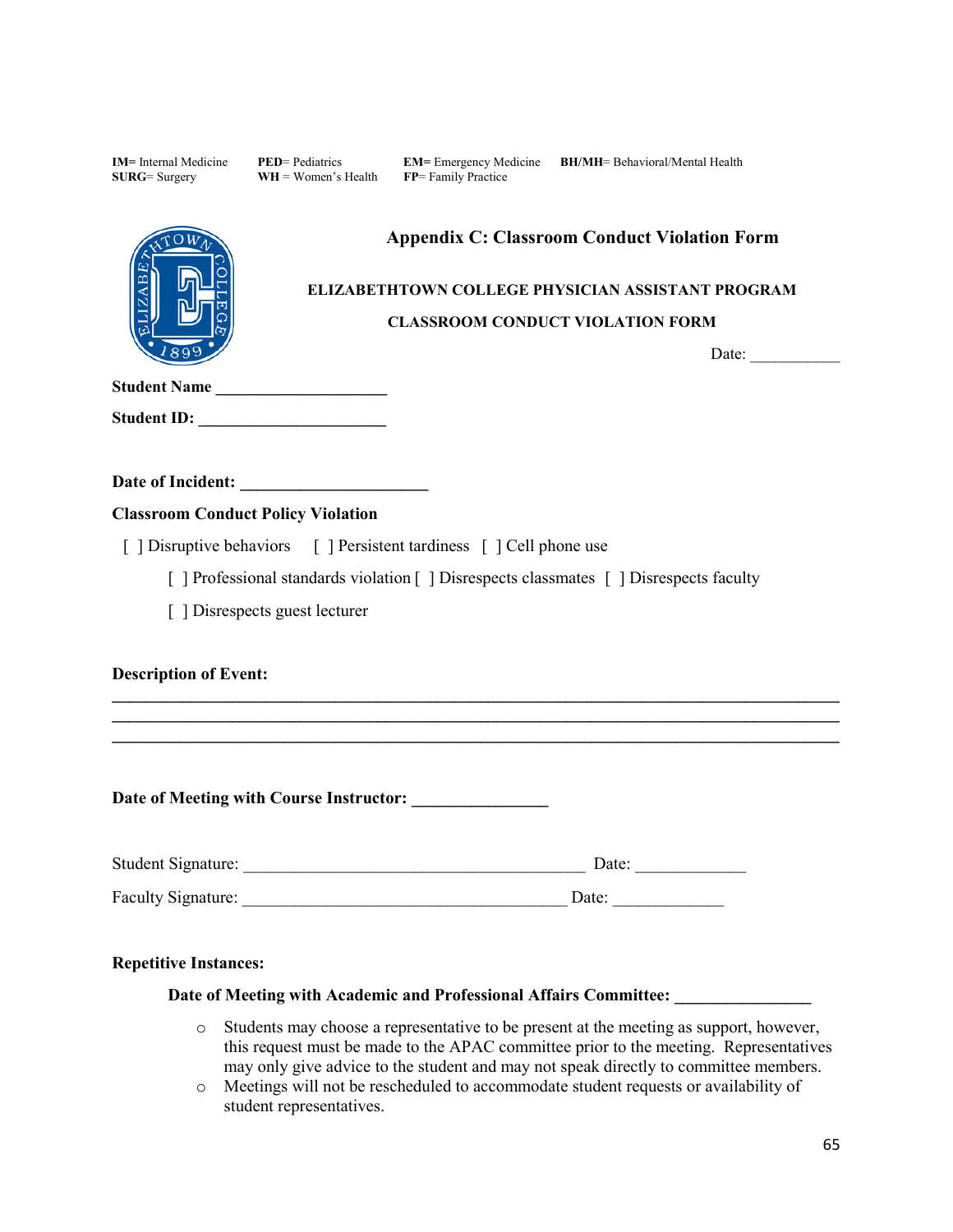| Student Signature: | Date: |
|--------------------|-------|
| Faculty Signature: | Date: |

|      | <b>Appendix D: Clinical Exposure Form: Clinical Year</b>                                                                                     |                                                                                                                                                                                              |
|------|----------------------------------------------------------------------------------------------------------------------------------------------|----------------------------------------------------------------------------------------------------------------------------------------------------------------------------------------------|
| ZAB. | ELIZABETHTOWN COLLEGE PHYSICIAN ASSISTANT PROGRAM<br>STUDENT EXPOSURE FORM: CLINICAL YEAR (A3.08b, A3.08c)                                   |                                                                                                                                                                                              |
|      |                                                                                                                                              |                                                                                                                                                                                              |
|      |                                                                                                                                              |                                                                                                                                                                                              |
|      |                                                                                                                                              |                                                                                                                                                                                              |
|      | Rotation Number: 1 2 3 4 5 6 7<br>-8                                                                                                         |                                                                                                                                                                                              |
|      |                                                                                                                                              |                                                                                                                                                                                              |
|      |                                                                                                                                              |                                                                                                                                                                                              |
|      | that the exposure occurred on your person.<br>,一个人的人都是一个人的人,我们就是一个人的人,我们就是一个人的人,我们就是一个人的人,我们就是一个人的人,我们就是一个人的人,我们就是一个人的人,我们就是一个人              | Please provide a brief description of the incident, including how the exposure occurred and the location<br>,我们也不能在这里的时候,我们也不能在这里的时候,我们也不能不能不能不能不能不能不能不能不能不能不能不能不能。""我们的是我们的,我们也不能不能不能不能不能不能 |
|      |                                                                                                                                              |                                                                                                                                                                                              |
|      |                                                                                                                                              |                                                                                                                                                                                              |
|      |                                                                                                                                              |                                                                                                                                                                                              |
|      |                                                                                                                                              |                                                                                                                                                                                              |
|      | Did you receive medical evaluation and/or treatment? YESNO<br>Did you schedule recommended follow-up with your PCP or student health? YES NO |                                                                                                                                                                                              |
|      |                                                                                                                                              | Date: $\qquad \qquad$                                                                                                                                                                        |
|      |                                                                                                                                              | Date:                                                                                                                                                                                        |
|      |                                                                                                                                              | Date: $\qquad \qquad$                                                                                                                                                                        |
|      |                                                                                                                                              | Date: $\_\_$                                                                                                                                                                                 |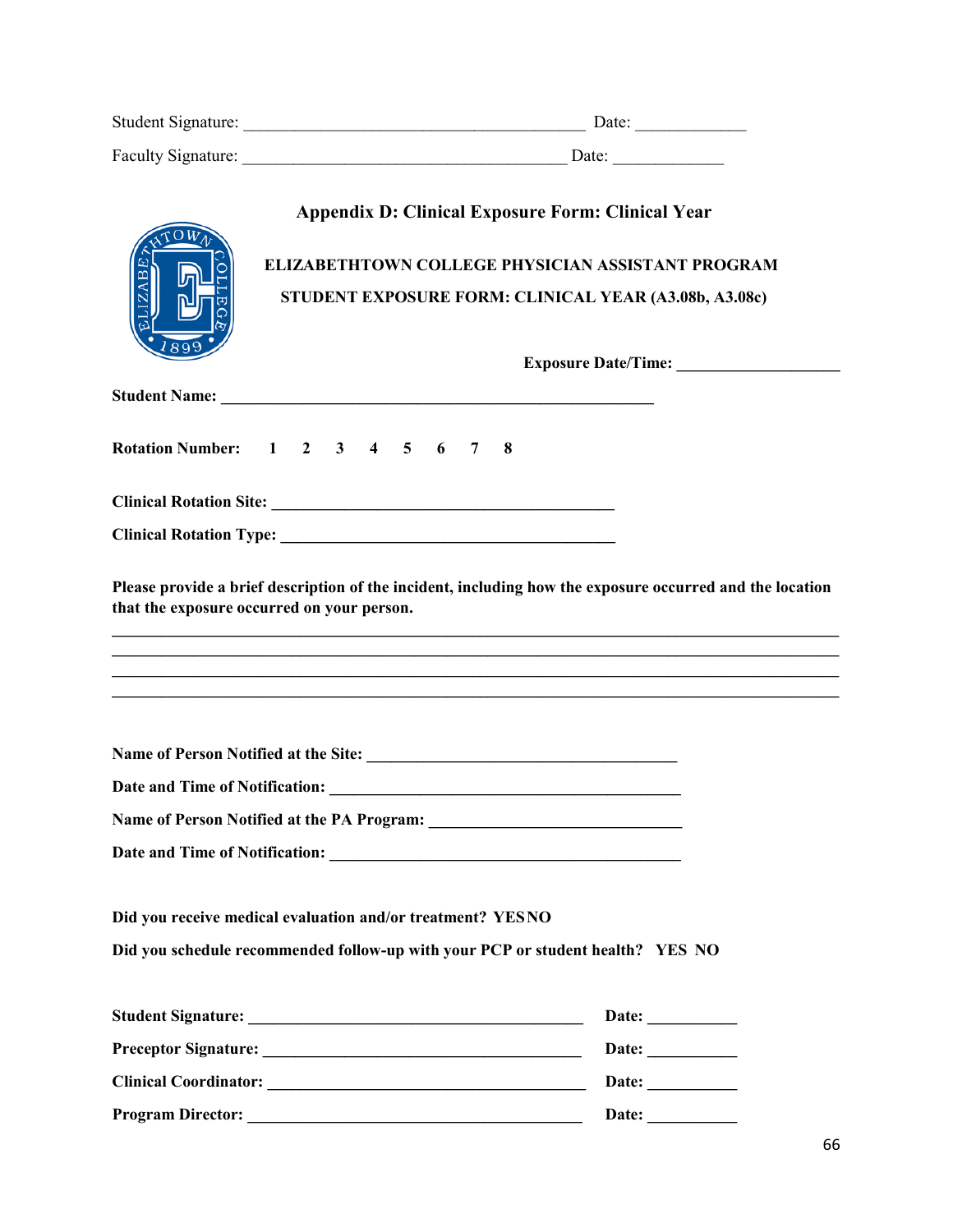# *Clinical sites are under no obligation to provide the student with free medical care and students will be held responsible for all costs related to care and treatment.*

 $\sqrt{2}$ 

| $\Upsilon$ <sup>O</sup> $W_{\Lambda}$ <sup>2</sup> | ELIZABETHTOWN COLLEGE PHYSICIAN ASSISTANT PROGRAM<br><b>COVID-19 CLINICAL EXPOSURE FORM</b>                |  |  |  |
|----------------------------------------------------|------------------------------------------------------------------------------------------------------------|--|--|--|
|                                                    |                                                                                                            |  |  |  |
|                                                    |                                                                                                            |  |  |  |
|                                                    |                                                                                                            |  |  |  |
| [] I am self-identifying                           | Please provide information regarding who notified you of the potential exposure (no patient identifiers):  |  |  |  |
|                                                    |                                                                                                            |  |  |  |
|                                                    |                                                                                                            |  |  |  |
|                                                    |                                                                                                            |  |  |  |
|                                                    |                                                                                                            |  |  |  |
|                                                    | Please indicate what Personal Protective Equipment (PPE) was being used at the time of potential exposure? |  |  |  |
|                                                    | [] No PPE was used [] Procedural/Surgical Mask [] N95 Mask                                                 |  |  |  |
|                                                    | [ ] Goggles/Eye protection [ ] Cloth or Paper Mask [ ] Face Shield                                         |  |  |  |
|                                                    |                                                                                                            |  |  |  |
|                                                    | [ ] I have notified the Clinical Coordinator of my exposure                                                |  |  |  |
| I have notified my preceptor of my exposure        |                                                                                                            |  |  |  |
|                                                    | 1   I have contacted Student Health Services for quarantine and COVID-19 testing requirements              |  |  |  |
| I will abide by quarantine and testing guidelines  |                                                                                                            |  |  |  |
|                                                    | I will notify Student Health Services if I develop symptoms of COVID-19                                    |  |  |  |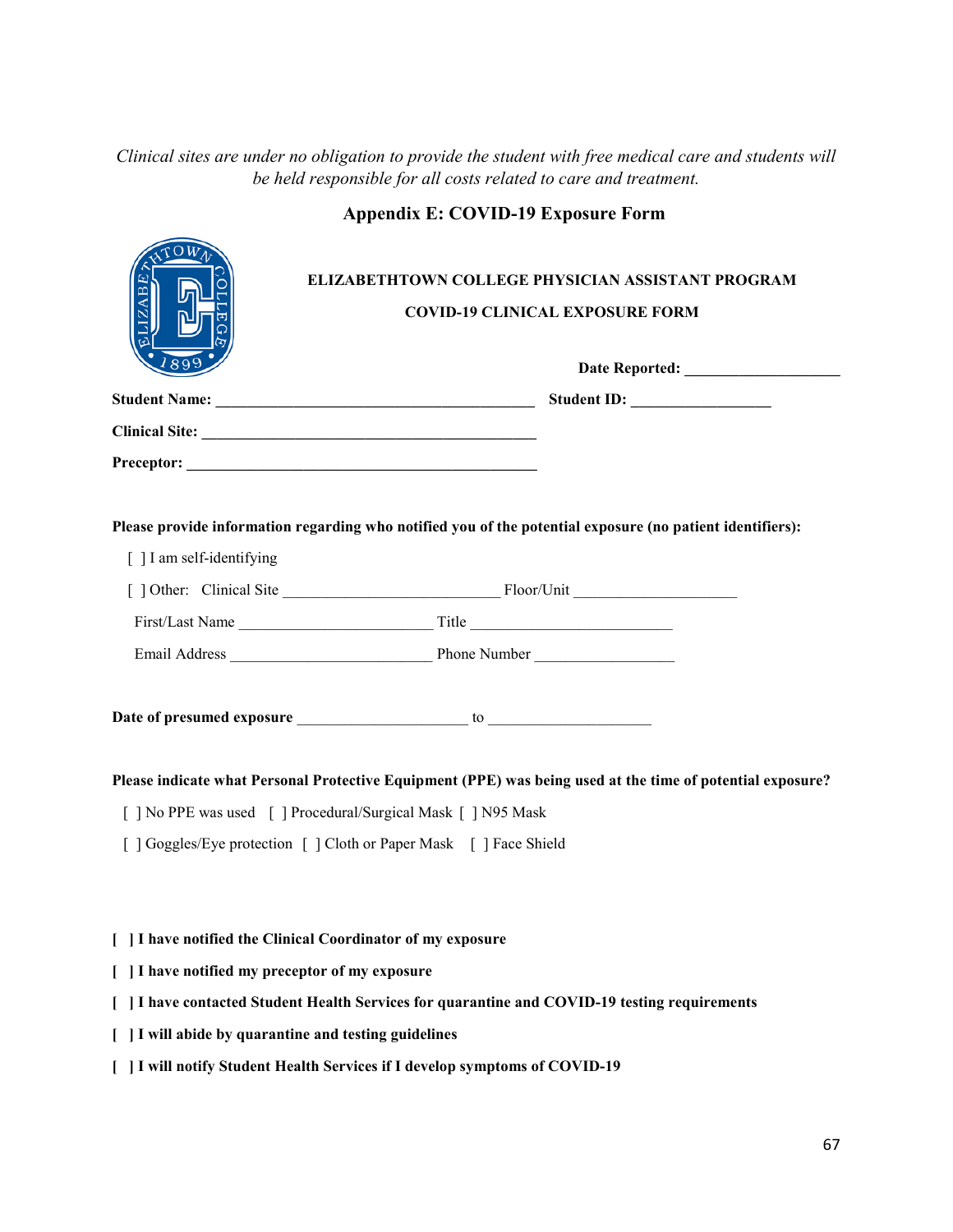|                                                    | <b>Appendix F: Dress Code Policy Violation Form</b>                                                                 |  |  |  |
|----------------------------------------------------|---------------------------------------------------------------------------------------------------------------------|--|--|--|
|                                                    | ELIZABETHTOWN COLLEGE PHYSICIAN ASSISTANT PROGRAM                                                                   |  |  |  |
|                                                    | DRESS CODE POLICY VIOLATION FORM                                                                                    |  |  |  |
|                                                    | Date: $\qquad \qquad$                                                                                               |  |  |  |
| Student Name                                       |                                                                                                                     |  |  |  |
|                                                    |                                                                                                                     |  |  |  |
|                                                    |                                                                                                                     |  |  |  |
| <b>Dress Code Policy Violation</b>                 |                                                                                                                     |  |  |  |
| [ ] Student Identification [ ] Shoe Guidelines     |                                                                                                                     |  |  |  |
| [ ] General Hygiene Guidelines [ ] Hair Guidelines |                                                                                                                     |  |  |  |
| [ ] Nail Guidelines [ ] Jewelry Guidelines         |                                                                                                                     |  |  |  |
| <b>Description of Event:</b>                       | <u> 1989 - 1989 - 1989 - 1989 - 1989 - 1989 - 1989 - 1989 - 1989 - 1989 - 1989 - 1989 - 1989 - 1989 - 1989 - 19</u> |  |  |  |
|                                                    |                                                                                                                     |  |  |  |
|                                                    |                                                                                                                     |  |  |  |
| <b>Repetitive Instances:</b>                       | Date of Meeting with Academic and Professional Affairs Committee:                                                   |  |  |  |

- o Students may choose a representative to be present at the meeting as support, however, this request must be made to the APAC committee prior to the meeting. Representatives may only give advice to the student and may not speak directly to committee members.
- o Meetings will not be rescheduled to accommodate student requests or availability of student representatives.

Student Signature: \_\_\_\_\_\_\_\_\_\_\_\_\_\_\_\_\_\_\_\_\_\_\_\_\_\_\_\_\_\_\_\_\_\_\_\_\_\_\_\_ Date: \_\_\_\_\_\_\_\_\_\_\_\_\_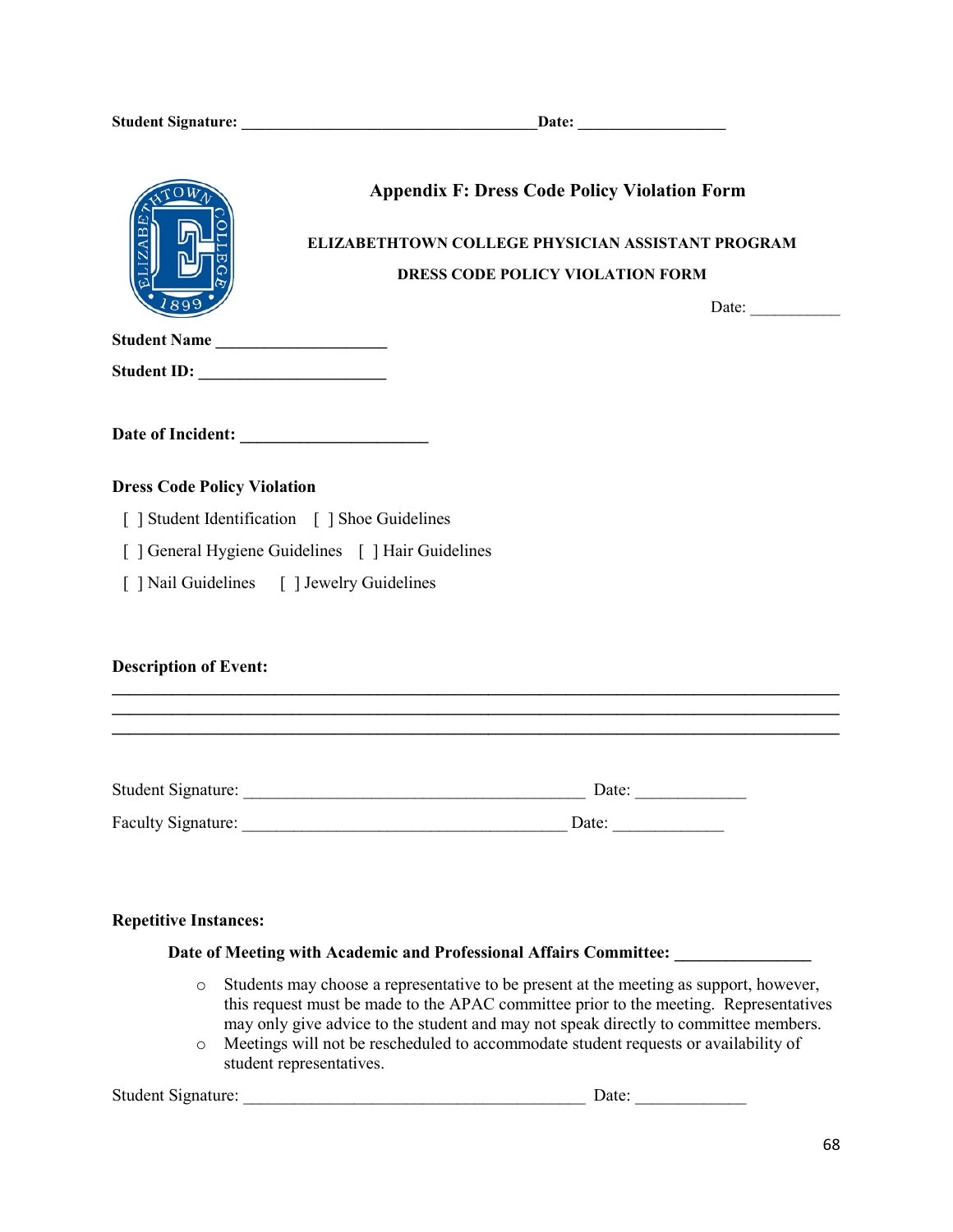

# **Appendix G: Drug and Alcohol Screening Form ELIZABETHTOWN COLLEGE PHYSICIAN ASSISTANT PROGRAM DRUG AND ALCOHOL SCREENING FORM**

The practice of medicine is a clinical setting requires that students and practitioners maintain sound mind at all times while interacting with patients. For this reason, it is the policy of the Elizabethtown College Physician Assistant Program, as well as many clinical rotation sites that all individuals participating in a patient's medical care team must be free from effects of intoxicating substances.

Continued enrollment in the Elizabethtown College Physician Assistant Program is determined upon satisfactory completion of drug and alcohol screening at the following times while matriculated.

- Upon acceptance, but prior to matriculation
- Prior to the beginning of clinical year
- Random drug and alcohol screen
- At the request of clinical sites

[ ] I consent to drug and alcohol screening in compliance with program policies and procedures as described above

Time of Screening:

- [ ] prior to matriculation [ ] prior to beginning clinical year
- $\lceil$  1 random drug screen  $\lceil$  1 at the request of the clinical site

[] I understand that I am responsible for all costs related to this drug and alcohol screen

| <b>Student Signature:</b> | Date: |
|---------------------------|-------|
| <b>Student Name:</b>      |       |

*Students that utilize screened substances for medicinal purposes are responsible for providing reasonable proof that the substance was utilized for its intended/prescribed purpose. Documentation, including current prescription or a letter from the prescribing clinician must be provided to the Clinical Coordinator. Please note that cannabis is a Schedule I controlled substance, therefore, marijuana for medicinal use does not fall under this section.*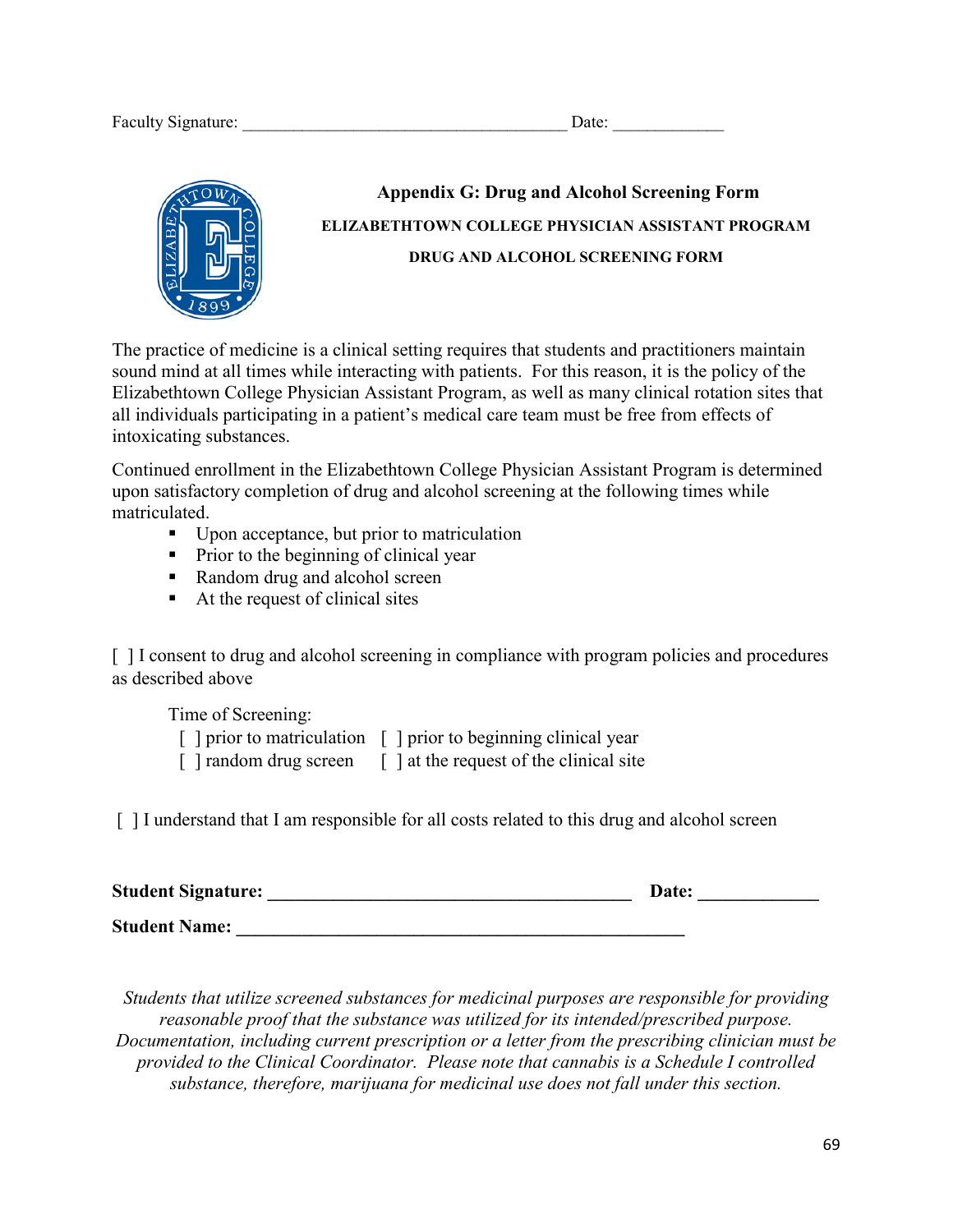

# **Appendix H: Etown Course Withdrawal Form**

# **Elizabethtown College--CIC Course Withdrawal Form**

*Students withdraw from classes through the Office of Registration and Records. Course withdrawals (i.e. drops) do not appear on the permanent record if the* 

| student withdrew (i.e. dropped) on or before the end of the 4th week of the semester. From this time to the<br>end of the $11th$ week, a student can exercise a course withdrawal. Students submitting a course |                                                                                                                                                                                                                                                                                                                                                           |  |  |  |  |
|-----------------------------------------------------------------------------------------------------------------------------------------------------------------------------------------------------------------|-----------------------------------------------------------------------------------------------------------------------------------------------------------------------------------------------------------------------------------------------------------------------------------------------------------------------------------------------------------|--|--|--|--|
|                                                                                                                                                                                                                 | withdrawal form after the end of the 11th week of the semester receive a grade of WF, which is                                                                                                                                                                                                                                                            |  |  |  |  |
| calculated into the student's grade point average as though it were an F.                                                                                                                                       |                                                                                                                                                                                                                                                                                                                                                           |  |  |  |  |
|                                                                                                                                                                                                                 |                                                                                                                                                                                                                                                                                                                                                           |  |  |  |  |
| Student ID:                                                                                                                                                                                                     |                                                                                                                                                                                                                                                                                                                                                           |  |  |  |  |
| Course ID (e.g. AC $101$ ):                                                                                                                                                                                     |                                                                                                                                                                                                                                                                                                                                                           |  |  |  |  |
|                                                                                                                                                                                                                 |                                                                                                                                                                                                                                                                                                                                                           |  |  |  |  |
|                                                                                                                                                                                                                 | <b>Student Statement:</b> I wish to (drop, withdraw) from the course listed above for the following reason:                                                                                                                                                                                                                                               |  |  |  |  |
|                                                                                                                                                                                                                 |                                                                                                                                                                                                                                                                                                                                                           |  |  |  |  |
|                                                                                                                                                                                                                 |                                                                                                                                                                                                                                                                                                                                                           |  |  |  |  |
| because:                                                                                                                                                                                                        |                                                                                                                                                                                                                                                                                                                                                           |  |  |  |  |
|                                                                                                                                                                                                                 |                                                                                                                                                                                                                                                                                                                                                           |  |  |  |  |
| because:                                                                                                                                                                                                        | <b>(AFTER LAST DAY TO DROP) Instructor Statement:</b> I believe this (is, is not) advisable                                                                                                                                                                                                                                                               |  |  |  |  |
|                                                                                                                                                                                                                 |                                                                                                                                                                                                                                                                                                                                                           |  |  |  |  |
|                                                                                                                                                                                                                 |                                                                                                                                                                                                                                                                                                                                                           |  |  |  |  |
| withdraw from the course, the resulting failing grades are considered "unearned."                                                                                                                               | The United States Department of Education considers students to have "earned" failing grades if they participated<br>in class beyond the 60% point of the course's schedule meeting time. For regular semesters, the 60% point is the<br>end of the ninth week of classes. If a student stops attending prior to the 60% point and they do not officially |  |  |  |  |

*To aid in compliance, Elizabethtown College will require faculty to enter a best-estimate "last date of attendance" for any grade of "F" they enter during the grade entry submission process at the end of each semester. This date allows the college to compute the portion of each student's financial aid that must be returned to the federal government. Return of aid is required for any student who stopped attending prior to the 60% point of the semester. These students are considered to be "unofficially withdrawn" from the course. -----------------------------------------------------------------------------------------------------------------------------------*

*FOR REGISTRAR'S OFFICE USE ONLY -- DO NOT WRITE BELOW THE LINE* 

**DATE /TIME RECEIVED**: \_\_\_\_\_\_\_\_\_\_\_\_\_\_\_\_\_\_\_\_\_\_\_\_\_ NOTIFICATIONS SENT: Professor \_\_\_\_\_\_\_\_\_\_\_\_\_\_\_\_\_\_ (date)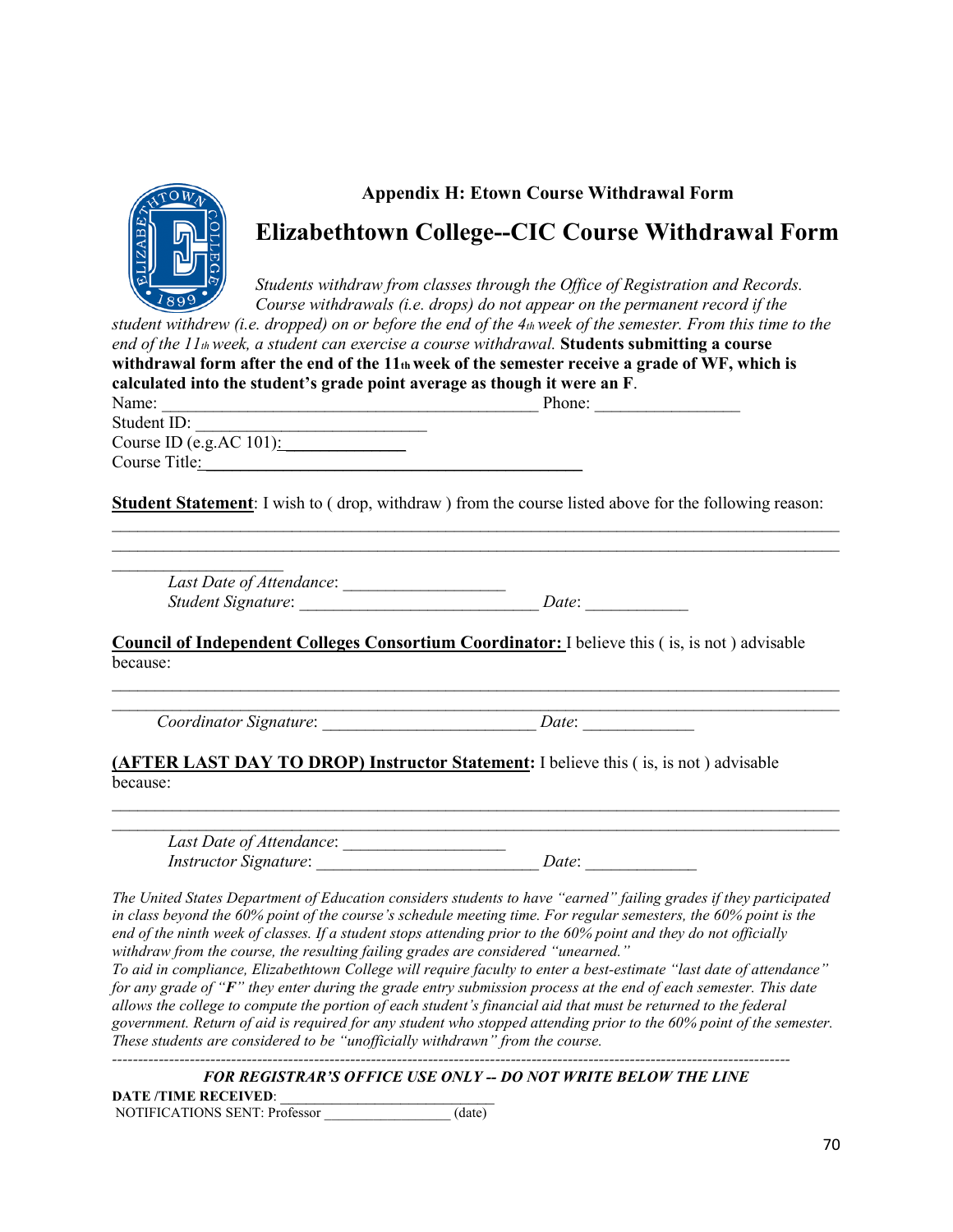Home Institution (date) CIC Coordinator (date)



### **Appendix I: Evaluation of Clinical Coordinator**

# **ELIZABETHTOWN COLLEGE PHYSICIAN ASSISTANT PROGRAM STUDENT EVALUATION OF CLINICAL COORDINATOR (C1.01f)**

|                |                                                                                                                                                                                               | <b>Strongly</b><br>Agree | Agree | <b>Disagree</b>         | <b>Strongly</b><br><b>Disagree</b> | <b>Not</b><br>Applicable |
|----------------|-----------------------------------------------------------------------------------------------------------------------------------------------------------------------------------------------|--------------------------|-------|-------------------------|------------------------------------|--------------------------|
| 1              | The Clinical Coordinator provided clear and consistent<br>expectations surrounding the roles and responsibilities of students<br>and preceptors in the clinical year.                         | 5                        | 4     | 3                       | 2                                  |                          |
| $\overline{2}$ | The Clinical Coordinator strives to ensure that all clinical<br>experiences are educational and appropriate for the clinical setting<br>in which they are enrolled.                           | 5                        | 4     | $\overline{3}$          | 2                                  |                          |
| 3              | The Clinical Coordinator provided an orientation to clinical year<br>that enhanced my ability to complete clinical rotations.                                                                 | 5                        | 4     | 3                       | $\overline{2}$                     |                          |
| $\overline{4}$ | The Clinical Coordinator responds to my questions and/or<br>concerns in a timely manner.                                                                                                      | 5                        | 4     | 3                       | $\overline{2}$                     | 1                        |
| 5              | The Clinical Coordinator monitored my progress during rotations<br>and recognized early when I was struggling.                                                                                | 5                        | 4     | $\overline{3}$          | $\overline{2}$                     |                          |
| 6              | The Clinical Coordinator was available to provide assistance<br>outside of class/senior seminar days.                                                                                         | 5                        | 4     | 3                       | $\overline{2}$                     |                          |
| $\overline{7}$ | The Clinical Coordinator is available during senior seminar days<br>to review my progress and areas in need of improvement during<br>clinical year.                                           | $\overline{\mathbf{5}}$  | 4     | $\mathcal{E}$           | 2                                  |                          |
| 8              | The Clinical Coordinator provides effective communication<br>regarding changes made to the clinical schedule.                                                                                 | 5                        | 4     | $\overline{3}$          | $\overline{2}$                     |                          |
| 9              | The Clinical Coordinator is organized and clear in the delivery of<br>information including rotation schedules, preceptor contact<br>information, required assignments, and grading policies. | 5                        | 4     | 3                       | $\overline{2}$                     |                          |
| 10             | The Clinical Coordinator visited me at my clinical site and<br>provided helpful feedback during clinical year.                                                                                | 5                        | 4     | 3                       | $\overline{2}$                     |                          |
| 11             | The Clinical Coordinator returns assignments and grades in a<br>timely manner.                                                                                                                | 5                        | 4     | 3                       | $\overline{2}$                     |                          |
| 12             | The Clinical Coordinator treated me with respect.                                                                                                                                             | 5                        | 4     | 3                       | $\overline{2}$                     | 1                        |
| 13             | The Clinical Coordinator worked closely with me to understand<br>my preferences for clinical year.                                                                                            | 5                        | 4     | $\overline{\mathbf{3}}$ | 2                                  |                          |
| 14             | The Clinical Coordinator provided special topics lectures that<br>were beneficial to my integration into Clinical Practice as a<br>Physician Assistant                                        | 5                        | 4     | 3                       | $\mathfrak{D}$                     | 1                        |
| 15             | The Clinical Coordinator is effective in his/her role.                                                                                                                                        | 5                        | 4     | $\mathcal{E}$           | $\overline{2}$                     |                          |

**List at least one strength of the Clinical Coordinator.**

**List at least one way the Clinical Coordinator can improve Clinical Year.**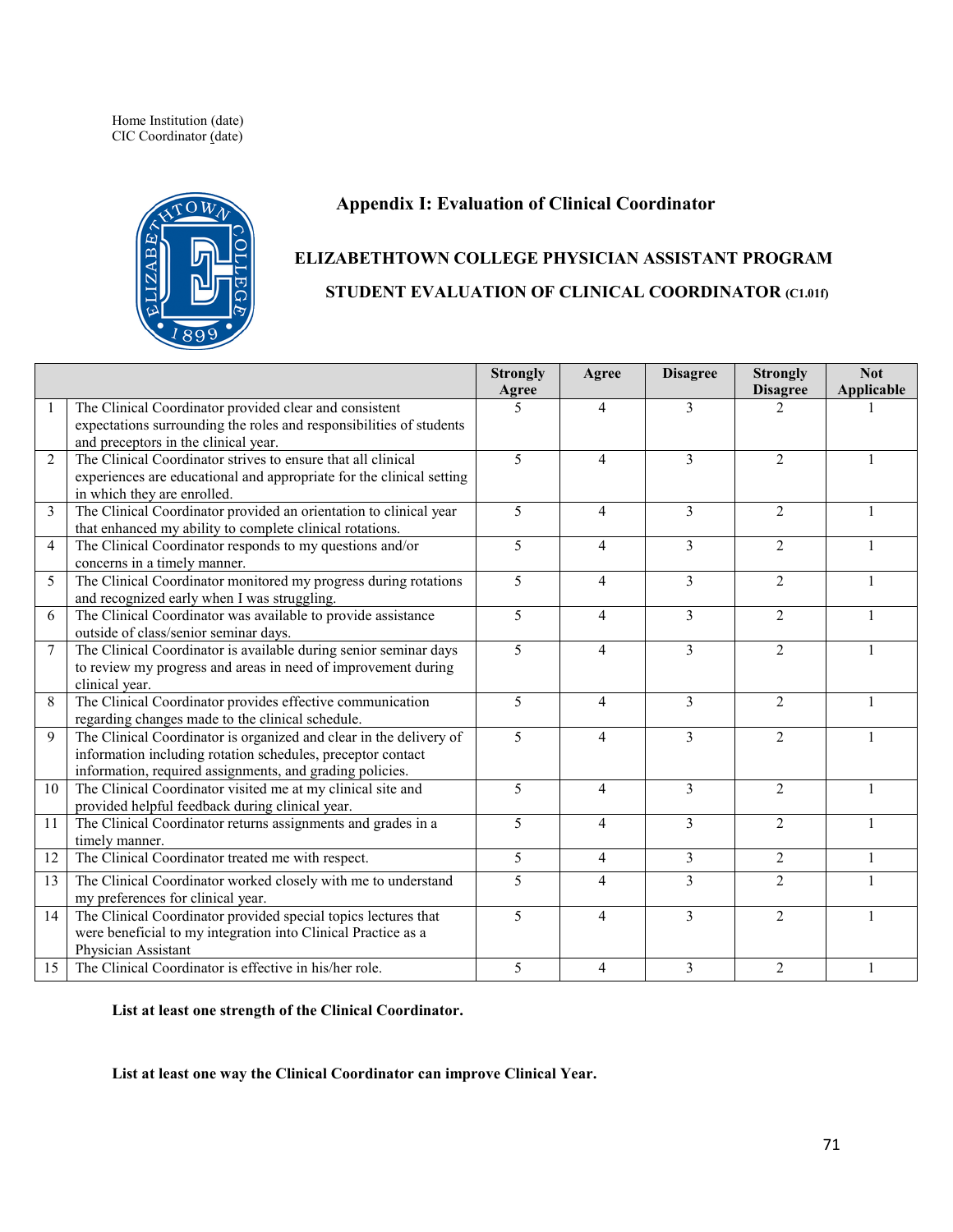#### **Additional Comments:**



## **Appendix J: Evaluation of Clinical Site/Preceptor**

# **ELIZABETHTOWN COLLEGE PHYSICIAN ASSISTANT PROGRAM**

### **STUDENT EVALUATION OF CLINICAL SITE/PRECEPTOR (C2.01)**

**Date: \_\_\_\_\_\_\_\_\_\_\_\_\_\_\_\_\_\_\_\_** 

**Student: \_\_\_\_\_\_\_\_\_\_\_\_\_\_\_\_\_\_\_\_\_\_\_\_\_\_ Preceptor: \_\_\_\_\_\_\_\_\_\_\_\_\_\_\_\_\_\_\_\_\_\_\_\_** 

**Rotation Site: \_\_\_\_\_\_\_\_\_\_\_\_\_\_\_\_\_\_\_\_\_\_ Rotation #: 1 2 3 4 5 6 7 8** 

|                         |                                                                                     | <b>Strongly</b> | Agree                    | <b>Neutral</b> | <b>Disagree</b> | <b>Strongly</b> |
|-------------------------|-------------------------------------------------------------------------------------|-----------------|--------------------------|----------------|-----------------|-----------------|
|                         | <b>Facility Evaluation</b>                                                          | Agree           |                          |                |                 | <b>Disagree</b> |
| $\mathbf{1}$            | The facility was clean and well-maintained.                                         | 5               | 4                        | 3              | 2               |                 |
| $\overline{2}$          | There was access to technology and reference materials.                             | 5               | 4                        | $\overline{3}$ | $\overline{2}$  | 1               |
| $\overline{3}$          | There was adequate space for studying in downtime.                                  | 5               | 4                        | 3              | $\overline{2}$  | 1               |
| $\overline{4}$          | There was adequate space for changing if required.                                  | 5               | 4                        | $\overline{3}$ | $\overline{2}$  | 1               |
| 5                       | I felt safe at the rotation site.                                                   | 5               | $\overline{4}$           | $\overline{3}$ | $\overline{2}$  | 1               |
| 6                       | Clinical hours were appropriate; not $> 60$ hours/week.                             | 5               | $\overline{4}$           | $\overline{3}$ | $\overline{2}$  | 1               |
| $\tau$                  | Program policies and procedures were enforced and clearly<br>communicated to staff. | 5               | $\overline{4}$           | $\overline{3}$ | $\overline{2}$  | 1               |
|                         |                                                                                     | <b>Strongly</b> | Agree                    | <b>Neutral</b> | <b>Disagree</b> | <b>Strongly</b> |
|                         | <b>Rotation Content Evaluation</b>                                                  | Agree           |                          |                |                 | <b>Disagree</b> |
| $\mathbf{1}$            | I was able to meet rotation objectives at this site.                                | 5               | $\overline{4}$           | 3              | $\overline{2}$  |                 |
| $\overline{2}$          | Adequate opportunity was provided to enhance my clinical                            | 5               | $\overline{4}$           | $\overline{3}$ | $\overline{2}$  |                 |
|                         | skills and knowledge.                                                               |                 |                          |                |                 |                 |
| $\mathfrak{Z}$          | I was able to participate in the care of diverse populations                        | 5               | $\overline{\mathcal{A}}$ | $\overline{3}$ | $\sqrt{2}$      | 1               |
| $\overline{4}$          | Adequate opportunity was provided to strengthen my                                  | 5               | 4                        | $\overline{3}$ | $\overline{2}$  |                 |
|                         | communication skills with other members of the healthcare                           |                 |                          |                |                 |                 |
|                         | team.                                                                               |                 |                          |                |                 |                 |
| 5                       | I was able to actively participate in the care of patients.                         | 5               | $\overline{4}$           | 3              | $\overline{2}$  | 1               |
|                         |                                                                                     | <b>Strongly</b> | Agree                    | <b>Neutral</b> | <b>Disagree</b> | <b>Strongly</b> |
|                         | <b>Preceptor Evaluation</b>                                                         | Agree           |                          |                |                 | <b>Disagree</b> |
| $\mathbf{1}$            | Adequate orientation to the facility was provided.                                  | 5               | $\overline{4}$           | 3              | $\overline{2}$  |                 |
| $\overline{2}$          | The preceptor was adequately prepared for a PA student.                             | 5               | $\overline{4}$           | 3              | $\overline{2}$  | 1               |
| $\overline{\mathbf{3}}$ | The preceptor was knowledgeable in their field of practice.                         | 5               | $\overline{4}$           | 3              | $\overline{2}$  | 1               |
| $\overline{4}$          | The preceptor was able to teach effectively in their field.                         | 5               | $\overline{4}$           | 3              | $\overline{2}$  | $\mathbf{1}$    |
| $\overline{5}$          | Consistent and constructive feedback of my clinical                                 | 5               | $\overline{4}$           | $\overline{3}$ | $\overline{2}$  |                 |
|                         | performance was provided.                                                           |                 |                          |                |                 |                 |
| 6                       | The preceptor acted in a professional and ethical manner.                           | 5               | 4                        | 3              | $\overline{2}$  | 1               |
| $\overline{7}$          | I was treated with respect during my clinical rotation.                             | 5               | 4                        | $\overline{3}$ | $\overline{2}$  | 1               |
| 8                       | The preceptor provided appropriate supervision.                                     | 5               | $\overline{4}$           | $\overline{3}$ | $\overline{2}$  | $\mathbf{1}$    |
| $\boldsymbol{9}$        | The preceptor was available for questions or concerns.                              | 5               | $\overline{4}$           | 3              | $\overline{2}$  |                 |
| 10                      | The preceptor challenged me to think critically.                                    | 5               | 4                        | $\overline{3}$ | $\overline{2}$  |                 |

## **1. What were the strengths of the preceptor?**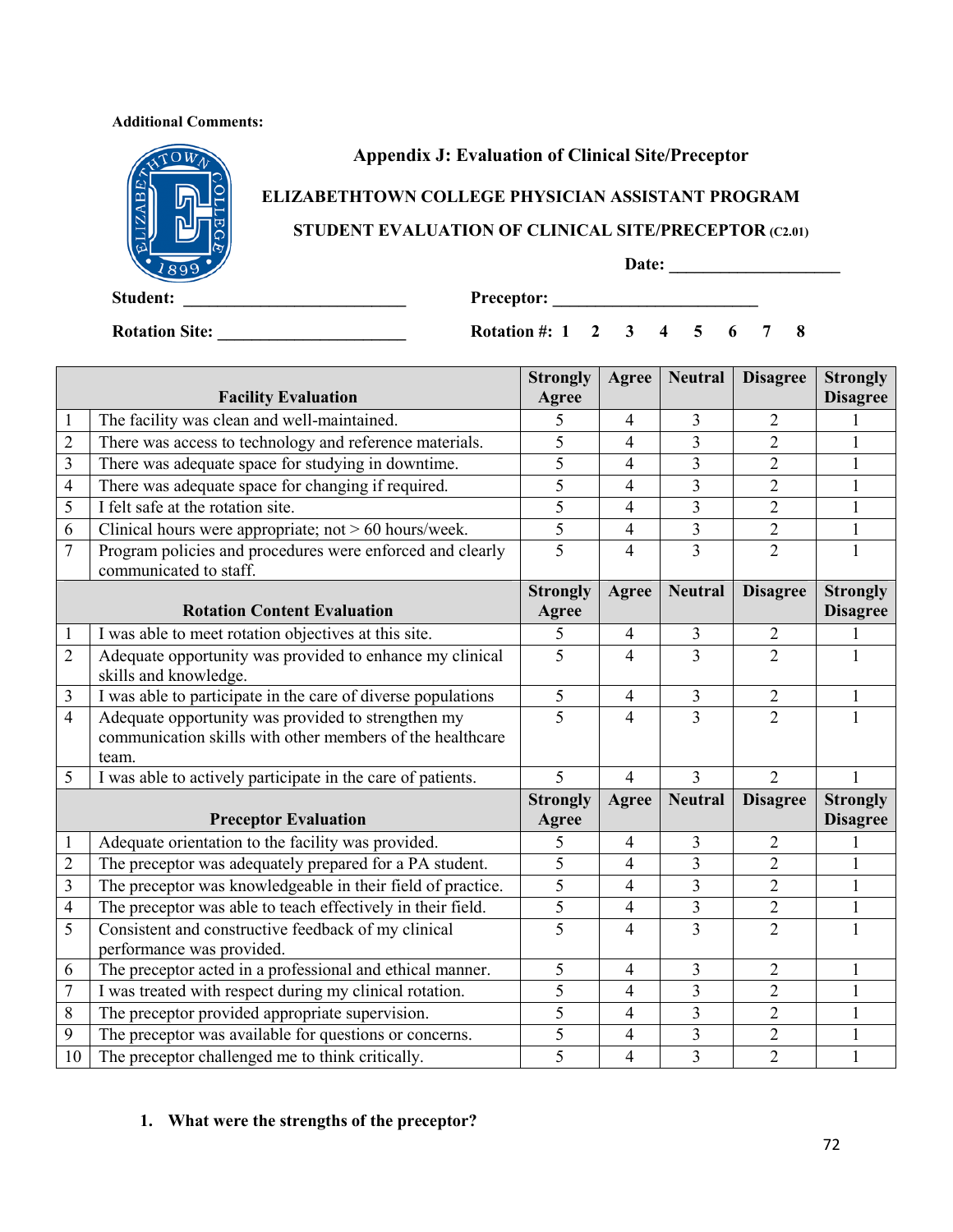- 2. Are there any areas that the preceptor could improve?
- 3. What were the strengths of the clinical site?
- 4. Were there any areas of the clinical site that could be improved?
- 5. What did you like most about your experience at the clinical site?
- 6. What did you like least about your experience at the clinical site?

- 7. Was there housing provided?
- 8. What would be the most important pearl to pass onto another student going to this site?

<u> 1989 - Johann Stoff, deutscher Stoff, der Stoff, deutscher Stoff, der Stoff, der Stoff, der Stoff, der Stoff, </u>

9. Do you feel that your evaluation accurately reflects the strengths and weaknesses you displayed during this rotation? YESNO

| <b>Student Signature:</b> | Date: |
|---------------------------|-------|
|---------------------------|-------|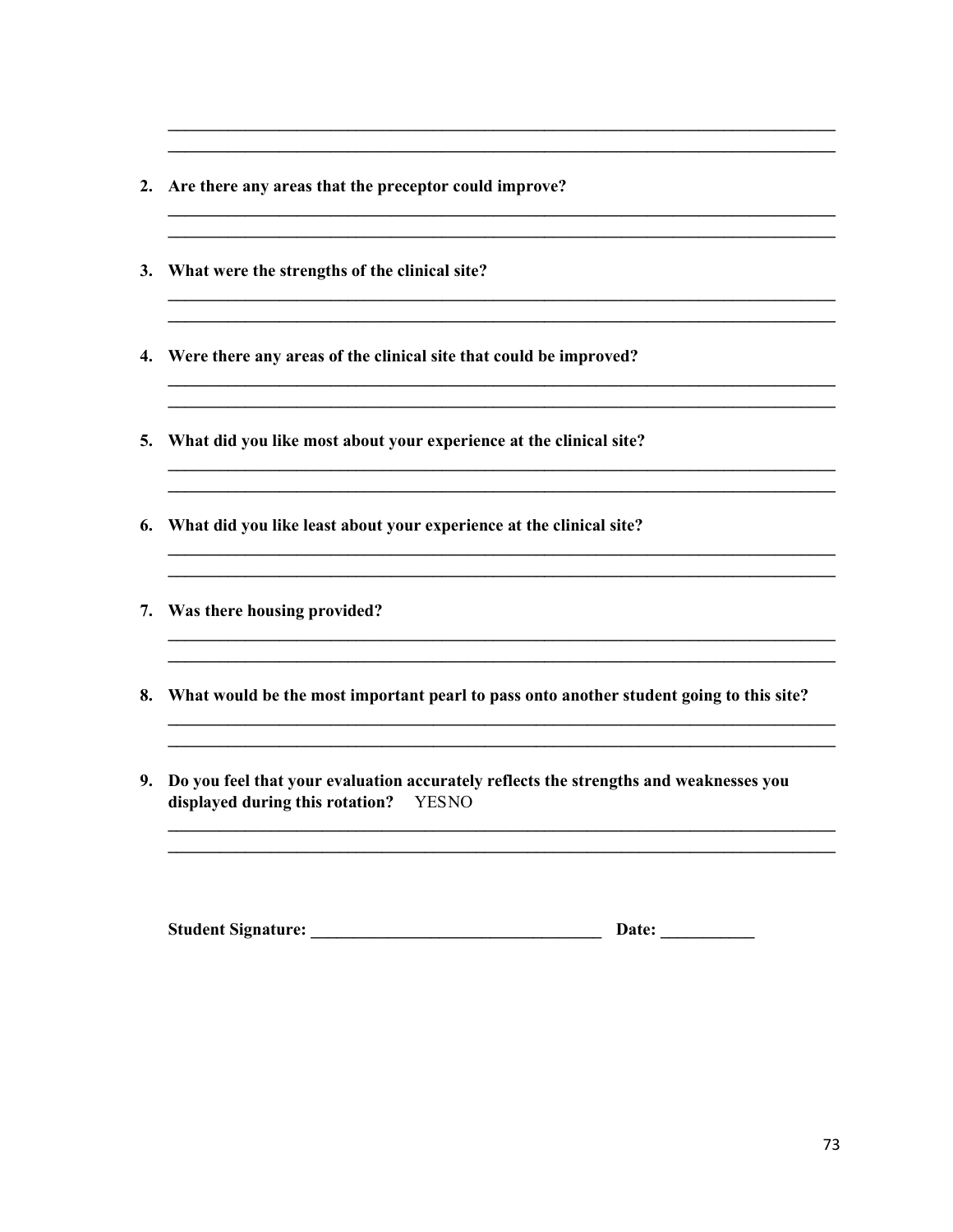# **Appendix K: Exit Survey: Clinical Year**



# **ELIZABETHTOWN COLLEGE PHYSICIAN ASSISTANT PROGRAM STUDENT EVALUATION: CLINICAL YEAR EXIT SURVEY (C2.01)**

**Date: \_\_\_\_\_\_\_\_\_\_\_\_\_\_\_\_\_\_\_\_** 

**Student: \_\_\_\_\_\_\_\_\_\_\_\_\_\_\_\_\_\_\_\_\_\_\_\_\_\_** 

| <b>Transition into Clinical Practice</b> |                                                                                    | <b>Strongly</b><br>Agree | Agree                    | <b>Neutral</b>          | <b>Disagree</b> | <b>Strongly</b><br><b>Disagree</b> |
|------------------------------------------|------------------------------------------------------------------------------------|--------------------------|--------------------------|-------------------------|-----------------|------------------------------------|
|                                          | Didactic year prepared me for the transition to clinical year.                     | 5                        | 4                        | 3                       | $\overline{2}$  | 1                                  |
| $\sqrt{2}$                               | Adequate orientation to clinical year was provided.                                | 5                        | 4                        | 3                       | $\overline{2}$  | 1                                  |
| $\overline{\mathbf{3}}$                  | Roles and responsibilities for students were clearly defined.                      | 5                        | 4                        | 3                       | 2               | 1                                  |
| $\overline{4}$                           | Roles and responsibilities for preceptors were clearly defined.                    | 5                        | 4                        | 3                       | $\overline{2}$  | $\mathbf{1}$                       |
| 5                                        | I feel prepared to enter clinical practice upon graduation.                        | 5                        | $\overline{4}$           | $\overline{3}$          | $\overline{2}$  |                                    |
|                                          | <b>Clinical Year Evaluation</b>                                                    | <b>Strongly</b><br>Agree | Agree                    | <b>Neutral</b>          | <b>Disagree</b> | <b>Strongly</b><br><b>Disagree</b> |
|                                          | I was exposed to patients across the lifespan (birth to elderly).                  | 5                        | 4                        | 3                       | 2               | $\mathbf{1}$                       |
| $\sqrt{2}$                               | I was exposed to inpatient and outpatient care settings.                           | 5                        | $\overline{4}$           | 3                       | $\overline{c}$  | $\mathbf{1}$                       |
| $\overline{3}$                           | I was able to participate in the care of diverse populations.                      | 5                        | 4                        | 3                       | $\overline{2}$  | 1                                  |
| $\overline{4}$                           | I felt safe while at my clinical rotations.                                        | 5                        | 4                        | 3                       | $\overline{c}$  | $\mathbf{1}$                       |
| 5                                        | I was exposed to care of patients in the Emergency Room.                           | 5                        | $\overline{4}$           | 3                       | $\overline{2}$  | $\mathbf{1}$                       |
| 6                                        | I was exposed to the care of patients in the Operating Room.                       | 5                        | 4                        | 3                       | $\overline{2}$  | 1                                  |
| $\tau$                                   | I gained clinical skills I did not previously have.                                | 5                        | 4                        | 3                       | 2               | 1                                  |
| 8                                        | I was able to actively participate in the care of patients.                        | 5                        | $\overline{4}$           | 3                       | $\overline{2}$  | $\mathbf{1}$                       |
| 9                                        | I was satisfied with the quality of my clinical rotations.                         | $\overline{5}$           | 4                        | $\overline{3}$          | $\overline{2}$  | $\mathbf{1}$                       |
|                                          | <b>Clinical Year Assessment</b>                                                    | <b>Strongly</b><br>Agree | <b>Agree</b>             | <b>Neutral</b>          | <b>Disagree</b> | <b>Strongly</b><br><b>Disagree</b> |
|                                          | Content of exams were consistent with course content.                              | 5                        | 4                        | 3                       | $\overline{2}$  | 1                                  |
| $\overline{2}$                           | Content of OSCEs were consistent with course content.                              | 5                        | 4                        | 3                       | $\overline{2}$  | $\mathbf{1}$                       |
| $\overline{\mathbf{3}}$                  | Exams were beneficial to identifying strengths/weaknesses.                         | 5                        | 4                        | $\overline{\mathbf{3}}$ | $\mathbf{2}$    | $\mathbf{1}$                       |
| $\overline{4}$                           | The summative evaluation assessed material consistent with the<br>NCCPA blueprint. | $\overline{5}$           | 4                        | $\overline{3}$          | $\overline{2}$  | $\mathbf{1}$                       |
| <b>Clinical Coordinator Evaluation</b>   |                                                                                    | <b>Strongly</b><br>Agree | Agree                    | <b>Neutral</b>          | <b>Disagree</b> | <b>Strongly</b><br><b>Disagree</b> |
|                                          | Clinical coordinator reviewed rotation preferences with me.                        | 5                        | $\overline{\mathcal{A}}$ | 3                       | $\overline{2}$  | 1                                  |
| $\sqrt{2}$                               | Modifications to clinical year schedule were clearly communicated.                 | 5                        | 4                        | 3                       | $\overline{2}$  | $\mathbf{1}$                       |
| $\mathfrak{Z}$                           | Clinical coordinator monitored my progress on rotations.                           | 5                        | 4                        | 3                       | $\overline{2}$  | 1                                  |
| $\overline{4}$                           | Clinical coordinator provided timely responses to emails/calls.                    | 5                        | $\overline{\mathcal{L}}$ | $\overline{3}$          | $\overline{2}$  | $\mathbf{1}$                       |
| 5                                        | Continuous feedback on my clinical performance was provided.                       | 5                        | 4                        | 3                       | $\overline{2}$  | 1                                  |
| 6                                        | Special Topics lectures provided were beneficial to my education.                  | 5                        | 4                        | 3                       | $\overline{2}$  | 1                                  |
| $\tau$                                   | Clinical coordinator listened to my concerns during clinical year.                 | $\overline{5}$           | 4                        | $\overline{3}$          | $\overline{2}$  | $\mathbf{1}$                       |
| 8                                        | I felt comfortable presenting my concerns to the clinical coordinator.             | 5                        | $\overline{4}$           | $\overline{3}$          | $\overline{2}$  | $\mathbf{1}$                       |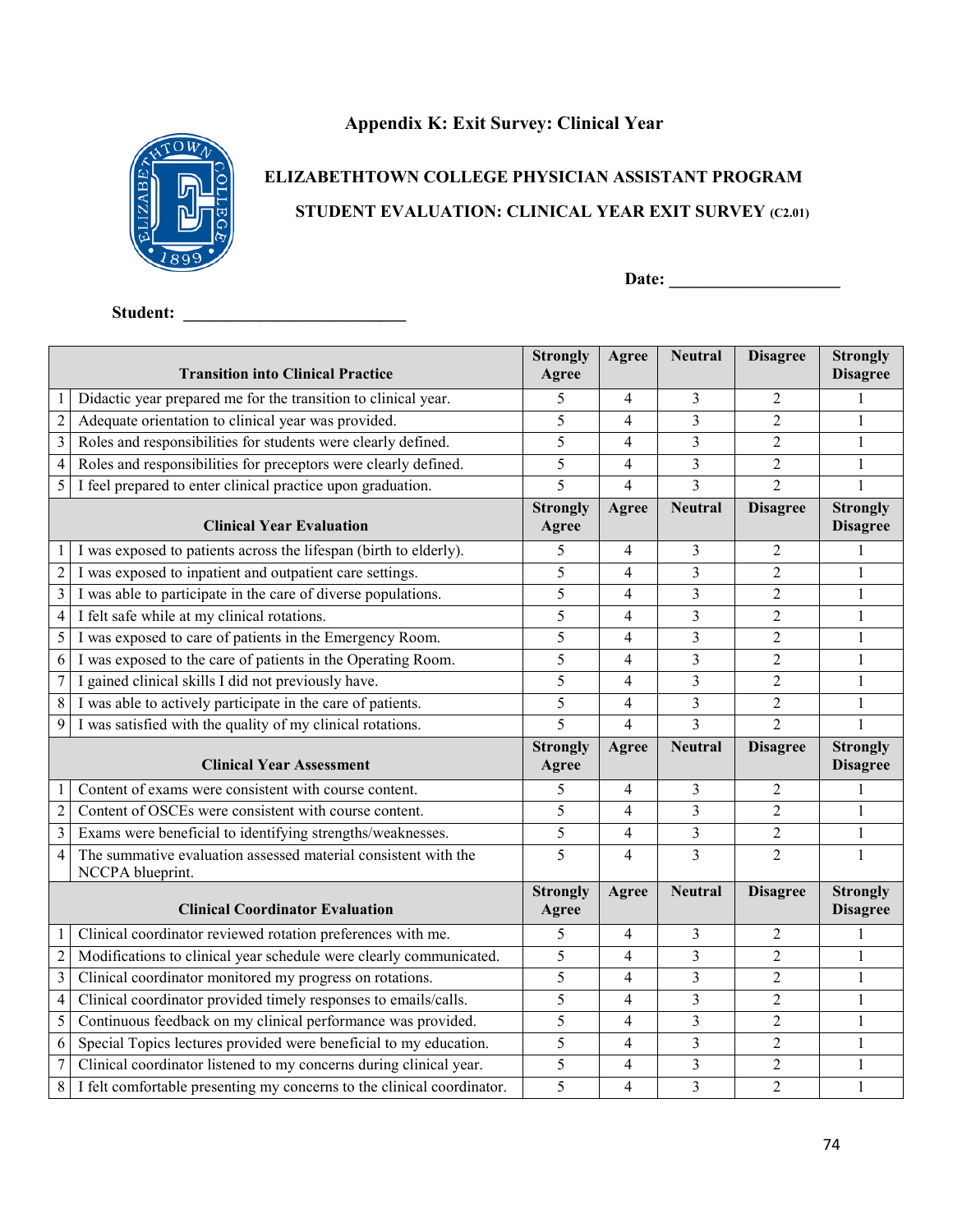| 1. Explain any 'disagree' or 'strongly disagree' answers below.     |  |  |
|---------------------------------------------------------------------|--|--|
|                                                                     |  |  |
|                                                                     |  |  |
|                                                                     |  |  |
|                                                                     |  |  |
|                                                                     |  |  |
|                                                                     |  |  |
| 2. What were the strengths of the Clinical Year?                    |  |  |
|                                                                     |  |  |
| 3. Are there any areas that the Clinical Year could improve?        |  |  |
|                                                                     |  |  |
| 4. What were the strengths of the Clinical Coordinator?             |  |  |
|                                                                     |  |  |
| 5. Are there any areas that the Clinical Coordinator could improve? |  |  |
|                                                                     |  |  |
|                                                                     |  |  |
| <b>Student Signature:</b><br>Date:                                  |  |  |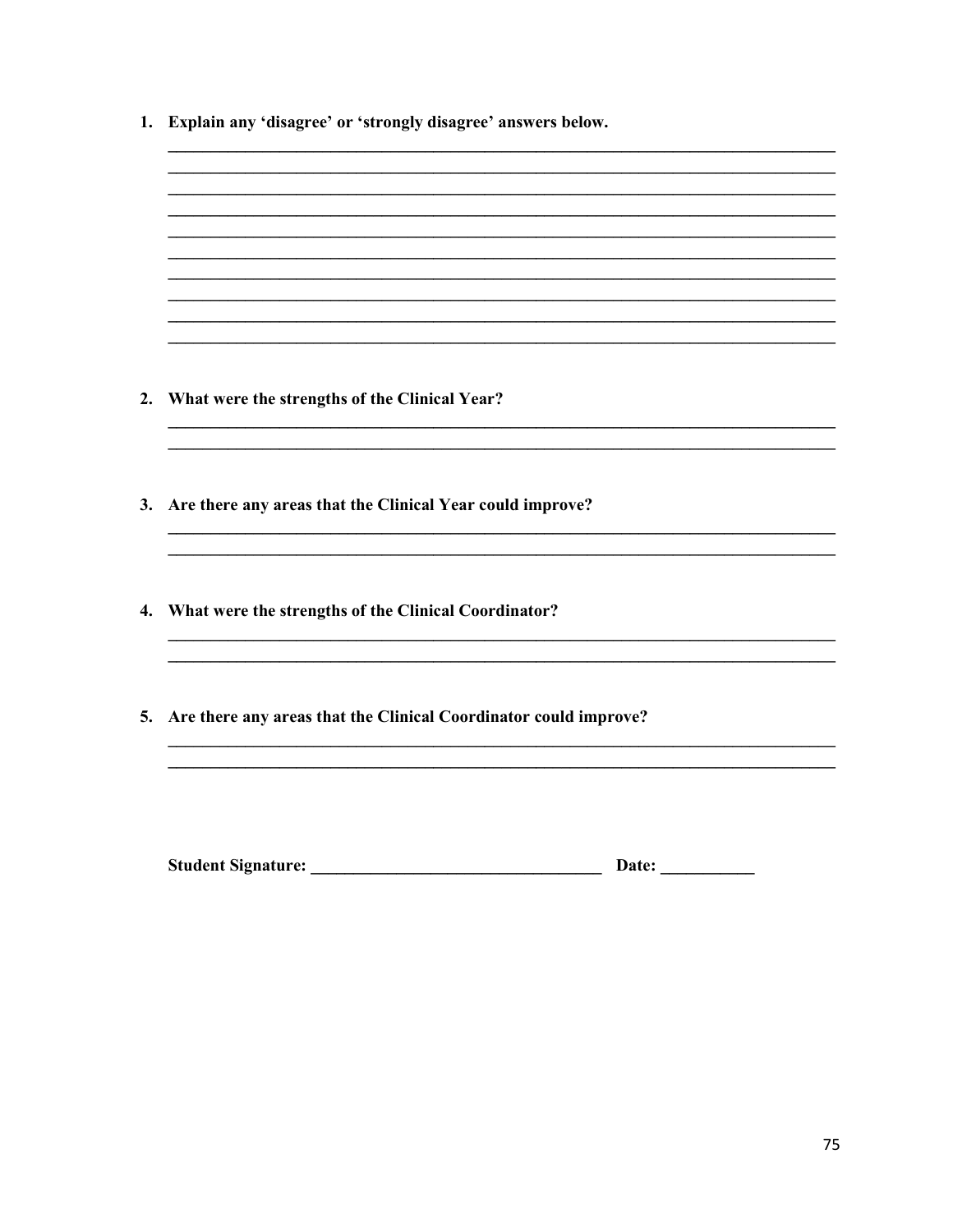|                      | <b>Appendix L: FERPA Forms</b>                                                                                     |
|----------------------|--------------------------------------------------------------------------------------------------------------------|
|                      | ELIZABETHTOWN COLLEGE PHYSICIAN ASSISTANT PROGRAM<br><b>FAMILY EDUCATIONAL RIGHTS AND PRIVACY ACT (FERPA) FORM</b> |
|                      | Date:                                                                                                              |
| <b>Student Name:</b> |                                                                                                                    |
| <b>Student ID:</b>   |                                                                                                                    |

The Family Educational Rights and Privacy Act (FERPA) affords certain rights to students concerning the privacy of, and access to, their education records. In order to submit recommendations or evaluations in accordance with FERPA regulations, the PA program must request that students submit this authorization/waiver or its equivalent prior to providing FERPAprotected student information to third parties/potential employers. For additional information regarding FERPA, please visit the [Elizabethtown College FERPA page](https://www.etown.edu/offices/registration-records/privacy.aspx) or the [U.S. Department of](http://www.ed.gov/policy/gen/guid/fpco/ferpa/index.html)  [Education](http://www.ed.gov/policy/gen/guid/fpco/ferpa/index.html) website.

FERPA Forms are located in JayWeb

- Authorization to Disclose Educational Record Information
- Request for Non-Disclosure of Directory Information
- Request to Revoke a Previous Authorization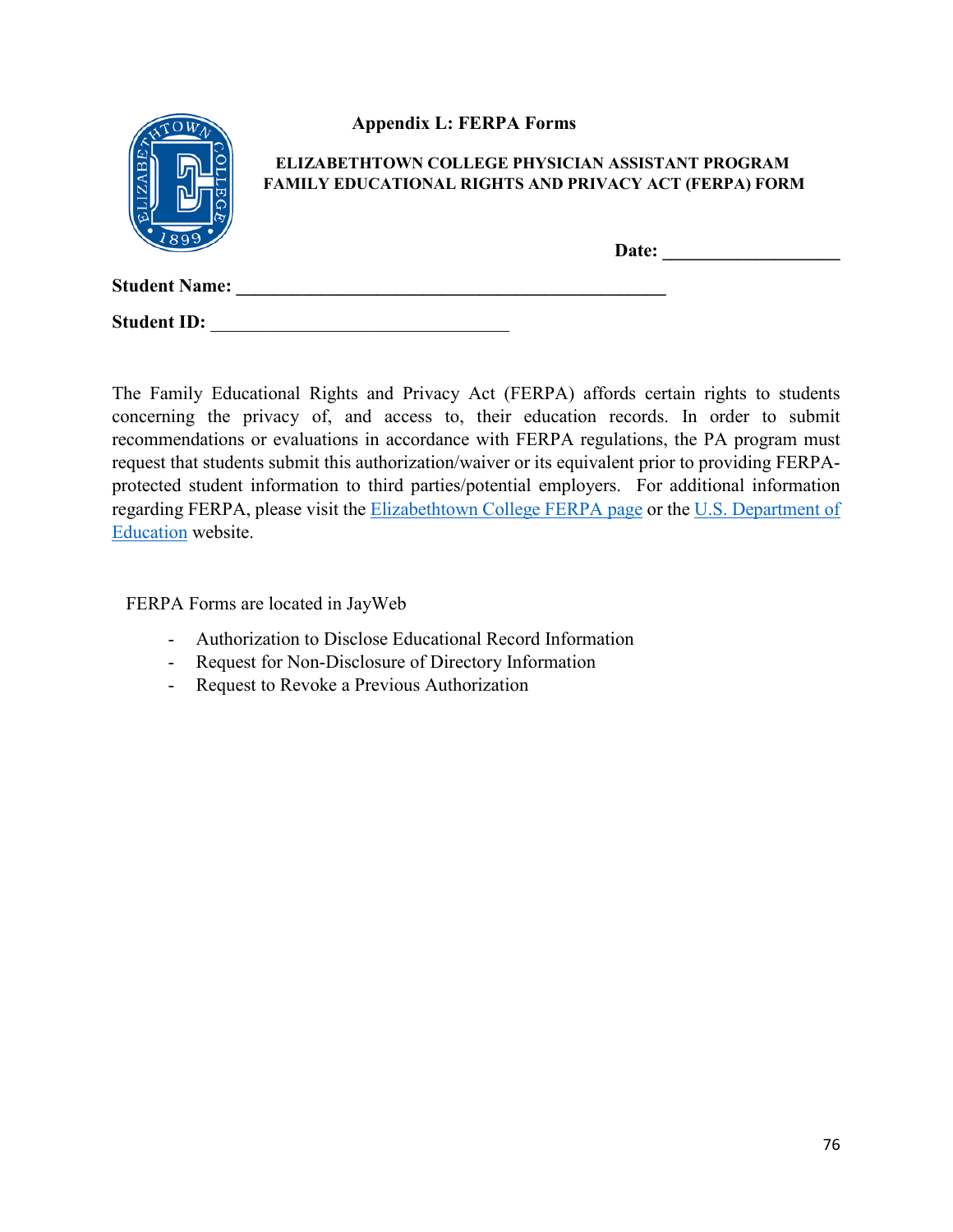

# **Appendix M: Follow-Up Student Remediation Form**

# ELIZABETHTOWN COLLEGE PHYSICIAN ASSISTANT PROGRAM FOLLOW-UP STUDENT REMEDIATION MEETING FORM (A3.17)

| Date (Term): |  |
|--------------|--|
|              |  |

| <b>Student Name:</b>  |  |
|-----------------------|--|
| <b>Course Name:</b>   |  |
| <b>Initial Grade:</b> |  |

**Progress since Last Meeting:** 

**Student Impression of Their Progress:** 

**Faculty Impression of Their Progress:** 

| <b>Disposition:</b> | [ ] Normal Progression | [ ] Probation [ ] Dismissal |
|---------------------|------------------------|-----------------------------|
| $\lceil$ 1 Other    |                        |                             |

| Date | <b>Actions To Be Taken By Student:</b> | <b>Actions To Be Taken By Faculty:</b> |
|------|----------------------------------------|----------------------------------------|
|      |                                        |                                        |
|      |                                        |                                        |
|      |                                        |                                        |
|      |                                        |                                        |
|      |                                        |                                        |
|      |                                        |                                        |
|      |                                        |                                        |

Comments:

| Student Signature: | Date: |
|--------------------|-------|
| Faculty Signature: | Date: |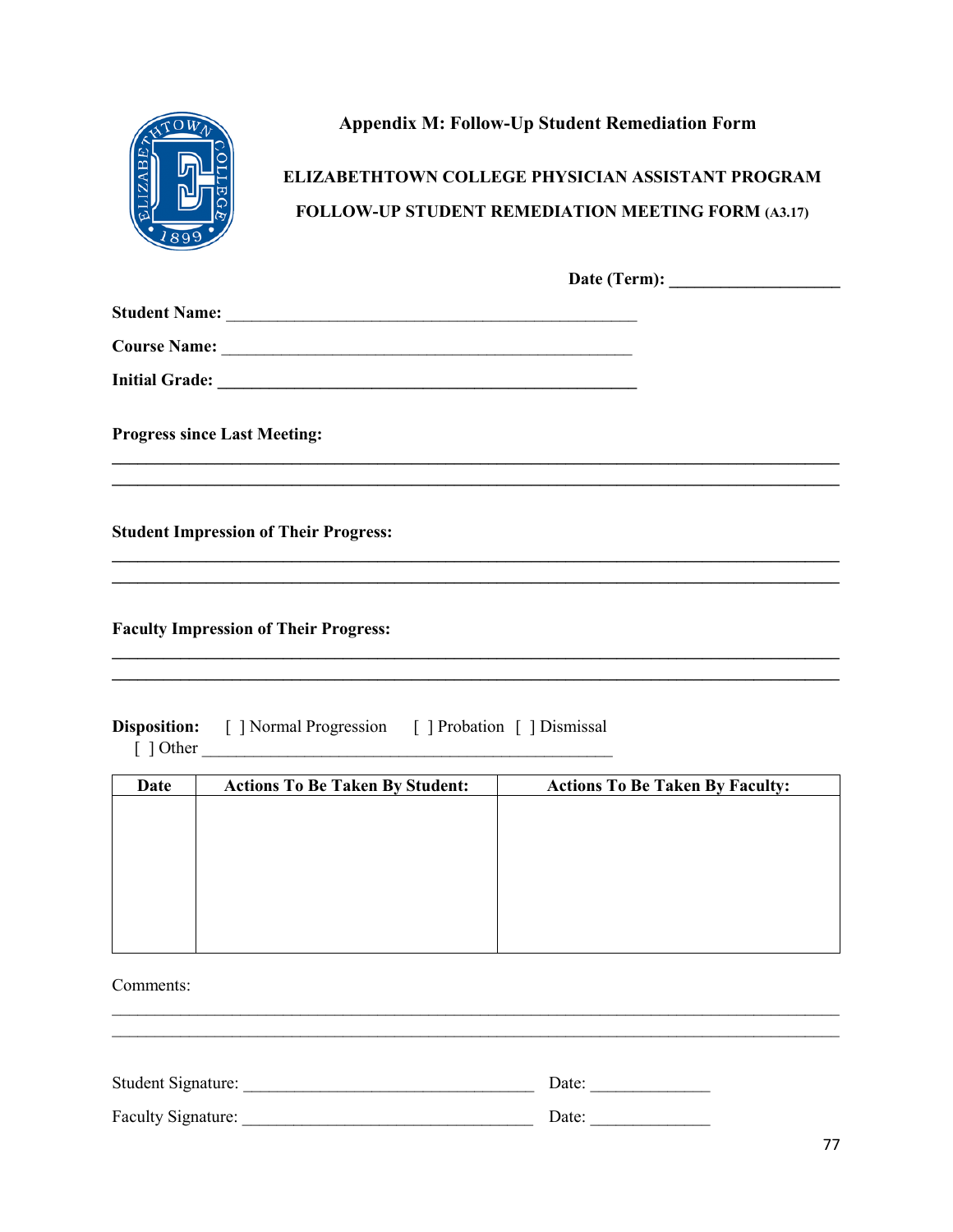### **Appendix N: Grade Appeal Form**

| 89 |
|----|

# **ELIZABETHTOWN COLLEGE PHYSICIAN ASSISTANT PROGRAM**

#### **INITIAL GRADE APPEAL FORM (A3.15g)**

|                                                                                | Date: $\qquad \qquad$                                                                                                                                                                                                                                                                                                  |
|--------------------------------------------------------------------------------|------------------------------------------------------------------------------------------------------------------------------------------------------------------------------------------------------------------------------------------------------------------------------------------------------------------------|
|                                                                                | Student ID:                                                                                                                                                                                                                                                                                                            |
|                                                                                | Students who believe that a course grade is unfair and unjustified must first appeal his/her grade to the<br>course or clinical director, in writing, according to the Elizabethtown College Policy on Grade Appeals.<br>A grade appeal must have a valid basis in order to be brought forward, such as the following: |
| Mathematical error in grade calculation.<br>$1_{\cdot}$<br>$\mathcal{E}$<br>4. | 2. Clerical or technical error in recording the grade (inconsistencies in Canvas and Jayweb).<br>Harsher grading standards applied to one student over other students in the course.<br>Assigned grade was not calculated using the standards stated in the syllabus.                                                  |
|                                                                                |                                                                                                                                                                                                                                                                                                                        |
|                                                                                |                                                                                                                                                                                                                                                                                                                        |
|                                                                                | <b>Course Grade or Assignment Appealed:</b> <u>Course of August 2006</u>                                                                                                                                                                                                                                               |
|                                                                                |                                                                                                                                                                                                                                                                                                                        |
|                                                                                |                                                                                                                                                                                                                                                                                                                        |
|                                                                                |                                                                                                                                                                                                                                                                                                                        |

This meeting may occur face-to-face, over the phone, or virtually. If the instructor determines the need to change the grade, a Change of Grade Form will be filed. The student will be notified of the course instructor's decision within 5 days of this meeting. If student remains unsatisfied with the result of grade appeal discussion with course instructor, he/she should follow the Elizabethtown College Policy surrounding the grade appeal process.

| <b>Instructor Comments</b>                                                                                      |       |  |  |  |  |
|-----------------------------------------------------------------------------------------------------------------|-------|--|--|--|--|
| <b>Result of Appeal:</b> Granted Not Granted                                                                    |       |  |  |  |  |
|                                                                                                                 |       |  |  |  |  |
|                                                                                                                 |       |  |  |  |  |
|                                                                                                                 | Date: |  |  |  |  |
| <b>Instructor Signature:</b><br>the contract of the contract of the contract of the contract of the contract of | Date: |  |  |  |  |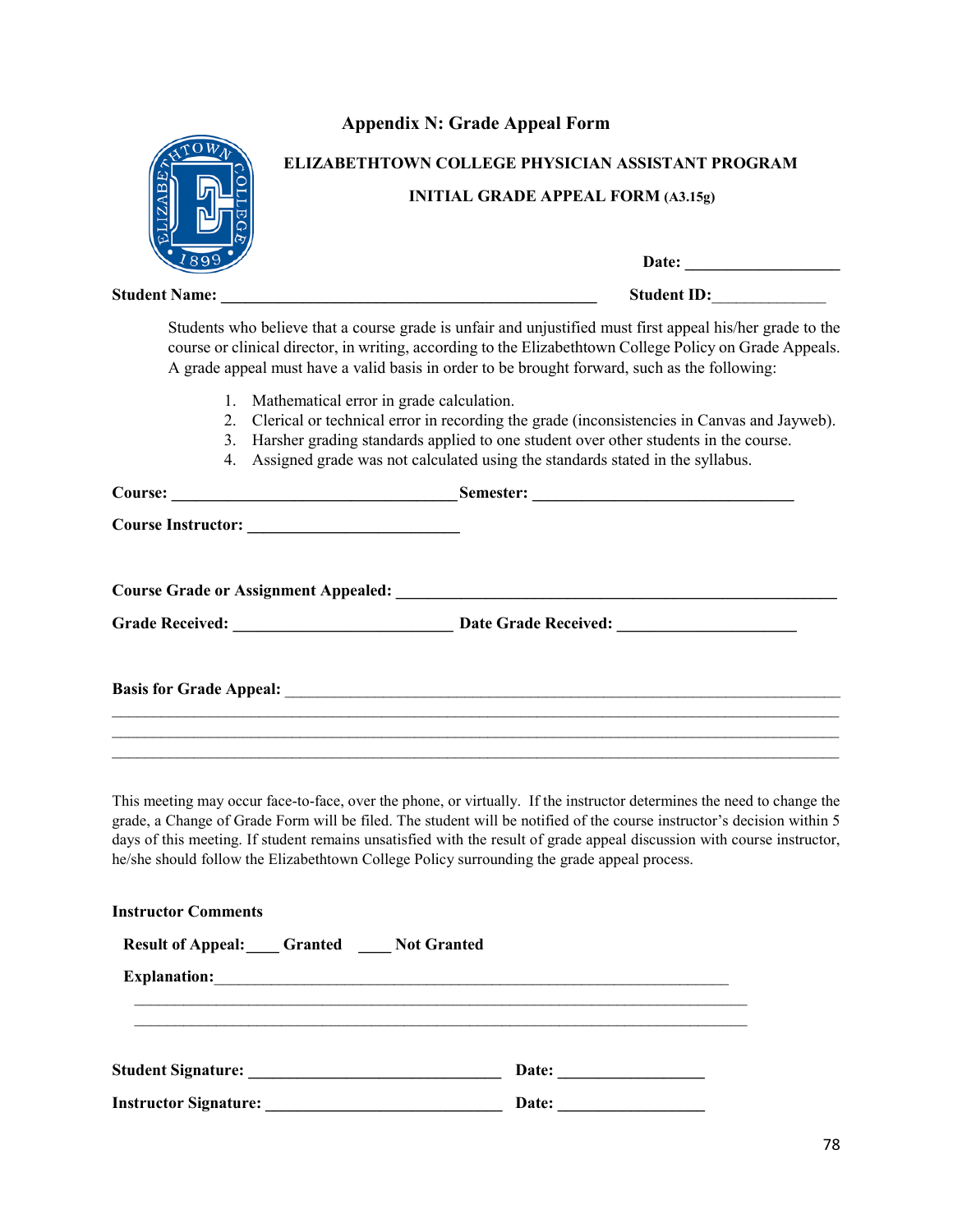#### **Appendix O: Grievance Form**



# **ELIZABETHTOWN COLLEGE PHYSICIAN ASSISTANT PROGRAM STUDENT GRIEVANCE FORM (A3.15g)**

|                      | <b>Date:</b>       |
|----------------------|--------------------|
| <b>Student Name:</b> | <b>Student ID:</b> |

Students have the right to grieve matters related to, but not exclusive to, the following: student-mentor conflicts, student-faculty conflicts, discrimination, grading polices, curriculum complaints, program policies, clinical site concerns, and laboratory safety concerns. Students may *not* grieve assigned grades or disciplinary actions unless unreasonable procedures are alleged. Issues regarding grades are addressed by the specific course instructor, or clinical coordinator. Disciplinary issues are addressed through the Academic and Professional Affairs Committee (APAC). A grievance involving discrimination based on disability is referred to the College policy [Grievance](https://www.etown.edu/offices/disability/Grievance_Procedure.aspx)  [Procedure](https://www.etown.edu/offices/disability/Grievance_Procedure.aspx)

#### **Process for Grievance Resolution.**

- 1. Informal procedure completed without resolution reached between parties.
- 2. Submission of grievance form to program director within 5 business days of unresolved meeting.

 $\_$  ,  $\_$  ,  $\_$  ,  $\_$  ,  $\_$  ,  $\_$  ,  $\_$  ,  $\_$  ,  $\_$  ,  $\_$  ,  $\_$  ,  $\_$  ,  $\_$  ,  $\_$  ,  $\_$  ,  $\_$  ,  $\_$  ,  $\_$  ,  $\_$  ,  $\_$  ,  $\_$  ,  $\_$  ,  $\_$  ,  $\_$  ,  $\_$  ,  $\_$  ,  $\_$  ,  $\_$  ,  $\_$  ,  $\_$  ,  $\_$  ,  $\_$  ,  $\_$  ,  $\_$  ,  $\_$  ,  $\_$  ,  $\_$  ,

**\_\_\_\_\_\_\_\_\_\_\_\_\_\_\_\_\_\_\_\_\_\_\_\_\_\_\_\_\_\_\_\_\_\_\_\_\_\_\_\_\_\_\_\_\_\_\_\_\_\_\_\_\_\_\_\_\_\_\_\_\_\_\_\_\_\_\_\_\_\_\_\_\_\_\_\_\_\_\_\_\_\_\_\_\_\_\_\_\_\_\_\_\_ \_\_\_\_\_\_\_\_\_\_\_\_\_\_\_\_\_\_\_\_\_\_\_\_\_\_\_\_\_\_\_\_\_\_\_\_\_\_\_\_\_\_\_\_\_\_\_\_\_\_\_\_\_\_\_\_\_\_\_\_\_\_\_\_\_\_\_\_\_\_\_\_\_\_\_\_\_\_\_\_\_\_\_\_\_\_\_\_\_\_\_\_\_ \_\_\_\_\_\_\_\_\_\_\_\_\_\_\_\_\_\_\_\_\_\_\_\_\_\_\_\_\_\_\_\_\_\_\_\_\_\_\_\_\_\_\_\_\_\_\_\_\_\_\_\_\_\_\_\_\_\_\_\_\_\_\_\_\_\_\_\_\_\_\_\_\_\_\_\_\_\_\_\_\_\_\_\_\_\_\_\_\_\_\_\_\_**

**\_\_\_\_\_\_\_\_\_\_\_\_\_\_\_\_\_\_\_\_\_\_\_\_\_\_\_\_\_\_\_\_\_\_\_\_\_\_\_\_\_\_\_\_\_\_\_\_\_\_\_\_\_\_\_\_\_\_\_\_\_\_\_\_\_\_\_\_\_\_\_\_\_\_\_\_\_\_\_\_\_\_\_\_\_\_\_\_\_\_\_\_\_ \_\_\_\_\_\_\_\_\_\_\_\_\_\_\_\_\_\_\_\_\_\_\_\_\_\_\_\_\_\_\_\_\_\_\_\_\_\_\_\_\_\_\_\_\_\_\_\_\_\_\_\_\_\_\_\_\_\_\_\_\_\_\_\_\_\_\_\_\_\_\_\_\_\_\_\_\_\_\_\_\_\_\_\_\_\_\_\_\_\_\_\_\_**

**\_\_\_\_\_\_\_\_\_\_\_\_\_\_\_\_\_\_\_\_\_\_\_\_\_\_\_\_\_\_\_\_\_\_\_\_\_\_\_\_\_\_\_\_\_\_\_\_\_\_\_\_\_\_\_\_\_\_\_\_\_\_\_\_\_\_\_\_\_\_\_\_\_\_\_\_\_\_\_\_\_\_\_\_\_\_\_\_\_\_\_\_\_ \_\_\_\_\_\_\_\_\_\_\_\_\_\_\_\_\_\_\_\_\_\_\_\_\_\_\_\_\_\_\_\_\_\_\_\_\_\_\_\_\_\_\_\_\_\_\_\_\_\_\_\_\_\_\_\_\_\_\_\_\_\_\_\_\_\_\_\_\_\_\_\_\_\_\_\_\_\_\_\_\_\_\_\_\_\_\_\_\_\_\_\_\_ \_\_\_\_\_\_\_\_\_\_\_\_\_\_\_\_\_\_\_\_\_\_\_\_\_\_\_\_\_\_\_\_\_\_\_\_\_\_\_\_\_\_\_\_\_\_\_\_\_\_\_\_\_\_\_\_\_\_\_\_\_\_\_\_\_\_\_\_\_\_\_\_\_\_\_\_\_\_\_\_\_\_\_\_\_\_\_\_\_\_\_\_\_**

**\_\_\_\_\_\_\_\_\_\_\_\_\_\_\_\_\_\_\_\_\_\_\_\_\_\_\_\_\_\_\_\_\_\_\_\_\_\_\_\_\_\_\_\_\_\_\_\_\_\_\_\_\_\_\_\_\_\_\_\_\_\_\_\_\_\_\_\_\_\_\_\_\_\_\_\_\_\_\_\_\_\_\_\_\_\_\_\_\_\_\_\_\_**

3. Receipt and review of grievance form by Program Director with resolution to student within 10 business days.

#### Persons involved in Grievance: *Department*

**Nature of Grievance: \_\_\_\_\_\_\_\_\_\_\_\_\_\_\_\_\_\_\_\_\_\_\_\_\_\_\_\_\_\_\_\_\_\_\_\_\_\_\_\_\_\_\_\_\_\_\_\_\_\_\_\_\_\_\_\_\_\_\_\_\_\_\_\_\_\_\_\_\_\_\_\_\_\_**

**Circumstances under which the Grievance took place: \_\_\_\_\_\_\_\_\_\_\_\_\_\_\_\_\_\_\_\_\_\_\_\_\_\_\_\_\_\_\_\_\_\_\_\_\_\_\_\_\_\_\_\_\_\_\_**

Previous efforts made to resolve the problem:

Nature of correction Grievant is seeking:

**Student Signature** \_\_\_\_\_\_\_\_\_\_\_\_\_\_\_\_\_\_\_\_\_\_\_\_\_\_\_\_\_\_\_\_\_\_\_\_\_**Date:** \_\_\_\_\_\_\_\_\_\_\_\_\_\_\_\_\_\_\_\_\_\_\_\_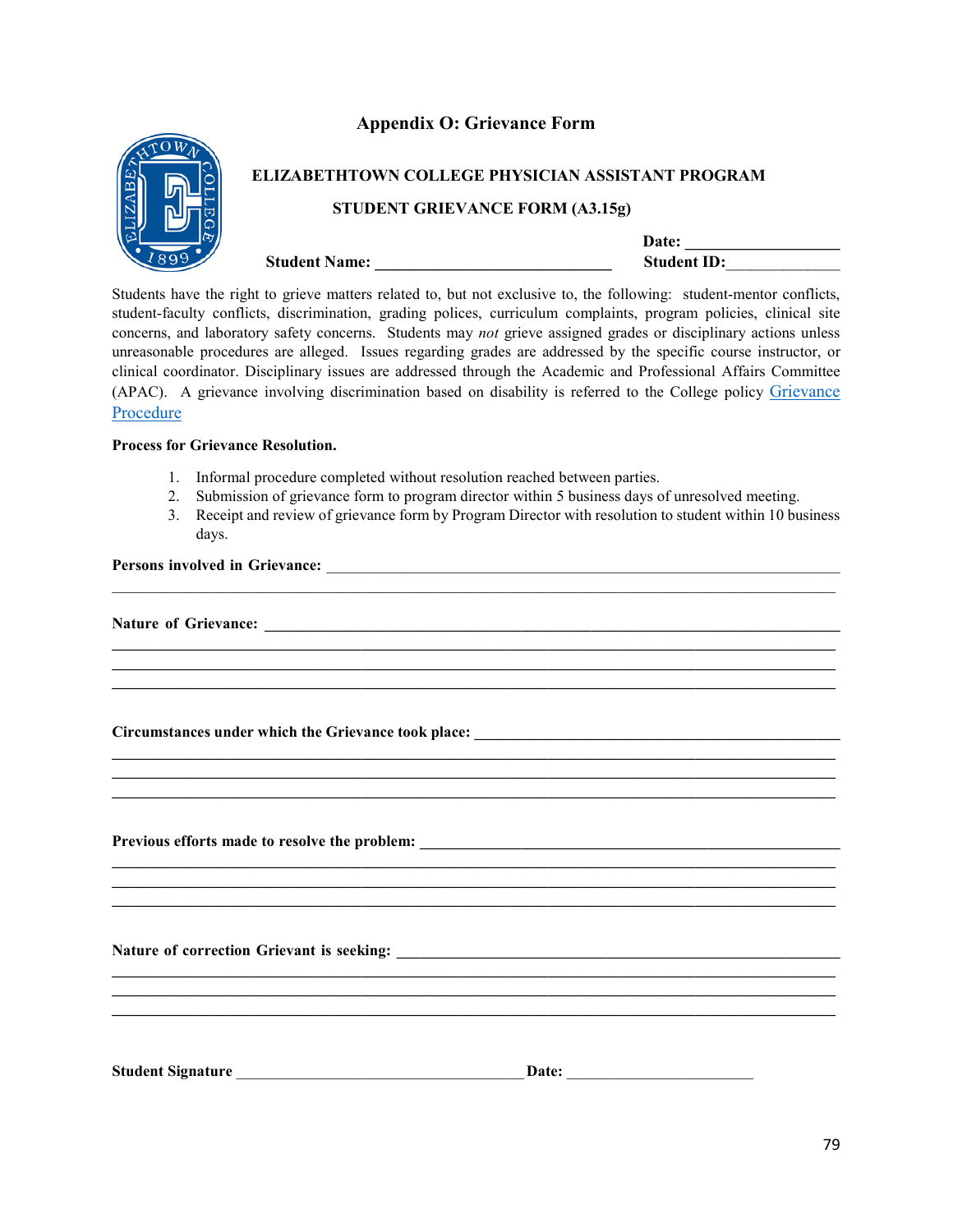

# **Appendix P: HIPAA Acknowledgement Form ELIZABETHTOWN COLLEGE PHYSICIAN ASSISTANT PROGRAM HIPAA TRAINING COMPLETION AND ACKNOWLEDGEMENT FORM**

I acknowledge that I have completed the Health Insurance Portability and Accountability Act (HIPAA) training as required by the Elizabethtown College Physician Assistant Program on  $, 20$ .

I recognize that it is my responsibility to ensure that protected health information I have access to is kept private and confidential.

Furthermore, I understand that I must comply with HIPAA requirements at all times and that failure to abide by HIPAA policies and procedures may result in corrective actions from both the clinical rotation site and Elizabethtown College, including clinical rotation and/or program dismissal

| <b>Student Signature:</b> | <b>Date:</b> |
|---------------------------|--------------|
| <b>Student Name:</b>      |              |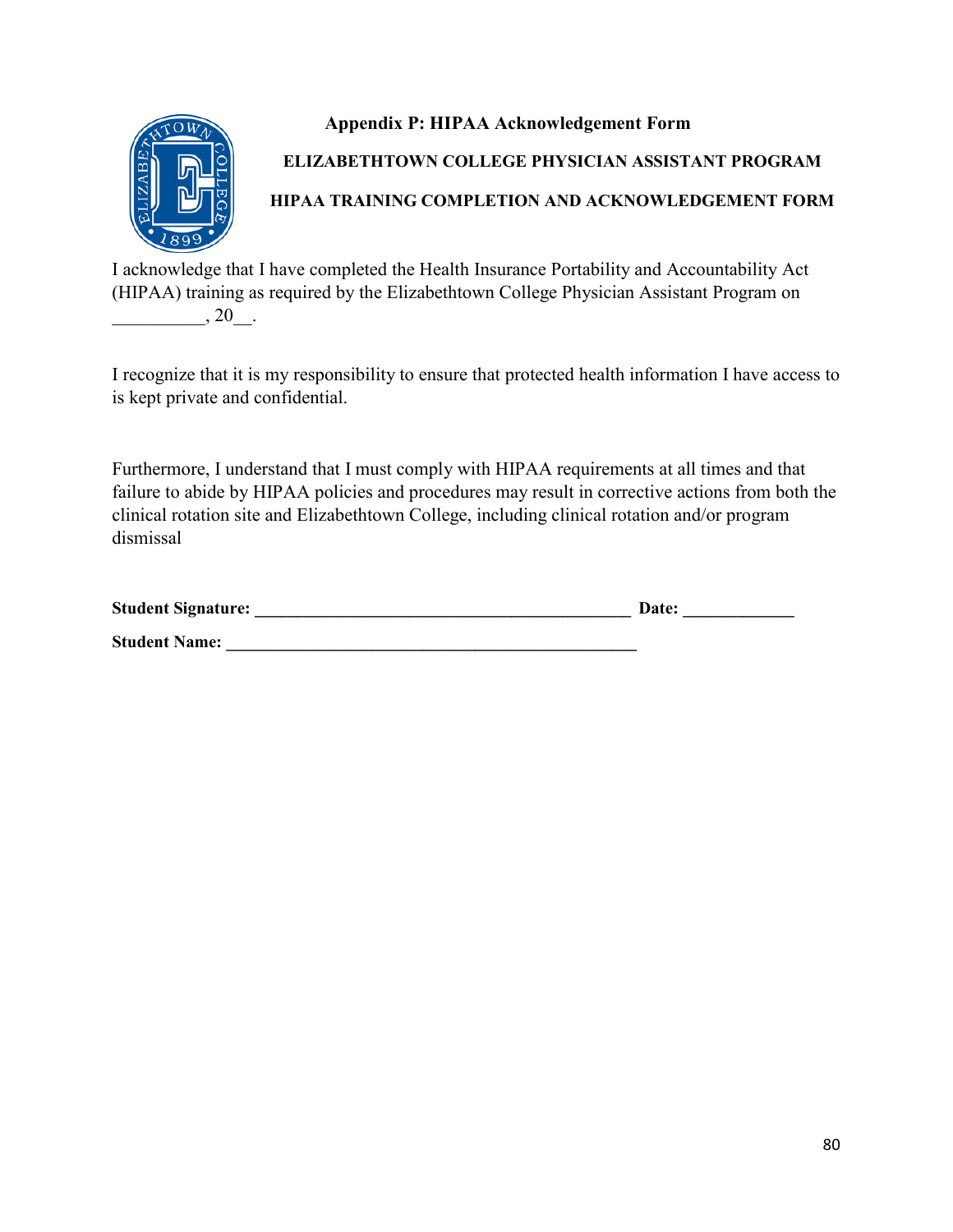

# **Appendix Q: Immunization/Background Release of Information Form ELIZABETHTOWN COLLEGE PHYSICIAN ASSISTANT PROGRAM IMMUNIZATION/BACKGROUND RELEASE OF INFORMATION FORM**

|                      | Date: |
|----------------------|-------|
| <b>Student Name:</b> |       |
| <b>Student ID:</b>   |       |
|                      |       |

| I,                     | $\blacksquare$ , request and authorize                                                                                                                                                                                            |         | to release my Protected |
|------------------------|-----------------------------------------------------------------------------------------------------------------------------------------------------------------------------------------------------------------------------------|---------|-------------------------|
| Health Information to: |                                                                                                                                                                                                                                   |         |                         |
|                        |                                                                                                                                                                                                                                   | Initial |                         |
|                        |                                                                                                                                                                                                                                   | Initial |                         |
|                        |                                                                                                                                                                                                                                   | Initial |                         |
|                        | $\mathbf{1}$ , and the contract of the contract of the contract of the contract of the contract of the contract of the contract of the contract of the contract of the contract of the contract of the contract of the contract o | Initial | Date                    |
|                        |                                                                                                                                                                                                                                   | Initial | Date                    |
|                        |                                                                                                                                                                                                                                   | Initial | Date                    |
|                        |                                                                                                                                                                                                                                   | Initial | Date                    |
|                        | <u> 1980 - Johann John Stein, markin fan de Amerikaansk kommunister op de Amerikaansk kommunister op de Amerikaans</u>                                                                                                            | Initial | Date                    |

Information is to be released by  $\lceil \cdot \rceil$  mail  $\lceil \cdot \rceil$  fax  $\lceil \cdot \rceil$  email

Information to be released:

- [ ] Tuberculosis Screening
- [ ] Hepatitis B Series Immunization Documentation or Titers
- [ ] Measles, Mumps, Rubella Immunization Documentation or Titers
- [ ] Varicella Immunization Documentation or Titers
- [ ] Tetanus/Diptheria/Pertussis (Tdap) Immunization Documentation
- [ ] Influenza Immunization Documentation
- [ ] Polio Immunization Documentation
- [ ] Meningitis Immunization Documentation
- [ ] Drug and Alcohol Screen Results
- [ ] Child Abuse Clearances
- [ ] Background Checks

#### **Student Signature** \_\_\_\_\_\_\_\_\_\_\_\_\_\_\_\_\_\_\_\_\_\_\_\_\_\_\_\_\_\_\_\_\_\_\_\_\_\_\_\_\_\_\_\_\_\_ **Date:**\_\_\_\_\_\_\_\_\_\_\_\_\_\_\_\_\_\_\_\_\_\_\_\_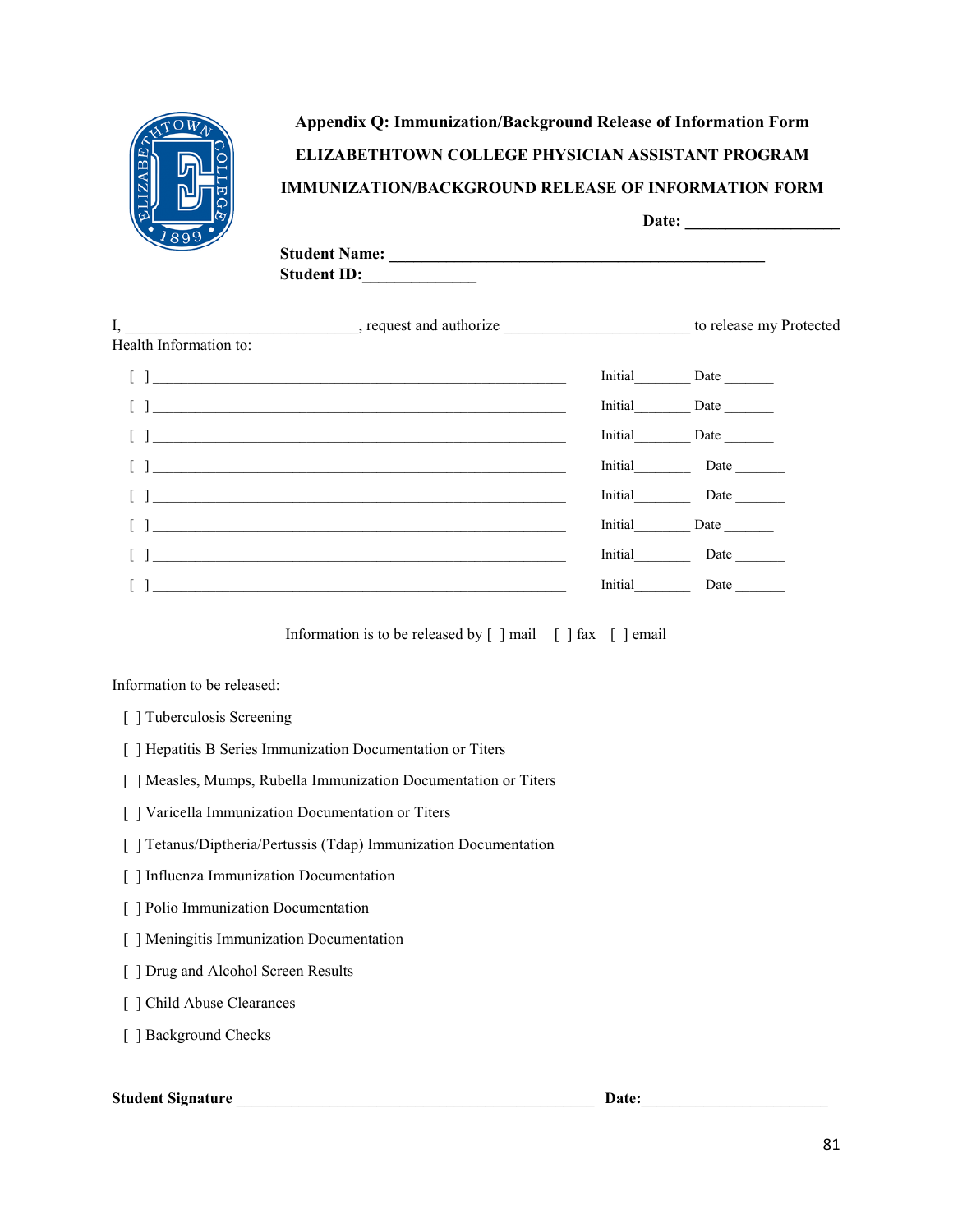|                            | <b>Appendix R: Inclement Weather Form</b>                                                                                                                                                                                      |
|----------------------------|--------------------------------------------------------------------------------------------------------------------------------------------------------------------------------------------------------------------------------|
|                            | ELIZABETHTOWN COLLEGE PHYSICIAN ASSISTANT PROGRAM<br><b>INCLEMENT WEATHER FORM</b>                                                                                                                                             |
|                            | Date: the contract of the contract of the contract of the contract of the contract of the contract of the contract of the contract of the contract of the contract of the contract of the contract of the contract of the cont |
|                            |                                                                                                                                                                                                                                |
| <b>Scheduled Rotation:</b> |                                                                                                                                                                                                                                |
| <b>Rotation Location:</b>  |                                                                                                                                                                                                                                |

#### **Process for Notification to School of Inclement Weather Absence:**

- 1. Notification of Preceptor regarding absence.
- 2. Submission of inclement weather form to Clinical Coordinator.

Policy. In the event of school closure due to weather emergencies or other unforeseen circumstances, there will be no on-campus classes held. Any canceled or missed classes may be rescheduled and coursework made up at another time. If the clinical site or office remains open and students can arrive to their site safely, it is expected that they attend. If for any circumstance the student is unable to safely report to their clinical site, the Clinical Coordinator and Preceptor should be notified immediately and the Inclement Weather Form should be submitted.

#### **Please complete the following information surrounding Inclement Weather**

|    | FULL DAY MORNING AFTERNOON MODIFIED HOURS<br>Absence:                                                      |
|----|------------------------------------------------------------------------------------------------------------|
| 2. | Inclement Weather: RAIN FLOODING SNOW ICE TORNADO HURRICANE                                                |
| 3. | Elizabethtown College Closure: YES NO                                                                      |
| 4. | Elizabethtown College Delay: YES NO                                                                        |
| 5. | Rotation Site Closure: YES NO MODIFIED HOURS                                                               |
| 6. | Commute to Rotation Site: On-site housing $\leq 10$ minutes 10-30 minutes<br>$30-60$ minutes $>60$ minutes |
|    | 7. Preceptor Notification of Absence: YES NO                                                               |
|    | 8. Preceptor Directed Absence: YES NO                                                                      |
|    | 9. Preceptor Attendance Despite Weather: YES NO                                                            |
|    |                                                                                                            |
|    | Clinical Coordinator Signature: New York Clinical Coordinator Signature:<br>Date:                          |
|    | Action Taken: ________Excused _______Unexcused ______Further Evaluation Needed                             |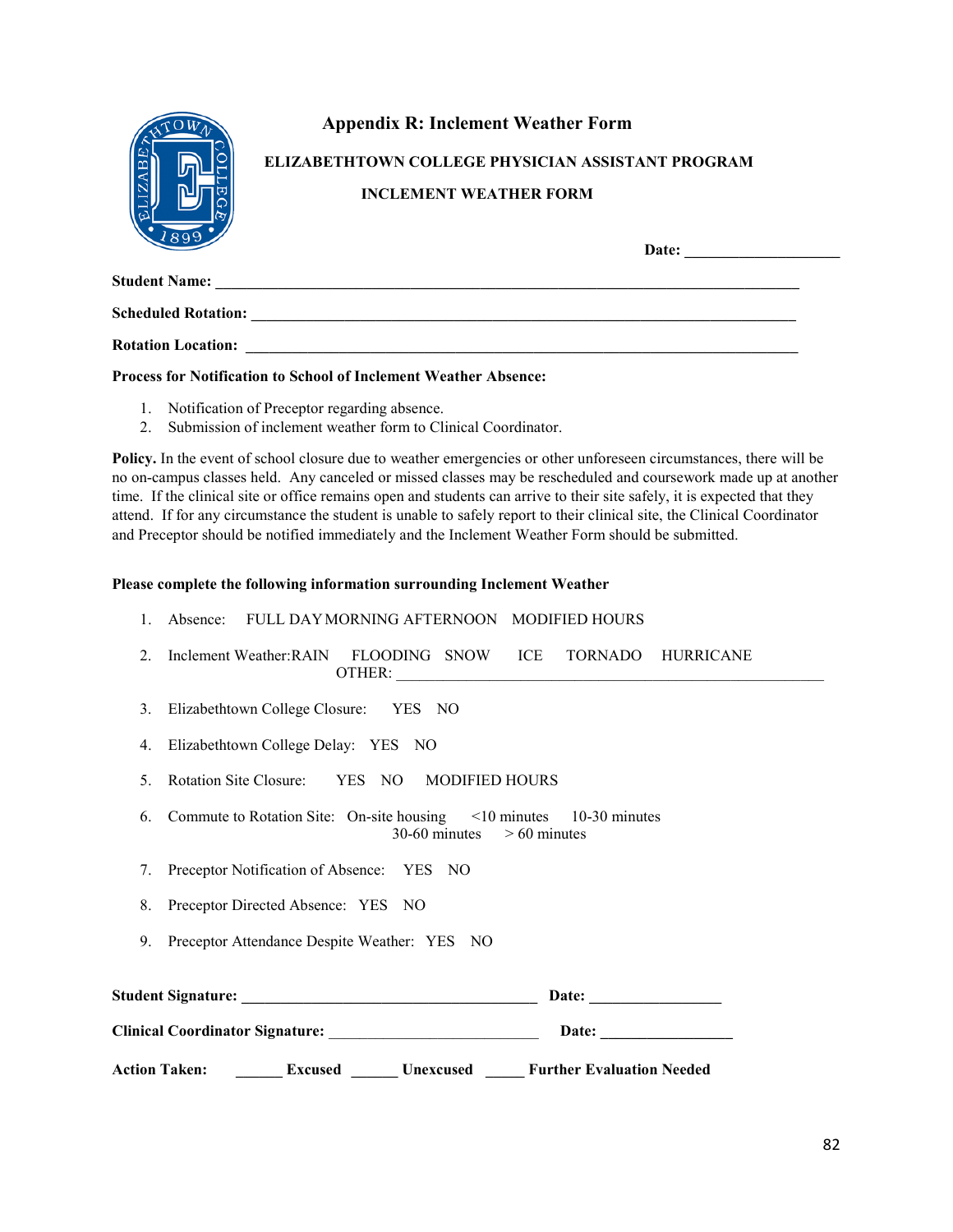

# **Appendix S: Individualized Plan for Completion of Research ELIZABETHTOWN COLLEGE PHYSICIAN ASSISTANT PROGRAM INDIVIDUALIZED PLAN FOR COMPLETION OF RESEARCH**

#### **Student Name: \_\_\_\_\_\_\_\_\_\_\_\_\_\_\_\_\_\_\_\_\_\_\_\_\_\_\_\_\_\_**

Throughout the clinical year, students will be given time to work independently towards the completion of their research and community service project. Prior to receiving approval to work off campus or in a remote location during these days, students must complete the individualized plan for completion of research form and receive confirmation of approval from their Master's Project Advisor.

## **Project Topic: \_\_\_\_\_\_\_\_\_\_\_\_\_\_\_\_\_\_\_\_\_\_\_\_\_\_\_\_\_\_\_\_\_\_\_\_\_\_\_\_\_\_\_\_\_\_\_\_\_\_\_\_\_\_\_\_\_\_\_\_\_\_\_\_\_\_\_\_\_\_\_\_\_\_\_\_\_\_\_\_**

### **Community Service Component: \_\_\_\_\_\_\_\_\_\_\_\_\_\_\_\_\_\_\_\_\_\_\_\_\_\_\_\_\_\_\_\_\_\_\_\_\_\_\_\_\_\_\_\_\_\_\_\_\_\_\_\_\_\_\_\_\_\_\_\_\_\_\_\_**

### **Supervisor: \_\_\_\_\_\_\_\_\_\_\_\_\_\_\_\_\_\_\_\_\_\_\_\_\_\_\_\_\_\_\_\_\_\_\_\_\_\_\_\_\_\_\_\_\_\_\_\_\_\_\_\_\_\_\_\_\_\_\_\_\_\_\_\_\_\_\_\_\_\_\_\_\_\_\_\_\_\_\_\_\_\_**

| Monday | Tuesday | Wednesday | Thursday           | Friday | <b>Saturday</b> | <b>Sunday</b> |
|--------|---------|-----------|--------------------|--------|-----------------|---------------|
| AM     | AM      | AM        | AM                 | AM     | AM              | AM            |
|        |         |           |                    |        |                 |               |
|        |         |           |                    |        |                 |               |
|        |         |           |                    |        |                 |               |
|        |         |           |                    |        |                 |               |
|        |         |           |                    |        |                 |               |
|        |         |           | <b>LUNCH/BREAK</b> |        |                 |               |
| PM     | PM      | PM        | PM                 | PM     | PM              | PM            |
|        |         |           |                    |        |                 |               |
|        |         |           |                    |        |                 |               |
|        |         |           |                    |        |                 |               |
|        |         |           |                    |        |                 |               |
|        |         |           |                    |        |                 |               |
|        |         |           |                    |        |                 |               |

#### **Student Directed Research Objectives for the Week:**

- 1.
- 2.
- 3.

#### **Measures to Evaluate Progress: \_\_\_\_\_\_\_\_\_\_\_\_\_\_\_\_\_\_\_\_\_\_\_\_\_\_\_\_\_\_\_\_\_\_\_\_\_\_\_\_\_\_\_\_\_\_\_\_\_\_\_\_\_\_\_\_\_\_\_\_\_\_\_\_\_\_**

**Student Signature: \_\_\_\_\_\_\_\_\_\_\_\_\_\_\_\_\_\_\_\_\_\_\_\_\_\_\_\_\_\_\_\_\_\_\_\_\_\_\_\_\_\_\_ Date: \_\_\_\_\_\_\_\_\_\_\_\_\_\_\_\_\_\_\_**

**\_\_\_\_\_\_\_\_\_\_\_\_\_\_\_\_\_\_\_\_\_\_\_\_\_\_\_\_\_\_\_\_\_\_\_\_\_\_\_\_\_\_\_\_\_\_\_\_\_\_\_\_\_\_\_\_\_\_\_\_\_\_\_\_\_\_\_\_\_\_\_\_\_\_\_\_\_\_\_\_\_\_\_\_\_\_\_\_\_\_\_\_\_ \_\_\_\_\_\_\_\_\_\_\_\_\_\_\_\_\_\_\_\_\_\_\_\_\_\_\_\_\_\_\_\_\_\_\_\_\_\_\_\_\_\_\_\_\_\_\_\_\_\_\_\_\_\_\_\_\_\_\_\_\_\_\_\_\_\_\_\_\_\_\_\_\_\_\_\_\_\_\_\_\_\_\_\_\_\_\_\_\_\_\_\_\_**

**Advisor Signature: \_\_\_\_\_\_\_\_\_\_\_\_\_\_\_\_\_\_\_\_\_\_\_\_\_\_\_\_\_\_\_\_\_\_\_\_\_\_\_\_\_\_\_ Date: \_\_\_\_\_\_\_\_\_\_\_\_\_\_\_\_\_\_\_\_**

Plan approved

\_\_\_\_ Plan approved with modifications: \_\_\_\_\_\_\_\_\_\_\_\_\_\_\_\_\_\_\_\_\_\_\_\_\_\_\_\_\_\_\_\_\_\_\_\_\_\_\_\_\_\_\_\_\_\_\_\_\_\_

Plan denied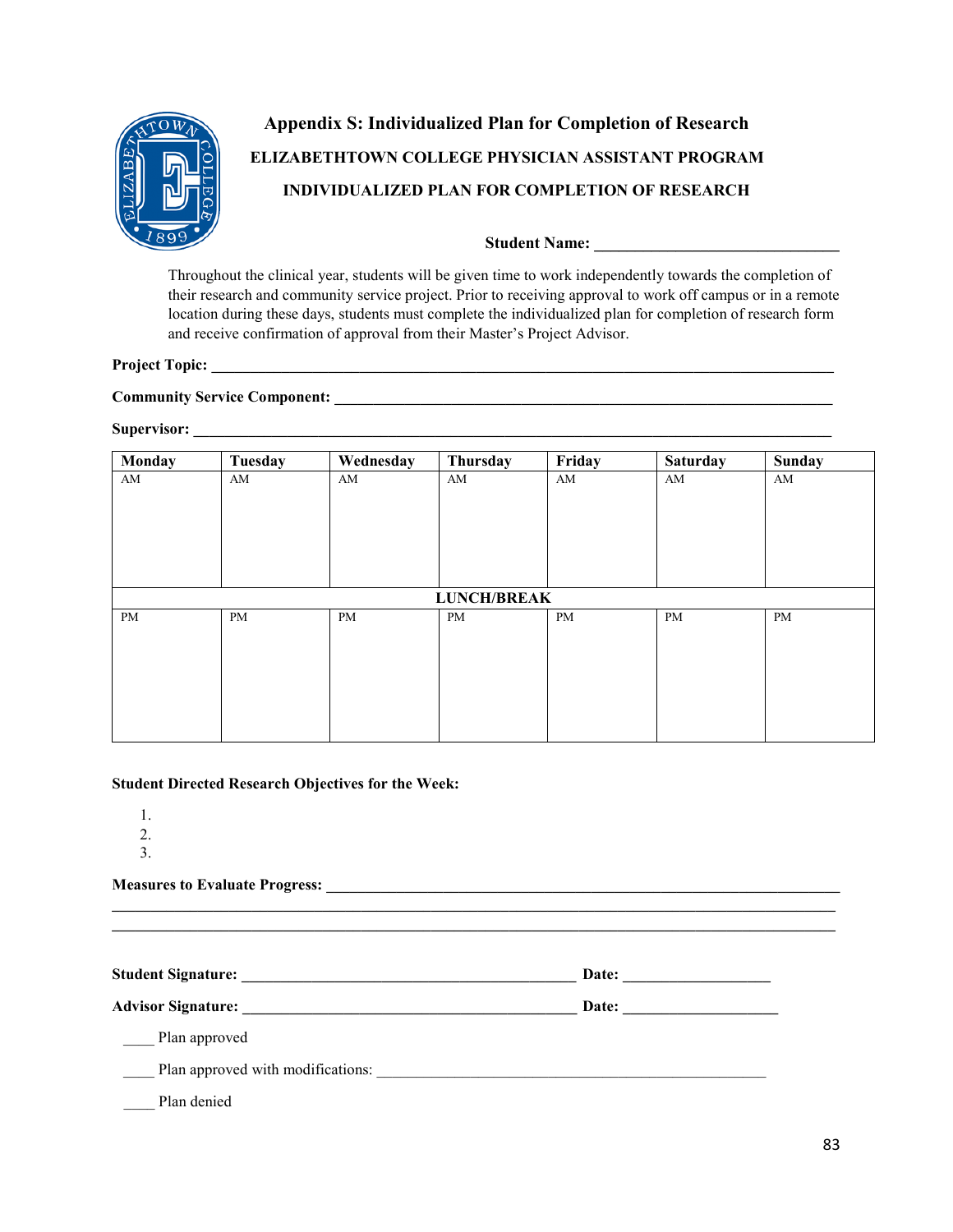

# **Appendix T: Individualized Remediation Plan-Academic ELIZABETHTOWN COLLEGE PHYSICIAN ASSISTANT PROGRAM CONTRACT FOR CLINICAL YEAR STUDENT INDIVIDUALIZED REMEDIATION PLAN—ACADEMIC (A3.17) Date: \_\_\_\_\_\_\_\_\_\_\_\_\_\_**

Dear \*\*\*,

This letter serves to convey the findings and recommendations of the Elizabethtown College Physician Assistant Academic and Professional Affairs Committee (APAC). You were referred to APAC due to Academic Performance concerns as detailed below:

\*\*\*

The APAC has met and developed an individualizes remediation plan that we believe will enhance your academic performance and success as a Physician Assistant student at Elizabethtown College

Recommendations for academic remediation include:

- [ ] individual review of deficiencies
- [ ] critical evaluation of learning objectives
- [ ] completion of research assignment
- [] completion of literature review
- [ ] topic review with academic advisor or course instructor
- [ ] self-reflection
- [ ] successfully obtain a passing score on written assignment within one additional attempt
- [ ] successfully obtain a passing score on written retest within one additional attempt
- [ ] successfully obtain a passing score on OSCE retest within two additional attempts
- [] successfully obtain a passing score on directed practical retest within two additional attempts
- [ ] repeat clinical rotation
- $\lceil$  dther  $\lceil$

#### Sincerely,

\*\*\*

This letter will be held in your program file, however, it will not appear on your official transcripts in any manner. Your signature below indicates your acceptance of these terms.

Student Signature **Date Date Date Date**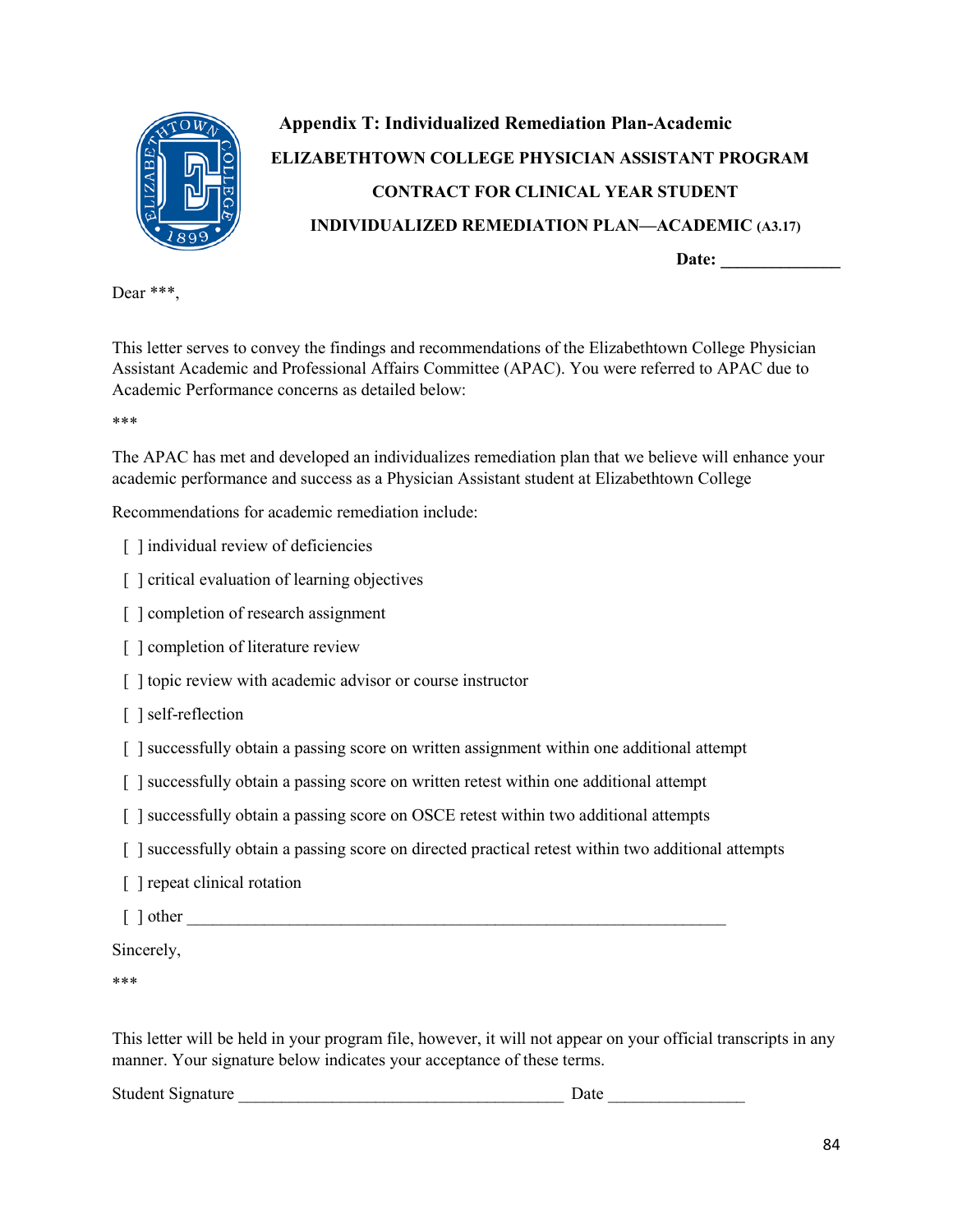

# **Appendix U: Individualized Remediation Plan-Professionalism ELIZABETHTOWN COLLEGE PHYSICIAN ASSISTANT PROGRAM CONTRACT FOR CLINICAL YEAR STUDENT INDIVIDUALIZED REMEDIATION PLAN—PROFESSIONALISM (A3.17) Date: \_\_\_\_\_\_\_\_\_\_\_\_\_\_**

Dear \*\*\*,

This letter serves to convey the findings and recommendations of the Elizabethtown College Physician Assistant Program Academic and Professional Affairs Committee (APAC). You were referred to the APAC for violation of the Physician Assistant Program \*\*\* Policy as detailed below:

\*\*\*

The actions taken of \*\*\* constitutes not only an egregious violation of the \*\*\* policy of the Physician Assistant Program, but is also a violation of professional medical norms and potentially a violation of state and/or federal laws.

The APAC has met and decided that, while dismissal from the Physician Assistant program is a potential response to such an egregious violation and supported by the Program's policy, a less severe consequence is warranted given that this is the first such violation. It **must** be noted that **any** additional violations of program polices, professional norms or HIPAA will result in **immediate dismissal from the PA Program.** 

The consequences for the current violation include:

- [ ] failure of the rotation on which the violation occurred
- [ ] delay in graduation due to necessity to make up clinical time missed surrounding incident
- $\lceil$  ] written assignment
- [ ] review of HIPAA and privacy policies
- [] written letter of apology
- [ ] presentation of professionalism expectations and norms in medical practice to APAC on
	- at followed by questions/observations from the committee

This letter will be held in your student file indefinitely and referenced in the event future employers ask specifically about disciplinary actions which occurred while you were in PA school.

Sincerely,

\*\*\*

Your signature below indicates your acceptance of these terms. **Additional violations of program policies, professional norms, or HIPAA violations will result in immediate dismissal from the PA program.**

Student Signature **Example 2018** Date **Date**  $\overline{a}$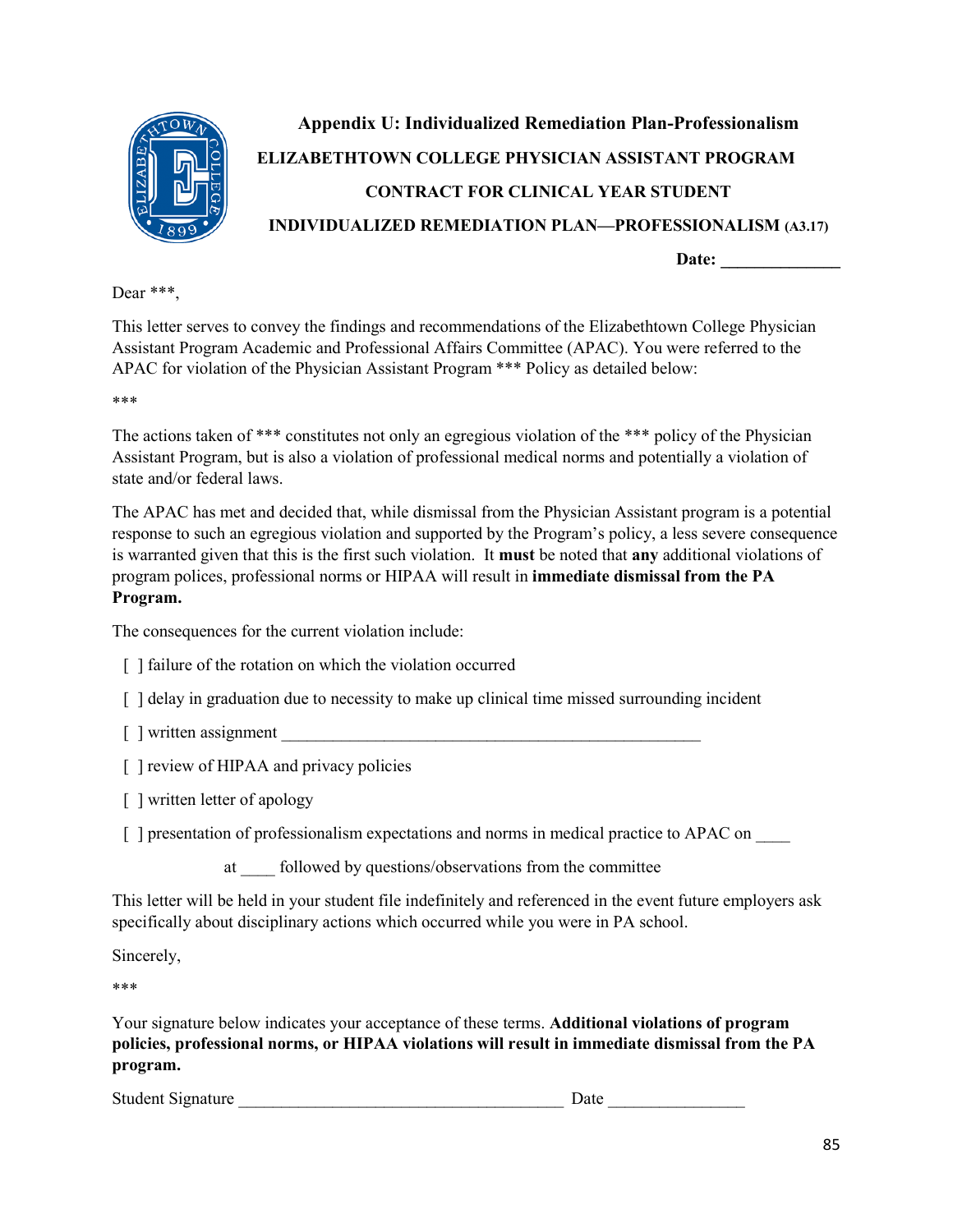

 **Appendix V: Infection Control and Prevention Form ELIZABETHTOWN COLLEGE PHYSICIAN ASSISTANT PROGRAM INFECTION CONTROL & PREVENTION ACKNOWLEDGEMENT FORM**

I acknowledge that I have received and reviewed the infection control and prevention policy for the Elizabethtown College PA Program.

- [ ] Hand hygiene
- [ ] Safe injection practices
- [ ] Use of personal protective equipment (PPE)
- [ ] Respiratory hygiene
- [ ] Safe handling of specimens, equipment, and potentially contaminated surfaces
- [ ] OSHA training
- [ ] Blood-borne pathogen exposure training
- [ ] Communicable disease exposure training
- [ ] COVID-19 exposure training
- [ ] Chemical hazard exposure training

I have completed the above trainings as required by the Elizabethtown College Physician Assistant Program on \_\_\_\_\_\_\_\_\_\_\_, 20\_\_\_.

I recognize that it is my responsibility to ensure that proper infection control and prevention strategies are applied during all patient encounters.

Furthermore, I understand that I must comply with the above Infection Control & Prevention practice requirements at all times and that failure to abide by HIPAA policies and procedures may result in corrective actions from both the clinical rotation site and Elizabethtown College, including clinical rotation and/or program dismissal

| <b>Student Signature:</b> | Date: |
|---------------------------|-------|
| <b>Student Name:</b>      |       |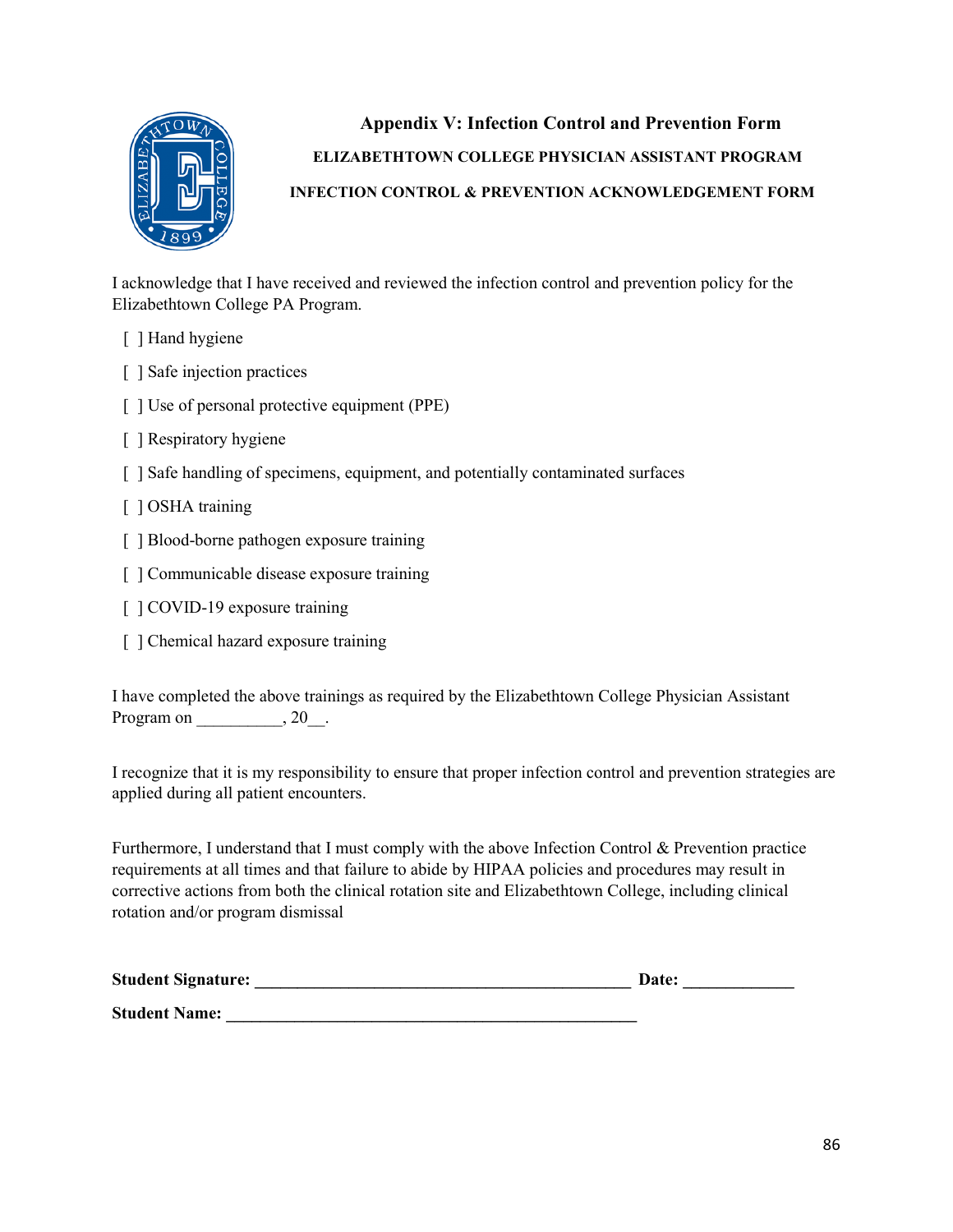|                                |                                                                                                                                  | <b>Appendix W: Initial Academic Student Remediation Form</b><br>ELIZABETHTOWN COLLEGE PHYSICIAN ASSISTANT PROGRAM<br><b>INITIAL STUDENT REMEDIATION MEETING FORM (A3.15c, A3.17d)</b> |
|--------------------------------|----------------------------------------------------------------------------------------------------------------------------------|---------------------------------------------------------------------------------------------------------------------------------------------------------------------------------------|
|                                |                                                                                                                                  |                                                                                                                                                                                       |
|                                |                                                                                                                                  |                                                                                                                                                                                       |
|                                |                                                                                                                                  |                                                                                                                                                                                       |
|                                |                                                                                                                                  |                                                                                                                                                                                       |
| <b>Reason for Remediation:</b> |                                                                                                                                  |                                                                                                                                                                                       |
|                                |                                                                                                                                  |                                                                                                                                                                                       |
|                                | <b>Student Impression of Cause of Performance:</b>                                                                               |                                                                                                                                                                                       |
|                                |                                                                                                                                  |                                                                                                                                                                                       |
|                                | <b>Faculty Impression of Cause of Performance:</b><br><b>Disposition:</b> [ ] Academic Support [ ] Counseling Services [ ] Tutor |                                                                                                                                                                                       |
|                                |                                                                                                                                  |                                                                                                                                                                                       |
| <b>Date</b>                    | <b>Actions To Be Taken By Student:</b>                                                                                           | <b>Actions To Be Taken By Faculty:</b>                                                                                                                                                |
|                                |                                                                                                                                  |                                                                                                                                                                                       |
|                                |                                                                                                                                  |                                                                                                                                                                                       |
|                                |                                                                                                                                  |                                                                                                                                                                                       |
|                                |                                                                                                                                  |                                                                                                                                                                                       |
|                                |                                                                                                                                  |                                                                                                                                                                                       |
| Comments:                      | Follow-up Date:                                                                                                                  |                                                                                                                                                                                       |
|                                |                                                                                                                                  |                                                                                                                                                                                       |
|                                |                                                                                                                                  |                                                                                                                                                                                       |
|                                |                                                                                                                                  | Date: $\qquad \qquad$<br>Date: $\qquad \qquad$                                                                                                                                        |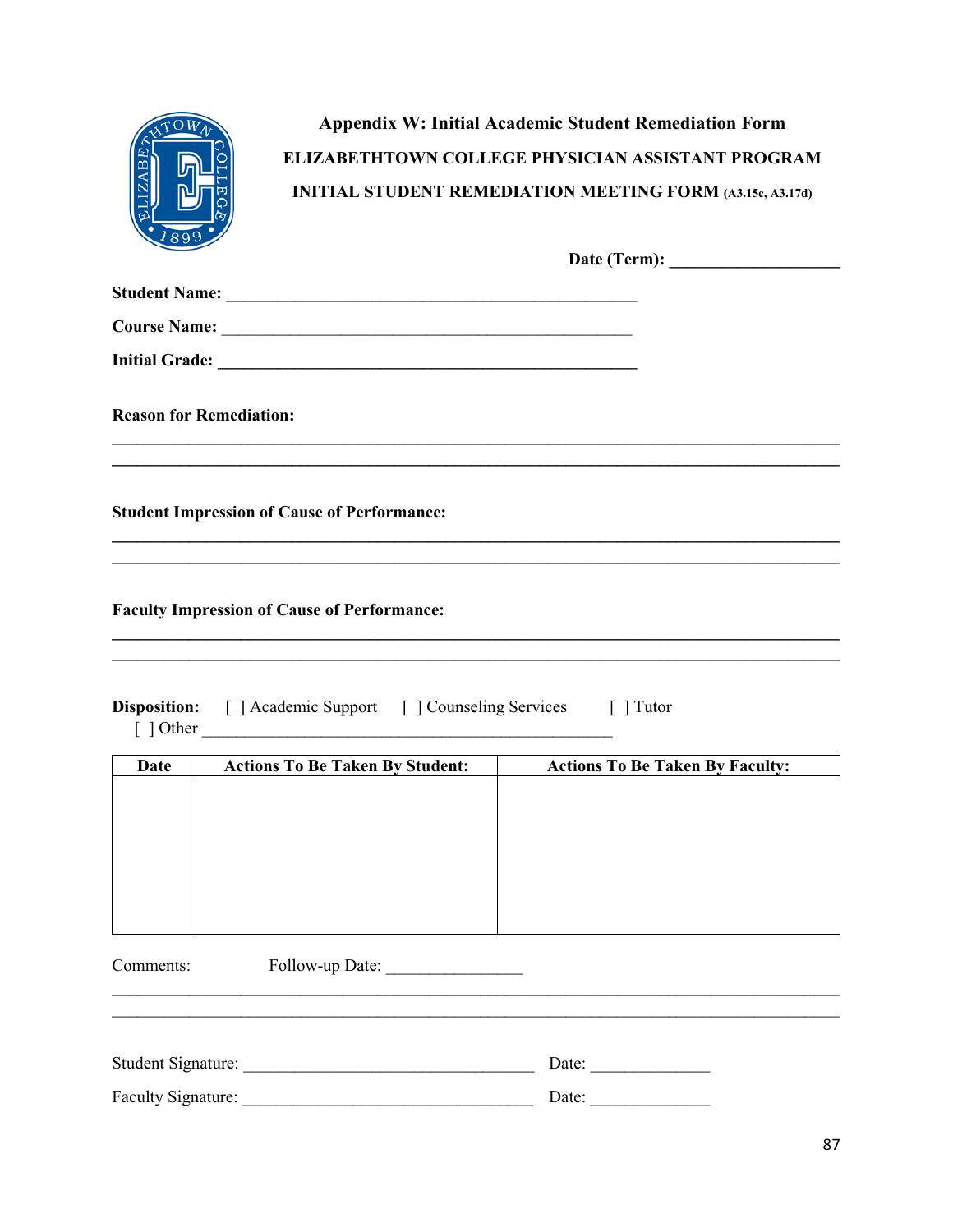| 899                            | <b>Appendix X: Initial Professionalism Concern Remediation Form</b><br><b>ELIZABETHTOWN COLLEGE PHYSICIAN ASSISTANT PROGRAM</b><br><b>PROFESSIONALISM REMEDIATION INITIAL MEETING FORM</b><br>(A3.15c, A3.17d)<br>Date (Term): $\qquad \qquad$ |
|--------------------------------|------------------------------------------------------------------------------------------------------------------------------------------------------------------------------------------------------------------------------------------------|
|                                |                                                                                                                                                                                                                                                |
|                                |                                                                                                                                                                                                                                                |
| <b>Reason for Remediation:</b> |                                                                                                                                                                                                                                                |
|                                | <b>Student Impression of Cause of Their Performance:</b>                                                                                                                                                                                       |
|                                | <b>Faculty Impression of Cause of Their Performance:</b>                                                                                                                                                                                       |
|                                | Disposition: [ ] Academic Support [ ] Counseling Services [ ] Conduct Board<br>$[$ ] Other                                                                                                                                                     |

| Date | <b>Actions To Be Taken By Student:</b> | <b>Actions To Be Taken By Faculty:</b> |
|------|----------------------------------------|----------------------------------------|
|      |                                        |                                        |
|      |                                        |                                        |
|      |                                        |                                        |
|      |                                        |                                        |
|      |                                        |                                        |
|      |                                        |                                        |
|      |                                        |                                        |
|      |                                        |                                        |

| Comments:                 | Follow-Up Date: |       |
|---------------------------|-----------------|-------|
|                           |                 |       |
| <b>Student Signature:</b> |                 | Date: |
| <b>Faculty Signature:</b> |                 | Date: |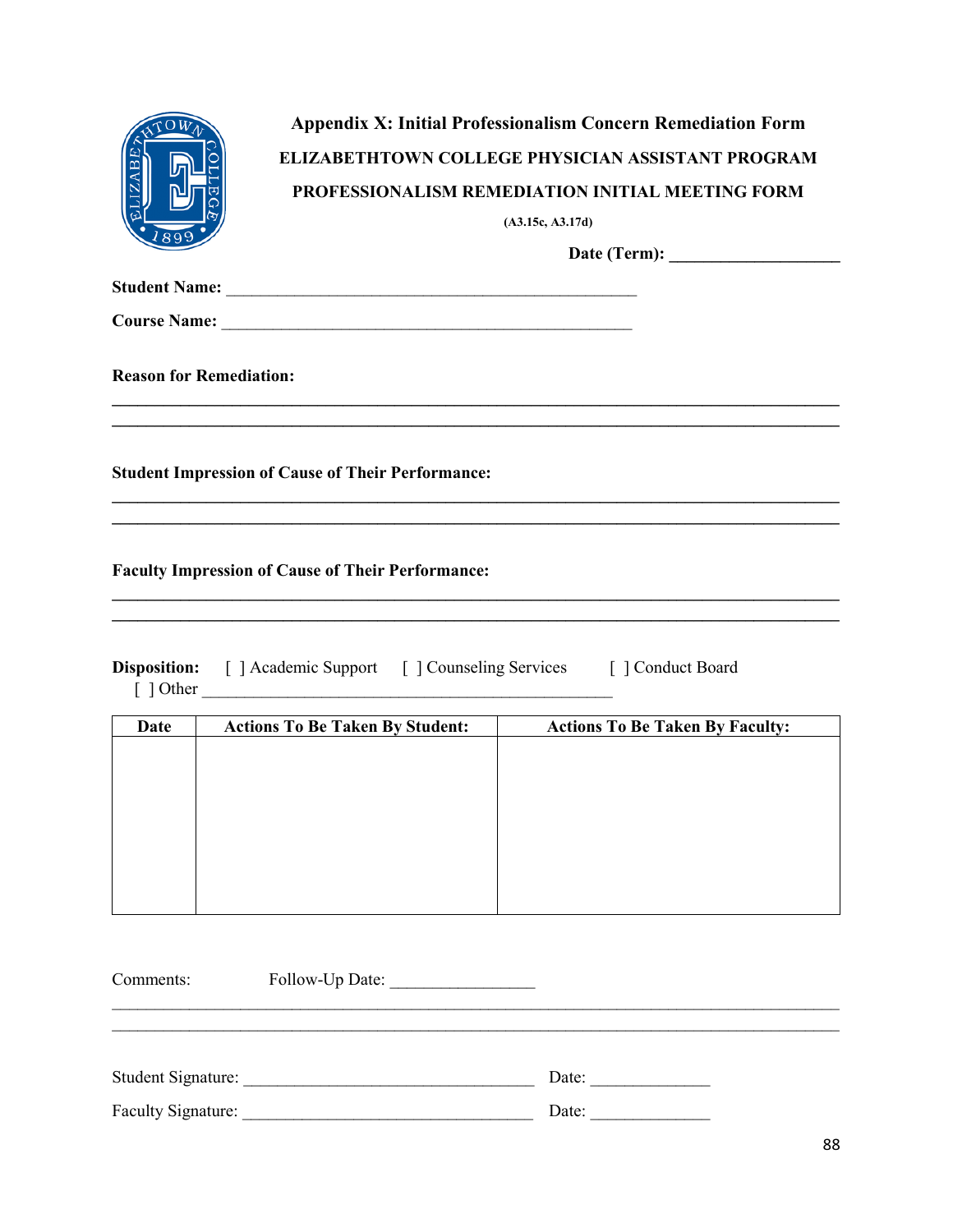

**Appendix Y: Medical Information Disclosure Authorization** 

**ELIZABETHTOWN COLLEGE PHYSICIAN ASSISTANT PROGRAM (A3.19)**

**Student Name: \_\_\_\_\_\_\_\_\_\_\_\_\_\_\_\_\_\_\_\_\_\_\_\_\_\_\_\_\_\_\_\_\_\_\_\_\_\_\_\_\_\_\_ Date of Birth: \_\_\_\_\_\_\_\_\_\_\_\_**

As a student enrolled in the Elizabethtown College Physician Assistant Program required to complete supervised clinical practice experiences in various healthcare settings, I hereby grant permission to and authorize Elizabethtown College, through its Physician Assistant Program faculty and staff, to maintain and provide copies of the following to clinical placement facilities at which I will, or may, be placed:

Limited drug screens \_\_\_\_\_ Immunizations \_\_\_\_\_ Vaccinations Titers

I authorize the above information to be released for purposes related to my studies and academic progression at Elizabethtown College. This authorization is valid until my graduation date. This form may be photocopied and validated as the original.

My signature below indicates that I have read, understand fully, and agree to all terms noted above.

| Student Signature:   |  |
|----------------------|--|
| <b>Printed Name:</b> |  |
| Date Signed:         |  |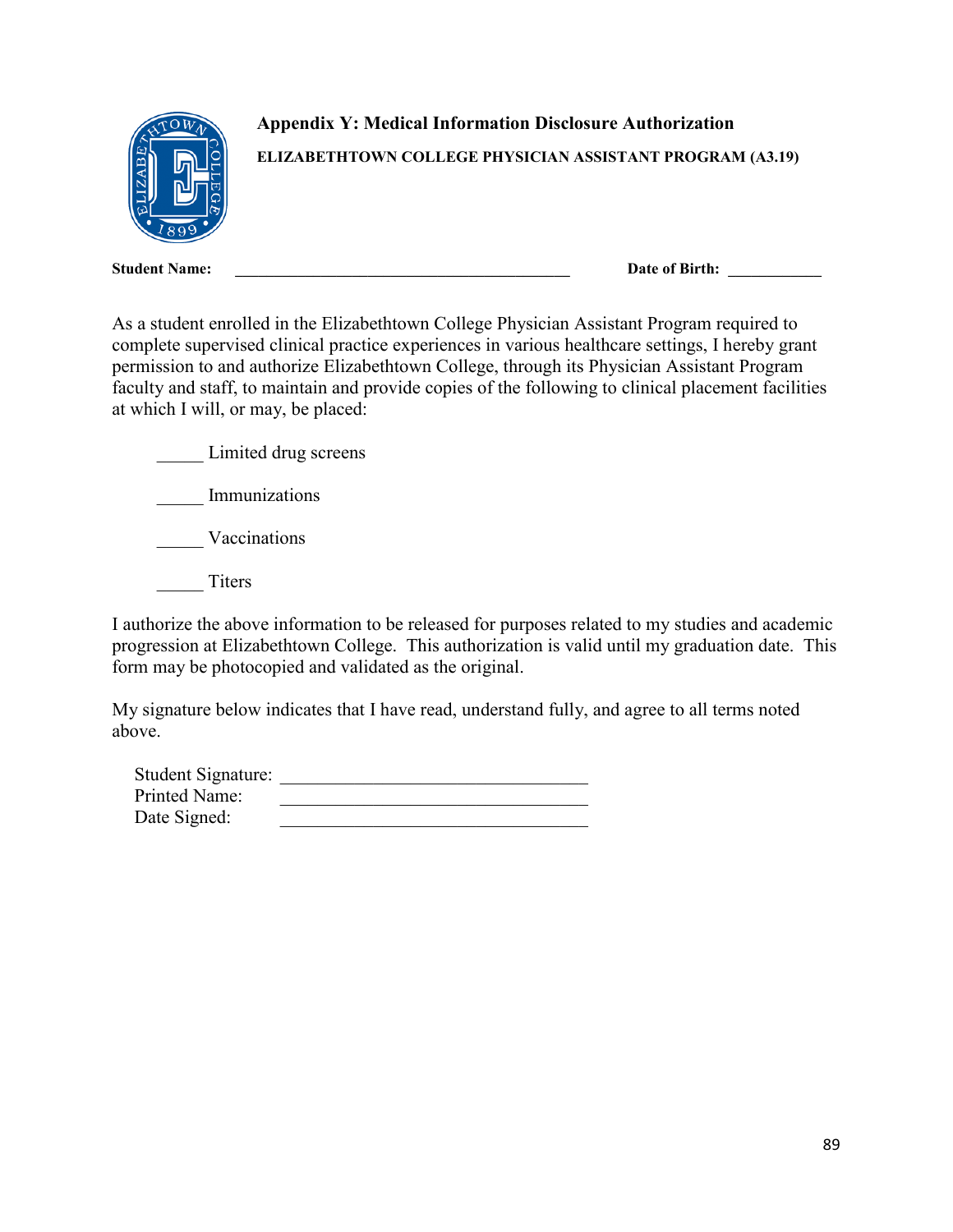

### **Appendix Z: Professionalism Assessment: Clinical Year**

#### **ELIZABETHTOWN COLLEGE PHYSICIAN ASSISTANT PROGRAM**

#### **PROFESSIONALISM ASSESSMENT: CLINICAL YEAR**

**Date: \_\_\_\_\_\_\_\_\_\_\_\_\_\_\_\_\_\_\_\_** 

**Student Name: \_\_\_\_\_\_\_\_\_\_\_\_\_\_\_\_\_\_\_\_\_\_\_\_\_\_\_\_\_\_\_\_\_\_\_\_** 

Content: This assessment of student professionalism is designed to assist students in their development as they progress towards their goal of becoming a Physician Assistant. Please evaluate the form below and check the most appropriate box linked to positive or negative behavior that best correlates to the student's performance. If a negative behavior is chosen at any time, include comments below.

**Academic Term:** SPRING SUMMER FALL

| <b>Appearance and Attire</b>                                                                                        |                                     |                                             |
|---------------------------------------------------------------------------------------------------------------------|-------------------------------------|---------------------------------------------|
| <b>Positive Behaviors</b>                                                                                           | <b>Meets</b><br><b>Expectations</b> | <b>Does Not Meet</b><br><b>Expectations</b> |
| Wears attire consistent with established office/clinic protocol.                                                    |                                     |                                             |
| Wears Elizabethtown College ID and/or site ID tag when in clinical setting.                                         |                                     |                                             |
| Demonstrates appropriate personal hygiene and grooming.                                                             |                                     |                                             |
| Unless prohibited, no more than two pair of stud earrings permitted. No nose, lip,<br>eyebrow, or tongue piercings. |                                     |                                             |

 $\mathcal{L}_\text{max}$  , and the contract of the contract of the contract of the contract of the contract of the contract of

\_\_\_\_\_\_\_\_\_\_\_\_\_\_\_\_\_\_\_\_\_\_\_\_\_\_\_\_\_\_\_\_\_\_\_\_\_\_\_\_\_\_\_\_\_\_\_\_\_\_\_\_\_\_\_\_\_\_\_\_\_\_\_\_\_\_\_\_\_\_\_\_\_\_\_\_\_\_\_\_\_\_\_\_\_

#### **Comments of any negative behaviors chosen:**

| <b>Communication and Collaboration</b>                                                 |                     |                      |
|----------------------------------------------------------------------------------------|---------------------|----------------------|
| <b>Positive Behaviors</b>                                                              | <b>Meets</b>        | <b>Does Not Meet</b> |
|                                                                                        | <b>Expectations</b> | <b>Expectations</b>  |
| Communicates professionally in written communications.                                 |                     |                      |
| Listens effectively to patients, clinicians, and medical staff.                        |                     |                      |
| Demonstrates appropriate non-verbal communication in the clinical setting.             |                     |                      |
| Communicates professionally in verbal communications with others at the clinical site. |                     |                      |

 $\_$  , and the set of the set of the set of the set of the set of the set of the set of the set of the set of the set of the set of the set of the set of the set of the set of the set of the set of the set of the set of th  $\mathcal{L}_\text{max}$  , and the contract of the contract of the contract of the contract of the contract of the contract of \_\_\_\_\_\_\_\_\_\_\_\_\_\_\_\_\_\_\_\_\_\_\_\_\_\_\_\_\_\_\_\_\_\_\_\_\_\_\_\_\_\_\_\_\_\_\_\_\_\_\_\_\_\_\_\_\_\_\_\_\_\_\_\_\_\_\_\_\_\_\_\_\_\_\_\_\_\_\_\_\_\_\_\_\_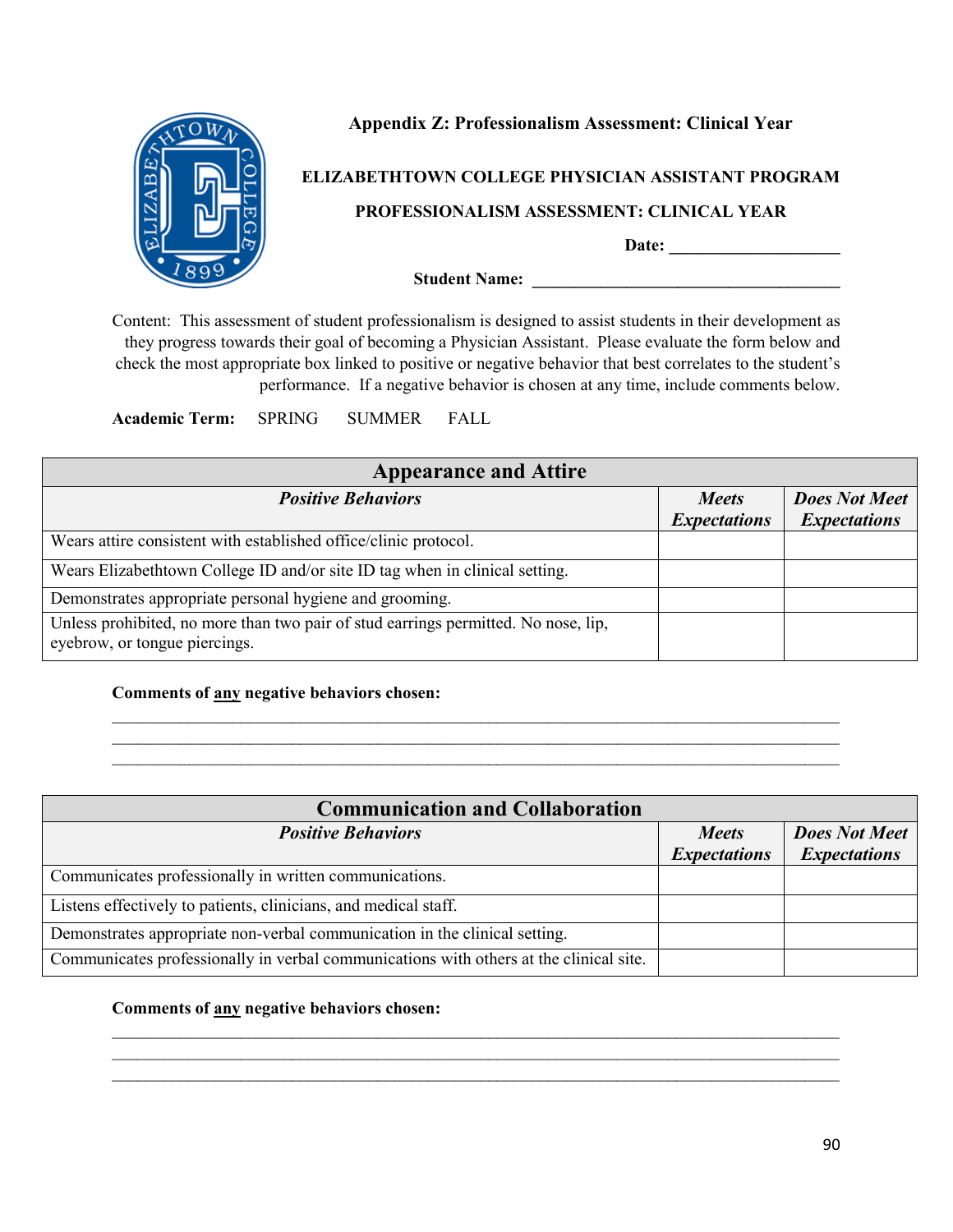| <b>Commitment to Self-Guided Learning and Self-Reflected</b>                                                                 |                                     |                                                       |  |
|------------------------------------------------------------------------------------------------------------------------------|-------------------------------------|-------------------------------------------------------|--|
| <b>Positive Behaviors</b>                                                                                                    | <b>Meets</b><br><b>Expectations</b> | <b>Does Not</b><br><b>Meet</b><br><b>Expectations</b> |  |
| Demonstrates self-directed, active learning.                                                                                 |                                     |                                                       |  |
| Actively participates in clinical site activities.                                                                           |                                     |                                                       |  |
| Follows the rules and protocols of the clinical site.                                                                        |                                     |                                                       |  |
| Works cooperatively with others at the clinical site.                                                                        |                                     |                                                       |  |
| Attentive to instruction offered by clinical site personnel.                                                                 |                                     |                                                       |  |
| Takes constructive criticism well and makes necessary improvements.                                                          |                                     |                                                       |  |
| Does not negatively impact teaching, learning, or patient care environment at the<br>clinical site.                          |                                     |                                                       |  |
| Utilizes appropriate verbal and no-verbal communication when addressing and<br>interacting with others at the clinical site. |                                     |                                                       |  |

 $\_$  , and the set of the set of the set of the set of the set of the set of the set of the set of the set of the set of the set of the set of the set of the set of the set of the set of the set of the set of the set of th \_\_\_\_\_\_\_\_\_\_\_\_\_\_\_\_\_\_\_\_\_\_\_\_\_\_\_\_\_\_\_\_\_\_\_\_\_\_\_\_\_\_\_\_\_\_\_\_\_\_\_\_\_\_\_\_\_\_\_\_\_\_\_\_\_\_\_\_\_\_\_\_\_\_\_\_\_\_\_\_\_\_\_\_\_  $\_$  , and the set of the set of the set of the set of the set of the set of the set of the set of the set of the set of the set of the set of the set of the set of the set of the set of the set of the set of the set of th  $\_$  , and the contribution of the contribution of the contribution of the contribution of  $\mathcal{L}_\text{max}$ 

#### **Comments of any negative behaviors chosen:**

### **Honesty and Integrity** *Positive Behaviors Meets Expectations Does Not Meet Expectations* Does not lie. Does not cheat or plagiarize. Does not provide fraudulent information. Maintains confidentiality of patient health information. Demonstrates behaviors that reflect personal integrity. Demonstrates behaviors that reflect ethical decision making. Reports witnessed professionalism violations, if applicable.

 $\_$  , and the set of the set of the set of the set of the set of the set of the set of the set of the set of the set of the set of the set of the set of the set of the set of the set of the set of the set of the set of th  $\mathcal{L}_\text{max}$  , and the contract of the contract of the contract of the contract of the contract of the contract of  $\_$  , and the set of the set of the set of the set of the set of the set of the set of the set of the set of the set of the set of the set of the set of the set of the set of the set of the set of the set of the set of th \_\_\_\_\_\_\_\_\_\_\_\_\_\_\_\_\_\_\_\_\_\_\_\_\_\_\_\_\_\_\_\_\_\_\_\_\_\_\_\_\_\_\_\_\_\_\_\_\_\_\_\_\_\_\_\_\_\_\_\_\_\_\_\_\_\_\_\_\_\_\_\_\_\_\_\_\_\_\_\_\_\_\_\_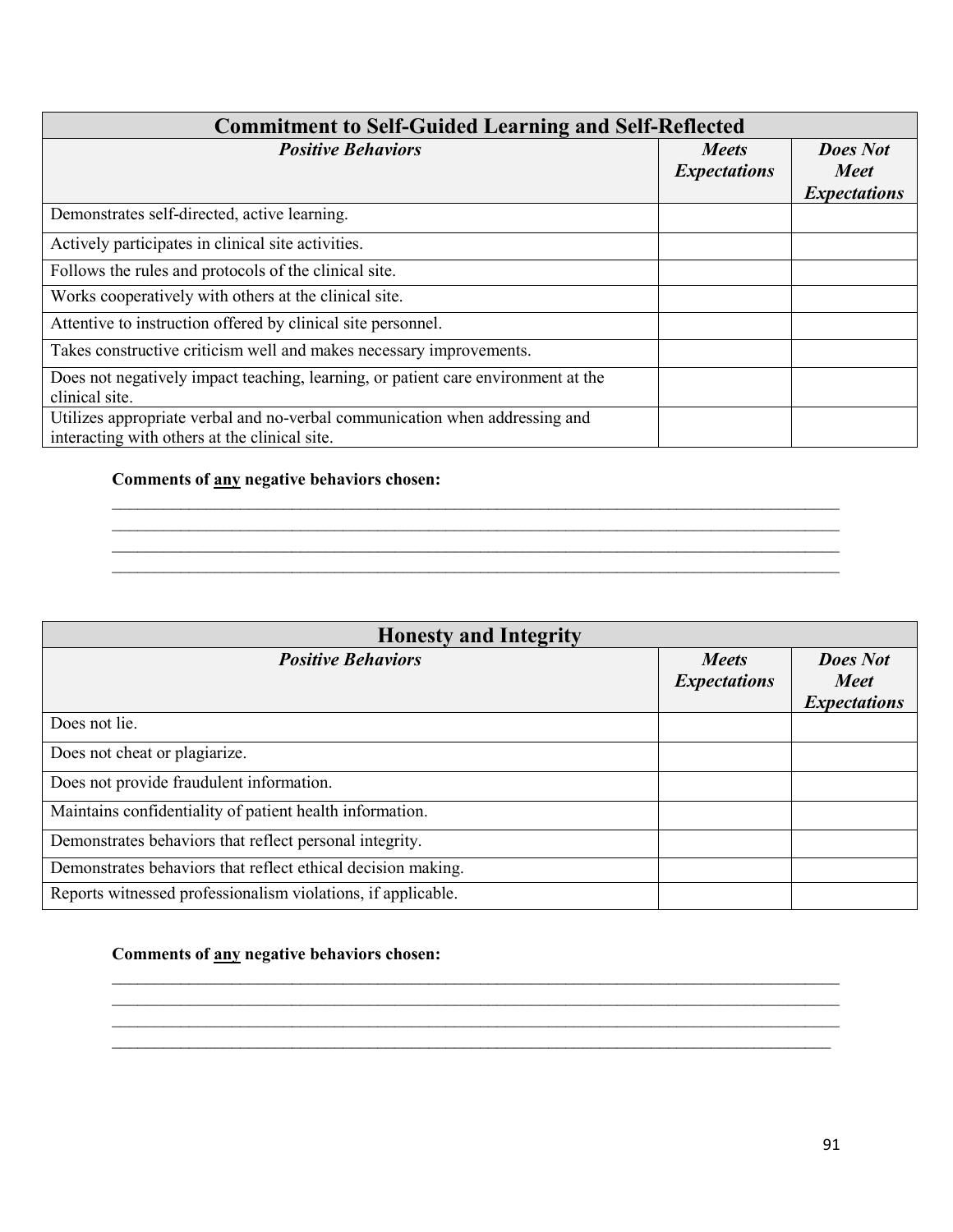| <b>Humanistic Traits</b>                                                                                                             |                                     |                                             |  |
|--------------------------------------------------------------------------------------------------------------------------------------|-------------------------------------|---------------------------------------------|--|
| <b>Positive Behaviors</b>                                                                                                            | <b>Meets</b><br><b>Expectations</b> | <b>Does Not Meet</b><br><b>Expectations</b> |  |
| Respects appropriate boundaries including space and hierarchy.                                                                       |                                     |                                             |  |
| Shows up on time for rotation activities: rounds, lectures, meetings.                                                                |                                     |                                             |  |
| Addresses others by appropriate title and surname, unless otherwise instructed.                                                      |                                     |                                             |  |
| Is not disruptive to rotation activities or patient care areas.                                                                      |                                     |                                             |  |
| Demonstrates appropriate empathy for others.                                                                                         |                                     |                                             |  |
| Demonstrates compassion towards others.                                                                                              |                                     |                                             |  |
| Demonstrates appropriate respect for clinicians, medical staff, patients, and others.                                                |                                     |                                             |  |
| Demonstrates sensitivity/able to effectively interact with persons of different religious<br>and spiritual beliefs.                  |                                     |                                             |  |
| Demonstrates sensitivity/able to effectively interact with persons of different race and<br>ethnicity.                               |                                     |                                             |  |
| Demonstrates sensitivity/able to effectively interact with persons of different genders,<br>gender identity, and sexual orientation. |                                     |                                             |  |
| Demonstrates sensitivity/able to effectively interact with persons of different age and<br>generation.                               |                                     |                                             |  |
| Demonstrates sensitivity/able to effectively interact with persons of socioeconomic<br>status and background.                        |                                     |                                             |  |

### **Comments of any negative behaviors chosen:**

| <b>Reliability and Accountability</b>                                    |                                     |                                             |
|--------------------------------------------------------------------------|-------------------------------------|---------------------------------------------|
| <b>Positive Behaviors</b>                                                | <b>Meets</b><br><b>Expectations</b> | <b>Does Not Meet</b><br><b>Expectations</b> |
| Brings all necessary medical equipment to the clinical site.             |                                     |                                             |
| Medical equipment is in good working order.                              |                                     |                                             |
| Comes appropriately prepared for end of rotation meetings.               |                                     |                                             |
| Comes appropriately prepared for clinical site duties.                   |                                     |                                             |
| Attentive at clinical sites: does not dose off, abuse social media, etc. |                                     |                                             |

 $\mathcal{L}_\text{max}$  , and the contract of the contract of the contract of the contract of the contract of the contract of  $\mathcal{L}_\text{max}$  , and the contract of the contract of the contract of the contract of the contract of the contract of  $\_$  , and the contribution of the contribution of the contribution of the contribution of  $\mathcal{L}_\text{max}$ 

 $\_$  , and the set of the set of the set of the set of the set of the set of the set of the set of the set of the set of the set of the set of the set of the set of the set of the set of the set of the set of the set of th  $\_$  , and the set of the set of the set of the set of the set of the set of the set of the set of the set of the set of the set of the set of the set of the set of the set of the set of the set of the set of the set of th \_\_\_\_\_\_\_\_\_\_\_\_\_\_\_\_\_\_\_\_\_\_\_\_\_\_\_\_\_\_\_\_\_\_\_\_\_\_\_\_\_\_\_\_\_\_\_\_\_\_\_\_\_\_\_\_\_\_\_\_\_\_\_\_\_\_\_\_\_\_\_\_\_\_\_\_\_\_\_\_\_\_\_\_\_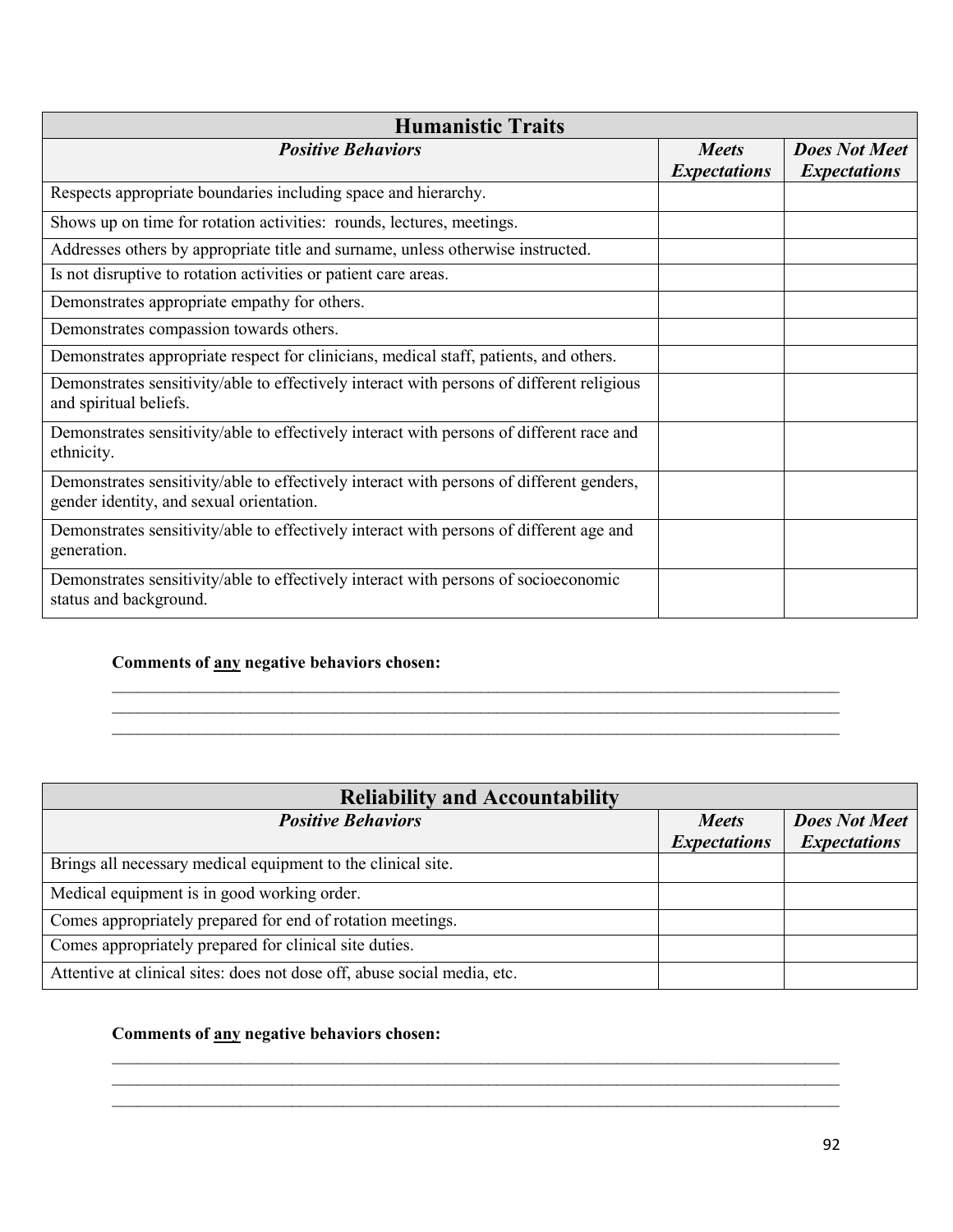| <b>Safety and Non-maleficence</b>                                                          |                     |                      |  |
|--------------------------------------------------------------------------------------------|---------------------|----------------------|--|
| <b>Positive Behaviors</b>                                                                  | <b>Meets</b>        | <b>Does Not Meet</b> |  |
|                                                                                            | <b>Expectations</b> | <b>Expectations</b>  |  |
| Does not intentionally create unsafe or potentially harmful situations for him/herself at  |                     |                      |  |
| the clinical site.                                                                         |                     |                      |  |
| Does not unintentionally create unsafe or potentially harmful situations for him/herself   |                     |                      |  |
| at the clinical site.                                                                      |                     |                      |  |
| Does not intentionally create unsafe or potentially harmful situations for others at the   |                     |                      |  |
| clinical site.                                                                             |                     |                      |  |
| Does not unintentionally create unsafe or potentially harmful situations for others at the |                     |                      |  |
| clinical site.                                                                             |                     |                      |  |

 $\mathcal{L}_\text{max}$  , and the contract of the contract of the contract of the contract of the contract of the contract of  $\_$  , and the set of the set of the set of the set of the set of the set of the set of the set of the set of the set of the set of the set of the set of the set of the set of the set of the set of the set of the set of th

**\_\_\_\_\_\_\_\_\_\_\_\_\_\_\_\_\_\_\_\_\_\_\_\_\_\_\_\_\_\_\_\_\_\_\_\_\_\_\_\_\_\_\_\_\_\_\_\_\_\_\_\_\_\_\_\_\_\_\_\_\_\_\_\_\_\_\_\_\_\_\_\_\_\_\_\_\_\_\_\_\_\_\_\_\_ \_\_\_\_\_\_\_\_\_\_\_\_\_\_\_\_\_\_\_\_\_\_\_\_\_\_\_\_\_\_\_\_\_\_\_\_\_\_\_\_\_\_\_\_\_\_\_\_\_\_\_\_\_\_\_\_\_\_\_\_\_\_\_\_\_\_\_\_\_\_\_\_\_\_\_\_\_\_\_\_\_\_\_\_\_ \_\_\_\_\_\_\_\_\_\_\_\_\_\_\_\_\_\_\_\_\_\_\_\_\_\_\_\_\_\_\_\_\_\_\_\_\_\_\_\_\_\_\_\_\_\_\_\_\_\_\_\_\_\_\_\_\_\_\_\_\_\_\_\_\_\_\_\_\_\_\_\_\_\_\_\_\_\_\_\_\_\_\_\_\_ \_\_\_\_\_\_\_\_\_\_\_\_\_\_\_\_\_\_\_\_\_\_\_\_\_\_\_\_\_\_\_\_\_\_\_\_\_\_\_\_\_\_\_\_\_\_\_\_\_\_\_\_\_\_\_\_\_\_\_\_\_\_\_\_\_\_\_\_\_\_\_\_\_\_\_\_\_\_\_\_\_\_\_\_\_** 

**\_\_\_\_\_\_\_\_\_\_\_\_\_\_\_\_\_\_\_\_\_\_\_\_\_\_\_\_\_\_\_\_\_\_\_\_\_\_\_\_\_\_\_\_\_\_\_\_\_\_\_\_\_\_\_\_\_\_\_\_\_\_\_\_\_\_\_\_\_\_\_\_\_\_\_\_\_\_\_\_\_\_\_\_\_ \_\_\_\_\_\_\_\_\_\_\_\_\_\_\_\_\_\_\_\_\_\_\_\_\_\_\_\_\_\_\_\_\_\_\_\_\_\_\_\_\_\_\_\_\_\_\_\_\_\_\_\_\_\_\_\_\_\_\_\_\_\_\_\_\_\_\_\_\_\_\_\_\_\_\_\_\_\_\_\_\_\_\_\_\_**

**\_\_\_\_\_\_\_\_\_\_\_\_\_\_\_\_\_\_\_\_\_\_\_\_\_\_\_\_\_\_\_\_\_\_\_\_\_\_\_\_\_\_\_\_\_\_\_\_\_\_\_\_\_\_\_\_\_\_\_\_\_\_\_\_\_\_\_\_\_\_\_\_\_\_\_\_\_\_\_\_\_\_\_\_\_** 

**\_\_\_\_\_\_\_\_\_\_\_\_\_\_\_\_\_\_\_\_\_\_\_\_\_\_\_\_\_\_\_\_\_\_\_\_\_\_\_\_\_\_\_\_\_\_\_\_\_\_\_\_\_\_\_\_\_\_\_\_\_\_\_\_\_\_\_\_\_\_\_\_\_\_\_\_\_\_\_\_\_\_\_\_\_**

\_\_\_\_\_\_\_\_\_\_\_\_\_\_\_\_\_\_\_\_\_\_\_\_\_\_\_\_\_\_\_\_\_\_\_\_\_\_\_\_\_\_\_\_\_\_\_\_\_\_\_\_\_\_\_\_\_\_\_\_\_\_\_\_\_\_\_\_\_\_\_\_\_\_\_\_\_\_\_\_\_\_\_\_\_

#### **Comments of any negative behaviors chosen:**

#### **Faculty Comments on Action Plan (If applicable):**

#### **Student Comments:**

|                                                                                                                                                    | Date: |
|----------------------------------------------------------------------------------------------------------------------------------------------------|-------|
|                                                                                                                                                    |       |
| <b>Faculty Signature:</b>                                                                                                                          | Date: |
|                                                                                                                                                    | Date: |
| <b>Faculty Signature:</b><br><u> 1990 - Johann Barbara, martin amerikan basal dan berasal dalam basal dalam basal dalam basal dalam basal dala</u> | Date: |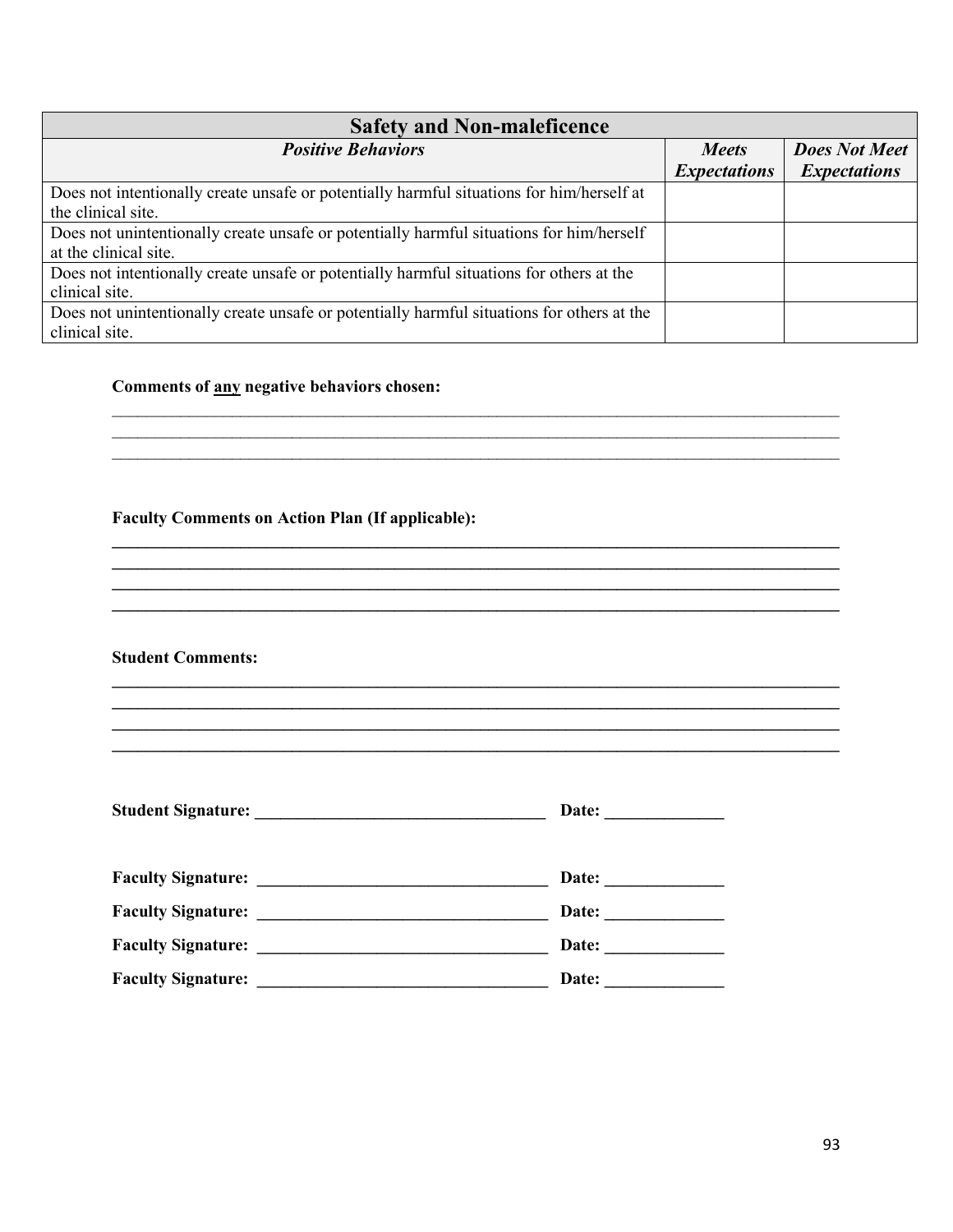

Content: This assessment of student professionalism is designed to assist students in their development as they progress towards their goal of becoming a Physician Assistant. Please evaluate the form below and check the most appropriate box linked to positive or negative behavior that best correlates to the student's performance. If a negative behavior is chosen at any time, include comments below.

**Academic Term:** PRE-CLINICAL

| <b>Appearance and Attire</b>                                                       |                     |                      |  |  |
|------------------------------------------------------------------------------------|---------------------|----------------------|--|--|
| <b>Positive Behaviors</b>                                                          | <i>Meets</i>        | <b>Does Not Meet</b> |  |  |
|                                                                                    | <b>Expectations</b> | <b>Expectations</b>  |  |  |
| Wears attire consistent with Elizabethtown College PA Program dress code policy.   |                     |                      |  |  |
| Wears Elizabethtown College ID when participating in community service activities. |                     |                      |  |  |
| Demonstrates appropriate personal hygiene and grooming.                            |                     |                      |  |  |

#### **Comments of any negative behaviors chosen:**

| <b>Communication and Collaboration</b>                 |                     |                      |
|--------------------------------------------------------|---------------------|----------------------|
| <b>Positive Behaviors</b>                              | <i>Meets</i>        | <b>Does Not Meet</b> |
|                                                        | <b>Expectations</b> | <b>Expectations</b>  |
| Communicates professionally in written communications. |                     |                      |
| Communicates professionally in verbal communications.  |                     |                      |

 $\_$  , and the set of the set of the set of the set of the set of the set of the set of the set of the set of the set of the set of the set of the set of the set of the set of the set of the set of the set of the set of th \_\_\_\_\_\_\_\_\_\_\_\_\_\_\_\_\_\_\_\_\_\_\_\_\_\_\_\_\_\_\_\_\_\_\_\_\_\_\_\_\_\_\_\_\_\_\_\_\_\_\_\_\_\_\_\_\_\_\_\_\_\_\_\_\_\_\_\_\_\_\_\_\_\_\_\_\_\_\_\_\_\_\_\_\_  $\_$  , and the contribution of the contribution of the contribution of the contribution of  $\mathcal{L}_\text{max}$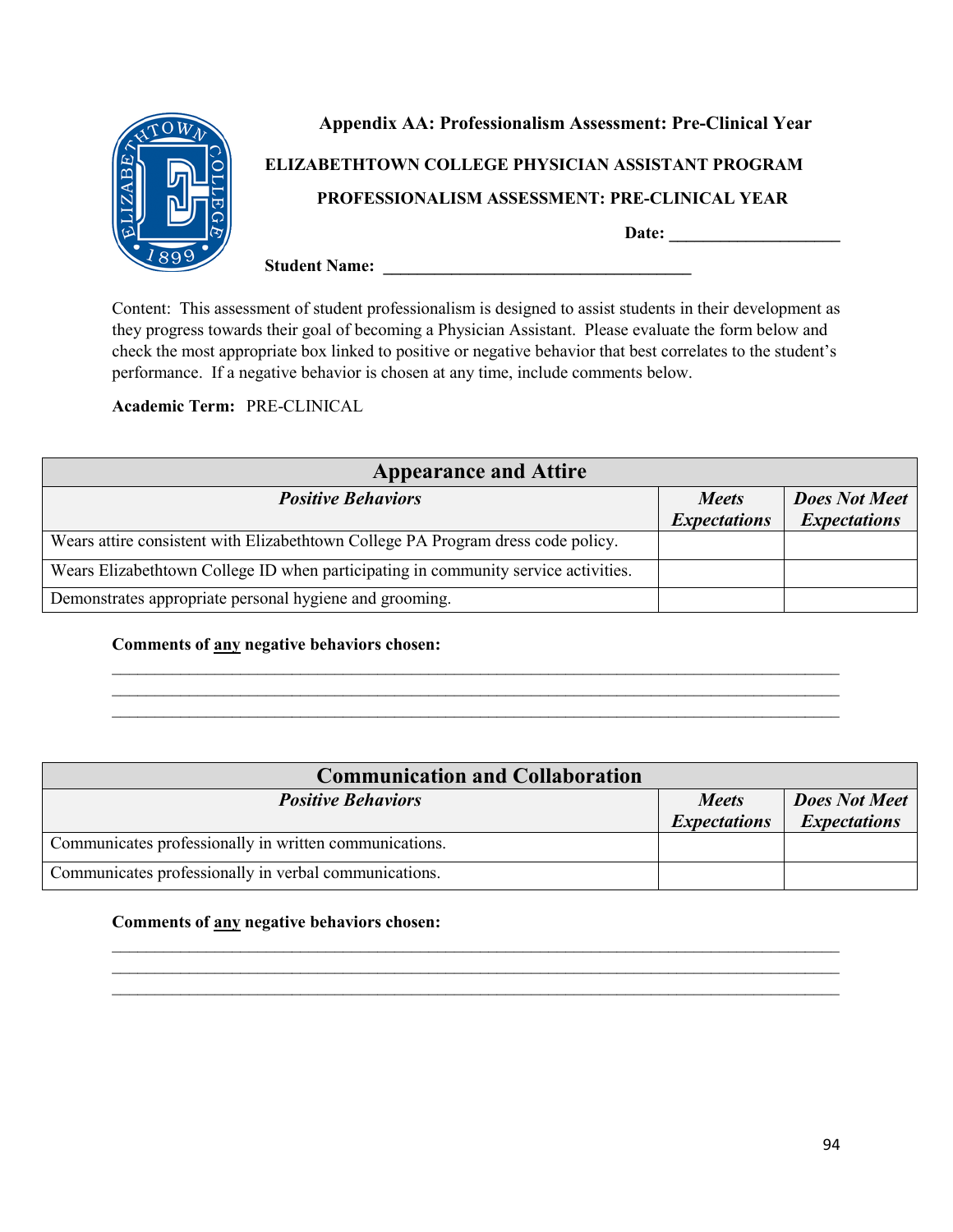| <b>Commitment to Self-Guided Learning and Self-Reflected</b>                                                              |                                     |                                                       |
|---------------------------------------------------------------------------------------------------------------------------|-------------------------------------|-------------------------------------------------------|
| <b>Positive Behaviors</b>                                                                                                 | <b>Meets</b><br><b>Expectations</b> | <b>Does Not</b><br><b>Meet</b><br><b>Expectations</b> |
| Demonstrates self-directed, active learning.                                                                              |                                     |                                                       |
| Actively participates in classroom and laboratory activities.                                                             |                                     |                                                       |
| Follows the rules and protocols of the classroom and laboratory.                                                          |                                     |                                                       |
| Works cooperatively with other students and faculty.                                                                      |                                     |                                                       |
| Utilizes appropriate verbal tone when addressing faculty and staff.                                                       |                                     |                                                       |
| Takes constructive criticism well and makes necessary improvements.                                                       |                                     |                                                       |
| Does not negatively impact the learning environment in any way by his/her behavior.                                       |                                     |                                                       |
| Utilizes appropriate verbal and non-verbal communication when addressing and<br>interacting with others in the classroom. |                                     |                                                       |

 $\_$  , and the set of the set of the set of the set of the set of the set of the set of the set of the set of the set of the set of the set of the set of the set of the set of the set of the set of the set of the set of th  $\_$  , and the set of the set of the set of the set of the set of the set of the set of the set of the set of the set of the set of the set of the set of the set of the set of the set of the set of the set of the set of th  $\mathcal{L}_\text{max}$  , and the contract of the contract of the contract of the contract of the contract of the contract of  $\_$  , and the contribution of the contribution of the contribution of the contribution of  $\mathcal{L}_\text{max}$ 

#### **Comments of any negative behaviors chosen:**

#### **Honesty and Integrity** *Positive Behaviors Meets Expectations Does Not Meet Expectations* Does not lie. Does not cheat or plagiarize. Does not provide fraudulent information. Demonstrates behaviors that reflect personal integrity. Demonstrates behaviors that reflect ethical decision making. Reports witnessed professionalism violations, if applicable.

 $\_$  , and the set of the set of the set of the set of the set of the set of the set of the set of the set of the set of the set of the set of the set of the set of the set of the set of the set of the set of the set of th \_\_\_\_\_\_\_\_\_\_\_\_\_\_\_\_\_\_\_\_\_\_\_\_\_\_\_\_\_\_\_\_\_\_\_\_\_\_\_\_\_\_\_\_\_\_\_\_\_\_\_\_\_\_\_\_\_\_\_\_\_\_\_\_\_\_\_\_\_\_\_\_\_\_\_\_\_\_\_\_\_\_\_\_\_  $\mathcal{L}_\text{max}$  , and the contract of the contract of the contract of the contract of the contract of the contract of  $\_$  , and the contribution of the contribution of the contribution of the contribution of  $\mathcal{L}_\text{max}$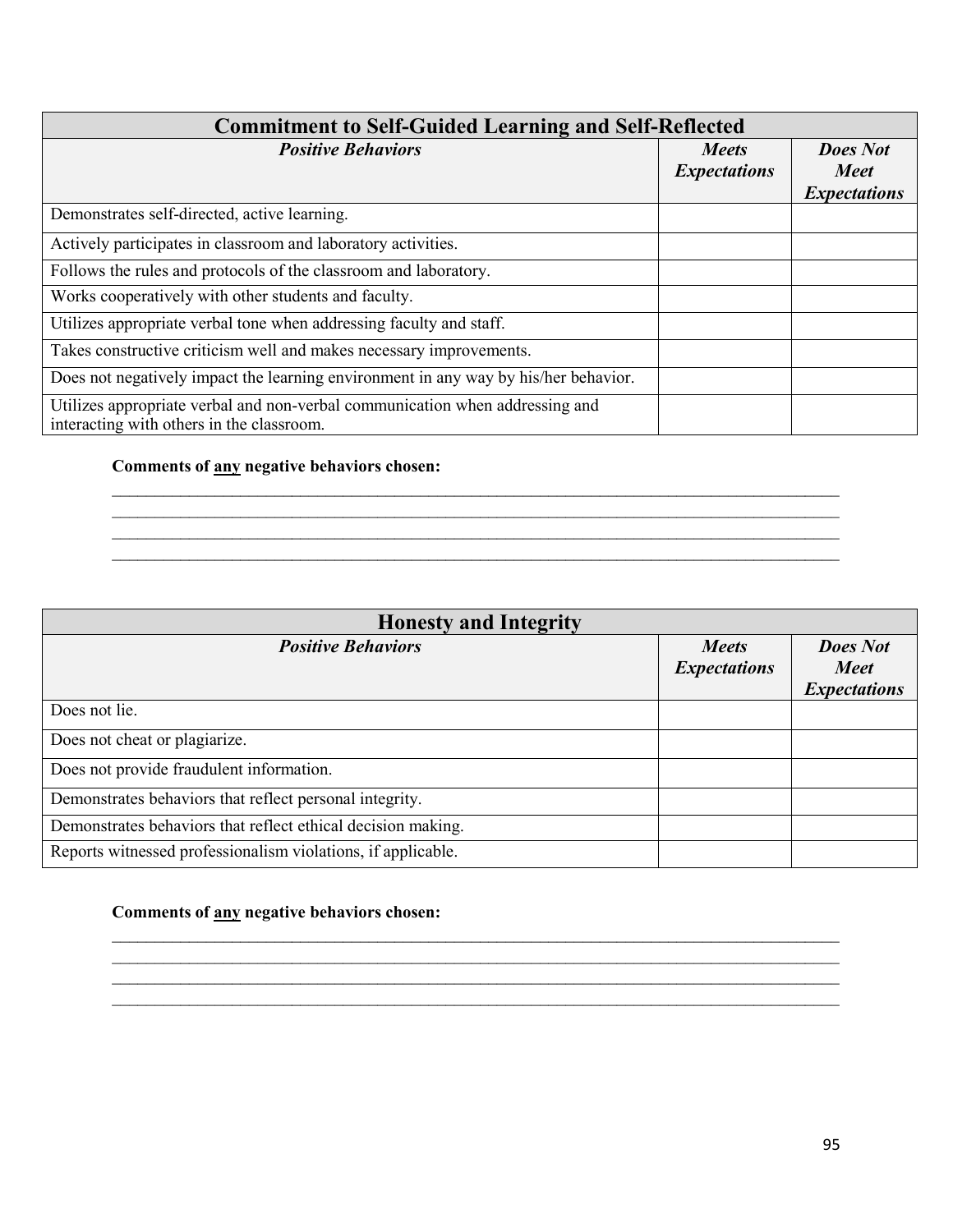| <b>Humanistic Traits</b>                                                                       |                                     |                                             |  |  |
|------------------------------------------------------------------------------------------------|-------------------------------------|---------------------------------------------|--|--|
| <b>Positive Behaviors</b>                                                                      | <b>Meets</b><br><b>Expectations</b> | <b>Does Not Meet</b><br><b>Expectations</b> |  |  |
| Attends and shows up on time for class.                                                        |                                     |                                             |  |  |
| Addresses others by appropriate title and surname, unless otherwise instructed.                |                                     |                                             |  |  |
| Is not disruptive to classroom activities or to quiet study areas.                             |                                     |                                             |  |  |
| Respects appropriate boundaries of space and hierarchy.                                        |                                     |                                             |  |  |
| Demonstrates appropriate empathy for others, when indicated.                                   |                                     |                                             |  |  |
| Demonstrates appropriate compassion for others, when indicated.                                |                                     |                                             |  |  |
| Demonstrates appropriate respect when interacting when faculty, staff, and fellow<br>students. |                                     |                                             |  |  |
| Does not ridicule or harass others.                                                            |                                     |                                             |  |  |

### **Comments of any negative behaviors chosen:**

| <b>Reliability and Accountability</b>                           |                     |                      |
|-----------------------------------------------------------------|---------------------|----------------------|
| <b>Positive Behaviors</b>                                       | <b>Meets</b>        | <b>Does Not Meet</b> |
|                                                                 | <b>Expectations</b> | <b>Expectations</b>  |
| Brings all necessary medical equipment to class.                |                     |                      |
| Medical equipment is in good working order.                     |                     |                      |
| Submits assignments on time.                                    |                     |                      |
| Attentive in class: does not dose off, abuse social media, etc. |                     |                      |

 $\mathcal{L}_\text{max}$  , and the contract of the contract of the contract of the contract of the contract of the contract of

\_\_\_\_\_\_\_\_\_\_\_\_\_\_\_\_\_\_\_\_\_\_\_\_\_\_\_\_\_\_\_\_\_\_\_\_\_\_\_\_\_\_\_\_\_\_\_\_\_\_\_\_\_\_\_\_\_\_\_\_\_\_\_\_\_\_\_\_\_\_\_\_\_\_\_\_\_\_\_\_\_\_\_\_\_

 $\_$  , and the set of the set of the set of the set of the set of the set of the set of the set of the set of the set of the set of the set of the set of the set of the set of the set of the set of the set of the set of th

\_\_\_\_\_\_\_\_\_\_\_\_\_\_\_\_\_\_\_\_\_\_\_\_\_\_\_\_\_\_\_\_\_\_\_\_\_\_\_\_\_\_\_\_\_\_\_\_\_\_\_\_\_\_\_\_\_\_\_\_\_\_\_\_\_\_\_\_\_\_\_\_\_\_\_\_\_\_\_\_\_\_\_\_\_

 $\_$  , and the set of the set of the set of the set of the set of the set of the set of the set of the set of the set of the set of the set of the set of the set of the set of the set of the set of the set of the set of th

| <b>Safety and Non-maleficence</b>                                                                                 |                                     |                                             |  |  |
|-------------------------------------------------------------------------------------------------------------------|-------------------------------------|---------------------------------------------|--|--|
| <b>Positive Behaviors</b>                                                                                         | <b>Meets</b><br><b>Expectations</b> | <b>Does Not Meet</b><br><b>Expectations</b> |  |  |
| Does not intentionally create unsafe or potentially harmful situations for him/herself at<br>the clinical site.   |                                     |                                             |  |  |
| Does not unintentionally create unsafe or potentially harmful situations for him/herself<br>at the clinical site. |                                     |                                             |  |  |
| Does not intentionally create unsafe or potentially harmful situations for others at the<br>clinical site.        |                                     |                                             |  |  |
| Does not unintentionally create unsafe or potentially harmful situations for others at the<br>clinical site.      |                                     |                                             |  |  |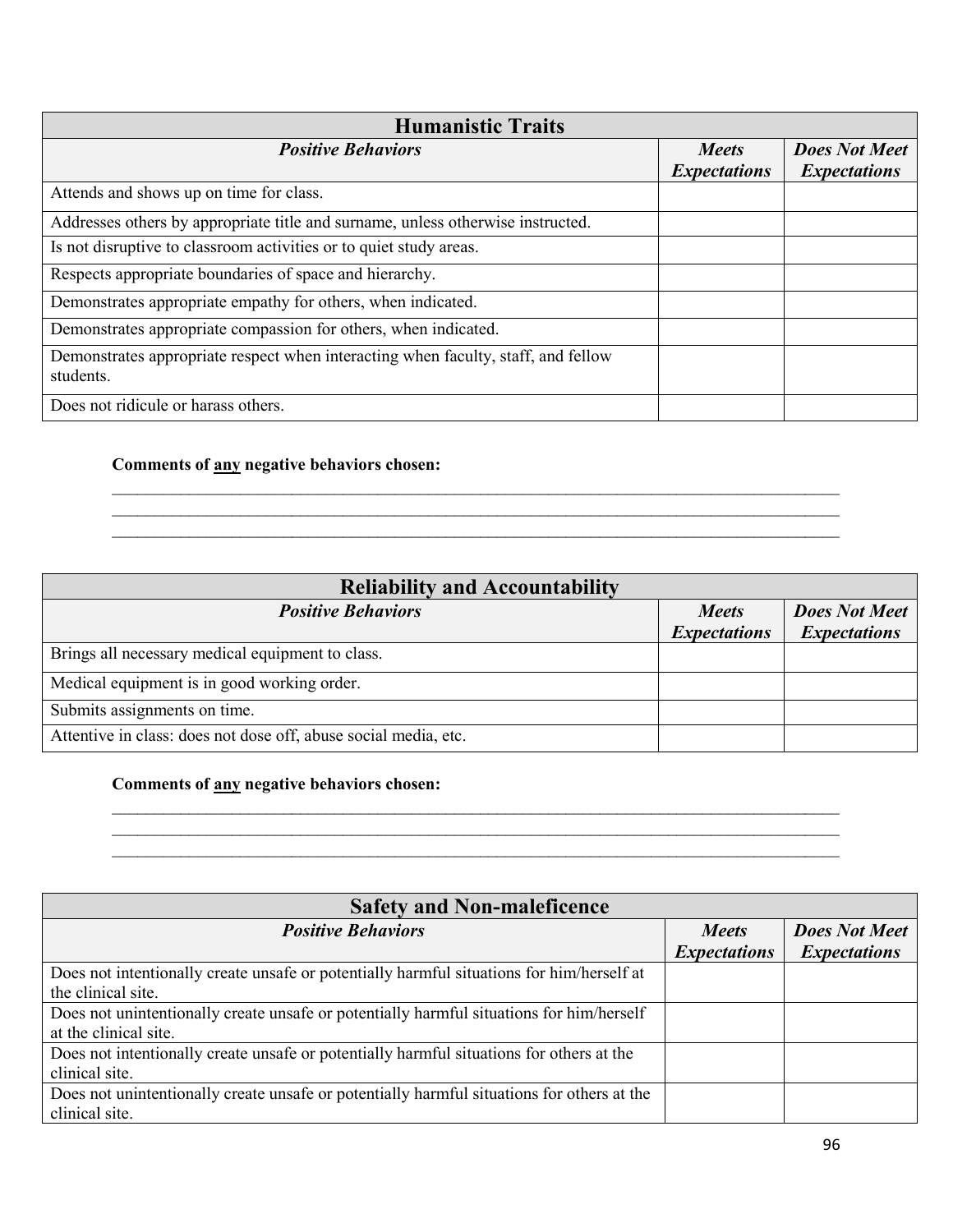| Comments of any negative behaviors chosen: |  |  |  |
|--------------------------------------------|--|--|--|
|                                            |  |  |  |

| <b>Faculty Comments on Action Plan (If applicable):</b> |                                                                                   |  |
|---------------------------------------------------------|-----------------------------------------------------------------------------------|--|
|                                                         | ,我们也不能在这里的人,我们也不能在这里的人,我们也不能不能不能不能不能不能不能不能不能不能不能不能。""我们的人,我们也不能不能不能不能不能不能不能不能不能不  |  |
| <b>Student Comments:</b>                                |                                                                                   |  |
|                                                         | ,我们也不能在这里的人,我们也不能在这里的人,我们也不能在这里的人,我们也不能在这里的人,我们也不能在这里的人,我们也不能在这里的人,我们也不能在这里的人,我们也 |  |
|                                                         |                                                                                   |  |
|                                                         | Date: <u>________________</u>                                                     |  |
|                                                         |                                                                                   |  |
|                                                         |                                                                                   |  |
|                                                         |                                                                                   |  |
|                                                         |                                                                                   |  |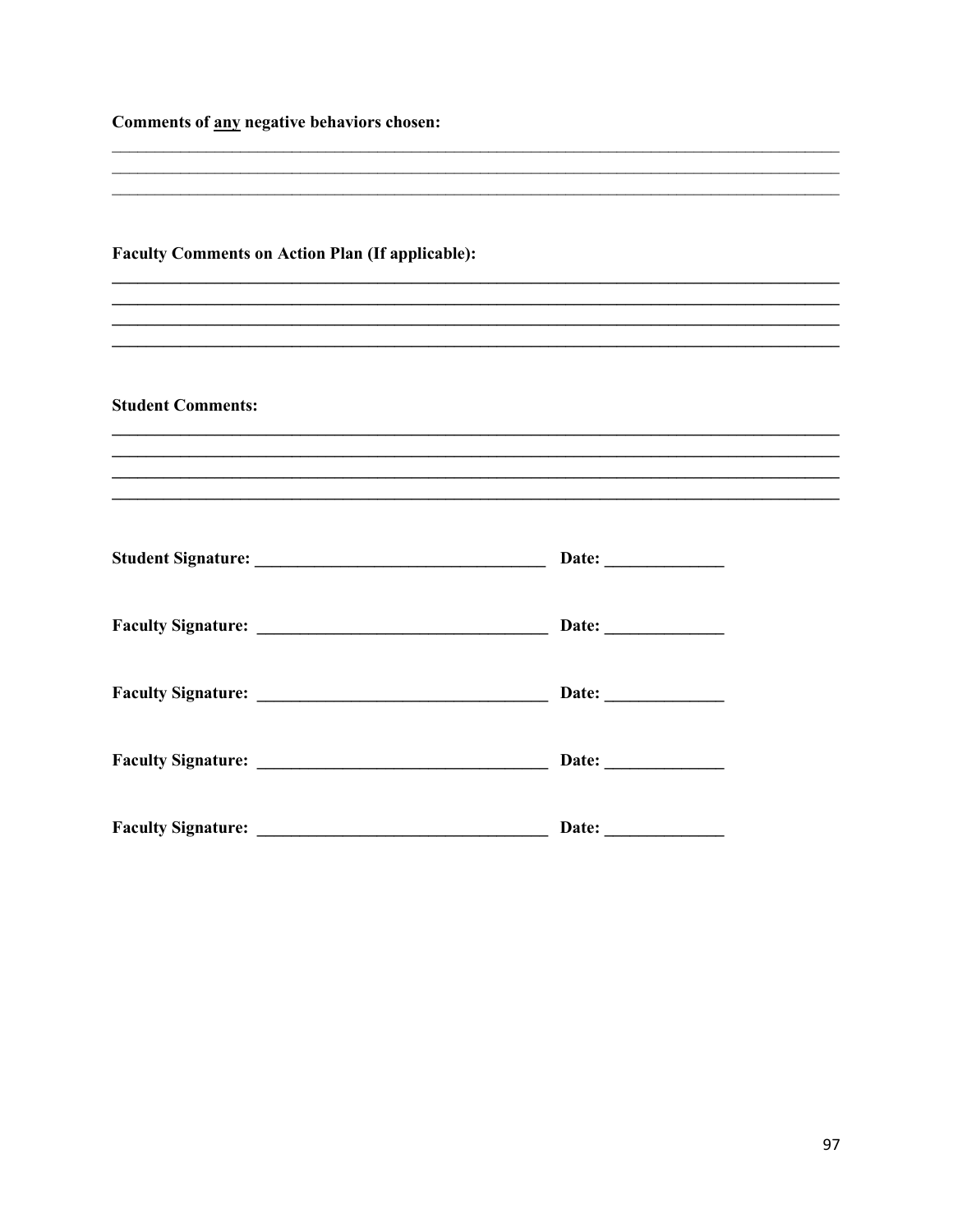### **Appendix BB: Professionalism Self-Assessment: Clinical Year**



# **ELIZABETHTOWN COLLEGE PHYSICIAN ASSISTANT PROGRAM PROFESSIONALISM SELF-ASSESSMENT: CLINICAL YEAR**

**Date: \_\_\_\_\_\_\_\_\_\_\_\_\_\_\_\_\_\_\_\_** 

**Student Name:**  $\blacksquare$ 

Self-reflection professionalism assessment completed by the student prior to clinical year rotations and then each semester during clinical year.

**Academic Term:** CLINICAL SPRING CLINICAL SUMMER CLINICAL FALL

|                                                 | <b>Exceeds</b><br><b>Expectations</b> | <b>Meets</b><br><b>Expectations</b> | Approaching<br><b>Expectations</b> | <b>Below</b><br><b>Expectations</b> |
|-------------------------------------------------|---------------------------------------|-------------------------------------|------------------------------------|-------------------------------------|
| <b>Reliability and accountability</b>           |                                       |                                     |                                    |                                     |
| <b>Commitment to self-guided learning</b>       |                                       |                                     |                                    |                                     |
| <b>Communication skills</b>                     |                                       |                                     |                                    |                                     |
| <b>Honesty and integrity</b>                    |                                       |                                     |                                    |                                     |
| Respect and attitude towards others             |                                       |                                     |                                    |                                     |
| Respect and attitude towards college policies   |                                       |                                     |                                    |                                     |
| Self-confidence                                 |                                       |                                     |                                    |                                     |
| <b>Self-reflection</b>                          |                                       |                                     |                                    |                                     |
| Able to accept feedback without defensiveness   |                                       |                                     |                                    |                                     |
| Able to provide effective feedback to others    |                                       |                                     |                                    |                                     |
| Timely: punctual and meets deadlines            |                                       |                                     |                                    |                                     |
| <b>Empathetic to others</b>                     |                                       |                                     |                                    |                                     |
| <b>Compassionate towards others</b>             |                                       |                                     |                                    |                                     |
| <b>Takes initiative</b>                         |                                       |                                     |                                    |                                     |
| Makes decisions / participates as a team member |                                       |                                     |                                    |                                     |

#### **Comments of any below expectations behaviors chosen:**

| <b>Student Signature:</b> | Date: |
|---------------------------|-------|
| Faculty Signature:        | Date: |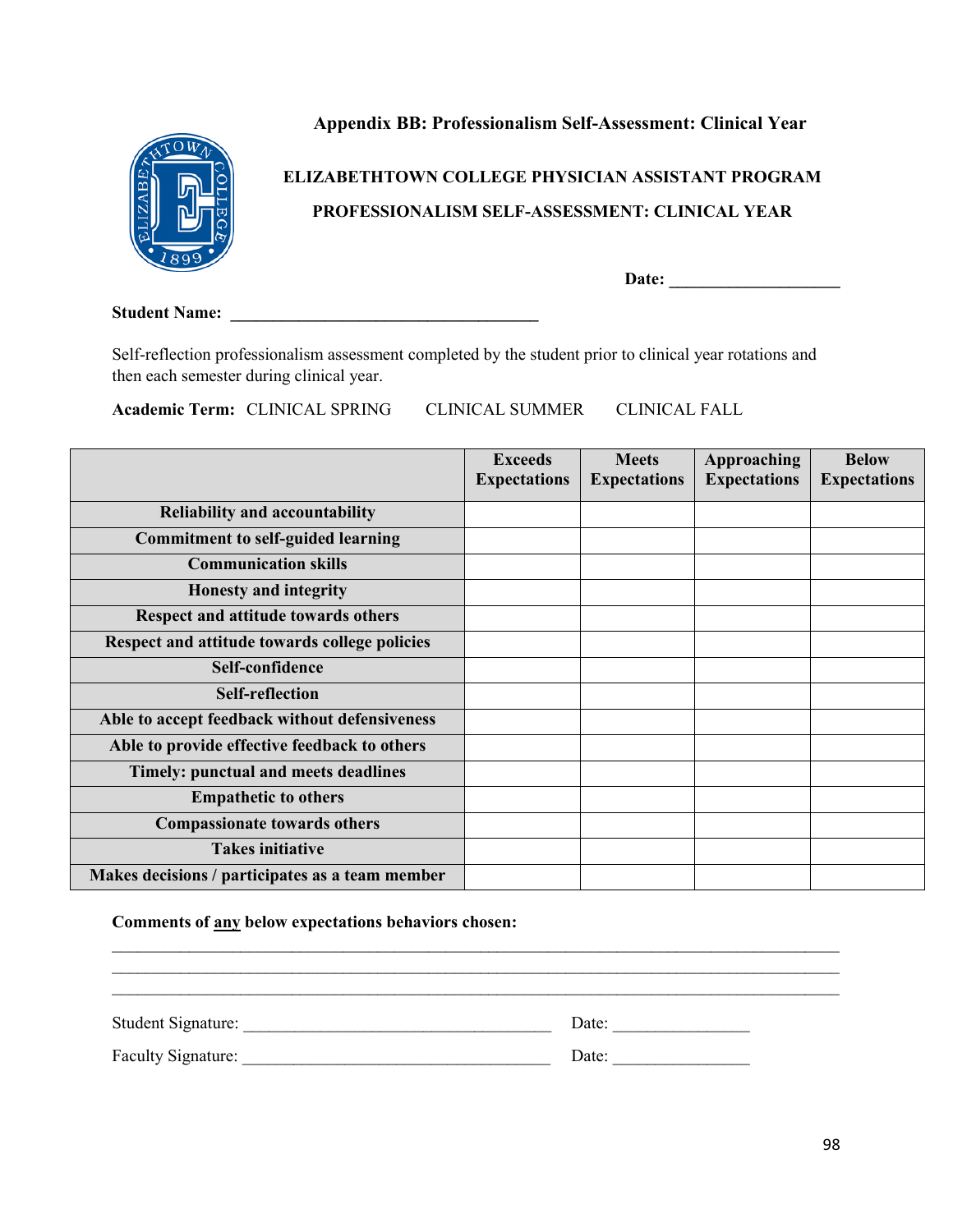

**Appendix CC: Professionalism Self-Assessment: Pre-Clinical Year**

**ELIZABETHTOWN COLLEGE PHYSICIAN ASSISTANT PROGRAM PROFESSIONALISM SELF-ASSESSMENT: PRE-CLINICAL YEAR**

**Date: \_\_\_\_\_\_\_\_\_\_\_\_\_\_\_\_\_\_\_\_** 

**Student Name: \_\_\_\_\_\_\_\_\_\_\_\_\_\_\_\_\_\_\_\_\_\_\_\_\_\_\_\_\_\_\_\_\_\_\_\_** 

Self-reflection professionalism assessment completed by the student prior to clinical year rotations and then each semester during clinical year.

**Academic Term:** PRE-CLINICAL

|                                                 | <b>Exceeds</b><br><b>Expectations</b> | <b>Meets</b><br><b>Expectations</b> | Approaching<br><b>Expectations</b> | <b>Below</b><br><b>Expectations</b> |
|-------------------------------------------------|---------------------------------------|-------------------------------------|------------------------------------|-------------------------------------|
|                                                 |                                       |                                     |                                    |                                     |
| <b>Reliability and accountability</b>           |                                       |                                     |                                    |                                     |
| <b>Commitment to self-guided learning</b>       |                                       |                                     |                                    |                                     |
| <b>Communication skills</b>                     |                                       |                                     |                                    |                                     |
| <b>Honesty and integrity</b>                    |                                       |                                     |                                    |                                     |
| Respect and attitude towards others             |                                       |                                     |                                    |                                     |
| Respect and attitude towards college policies   |                                       |                                     |                                    |                                     |
| Self-confidence                                 |                                       |                                     |                                    |                                     |
| <b>Self-reflection</b>                          |                                       |                                     |                                    |                                     |
| Able to accept feedback without defensiveness   |                                       |                                     |                                    |                                     |
| Able to provide effective feedback to others    |                                       |                                     |                                    |                                     |
| Timely: punctual and meets deadlines            |                                       |                                     |                                    |                                     |
| <b>Empathetic to others</b>                     |                                       |                                     |                                    |                                     |
| <b>Compassionate towards others</b>             |                                       |                                     |                                    |                                     |
| <b>Takes initiative</b>                         |                                       |                                     |                                    |                                     |
| Makes decisions / participates as a team member |                                       |                                     |                                    |                                     |

#### **Comments of any below expectations behaviors chosen:**

| <b>Student Signature:</b> | Date: |  |
|---------------------------|-------|--|
| Faculty Signature:        | Date: |  |

 $\mathcal{L}_\text{max}$  , and the contract of the contract of the contract of the contract of the contract of the contract of

 $\_$  , and the contribution of the contribution of the contribution of the contribution of  $\mathcal{L}_\text{max}$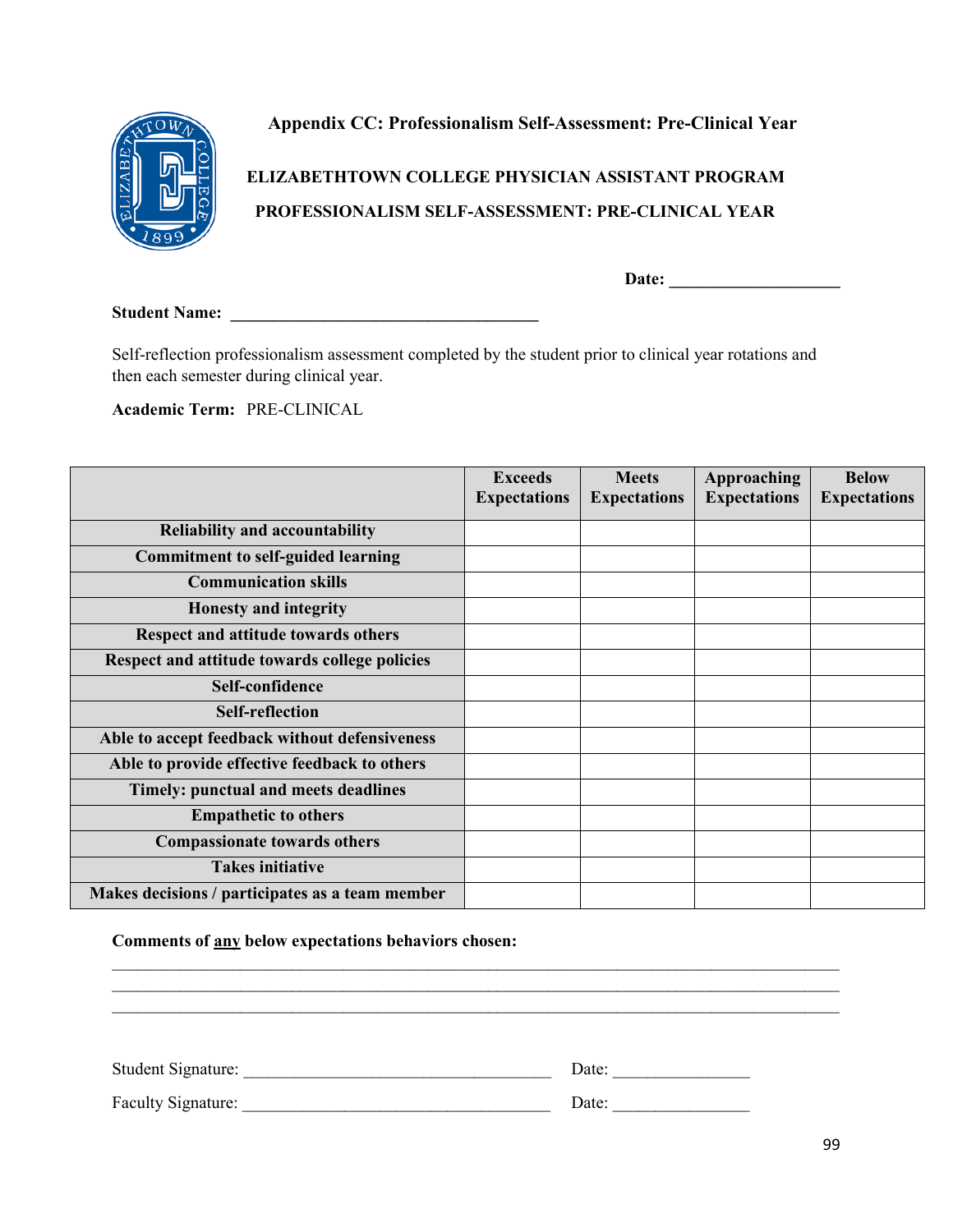

 **Appendix DD: Professionalism Violation Form**

**ELIZABETHTOWN COLLEGE PHYSICIAN ASSISTANT PROGRAM PROFESSIONALISM VIOLATION FORM**

Date:

**Student ID: \_\_\_\_\_\_\_\_\_\_\_\_\_\_\_\_\_\_\_\_\_\_\_**

**Date of Incident: \_\_\_\_\_\_\_\_\_\_\_\_\_\_\_\_\_\_\_\_\_\_**

#### **Professionalism Policy Violation**

[ ] Academic dishonesty [ ] Classroom behavior

[ ] Interpersonal behavior [ ] Clinical rotation behavior

#### **Description of Event:**

#### **Date of Meeting with Course Instructor: \_\_\_\_\_\_\_\_\_\_\_\_\_\_\_\_**

| Student Signature: | Date: |
|--------------------|-------|
| Faculty Signature: | Date: |

**\_\_\_\_\_\_\_\_\_\_\_\_\_\_\_\_\_\_\_\_\_\_\_\_\_\_\_\_\_\_\_\_\_\_\_\_\_\_\_\_\_\_\_\_\_\_\_\_\_\_\_\_\_\_\_\_\_\_\_\_\_\_\_\_\_\_\_\_\_\_\_\_\_\_\_\_\_\_\_\_\_\_\_\_\_ \_\_\_\_\_\_\_\_\_\_\_\_\_\_\_\_\_\_\_\_\_\_\_\_\_\_\_\_\_\_\_\_\_\_\_\_\_\_\_\_\_\_\_\_\_\_\_\_\_\_\_\_\_\_\_\_\_\_\_\_\_\_\_\_\_\_\_\_\_\_\_\_\_\_\_\_\_\_\_\_\_\_\_\_\_ \_\_\_\_\_\_\_\_\_\_\_\_\_\_\_\_\_\_\_\_\_\_\_\_\_\_\_\_\_\_\_\_\_\_\_\_\_\_\_\_\_\_\_\_\_\_\_\_\_\_\_\_\_\_\_\_\_\_\_\_\_\_\_\_\_\_\_\_\_\_\_\_\_\_\_\_\_\_\_\_\_\_\_\_\_**

#### **Repetitive Instances:**

#### **Date of Meeting with Academic and Professional Affairs Committee: \_\_\_\_\_\_\_\_\_\_\_\_\_\_\_\_**

- o Students may choose a representative to be present at the meeting as support, however, this request must be made to the APAC committee prior to the meeting. Representatives may only give advice to the student and may not speak directly to committee members.
- o Meetings will not be rescheduled to accommodate student requests or availability of student representatives.

| <b>Student Signature:</b> | Date <sup>-</sup> |
|---------------------------|-------------------|
| Faculty Signature:        | Date:             |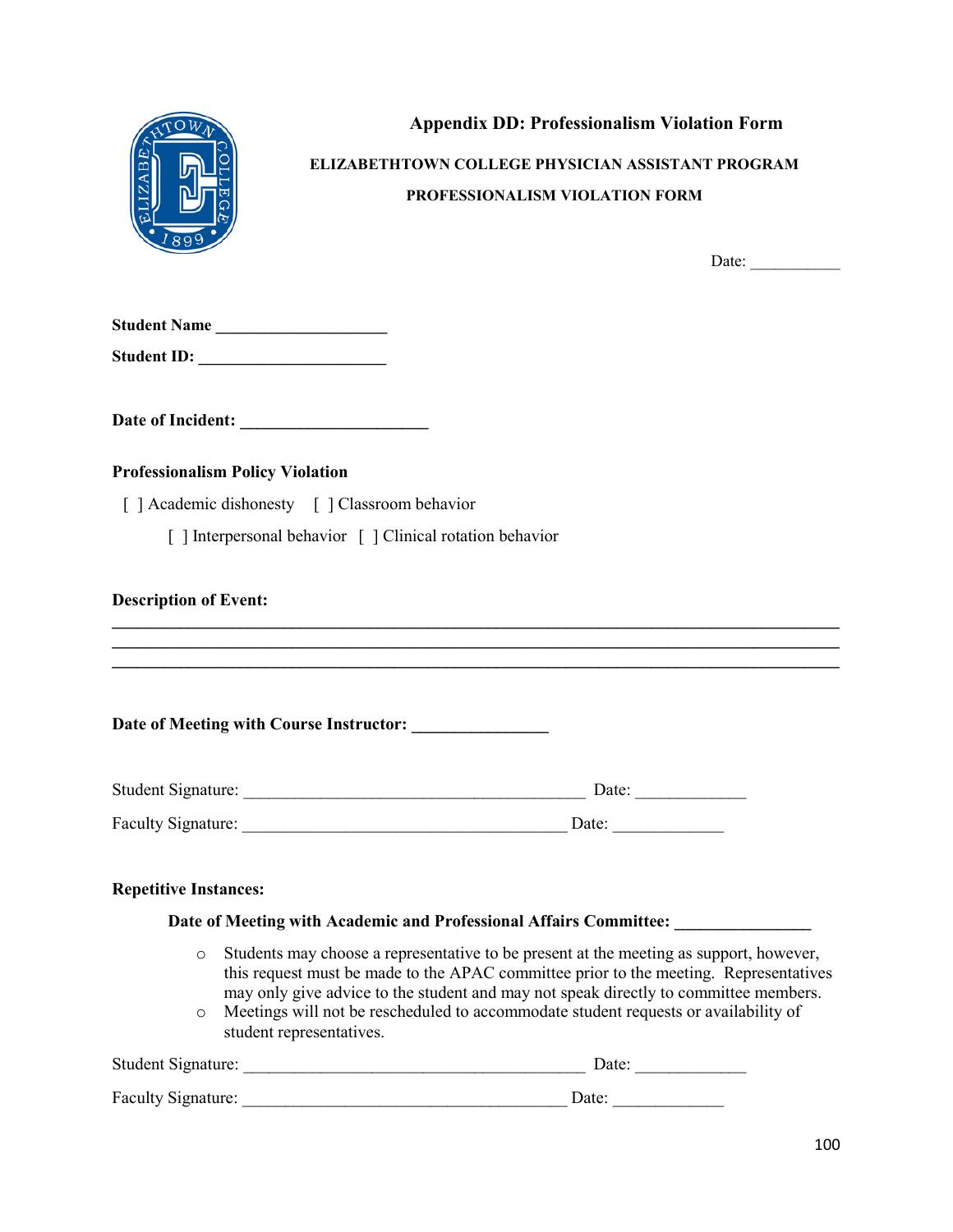

**Appendix EE: Proof of Health Insurance Form ELIZABETHTOWN COLLEGE PHYSICIAN ASSISTANT PROGRAM PROOF OF HEALTH INSURANCE FORM**

Front of Card Back of Card

Primary Insurance Holder \_\_\_\_\_\_\_\_\_\_\_\_\_\_\_\_\_\_\_\_\_\_\_\_\_\_\_\_\_\_\_\_\_\_

[ ] I confirm that I have health insurance coverage.

[ ] I will notify the program of any changes to my health insurance coverage.

| <b>Student Signature:</b> | Date: |
|---------------------------|-------|
| <b>Student Name:</b>      |       |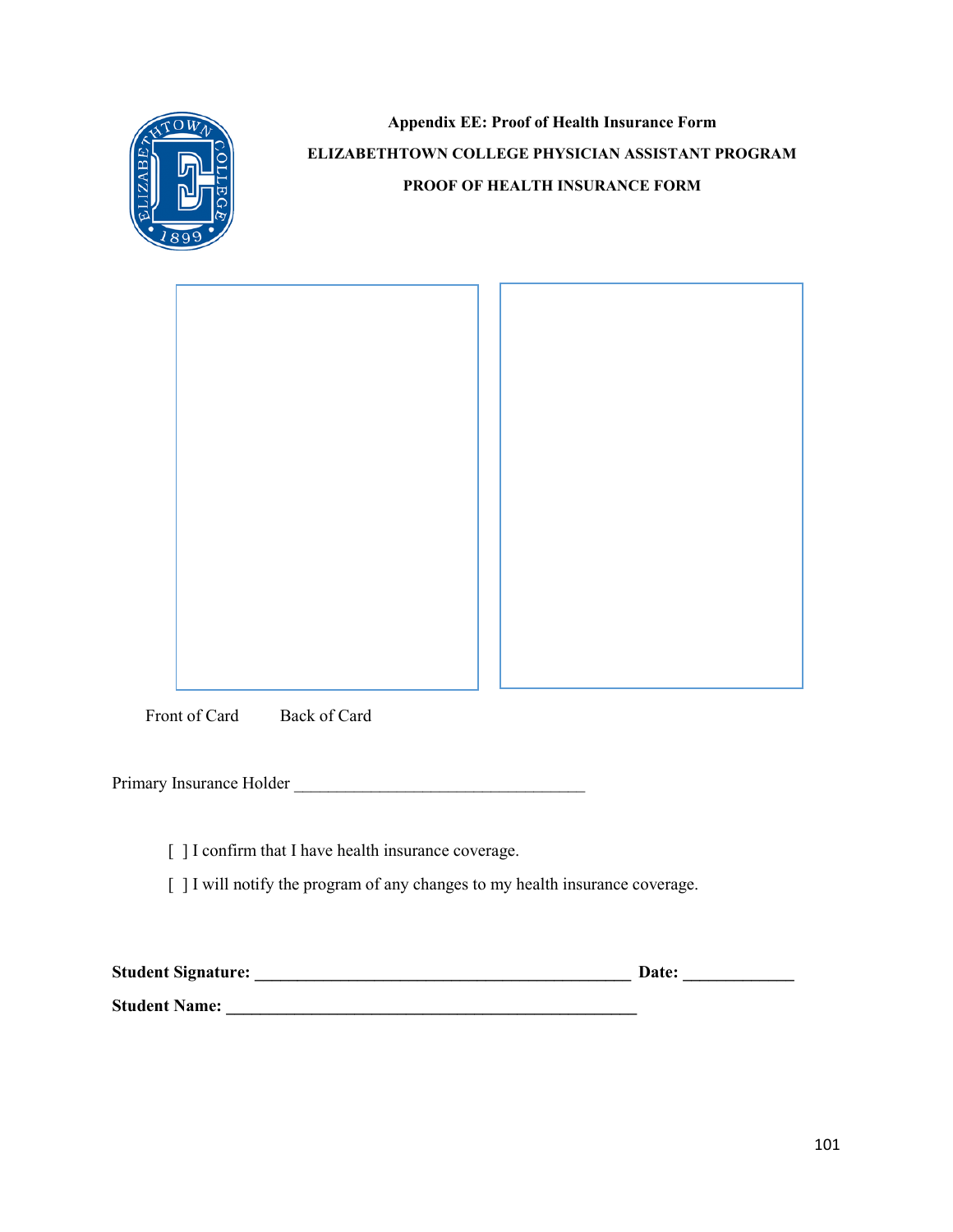

#### **Appendix FF: Reference Release Form**

# **ELIZABETHTOWN COLLEGE PHYSICIAN ASSISTANT PROGRAM**

#### **RECOMMENDATION/EVALUATION AUTHORIZATION FORM**

Date:

The Family Educational Rights and Privacy Act (FERPA) affords certain rights to students concerning the privacy of, and access to, their education records. In order to submit recommendations or evaluations in accordance with FERPA regulations, the PA program must request that students submit this authorization/waiver or its equivalent prior to providing FERPA-protected student information to third parties/potential employers. For additional information regarding FERPA, please visit the [Elizabethtown College FERPA page](https://www.etown.edu/offices/registration-records/privacy.aspx) or th[e U.S. Department of Education](http://www.ed.gov/policy/gen/guid/fpco/ferpa/index.html) website.

#### **Process for Submission:**

- 1. The form must be fully completed and signed by the student.
- 2. Records and references will not be completed if any section of the form is not completed in entirety.
- 3. Completed forms should be maintained by the program secretary in the student's file.

#### **Section A. Elizabethtown College PA Program Faculty/Staff Making Recommendation/Evaluation.**

Name:

#### **Section B. Type of Disclosure.**

| Letter of Recommendation<br>Verbal Recommendation/Evaluation                  | <b>Evaluation Form Completion</b><br>Other:    |
|-------------------------------------------------------------------------------|------------------------------------------------|
| Section C. Identify the Persons whom Education Records may be provided to.    |                                                |
| All Potential Employers _______ Any Educational Institution<br>Clinical Sites | Only to:                                       |
| Section D. Purpose of the Release of Information.                             |                                                |
| Employment                                                                    | Admission to Educational Institution<br>Other: |
| <b>Section E. Waiver of Access.</b>                                           |                                                |

\_\_\_\_I waive the right to review the requested recommendation(s)/evaluation(s).

I DO NOT waive the right to review the requested recommendation(s)/evaluation(s).

By signing below, I authorize the Elizabethtown College PA Program faculty/staff named in Section A above to consult my education records and disclose education records as considered appropriate in accordance with the abovestate purpose(s). I understand that I have the right to revoke this authorization/waiver at any time by delivering a written revocation to the Elizabethtown College PA Program faculty/staff named in Section A. Such revocation will not affect any waiver or access to records obtained or received prior to delivery of such written revocation. I also understand that a copy of this authorization may be sent with the recommendation(s)/evaluation(s).

**Student Signature** \_\_\_\_\_\_\_\_\_\_\_\_\_\_\_\_\_\_\_\_\_\_\_\_\_\_\_\_\_\_\_\_\_\_\_\_\_\_\_\_\_\_\_\_\_\_ **Date:**\_\_\_\_\_\_\_\_\_\_\_\_\_\_\_\_\_\_\_\_\_\_\_\_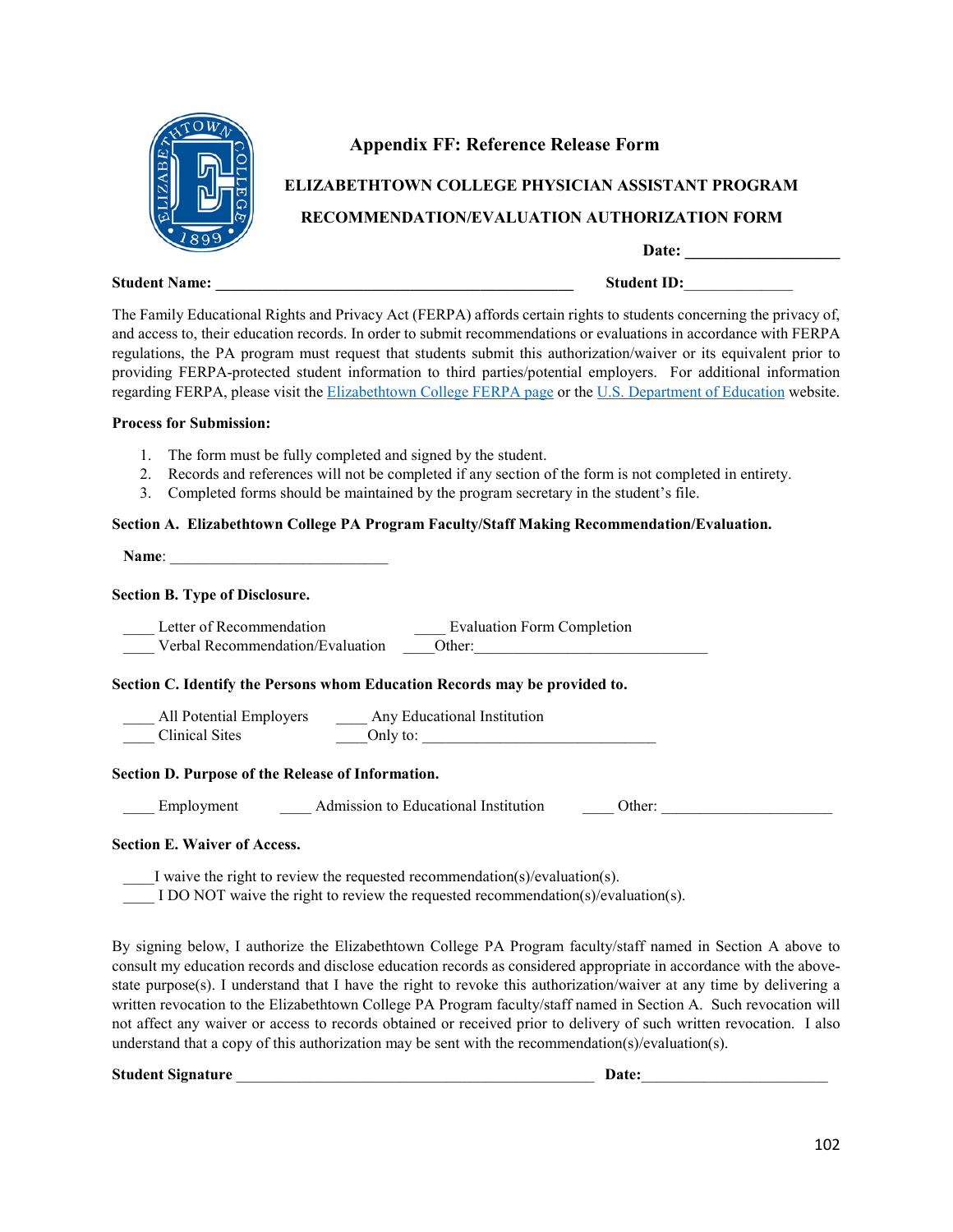

### **Appendix GG: Request for New Clinical Site Form**

# **ELIZABETHTOWN COLLEGE PHYSICIAN ASSISTANT PROGRAM STUDENT REQUEST FOR NEW CLINICAL SITE FORM**

**Date: \_\_\_\_\_\_\_\_\_\_\_\_\_\_\_\_\_\_\_\_**

#### **Student Name: \_\_\_\_\_\_\_\_\_\_\_\_\_\_\_\_\_\_\_\_\_\_\_\_\_\_\_\_\_\_\_\_\_\_\_\_\_\_\_\_\_\_\_\_\_\_\_\_\_\_\_\_\_**

**Note:** Submission for new clinical site establishment via this form does NOT guarantee arrangement of affiliation agreement or placement in that field or specialty for Clinical Rotations. Placement will be made at the discretion of the clinical coordinator.

| Street                                   | City State Zip                                                                                                                                                                                                            |                                                                                                                                                |  |
|------------------------------------------|---------------------------------------------------------------------------------------------------------------------------------------------------------------------------------------------------------------------------|------------------------------------------------------------------------------------------------------------------------------------------------|--|
|                                          |                                                                                                                                                                                                                           |                                                                                                                                                |  |
|                                          |                                                                                                                                                                                                                           |                                                                                                                                                |  |
|                                          |                                                                                                                                                                                                                           |                                                                                                                                                |  |
|                                          |                                                                                                                                                                                                                           |                                                                                                                                                |  |
|                                          | Setting(s) in which the student will be involved (check all that apply):<br>Acute __Chronic __ Preventive Care __ Emergent Care<br>Infants Children Adolescents Adults Elderly<br>Women's Health Behavioral/Mental Health | Outpatient Inpatient Operating Room ER Other (specify):<br>Hospital (specify name, location, and contact person): __________________________   |  |
| <b>Associated Clinical Rotation:</b>     | ___ Internal Medicine ____ Women's Health _____ Pediatrics<br>Family Practice _____ Surgery ______ Emergency Medicine<br>Behavioral Medicine Clinical Specialty Preceptorship                                             |                                                                                                                                                |  |
|                                          | Has this site worked with students before? Nes No<br>Is this site interested in precepting students other than you? Yes No                                                                                                | Are you related to the preceptor? Yes No If yes, explain:<br>Is there any other pertinent information you feel we should know about this site? |  |
|                                          |                                                                                                                                                                                                                           | ,我们也不能在这里的时候,我们也不能在这里的时候,我们也不能会在这里的时候,我们也不能会在这里的时候,我们也不能会在这里的时候,我们也不能会在这里的时候,我们也                                                               |  |
| <b>For Clinical Coordinator Use Only</b> |                                                                                                                                                                                                                           |                                                                                                                                                |  |
|                                          |                                                                                                                                                                                                                           |                                                                                                                                                |  |
|                                          |                                                                                                                                                                                                                           |                                                                                                                                                |  |
| Reviewed By:                             |                                                                                                                                                                                                                           | Signature:                                                                                                                                     |  |

103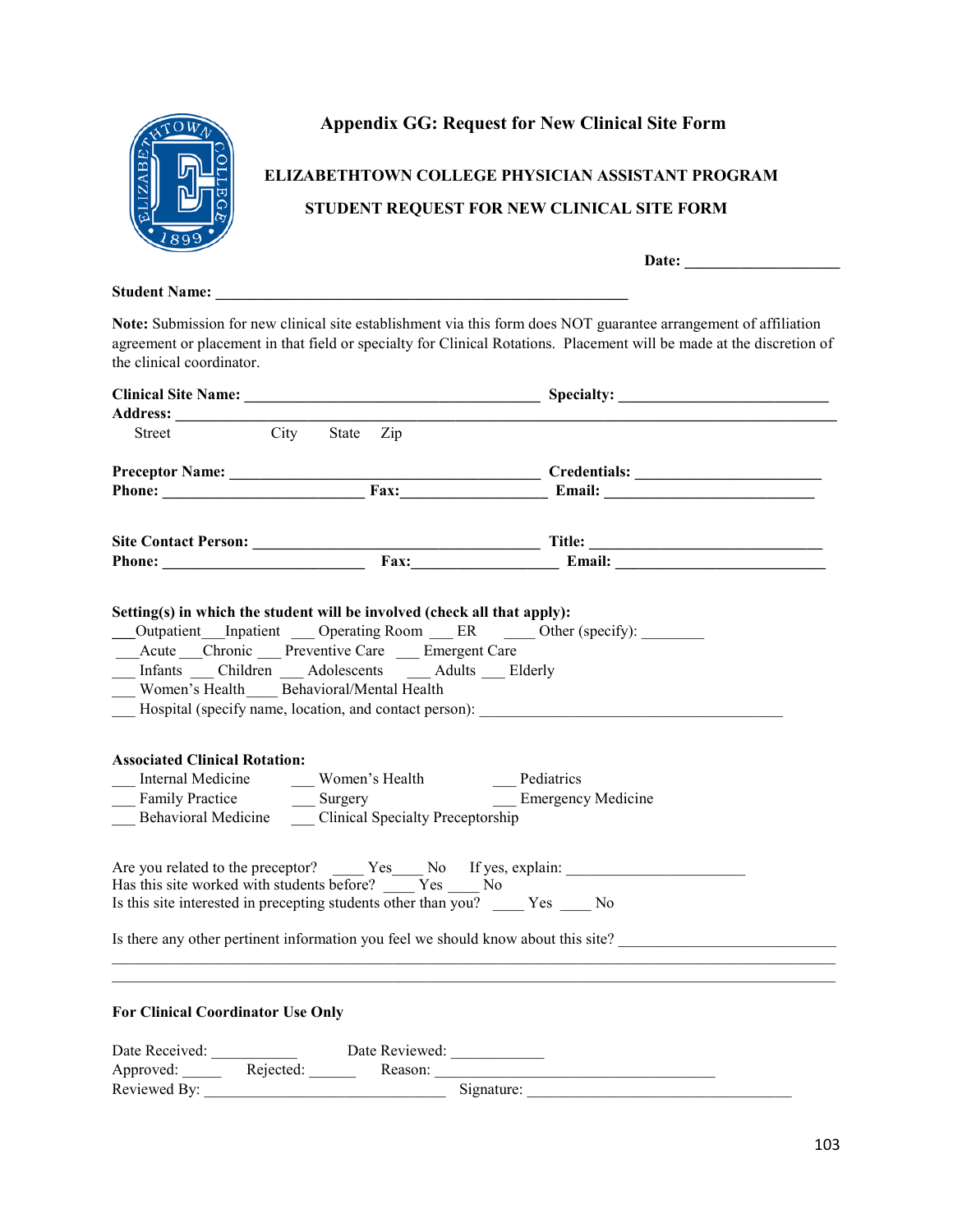

## **Appendix HH: Rotation Placement Form**

# **ELIZABETHTOWN COLLEGE PHYSICIAN ASSISTANT PROGRAM ROTATION PLACEMENT PREFERENCE FORM**

**Date: \_\_\_\_\_\_\_\_\_\_\_\_\_\_\_\_\_\_\_\_**

**Student Name: \_\_\_\_\_\_\_\_\_\_\_\_\_\_\_\_\_\_\_\_\_\_\_\_\_\_\_\_\_\_\_\_\_\_\_\_\_\_\_\_\_\_\_\_\_\_\_\_\_\_\_\_\_**

**Note:** Preferences and selections made by students on this form do NOT guarantee placement in that field or specialty for Clinical Rotations. Placement will be made at the discretion of the clinical coordinator. Students are NOT required to complete this form or disclose any information they are uncomfortable sharing.

### **Factors Associated with Placement:**

| Marital Status:                                            | Single   | Married         | Divorced | Widowed |  |  |  |  |  |
|------------------------------------------------------------|----------|-----------------|----------|---------|--|--|--|--|--|
| Responsibilities:                                          | Children | Ailing Relative | Pets     |         |  |  |  |  |  |
| Housing:                                                   | Rental   | Homeowner       | Family   |         |  |  |  |  |  |
| Language Fluency: English                                  |          | Spanish         |          | Other:  |  |  |  |  |  |
| <b>Additional Factors Considered in Student Placement:</b> |          |                 |          |         |  |  |  |  |  |
| Prior Healthcare Experience:                               |          |                 |          |         |  |  |  |  |  |
|                                                            |          |                 |          |         |  |  |  |  |  |
|                                                            |          |                 |          |         |  |  |  |  |  |
| What is happening in your life in the next 15 months?      |          |                 |          |         |  |  |  |  |  |
|                                                            |          |                 |          |         |  |  |  |  |  |
|                                                            |          |                 |          |         |  |  |  |  |  |
| What are your employment goals in terms of specialty?      |          |                 |          |         |  |  |  |  |  |
|                                                            |          |                 |          |         |  |  |  |  |  |
|                                                            |          |                 |          |         |  |  |  |  |  |
|                                                            |          |                 |          |         |  |  |  |  |  |

 $\mathcal{L}_\mathcal{L} = \mathcal{L}_\mathcal{L} = \mathcal{L}_\mathcal{L} = \mathcal{L}_\mathcal{L} = \mathcal{L}_\mathcal{L} = \mathcal{L}_\mathcal{L} = \mathcal{L}_\mathcal{L} = \mathcal{L}_\mathcal{L} = \mathcal{L}_\mathcal{L} = \mathcal{L}_\mathcal{L} = \mathcal{L}_\mathcal{L} = \mathcal{L}_\mathcal{L} = \mathcal{L}_\mathcal{L} = \mathcal{L}_\mathcal{L} = \mathcal{L}_\mathcal{L} = \mathcal{L}_\mathcal{L} = \mathcal{L}_\mathcal{L}$  $\mathcal{L}_\mathcal{L} = \mathcal{L}_\mathcal{L} = \mathcal{L}_\mathcal{L} = \mathcal{L}_\mathcal{L} = \mathcal{L}_\mathcal{L} = \mathcal{L}_\mathcal{L} = \mathcal{L}_\mathcal{L} = \mathcal{L}_\mathcal{L} = \mathcal{L}_\mathcal{L} = \mathcal{L}_\mathcal{L} = \mathcal{L}_\mathcal{L} = \mathcal{L}_\mathcal{L} = \mathcal{L}_\mathcal{L} = \mathcal{L}_\mathcal{L} = \mathcal{L}_\mathcal{L} = \mathcal{L}_\mathcal{L} = \mathcal{L}_\mathcal{L}$ 

What are your employment goals in terms of location?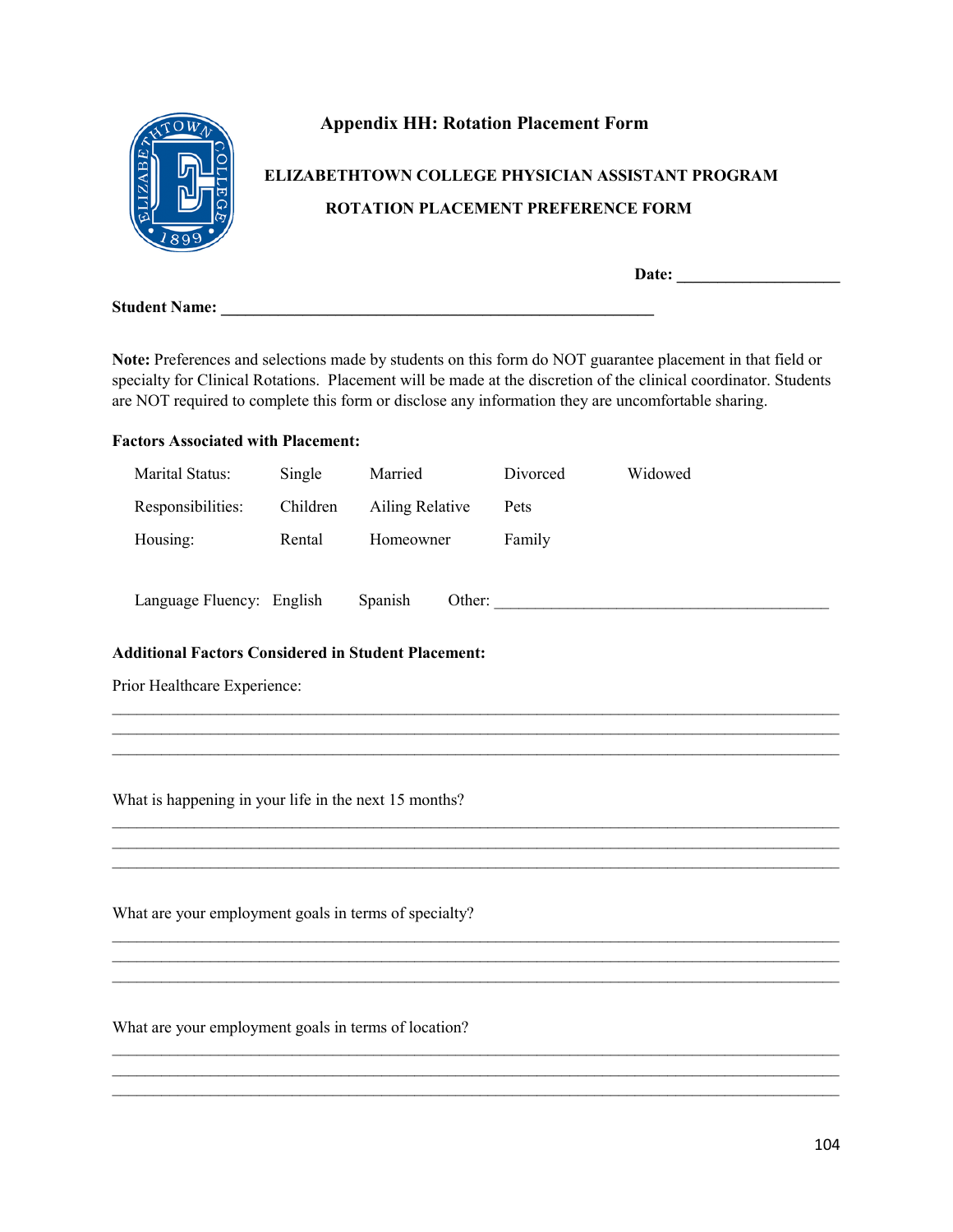#### **Please select the three rotations that you feel most comfortable completing first:**

- Family Practice Preceptorship Women's Health Preceptorship
- Internal Medicine Preceptorship Pediatrics Preceptorship
	-
- Behavioral Medicine Preceptorship Surgery Preceptorship
- Emergency Medicine Preceptorship

### **Please select the one rotation that you feel the least comfortable completing first:**

- Family Practice Preceptorship Women's Health Preceptorship
- \_\_\_\_ Internal Medicine Preceptorship \_\_\_\_ Pediatrics Preceptorship
- \_\_\_\_ Behavioral Medicine Preceptorship \_\_\_\_ Surgery Preceptorship
- Emergency Medicine Preceptorship

### Please provide your "wish list" for your elective rotation: (select top three)

| <b>Urgent Care</b> | <b>Family Practice</b> | Internal Medicine               |
|--------------------|------------------------|---------------------------------|
| Pediatrics         | Women's Health         | Cardiology                      |
| Gastroenterology   | Endocrinology          | Hematology/Oncology             |
| Ophthalmology      | Dermatology            | <b>Infectious Disease</b>       |
| Orthopedics        | Pulmonology            | Urology                         |
| Otolaryngology     | Geriatrics             | Occupational Medicine           |
| Pain Medicine      | Rheumatology           | <b>Sports Medicine</b>          |
| Nephrology         | Anesthesia             | Reproductive Endocrinology      |
| Telemedicine       | <b>Bariatrics</b>      | <b>Transplant Surgery</b>       |
| Coroner            | Critical Care          | Concierge Medicine              |
| CT Surgery         | Genetics               | <b>Interventional Radiology</b> |
| Neonatology        | Neurology              | Maternal Fetal Medicine         |
| Neurosurgery       | Sleep Medicine         | Palliative Medicine             |
| Burn               |                        |                                 |
| Other:             |                        |                                 |
| Other:             |                        |                                 |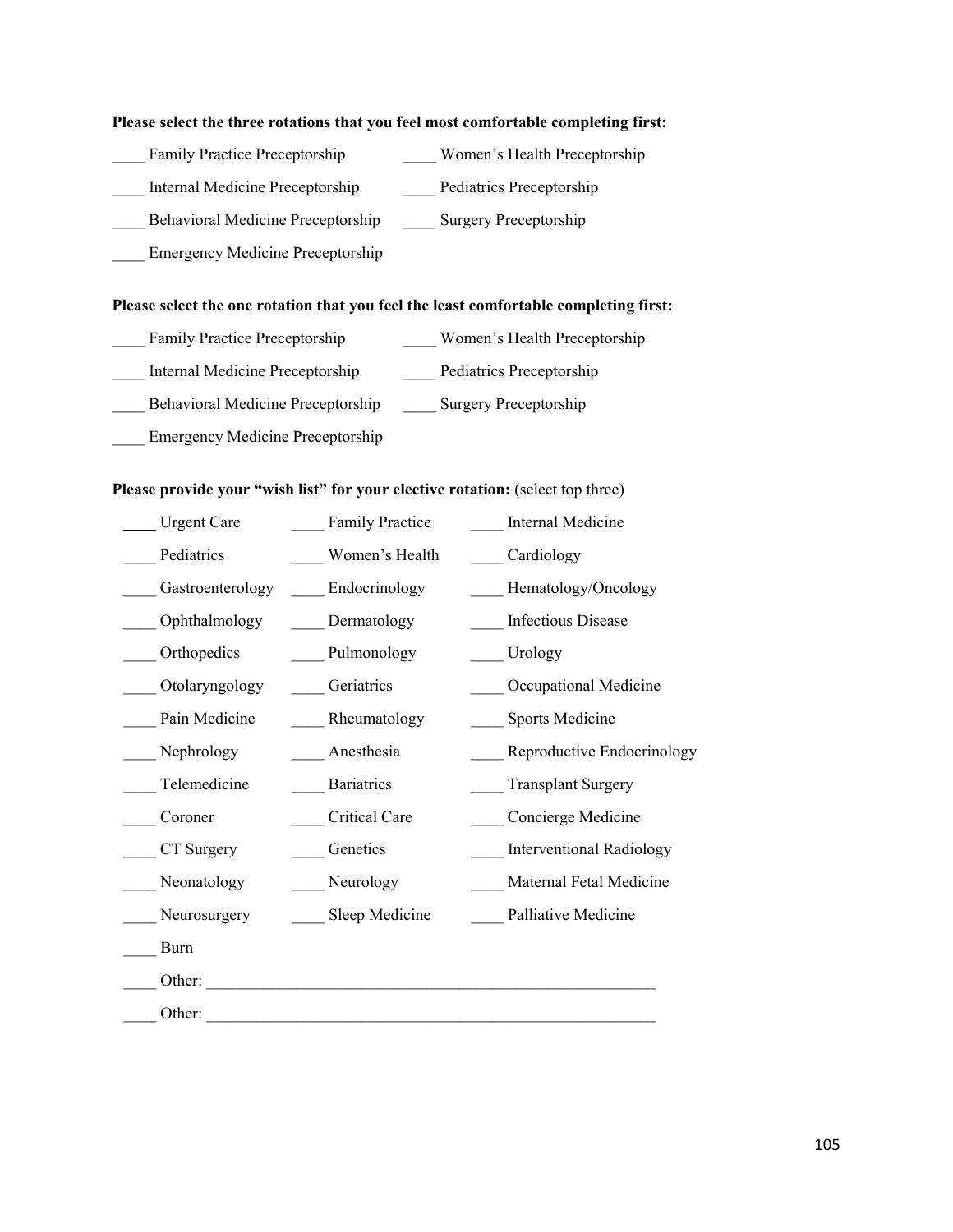**Please provide your "wish list" for your clinical rotation locations:** (housing within one hour)

 $\mathcal{L}_\mathcal{L} = \{ \mathcal{L}_\mathcal{L} = \{ \mathcal{L}_\mathcal{L} = \{ \mathcal{L}_\mathcal{L} = \{ \mathcal{L}_\mathcal{L} = \{ \mathcal{L}_\mathcal{L} = \{ \mathcal{L}_\mathcal{L} = \{ \mathcal{L}_\mathcal{L} = \{ \mathcal{L}_\mathcal{L} = \{ \mathcal{L}_\mathcal{L} = \{ \mathcal{L}_\mathcal{L} = \{ \mathcal{L}_\mathcal{L} = \{ \mathcal{L}_\mathcal{L} = \{ \mathcal{L}_\mathcal{L} = \{ \mathcal{L}_\mathcal{$ 

 $\mathcal{L}_\text{max}$  $\mathcal{L}_\mathcal{L} = \{ \mathcal{L}_\mathcal{L} = \{ \mathcal{L}_\mathcal{L} = \{ \mathcal{L}_\mathcal{L} = \{ \mathcal{L}_\mathcal{L} = \{ \mathcal{L}_\mathcal{L} = \{ \mathcal{L}_\mathcal{L} = \{ \mathcal{L}_\mathcal{L} = \{ \mathcal{L}_\mathcal{L} = \{ \mathcal{L}_\mathcal{L} = \{ \mathcal{L}_\mathcal{L} = \{ \mathcal{L}_\mathcal{L} = \{ \mathcal{L}_\mathcal{L} = \{ \mathcal{L}_\mathcal{L} = \{ \mathcal{L}_\mathcal{$ 

 $\mathcal{L}_\text{max}$  and  $\mathcal{L}_\text{max}$  and  $\mathcal{L}_\text{max}$  and  $\mathcal{L}_\text{max}$  and  $\mathcal{L}_\text{max}$  and  $\mathcal{L}_\text{max}$  $\mathcal{L}_\text{max}$ 

 $\mathcal{L}_\mathcal{L} = \{ \mathcal{L}_\mathcal{L} = \{ \mathcal{L}_\mathcal{L} = \{ \mathcal{L}_\mathcal{L} = \{ \mathcal{L}_\mathcal{L} = \{ \mathcal{L}_\mathcal{L} = \{ \mathcal{L}_\mathcal{L} = \{ \mathcal{L}_\mathcal{L} = \{ \mathcal{L}_\mathcal{L} = \{ \mathcal{L}_\mathcal{L} = \{ \mathcal{L}_\mathcal{L} = \{ \mathcal{L}_\mathcal{L} = \{ \mathcal{L}_\mathcal{L} = \{ \mathcal{L}_\mathcal{L} = \{ \mathcal{L}_\mathcal{$ 

Locations within Pennsylvania: \_\_\_\_\_\_\_\_\_\_\_\_\_\_\_\_\_\_\_\_\_\_\_\_\_\_\_\_\_\_\_\_\_\_\_\_\_\_\_\_\_\_\_\_\_\_\_\_\_\_\_\_\_\_\_\_

Locations in the North West U.S.: (Oregon, Washington, Idaho, Montana, Wyoming)

Locations in the North East U.S.: (Maine, New York, New Jersey, Vermont, Massachusetts, Rhode Island, Connecticut, New Hampshire, Pennsylvania, Delaware, Maryland, D.C.)

Locations in the South West U.S.: (Arizona, New Mexico, California, Nevada, Utah)

Locations in the South East U.S.: (Alabama, Florida, Georgia, Louisiana, Mississippi, North Carolina, South Carolina, Kentucky, Tennessee, Virginia, West Virginia, Puerto Rico, U.S. Virgin Islands)

 $\mathcal{L}_\mathcal{L} = \{ \mathcal{L}_\mathcal{L} = \{ \mathcal{L}_\mathcal{L} = \{ \mathcal{L}_\mathcal{L} = \{ \mathcal{L}_\mathcal{L} = \{ \mathcal{L}_\mathcal{L} = \{ \mathcal{L}_\mathcal{L} = \{ \mathcal{L}_\mathcal{L} = \{ \mathcal{L}_\mathcal{L} = \{ \mathcal{L}_\mathcal{L} = \{ \mathcal{L}_\mathcal{L} = \{ \mathcal{L}_\mathcal{L} = \{ \mathcal{L}_\mathcal{L} = \{ \mathcal{L}_\mathcal{L} = \{ \mathcal{L}_\mathcal{$  $\mathcal{L}_\mathcal{L} = \{ \mathcal{L}_\mathcal{L} = \{ \mathcal{L}_\mathcal{L} = \{ \mathcal{L}_\mathcal{L} = \{ \mathcal{L}_\mathcal{L} = \{ \mathcal{L}_\mathcal{L} = \{ \mathcal{L}_\mathcal{L} = \{ \mathcal{L}_\mathcal{L} = \{ \mathcal{L}_\mathcal{L} = \{ \mathcal{L}_\mathcal{L} = \{ \mathcal{L}_\mathcal{L} = \{ \mathcal{L}_\mathcal{L} = \{ \mathcal{L}_\mathcal{L} = \{ \mathcal{L}_\mathcal{L} = \{ \mathcal{L}_\mathcal{$ 

Locations in the North Central U.S.: (North Dakota, South Dakota, Minnesota, Iowa, Nebraska, Illinois, Indian, Wisconsin, Michigan, Ohio) \_\_\_\_\_\_\_\_\_\_\_\_\_\_\_\_\_\_\_\_\_\_\_\_\_\_\_\_\_\_\_\_\_\_\_\_\_\_\_\_\_\_\_\_\_\_\_\_\_\_\_\_\_\_\_\_\_\_\_\_\_\_\_\_\_\_\_\_\_\_\_\_\_\_\_\_\_\_\_\_\_\_

\_\_\_\_\_\_\_\_\_\_\_\_\_\_\_\_\_\_\_\_\_\_\_\_\_\_\_\_\_\_\_\_\_\_\_\_\_\_\_\_\_\_\_\_\_\_\_\_\_\_\_\_\_\_\_\_\_\_\_\_\_\_\_\_\_\_\_\_\_\_\_\_\_\_\_\_\_\_\_\_\_\_

Locations in the South Central U.S.: (Colorado, Kansas, Missouri, New Mexico, Texas, Oklahoma, Arkansas) \_\_\_\_\_\_\_\_\_\_\_\_\_\_\_\_\_\_\_\_\_\_\_\_\_\_\_\_\_\_\_\_\_\_\_\_\_\_\_\_\_\_\_\_\_\_\_\_\_\_\_\_\_\_\_\_\_\_\_\_\_\_\_\_\_\_\_\_\_\_\_\_\_\_\_\_\_\_\_\_\_\_

\_\_\_\_\_\_\_\_\_\_\_\_\_\_\_\_\_\_\_\_\_\_\_\_\_\_\_\_\_\_\_\_\_\_\_\_\_\_\_\_\_\_\_\_\_\_\_\_\_\_\_\_\_\_\_\_\_\_\_\_\_\_\_\_\_\_\_\_\_\_\_\_\_\_\_\_\_\_\_\_\_\_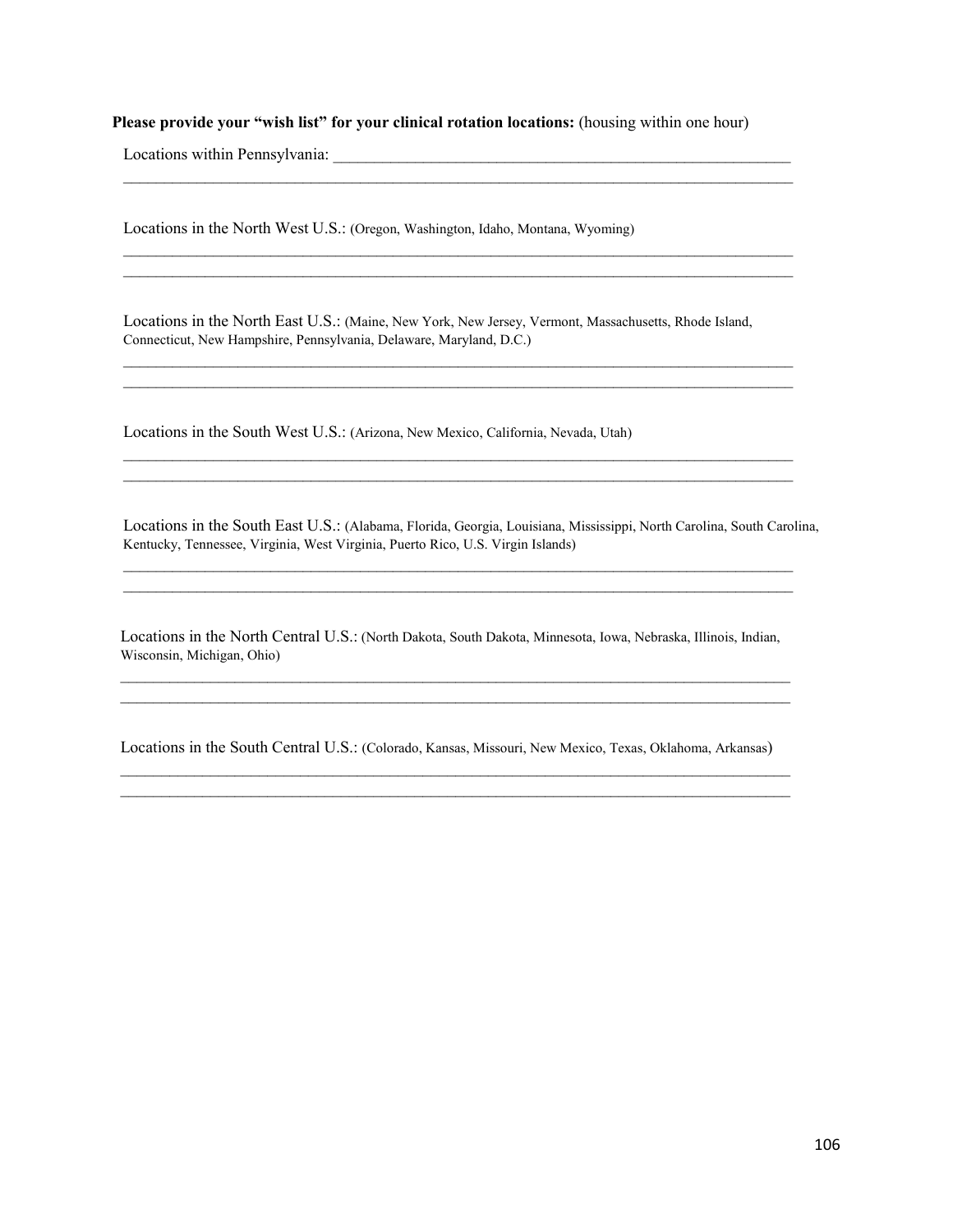|                                | <b>Appendix II: SCPE Failure Remediation Form</b><br><b>ELIZABETHTOWN COLLEGE PHYSICIAN ASSISTANT PROGRAM</b><br><b>REMEDIATION OF SCPE FAILURE (A3.15c, A3.17d)</b> |
|--------------------------------|----------------------------------------------------------------------------------------------------------------------------------------------------------------------|
| 899                            |                                                                                                                                                                      |
|                                |                                                                                                                                                                      |
|                                |                                                                                                                                                                      |
|                                | Site Name:                                                                                                                                                           |
|                                |                                                                                                                                                                      |
|                                |                                                                                                                                                                      |
| <b>Reason for Remediation:</b> |                                                                                                                                                                      |

**Preceptor Explanation for Remediation:** 

| <b>Disposition:</b> [ ] Uphold Failure [ ] Reverse Failure |                               |                       | [] Discontinue affiliation |
|------------------------------------------------------------|-------------------------------|-----------------------|----------------------------|
|                                                            | [ ] Repeat SCPE [ ] Probation | [ ] Program Dismissal |                            |

| <b>Actions To Be Taken:</b> | <b>Actions Taken By:</b> |
|-----------------------------|--------------------------|
|                             |                          |
|                             |                          |
|                             |                          |
|                             |                          |
|                             |                          |
|                             |                          |
|                             |                          |
|                             |                          |

<u> 1989 - Johann Stoff, amerikansk politiker (d. 1989)</u>

Comments:

| Student Signature: | Date: |
|--------------------|-------|
| Faculty Signature: | Date: |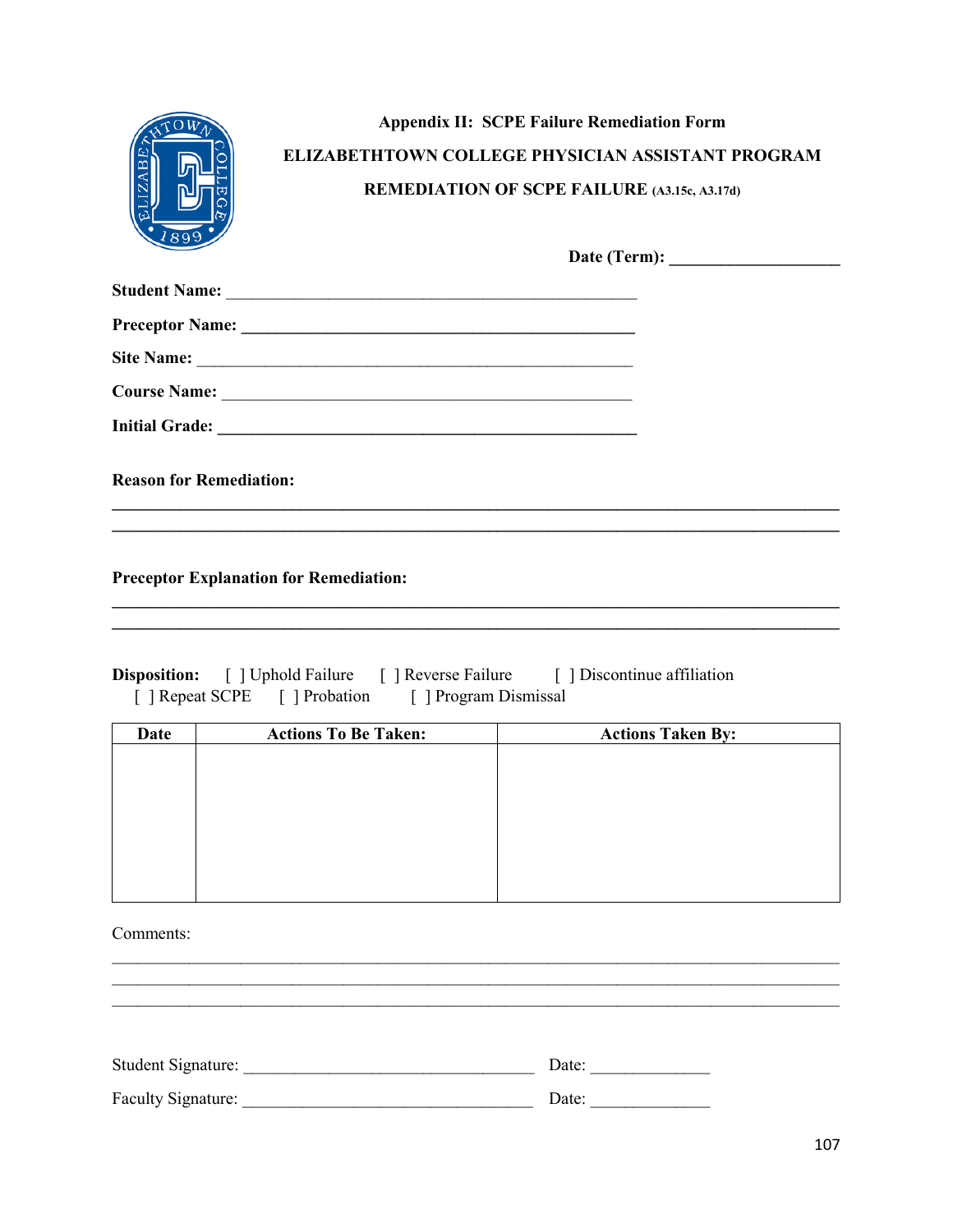

## **Appendix JJ: Social Media Violation Form**

# **ELIZABETHTOWN COLLEGE PHYSICIAN ASSISTANT PROGRAM SOCIAL MEDIA VIOLATION FORM**

Date:

| <b>Student Name</b> |  |  |
|---------------------|--|--|
|                     |  |  |
|                     |  |  |

Student ID:

Date of Incident:

## **Social Media Policy Violation**

- [ ] Disclosure of PHI [ ] Posting of patient photographs
- [ ] Sharing of private academic information [ ] Display of items that utilize vulgar language
- [ ] Misrepresentation of self as a spokesperson or representative of the PA program
- [ ] Utilization of social networking on hospital or clinic computers
- [ ] Display of personal photographs (sexually promiscuous, irresponsible use of alcohol or drugs)
- [ ] Display of photographs or language that disrespects individuals or groups due to sexual orientation, ethnicity, race, gender, age, or disability

### **Description of Event:**

| <b>Student Signature:</b> | Date: |
|---------------------------|-------|
| Faculty Signature:        | Date: |

**\_\_\_\_\_\_\_\_\_\_\_\_\_\_\_\_\_\_\_\_\_\_\_\_\_\_\_\_\_\_\_\_\_\_\_\_\_\_\_\_\_\_\_\_\_\_\_\_\_\_\_\_\_\_\_\_\_\_\_\_\_\_\_\_\_\_\_\_\_\_\_\_\_\_\_\_\_\_\_\_\_\_\_\_\_ \_\_\_\_\_\_\_\_\_\_\_\_\_\_\_\_\_\_\_\_\_\_\_\_\_\_\_\_\_\_\_\_\_\_\_\_\_\_\_\_\_\_\_\_\_\_\_\_\_\_\_\_\_\_\_\_\_\_\_\_\_\_\_\_\_\_\_\_\_\_\_\_\_\_\_\_\_\_\_\_\_\_\_\_\_**

### **Repetitive Instances:**

### **Date of Meeting with Academic and Professional Affairs Committee: \_\_\_\_\_\_\_\_\_\_\_\_\_\_\_\_**

- o Students may choose a representative to be present at the meeting as support, however, this request must be made to the APAC committee prior to the meeting. Representatives may only give advice to the student and may not speak directly to committee members.
- o Meetings will not be rescheduled to accommodate student requests or availability of student representatives.

| Student Signature: | Date: |
|--------------------|-------|
| Faculty Signature: | Date: |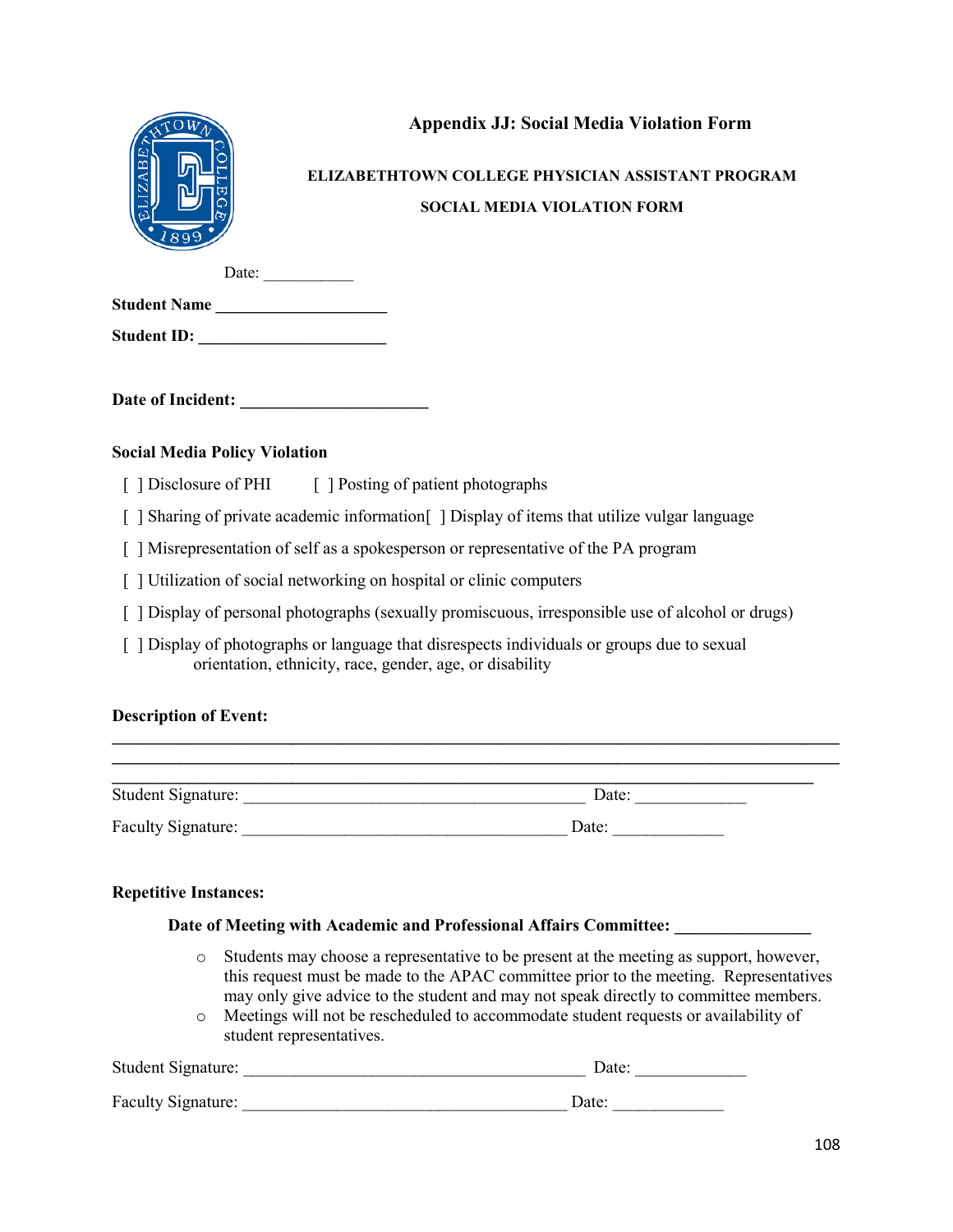

*ALL students must "check in" with the Clinical Coordinator at the start of each preceptorship using this form. This allows the program to continue to evaluate the rotation site and ensure that it is meeting the needs of our students, to include allowing student access to physical facilities and providing appropriate supervision necessary to fulfill the requirements of the preceptorship (C4.02)*

| Clinical Rotation: Manual According to the Clinical Rotation:                                                                                                                               |
|---------------------------------------------------------------------------------------------------------------------------------------------------------------------------------------------|
|                                                                                                                                                                                             |
|                                                                                                                                                                                             |
| How many shifts have you completed prior to submitting this form?                                                                                                                           |
| Do you have any concerns about the preceptor(s)/clinical site/environment? YES NO                                                                                                           |
| If yes, please document specific concerns here.                                                                                                                                             |
| What is your current level of involvement in patient care (select all)? OBSERVATION DIRECT CARE                                                                                             |
| Are you receiving appropriate supervision? YES NO                                                                                                                                           |
|                                                                                                                                                                                             |
| ,我们也不能在这里的人,我们也不能在这里的人,我们也不能在这里的人,我们也不能在这里的人,我们也不能在这里的人,我们也不能在这里的人,我们也不能在这里的人,我们也<br>Do you notice any concerns in the office environment in which you are working that are unusual or that |
| Do you anticipate any days off during this rotation? YES NO                                                                                                                                 |
| If yes, list dates here.                                                                                                                                                                    |

Have the above dates been approved by the Clinical Coordinator? YES NO

Do you want to talk about anything else specifically? Briefly describe and indicate if you prefer to talk about this in private instead of documenting here. If so, what day and time is best to contact you?

 $\_$  , and the contribution of the contribution of the contribution of the contribution of  $\mathcal{L}_\text{max}$ \_\_\_\_\_\_\_\_\_\_\_\_\_\_\_\_\_\_\_\_\_\_\_\_\_\_\_\_\_\_\_\_\_\_\_\_\_\_\_\_\_\_\_\_\_\_\_\_\_\_\_\_\_\_\_\_\_\_\_\_\_\_\_\_\_\_\_\_\_\_\_\_\_\_\_\_\_\_\_\_\_\_\_\_\_  $\_$  , and the contribution of the contribution of the contribution of the contribution of  $\mathcal{L}_\text{max}$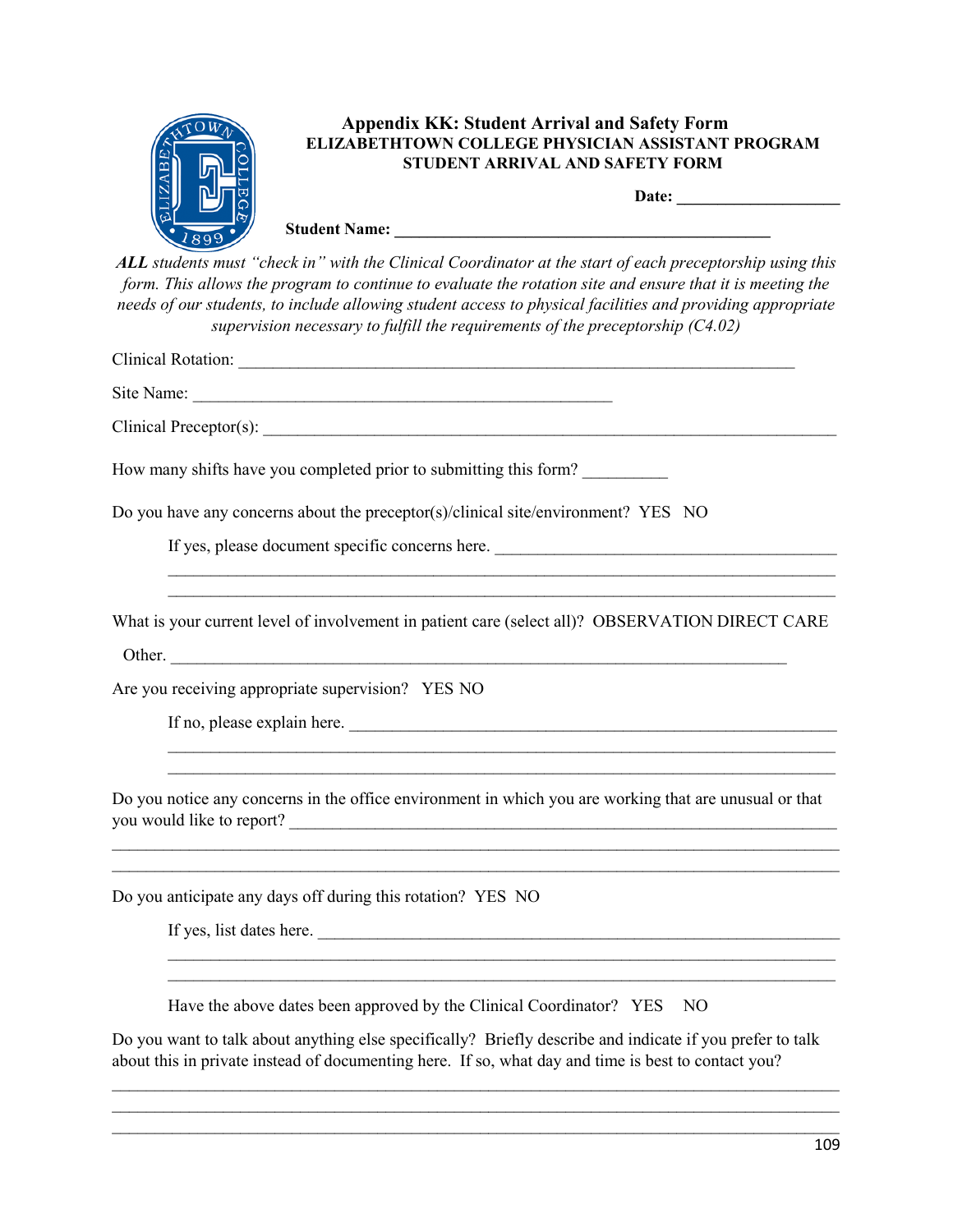|                      | <b>Appendix LL: Student Clinical Schedule Template</b>   |
|----------------------|----------------------------------------------------------|
|                      | <b>ELIZABETHTOWN COLLEGE PHYSICIAN ASSISTANT PROGRAM</b> |
|                      | <b>STUDENT CLINICAL SCHEDULE</b>                         |
|                      | Date:                                                    |
| <b>Student Name:</b> |                                                          |

**Instructions:** In the block below, please write the times you are scheduled to be at the preceptorship locations. Upload the schedule to EXXAT no later than 4pm on the first Friday of the clinical rotation. This schedule **MUST** be reviewed, approved, and signed by the clinical preceptor prior to submitting the schedule to EXXAT.

**Clinical Preceptor: \_\_\_\_\_\_\_\_\_\_\_\_\_\_\_\_\_\_\_\_\_\_\_\_\_\_\_\_\_\_\_\_\_\_\_\_\_\_\_\_\_\_\_** 

|        |                        | Mon | Tue | Wed | Thu | Fri | Sat | <b>Sun</b> |
|--------|------------------------|-----|-----|-----|-----|-----|-----|------------|
| Week 1 | Inpatient              |     |     |     |     |     |     |            |
|        | <b>Outpatient</b>      |     |     |     |     |     |     |            |
|        | Other:                 |     |     |     |     |     |     |            |
| Week 2 | Inpatient              |     |     |     |     |     |     |            |
|        | Outpatient             |     |     |     |     |     |     |            |
|        | Other:                 |     |     |     |     |     |     |            |
| Week 3 | Inpatient              |     |     |     |     |     |     |            |
|        | Outpatient             |     |     |     |     |     |     |            |
|        |                        |     |     |     |     |     |     |            |
| Week 4 | Inpatient              |     |     |     |     |     |     |            |
|        |                        |     |     |     |     |     |     |            |
|        | Outpatient             |     |     |     |     |     |     |            |
|        | Other: $\qquad \qquad$ |     |     |     |     |     |     |            |
|        |                        |     |     |     |     |     |     |            |
| Week 5 | Inpatient              |     |     |     |     |     |     |            |
|        | <b>Outpatient</b>      |     |     |     |     |     |     |            |
|        | Other: $\qquad \qquad$ |     |     |     |     |     |     |            |
|        |                        |     |     |     |     |     |     |            |

| <b>Student Signature:</b>   | <b>Date:</b> |  |
|-----------------------------|--------------|--|
| <b>Preceptor Signature:</b> | <b>Date:</b> |  |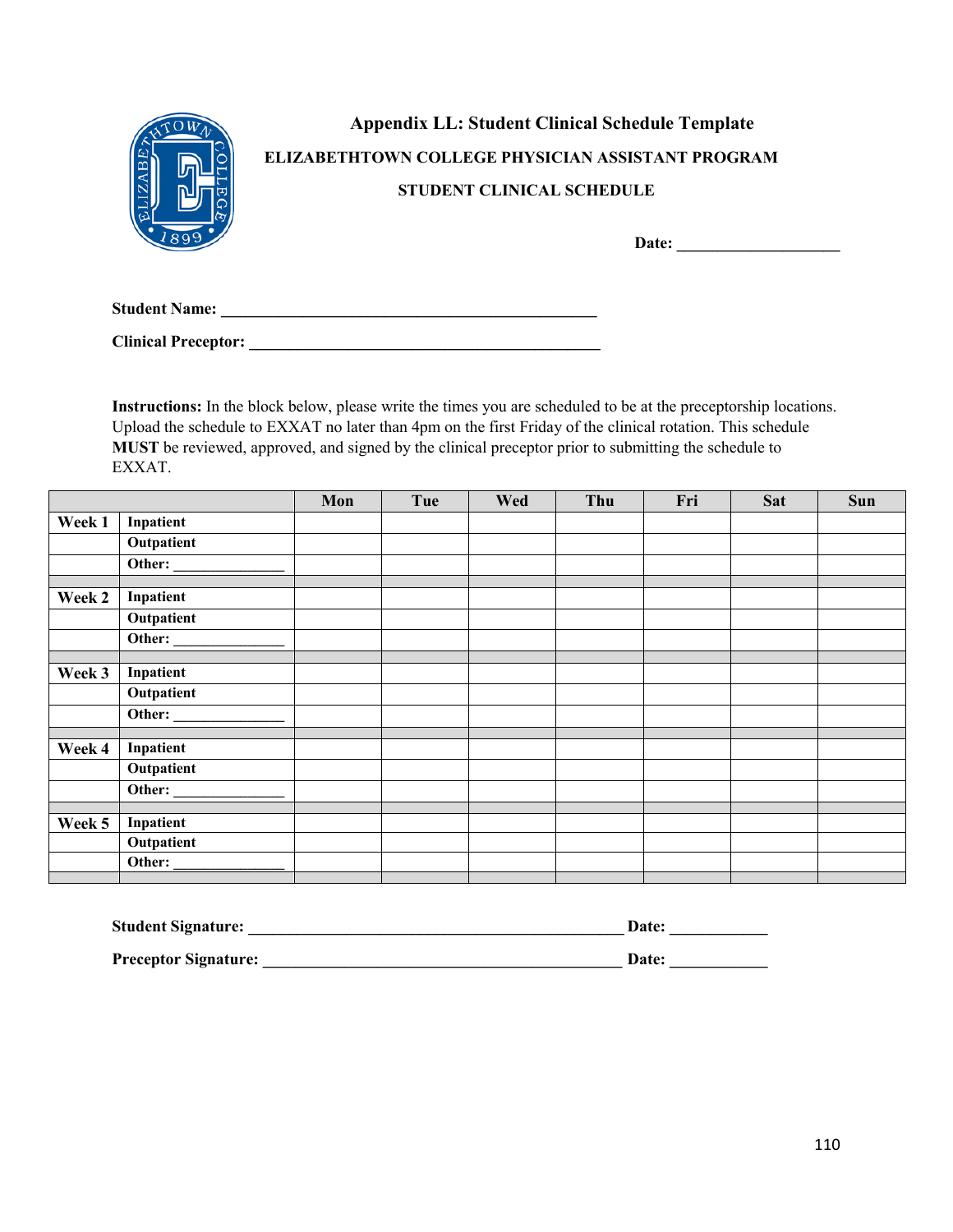

# **Appendix MM: Student Passport for Graduation**

# **ELIZABETHTOWN COLLEGE PHYSICIAN ASSISTANT PROGRAM STUDENT PASSPORT FOR GRADUATION**

| <b>Student Name:</b>                                                                                    | <b>Student ID#:</b>                               |
|---------------------------------------------------------------------------------------------------------|---------------------------------------------------|
| Successful completion of didactic courses                                                               |                                                   |
| Successful completion of didactic summative examination                                                 |                                                   |
| Successful completion of didactic exit survey                                                           |                                                   |
| Acceptable performance identified in pre-clinical professionalism evaluation                            |                                                   |
| Completion of PACKRAT 1                                                                                 |                                                   |
| Successful completion of PACKRAT 1 remediation, if applicable                                           |                                                   |
| Supervised clinical experience with patients seeking care for acute medical conditions                  |                                                   |
| Supervised clinical experience with patients seeking preventive care                                    |                                                   |
| Supervised clinical experience with patients seeking care for chronic medical conditions                |                                                   |
| Supervised clinical experience with patients seeking care for emergent conditions                       |                                                   |
| Supervised clinical experience with exposure to pre-operative, intra-operative, and post-operative care |                                                   |
| Supervised clinical experience with exposure to outpatient setting                                      |                                                   |
| Supervised clinical experience with exposure to inpatient setting                                       |                                                   |
| Supervised clinical experience with exposure to emergency department                                    |                                                   |
| Supervised clinical experience with exposure to operating room                                          |                                                   |
| Supervised clinical experience with exposure to prenatal and gynecologic women's healthcare             |                                                   |
| Supervised clinical experience with patients seeking care for behavioral/mental health conditions       |                                                   |
| Supervised clinical experience with board certified preceptors in Family Practice                       |                                                   |
| Supervised clinical experience with board certified preceptors in Internal Medicine                     |                                                   |
| Supervised clinical experience with board certified preceptors in General Surgery                       |                                                   |
| Supervised clinical experience with board certified preceptors in Psychiatry                            |                                                   |
| Supervised clinical experience with board certified preceptors in Pediatrics                            |                                                   |
| Supervised clinical experience with board certified preceptors in Obstetrics/Gynecology                 |                                                   |
| Successful completion of Transitions to Clinical Practice Course                                        |                                                   |
| Successful completion of PANCE Preparation Courses                                                      |                                                   |
| Successful completion of Education and Research Courses, including fieldwork experience                 |                                                   |
| Successful completion of Culminating Experience project presentation                                    |                                                   |
| Completion of PACKRAT 2                                                                                 |                                                   |
| Achieved passing score on all components of summative experience                                        |                                                   |
| Clinical Skill Examination Technical Skill Examinations                                                 |                                                   |
| Summative OSCE<br>Summative Examination                                                                 |                                                   |
| Summative Professionalism Evaluation                                                                    |                                                   |
| Completion of the program in good academic standing:                                                    |                                                   |
| Clinical evaluations satisfactory or above                                                              | Student was not required to repeat preceptorships |
| Student was not on academic probation                                                                   | Student was not on professionalism probation      |
| Student is able to fulfill technical standards                                                          | Student is able to perform PA job duties          |
| Student maintained attendance requirements                                                              |                                                   |
| Reviewed and approved by PAFC                                                                           |                                                   |
| <b>Program Director Signature:</b>                                                                      | Date:                                             |
|                                                                                                         |                                                   |

Comments/Explanations: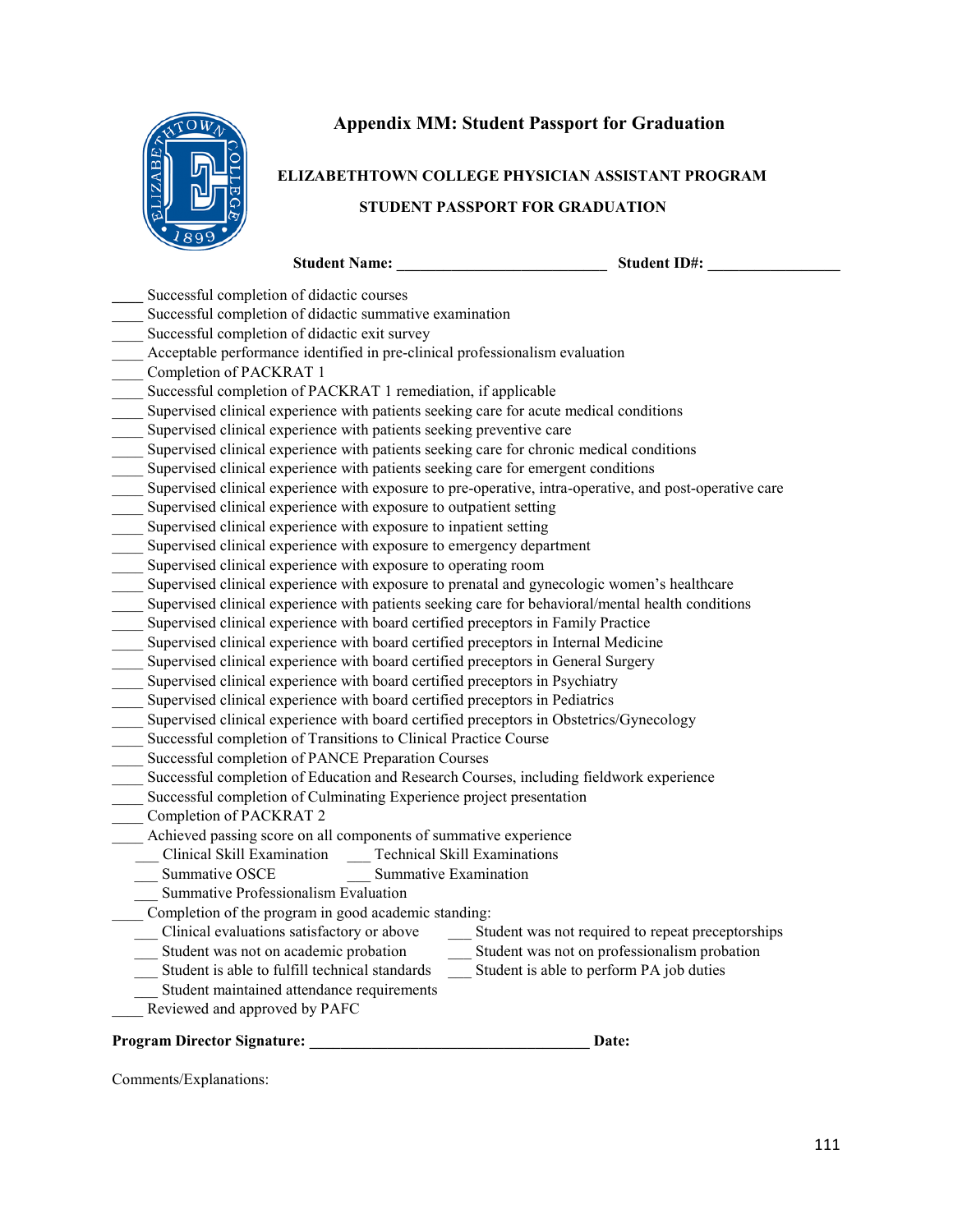

## **Appendix NN: Student Signature Sheet**

# **ELIZABETHTOWN COLLEGE PHYSICIAN ASSISTANT PROGRAM STUDENT SIGNATURE SHEET**

I confirm that I received, read, fully understand, and agree to comply with all policies and procedures set forth within the Elizabethtown College Physician Assistant Clinical Year Student Manual.

I understand the policies and procedures surrounding the following:

- 1. Following HIPAA regulations is essential and these protocols must be adhered to at all times.
- 2. The program maintains the right to replace a student's elective rotation with a program determined core rotation or need to fulfill a gap in clinical education exposure.
- 3. Body fluid exposure/Needle stick injuries will follow appropriate program and clinical site protocols. The preceptor will be notified immediately, and the clinical coordinator will be notified within 2 hours of exposure. A student exposure form will be completed and submitted to the clinical coordinator within 24 hours of exposure.
- 4. Students are responsible for tracking patient data for every rotation.
- 5. All time off from Clinical Rotations must be recorded using a Time off Request Form approved by the Clinical Coordinator.
- 6. All end of rotation evaluations and clinical year surveys must be completed in order for rotation grades to be posted.
- 7. Students must complete the summative experience with satisfactory scores prior to graduation.
- 8. Student may not solicit or arrange their own Clinical Rotation sites.
- 9. Employment during the Physician Assistant Program is strongly discouraged and exceptions for assignments/completion requirements will not be made for outside employment schedules.

| <b>Student Signature:</b> | <b>Date:</b> |
|---------------------------|--------------|
| <b>Student Name:</b>      |              |